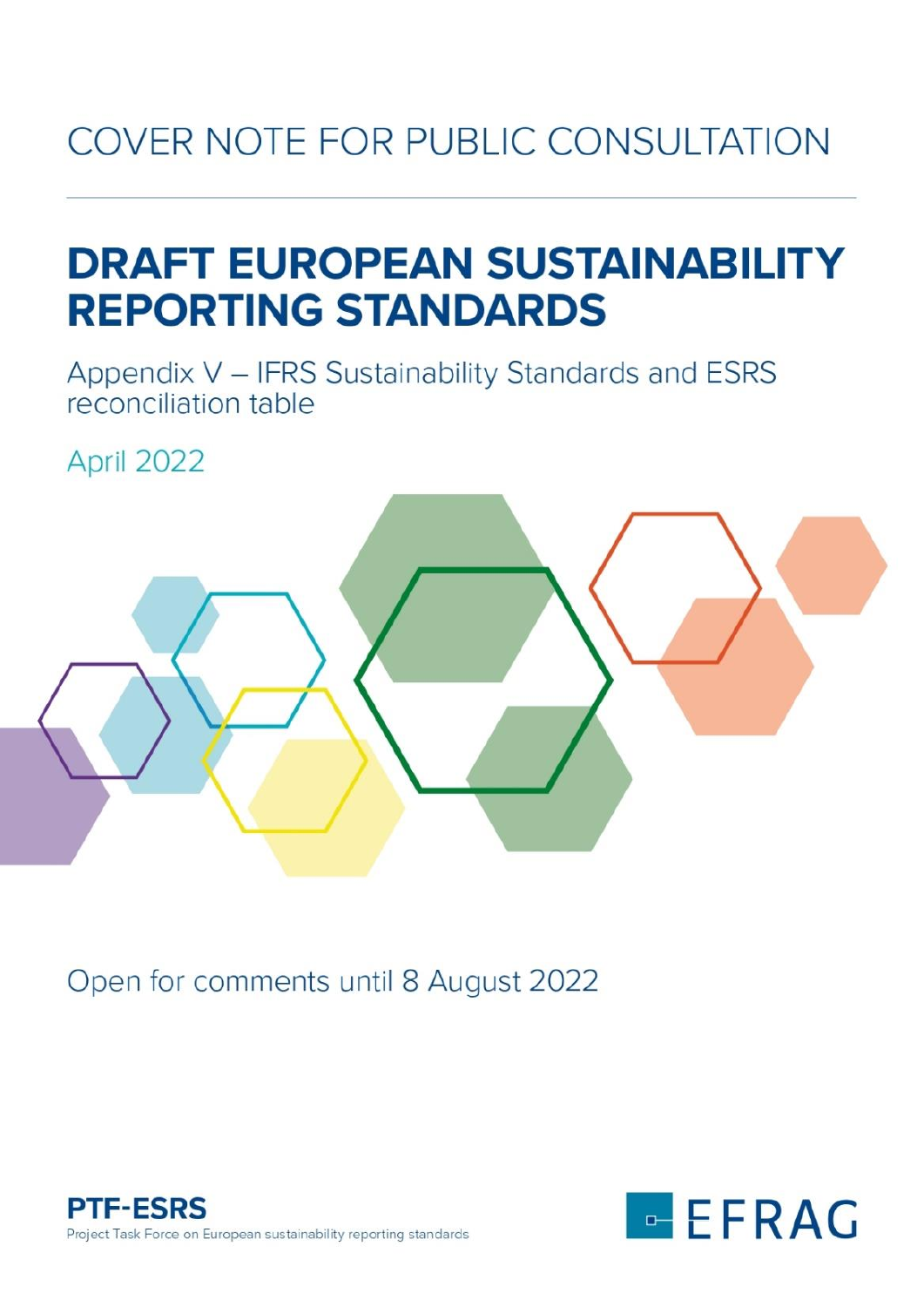*This document was prepared by the Secretariat of the EFRAG PTF ESRS for the convenience of interested parties. The views expressed in this document are solely those of the Secretariat staff who prepared it and are not necessarily the views or opinions of the EFRAG PTF-ESRS, nor that of the EFRAG SR Board and the EFRAG SR TEG.*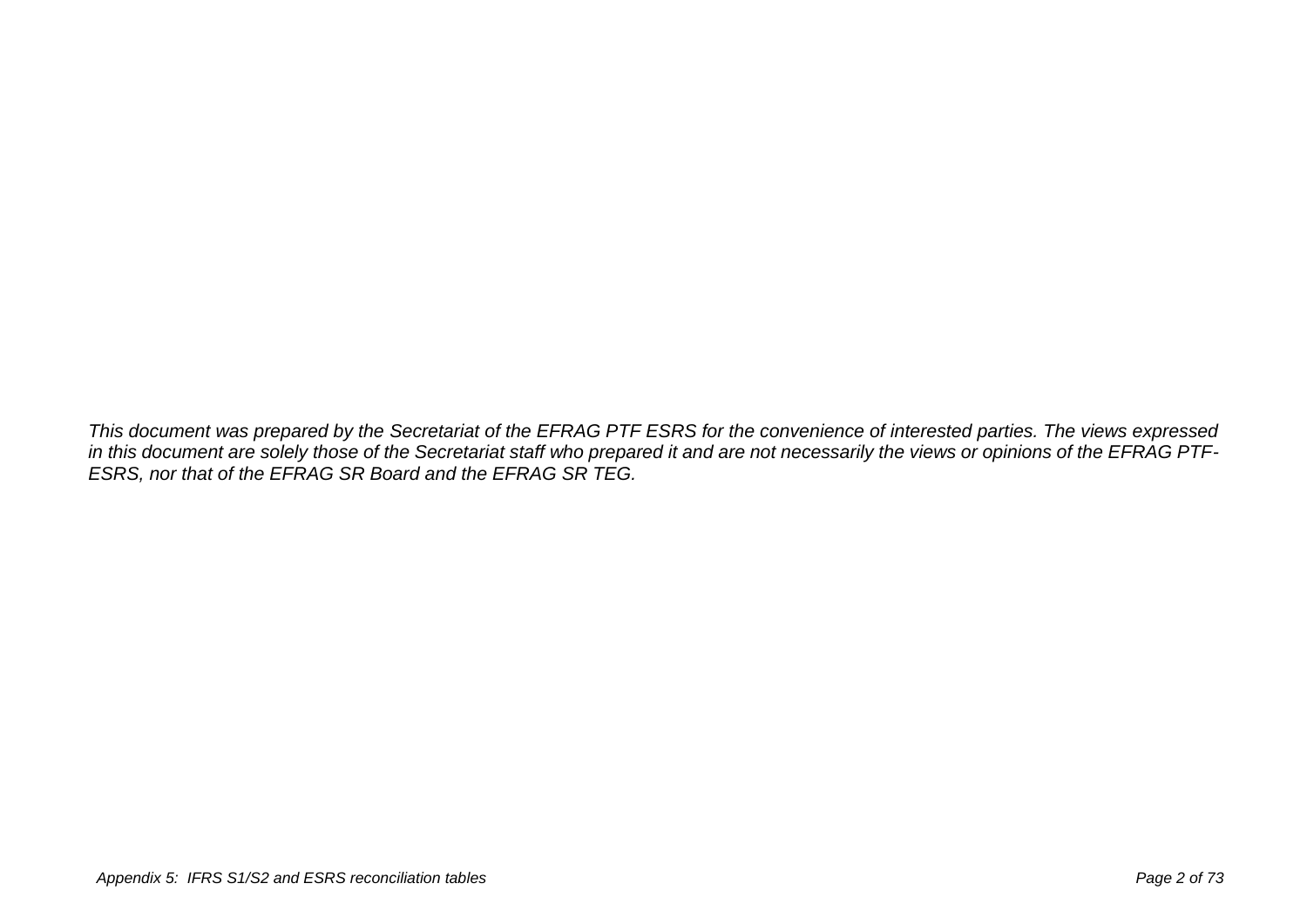#### **Table of Contents**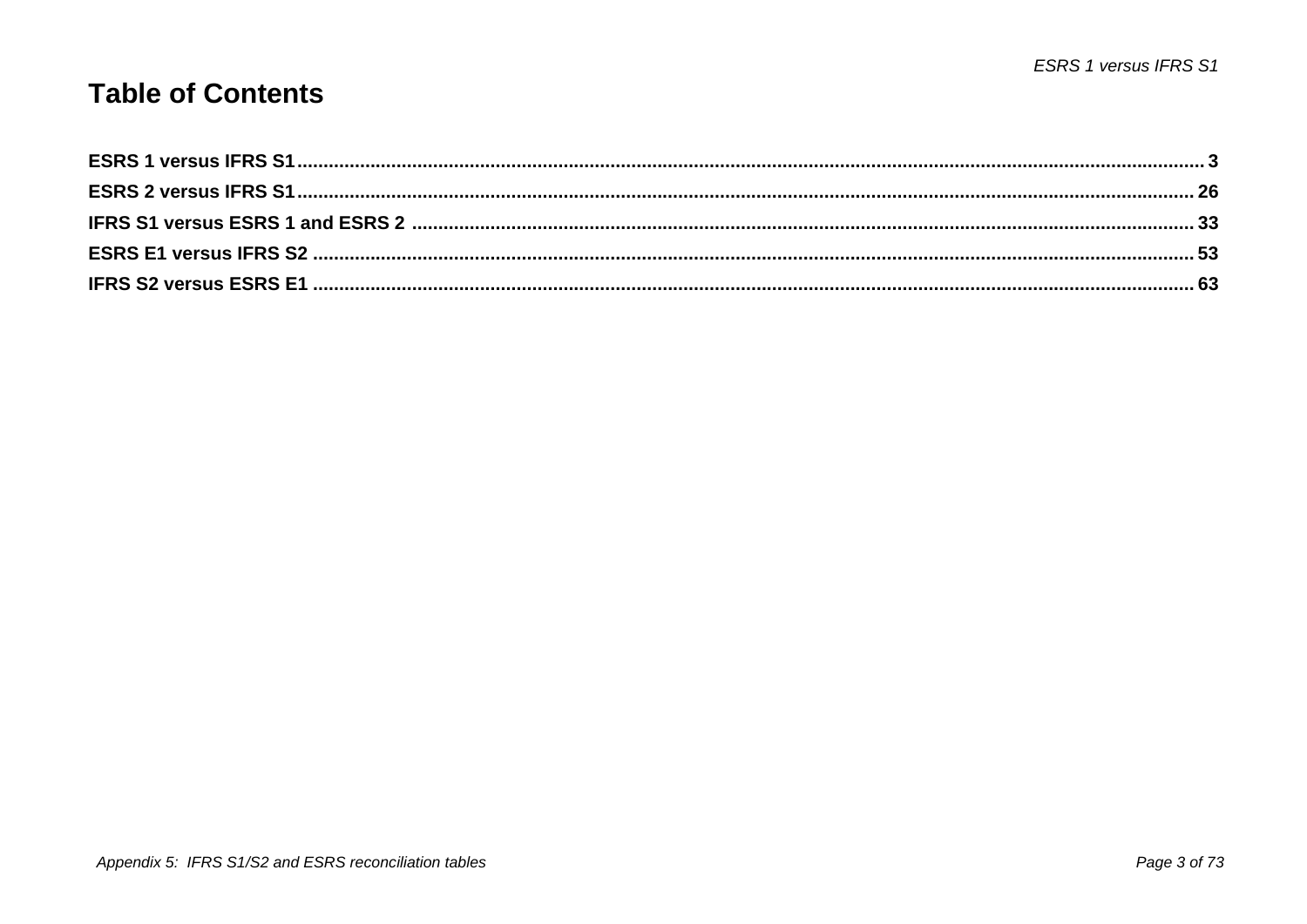### **PART 1: ESRS 1 VERSUS IFRS S1**

The following are the elements of mapping ESRS 1 to IFRS S1 based on the structure of ESRS 1:

- Objective and General principles
- Applying CSRD concepts (characteristics of information quality, double materiality as the basis of sustainability disclosures, boundaries and value chain, time horizon, due diligence under CSRD)
- Disclosure principles on implementation
- Basis for preparing and presenting sustainability information
- Providing linkage with other parts of corporate reporting
- Structure of the sustainability statements
- Appendix E- Illustrative examples. (The content of other appendices is reflected in the respective sections)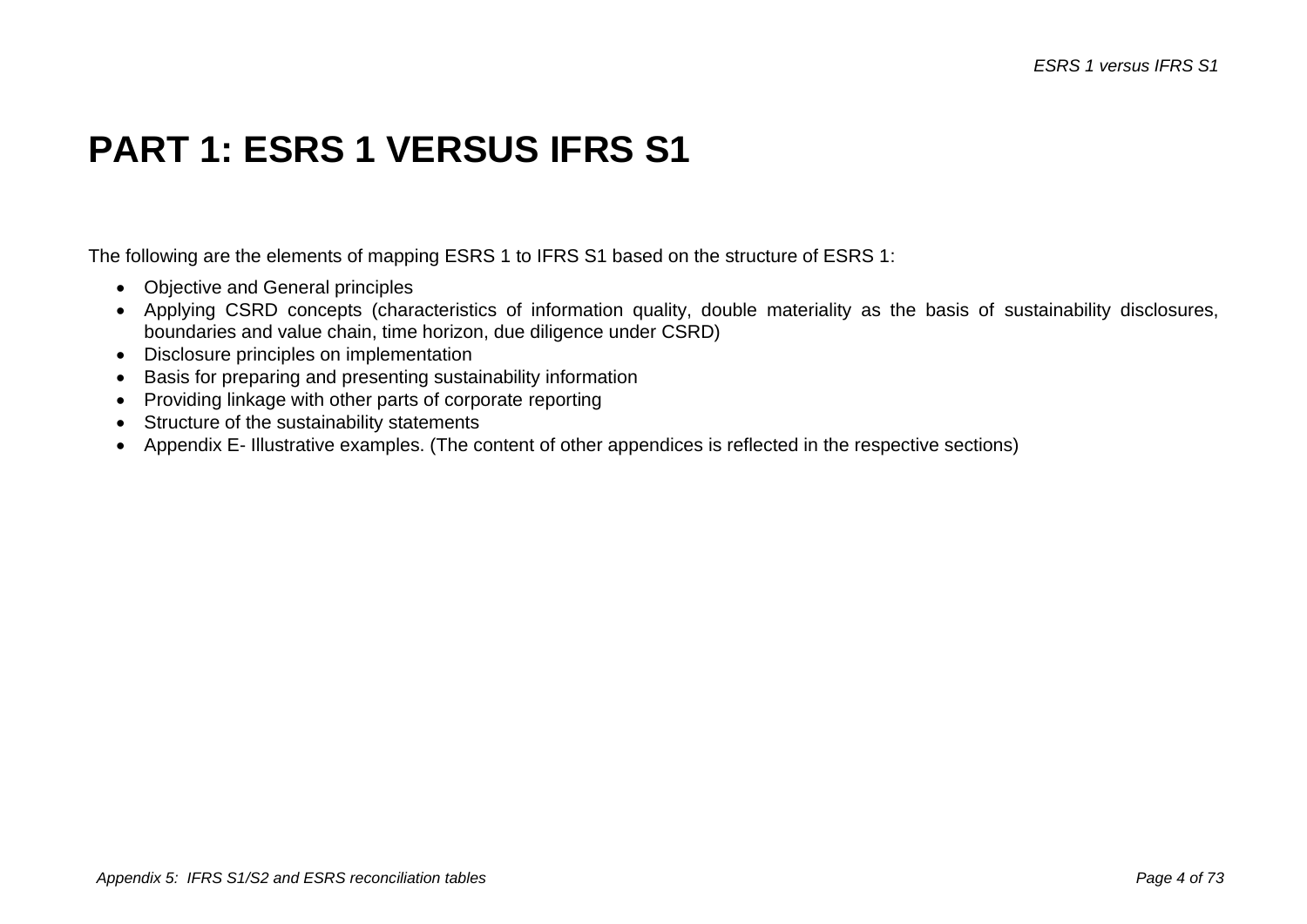| <b>ESRS1</b>                                                                                                                                                                                                                                                                                                                  | <b>IFRS S1</b>                                                                                                                                                                                                                                                                                         | <b>Comparison of ESRS 1 vs IFRS S1</b>                                                                                                                                                                                                                                        |
|-------------------------------------------------------------------------------------------------------------------------------------------------------------------------------------------------------------------------------------------------------------------------------------------------------------------------------|--------------------------------------------------------------------------------------------------------------------------------------------------------------------------------------------------------------------------------------------------------------------------------------------------------|-------------------------------------------------------------------------------------------------------------------------------------------------------------------------------------------------------------------------------------------------------------------------------|
|                                                                                                                                                                                                                                                                                                                               | <b>OBJECTIVE AND GENERAL PRINCIPLES UNDER ESRS 1</b>                                                                                                                                                                                                                                                   |                                                                                                                                                                                                                                                                               |
| <b>ESRS 1 § 1- Objective</b> states that the [draft] Standard<br>prescribes the mandatory concepts and principles to<br>apply for the preparation of sustainability reporting under<br>the (draft) Corporate Sustainability Reporting Directive<br>(CSRD).                                                                    | IFRS S1 § 1 to 7- Objective<br>The objective of IFRS S1 is to require an entity to disclose<br>information about its significant sustainability-related risks<br>and opportunities that is useful to the primary users of                                                                              | Both standards set the general principles to be followed in the Both<br>standards set the general principles to be followed in the preparation of<br>sustainability reports.                                                                                                  |
| ESRS 1 § 6- Complying with ESRS states that the<br>undertaking shall cover the following sustainability<br>topics: environmental matters; social matters; and<br>governance matters (see also ESRS 1 Appendix D<br>Classification of reporting areas and sub-topics).                                                         | general purpose financial reporting when they assess<br>enterprise value and decide whether to provide resources<br>to the entity.<br>A reporting entity shall disclose material information about<br>all of the significant sustainability-related risks and<br>opportunities to which it is exposed. | IFRS S1 and ESRS 1 both focus on sustainability-related risks and<br>opportunities. In ESRS S1 and S2 the dimension of impacts is explicit,<br>while in IFRS S1 it is implicitly considered as a source of risks and<br>opportunities.                                        |
| ESRS 1 § 3 to 5 and 7 to 12- Complying with ESRS<br>state that:                                                                                                                                                                                                                                                               | An entity's general purpose financial reporting shall include<br>a complete, neutral and accurate depiction of its                                                                                                                                                                                     | ESRS 1 refers to a broader group of stakeholders (reflecting the<br>principle of double materiality); the IFRS S1 primary users are included<br>in the broader definition of stakeholders in ESRS 1.                                                                          |
| The undertaking shall disclose all material information<br>on its sustainability-related impacts, risks and<br>opportunities in accordance with applicable ESRS.                                                                                                                                                              | sustainability-related financial information.<br>Sustainability-related financial information is broader than<br>information reported in the financial statements.                                                                                                                                     | The scope of application of ESRS 1 is set by the April 2021 CSRD<br>proposal.                                                                                                                                                                                                 |
| The undertaking shall perform an assessment of its<br>sustainability-related material impacts, risks and<br>opportunities in consideration of the disclosure<br>requirements mandated by ESRS as well as in<br>consideration of the undertaking's specific facts and<br>circumstances justifying entity-specific disclosures. | IFRS S1 also prescribes the basis for disclosing<br>sustainability-related financial information<br>that is<br>comparable (ref. to previous periods and other entities) and<br>is connected to the other information in the entity's general<br>purpose financial reporting.                           | IFRS S1 focuses on information necessary for its primary users to<br>assess the enterprise value (see also the section on materiality below).<br>ESRS 1 refers to a list of sustainability matters to be covered (the<br>matters identified in the April 2021 CSRD proposal). |
| The undertaking shall disclose sustainability-related                                                                                                                                                                                                                                                                         | IFRS S1 § 8 to 10- Scope                                                                                                                                                                                                                                                                               |                                                                                                                                                                                                                                                                               |
| information following standardised<br>disclosures<br>prescribed by ESRS and when relevant through entity-<br>specific disclosures.                                                                                                                                                                                            | An entity shall apply this [draft] Standard in preparing and<br>disclosing sustainability-related financial information in<br>accordance with IFRS Sustainability Disclosure Standards.                                                                                                                |                                                                                                                                                                                                                                                                               |
| ESRS1 § 44 and 45- Double materiality as the basis<br>sustainability<br>disclosures<br>identify<br>the<br>for<br>stakeholders (as a reference for materiality<br>assessment). These include affected stakeholders and                                                                                                         | An entity may apply IFRS Sustainability Disclosure<br>Standards when the entity's related financial statements<br>are prepared in accordance with IFRS Accounting<br>Standards or other GAAP.                                                                                                          |                                                                                                                                                                                                                                                                               |
| users of sustainability reporting/stakeholders with an<br>interest in the undertaking. Existing and potential<br>investors, lenders and other creditors are users.                                                                                                                                                            | Sustainability-related risks and opportunities that cannot<br>reasonably be expected to affect assessments of an<br>entity's enterprise value by primary users of general                                                                                                                              |                                                                                                                                                                                                                                                                               |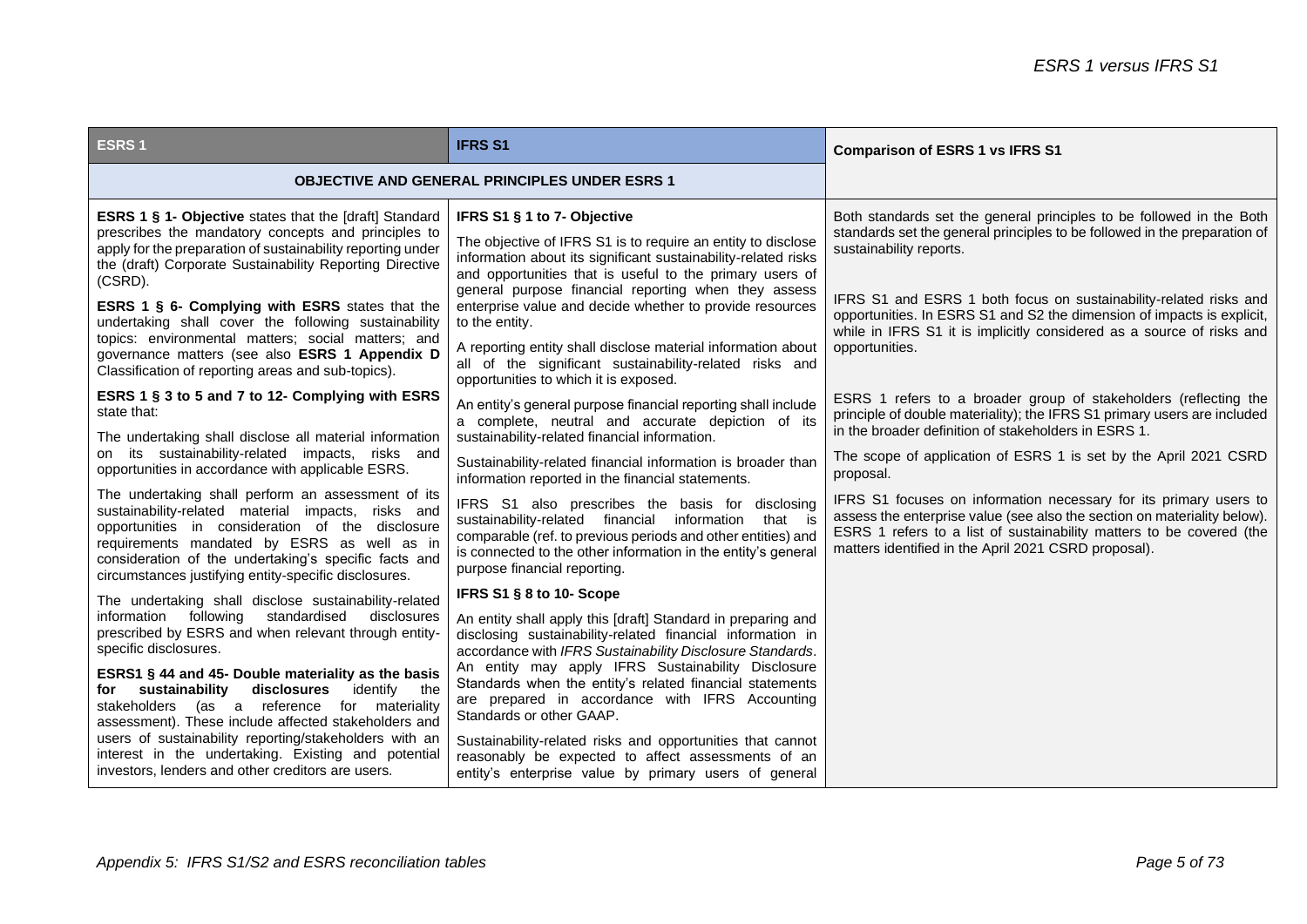| <b>ESRS 1 § 25– Characteristics of information quality</b><br>states that the undertaking shall apply the fundamental<br>principles of information quality (relevance and faithful<br>representation) as well as the enhancing qualities of<br>information<br>verifiability,<br>(comparability,<br>and<br>understandability). | purpose financial reporting are outside the scope of this<br>[draft] Standard. |  |
|-------------------------------------------------------------------------------------------------------------------------------------------------------------------------------------------------------------------------------------------------------------------------------------------------------------------------------|--------------------------------------------------------------------------------|--|
| ESRS 1 § 137 to 143– Connectivity with financial<br>statements states principles for connectivity with<br>financial statements.                                                                                                                                                                                               |                                                                                |  |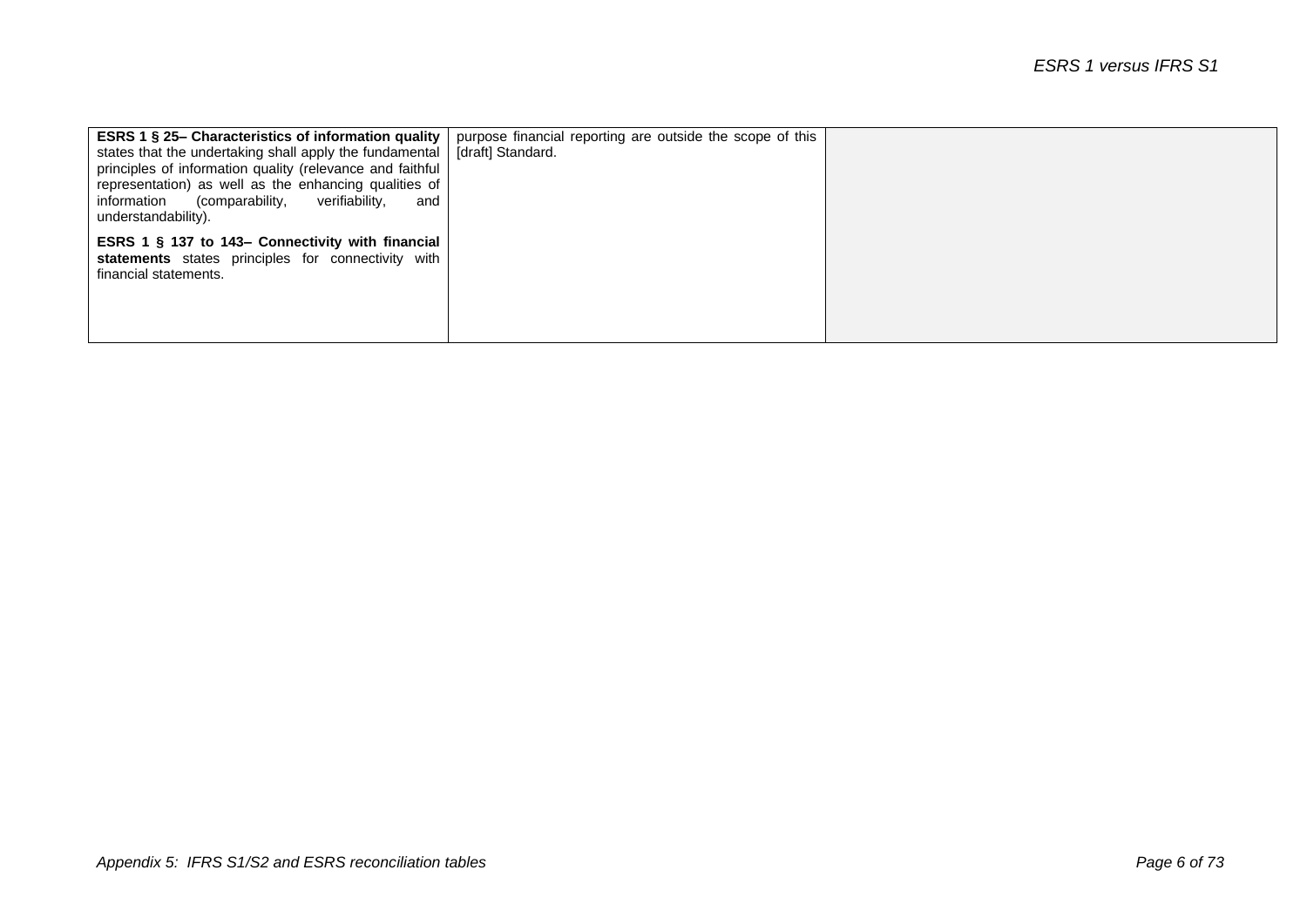| <b>ESRS1</b>                                                                                                                                                                                                                                                                                                                                                                                                                                                                                                                                                                                                                                                                                                                                          | <b>IFRS S1</b>                                                                                                                                                                                                                                                                                                                                                                                                                                                                                                                                                                                                                                                                                                                                                                                                                                                                                                                                                                                                                                                                                                                                  | <b>Comparison of ESRS 1 vs IFRS S1</b>                                                                                                                           |
|-------------------------------------------------------------------------------------------------------------------------------------------------------------------------------------------------------------------------------------------------------------------------------------------------------------------------------------------------------------------------------------------------------------------------------------------------------------------------------------------------------------------------------------------------------------------------------------------------------------------------------------------------------------------------------------------------------------------------------------------------------|-------------------------------------------------------------------------------------------------------------------------------------------------------------------------------------------------------------------------------------------------------------------------------------------------------------------------------------------------------------------------------------------------------------------------------------------------------------------------------------------------------------------------------------------------------------------------------------------------------------------------------------------------------------------------------------------------------------------------------------------------------------------------------------------------------------------------------------------------------------------------------------------------------------------------------------------------------------------------------------------------------------------------------------------------------------------------------------------------------------------------------------------------|------------------------------------------------------------------------------------------------------------------------------------------------------------------|
| APPLYING CSRD PRINCIPLES- CHARACTERISTICS OF INFORMATION QUALITY UNDER ESRS 1                                                                                                                                                                                                                                                                                                                                                                                                                                                                                                                                                                                                                                                                         |                                                                                                                                                                                                                                                                                                                                                                                                                                                                                                                                                                                                                                                                                                                                                                                                                                                                                                                                                                                                                                                                                                                                                 |                                                                                                                                                                  |
| ESRS 1 § 25 to 41- Characteristics of information<br>quality                                                                                                                                                                                                                                                                                                                                                                                                                                                                                                                                                                                                                                                                                          | IFRS S1 § 45 to 55- General Features- Fair<br>presentation                                                                                                                                                                                                                                                                                                                                                                                                                                                                                                                                                                                                                                                                                                                                                                                                                                                                                                                                                                                                                                                                                      | Both standards consider relevance, faithful representation,                                                                                                      |
| Characteristics of information quality (relevance, faithful<br>representation,<br>comparability,<br>verifiability<br>and<br>understandability). Faithful representation requires (i)<br>complete, (ii) neutral and (iii) accurate information.                                                                                                                                                                                                                                                                                                                                                                                                                                                                                                        | Fair presentation requires the faithful representation of<br>sustainability-related risks and opportunities in<br>accordance with the principles set out in this [draft]<br>Standard.                                                                                                                                                                                                                                                                                                                                                                                                                                                                                                                                                                                                                                                                                                                                                                                                                                                                                                                                                           | comparability, verifiability and understandability as qualitative<br>characteristics of the information.<br>Both standards provide principles of aggregation and |
| ESRS 1 § 72 to 77- Boundaries and value chain                                                                                                                                                                                                                                                                                                                                                                                                                                                                                                                                                                                                                                                                                                         | § 47 states that a fair presentation also requires an<br>entity                                                                                                                                                                                                                                                                                                                                                                                                                                                                                                                                                                                                                                                                                                                                                                                                                                                                                                                                                                                                                                                                                 | disaggregation of information.                                                                                                                                   |
| When relevant for a proper understanding of its material<br>impacts, risks and opportunities, a disaggregation shall<br>be adopted:<br>by country when material impacts, risks and<br>(a)<br>opportunities are linked to laws, regulations or prevailing<br>business practices in a country; or<br>in relation to a significant site or a significant<br>(b)<br>asset when relevant in relation to other EU regulations.<br>Where data from different levels, or multiple locations<br>within a level, is aggregated, the undertaking shall<br>ensure that this is done in a way that avoids obscuring<br>the specificity and context necessary to interpret the<br>information and that avoids aggregating material items<br>with different natures. | to disclose information that is relevant,<br>a.<br>comparable,<br>representationally<br>faithful,<br>verifiable, timely and understandable;<br>to provide additional disclosures when<br>h.<br>compliance with the specific requirements<br>with the specific IFRS Sustainability<br>Disclosure Standards is insufficient to enable<br>users of general purpose financial reporting<br>to assess the implications of sustainability-<br>related risks and opportunities on the<br>enterprise value.<br>In addition, § 3 of the Objective section of the draft<br>Standard states that "An entity's general purpose<br>financial reporting shall include a complete, neutral and<br>accurate depiction of its sustainability-related financial<br>information.'<br>49 provides principles of aggregation and<br>disaggregation of information. Information shall not be<br>aggregated if doing so would obscure information that<br>is material. Information about sustainability-related<br>risks and opportunities might need to be<br>disaggregated, such as by geographical location or in<br>consideration of the geopolitical environment. |                                                                                                                                                                  |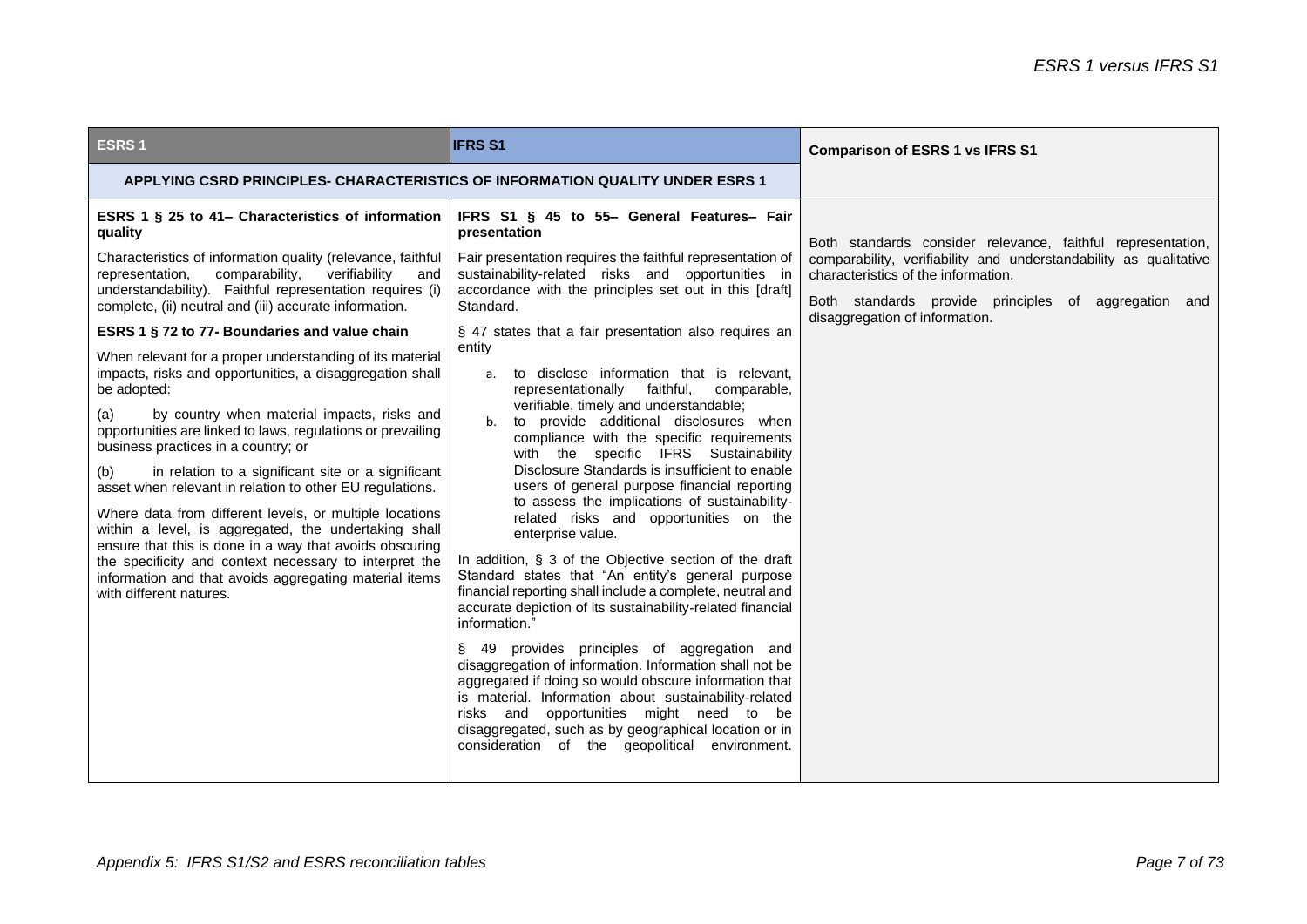| <b>IFRS S1 Appendix C</b>                                                                                                                              |
|--------------------------------------------------------------------------------------------------------------------------------------------------------|
| Fundamental qualitative characteristics including:<br>Relevance in § C4; Materiality in § C8; Faithful<br>representation in § C9;                      |
| Enhancing qualitative characteristics including:<br>Comparability in § C17; Verifiability in § C21;<br>Timeliness in § C25; Understandability in § C26 |

| <b>ESRS1</b>                                                                                                                                                                                                                                                                                                                                                                                                                                                                                                                                                                                                                                                                                                                                                                                                                                                       | <b>IFRS S1</b>                                                                                                                                                                                                                                                                                                                                                                                                                                                                                                                                                                                                                                                                                                                                                                                                                                                                                                                                                                                       | <b>Comparison of ESRS 1 vs IFRS S1</b>                                                                                                                                                                                                                                                                                                                                                                                                                                                                                                                                                                                                                                                                                                                                                                                                                                                                                                                                                                                                                       |
|--------------------------------------------------------------------------------------------------------------------------------------------------------------------------------------------------------------------------------------------------------------------------------------------------------------------------------------------------------------------------------------------------------------------------------------------------------------------------------------------------------------------------------------------------------------------------------------------------------------------------------------------------------------------------------------------------------------------------------------------------------------------------------------------------------------------------------------------------------------------|------------------------------------------------------------------------------------------------------------------------------------------------------------------------------------------------------------------------------------------------------------------------------------------------------------------------------------------------------------------------------------------------------------------------------------------------------------------------------------------------------------------------------------------------------------------------------------------------------------------------------------------------------------------------------------------------------------------------------------------------------------------------------------------------------------------------------------------------------------------------------------------------------------------------------------------------------------------------------------------------------|--------------------------------------------------------------------------------------------------------------------------------------------------------------------------------------------------------------------------------------------------------------------------------------------------------------------------------------------------------------------------------------------------------------------------------------------------------------------------------------------------------------------------------------------------------------------------------------------------------------------------------------------------------------------------------------------------------------------------------------------------------------------------------------------------------------------------------------------------------------------------------------------------------------------------------------------------------------------------------------------------------------------------------------------------------------|
| APPLYING CSRD PRINCIPLES- DOUBLE MATERIALITY AS THE BASIS FOR SUSTAINABILITY<br><b>DISCLOSURES UNDER ESRS 1</b>                                                                                                                                                                                                                                                                                                                                                                                                                                                                                                                                                                                                                                                                                                                                                    |                                                                                                                                                                                                                                                                                                                                                                                                                                                                                                                                                                                                                                                                                                                                                                                                                                                                                                                                                                                                      |                                                                                                                                                                                                                                                                                                                                                                                                                                                                                                                                                                                                                                                                                                                                                                                                                                                                                                                                                                                                                                                              |
| ESRS 1 § 3 to 13- Complying with ESRS<br>The undertaking shall disclose sustainability-related<br>following<br>standardised<br>disclosures<br>information<br>prescribed by ESRS and when relevant through entity-<br>specific disclosures.<br>Sector-agnostic standards define disclosures that are<br>considered relevant across all sectors. The undertaking<br>shall also follow disclosure requirements specific to its<br>sector mandated by sector-specific standards, to<br>address impacts, risks and opportunities not covered, or<br>not sufficiently covered, by sector-agnostic sustainability<br>disclosure requirements.<br>For material IRO not covered by topical standards, the<br>undertaking shall develop entity-specific disclosures that<br>meet the characteristics of information quality.<br>ESRS 1 § 153 and 154- Application provisions | IFRS S1 § 50 to 55- General Features- Fair<br>presentation<br>sustainability-related<br>and<br>identifv<br>To<br>risks<br>opportunities an entity shall refer to IFRS Sustainability<br>Disclosure Standards. In addition, an entity shall<br>the industry-based SASB<br>topics in<br>consider<br>ISSB's<br>non-mandatory<br>Standards:<br>quidance;<br>pronouncements of other standard-setting bodies; the<br>sustainability-related risks and opportunities identified<br>by entities that operate in the same industries or<br>geographies.<br>about a<br>significant<br>To identify<br>disclosures<br>sustainability-related risk or opportunity, an entity shall<br>refer to the relevant IFRS Sustainability Disclosure<br>Standards. In the absence of an IFRS, management<br>shall use its judgement in identifying disclosures that:<br>are relevant; faithfully represent the entity's risks and<br>opportunities and are neutral.<br>An entity shall disclose the industry or industries | Both standards provide a principle for information materiality<br>assessment (i.e., to identify which information about a material<br>sustainability matter to be included in the report) based on the<br>information needs of the stakeholders/users.<br>Both require to start from the information mandated in the<br>standards and require to integrate the mandated information with<br>disclosures that meet the qualitative characteristics (identified in<br>ESRS 1 as entity-specific).<br>IFRS S1 refer to the SASB sector-specific guidance; ESRS<br>sector-specific standards will be developed at a later stage and<br>an application provision allows in the first two reporting periods to<br>refer to previous practices and<br>available<br>best<br>practices/frameworks (thus including sector guidance).<br>Both standards consider financial materiality.<br>Impacts are considered in IFRS S1, as source of potential<br>financial effects. ESRS materiality explicitly encompasses impact<br>materiality next to financial materiality. |
| Sector-specific standards will be developed in the next<br>phase. As a result, the undertaking is allowed when<br>defining its entity-specific disclosures<br>to<br>adopt                                                                                                                                                                                                                                                                                                                                                                                                                                                                                                                                                                                                                                                                                          | specified in the relevant IFRS Sustainability Disclosure<br>Standard or industry-based SASB Standards that it                                                                                                                                                                                                                                                                                                                                                                                                                                                                                                                                                                                                                                                                                                                                                                                                                                                                                        |                                                                                                                                                                                                                                                                                                                                                                                                                                                                                                                                                                                                                                                                                                                                                                                                                                                                                                                                                                                                                                                              |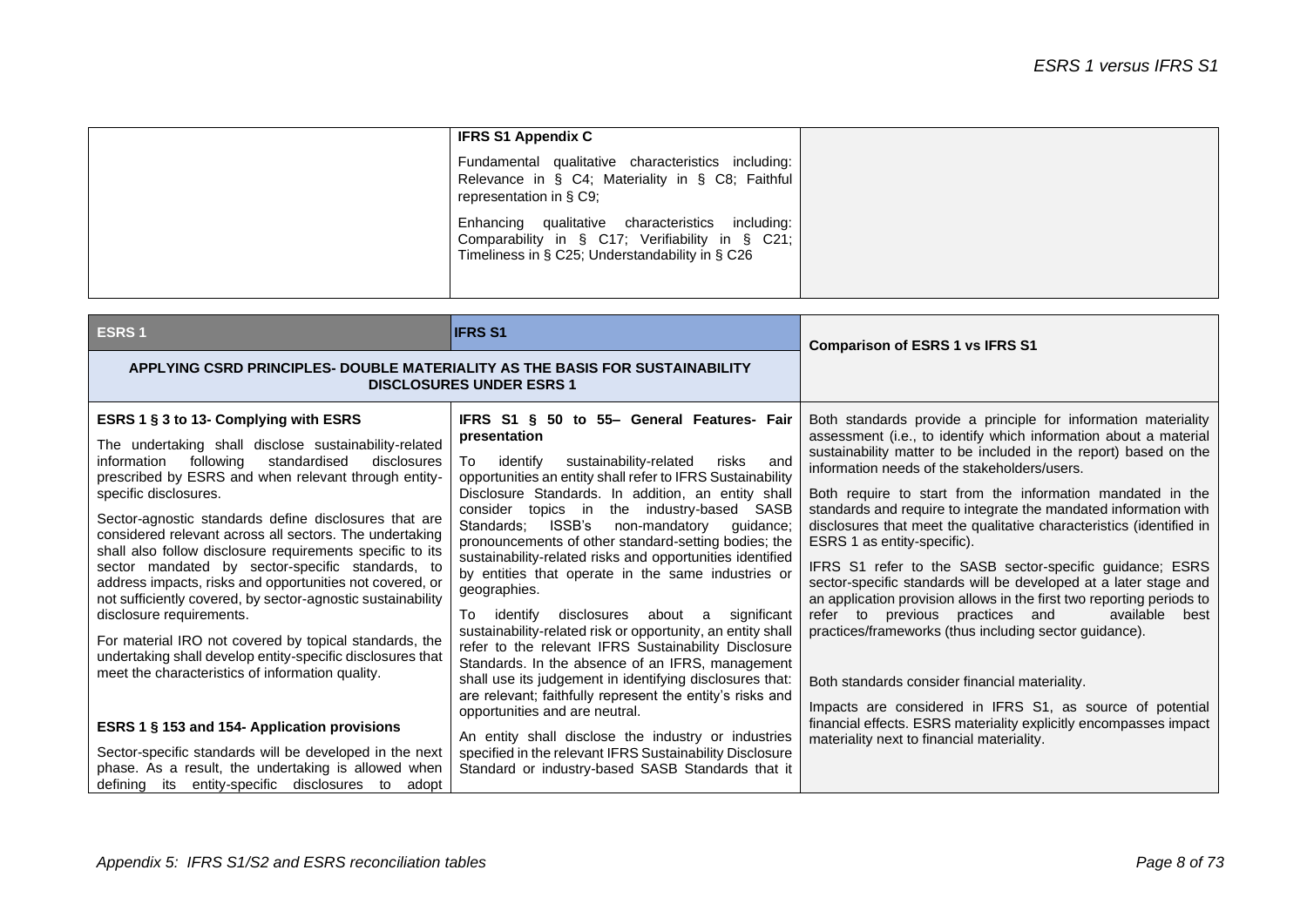| transitional measures for their preparation in the first two<br>annual sustainability reports. It shall as a priority:                                                                                                                                                                                                                                                                                                                                                                                                                                                                                                                                   | has used when identifying disclosures about a<br>significant sustainability-related risk or opportunity.                                                                                                                                                                                                                                                                  | ESRS 1 refers to a broader group of stakeholders (reflecting the<br>principle of double materiality); the IFRS S1 primary users are |
|----------------------------------------------------------------------------------------------------------------------------------------------------------------------------------------------------------------------------------------------------------------------------------------------------------------------------------------------------------------------------------------------------------------------------------------------------------------------------------------------------------------------------------------------------------------------------------------------------------------------------------------------------------|---------------------------------------------------------------------------------------------------------------------------------------------------------------------------------------------------------------------------------------------------------------------------------------------------------------------------------------------------------------------------|-------------------------------------------------------------------------------------------------------------------------------------|
| introduce disclosures that have been reported<br>(a)                                                                                                                                                                                                                                                                                                                                                                                                                                                                                                                                                                                                     |                                                                                                                                                                                                                                                                                                                                                                           | included in the broader definition of stakeholders in ESRS 1.                                                                       |
| on in prior periods if they meet the characteristics of<br>quality;                                                                                                                                                                                                                                                                                                                                                                                                                                                                                                                                                                                      | IFRS S1 § 56 to 62- General Features- Materiality                                                                                                                                                                                                                                                                                                                         |                                                                                                                                     |
| limit the entity-specific disclosures to facts and<br>(b)<br>circumstances that are unique to its activities and, as<br>such, will likely be needed in the future, after the<br>incorporation of additional sector-agnostic and sector-<br>specific disclosure requirements in future sets of<br>standards; and                                                                                                                                                                                                                                                                                                                                          | § 56 states that sustainability-related financial<br>information is material if omitting, misstating or<br>obscuring that information could reasonably be<br>expected to influence decisions that the primary users<br>of general purpose financial reporting make on the<br>basis of that reporting, which provides information<br>about a specific reporting entity.    |                                                                                                                                     |
| in addition, consider the available best<br>(c)<br>practices and/or frameworks to complement, in an<br>appropriate manner, its sustainability reporting with a<br>reasonable set of well prioritised disclosures additional<br>to the ones covered by ESRS.                                                                                                                                                                                                                                                                                                                                                                                              | An entity need not provide a specific disclosure that<br>would otherwise be required by an IFRS Sustainability<br>Disclosure Standard if the information resulting from<br>that disclosure is not material.                                                                                                                                                               |                                                                                                                                     |
| ESRS 1 $\S$ 43- Double materiality as the basis for<br>sustainability disclosures states that materiality is the<br>criterion for inclusion of specific information in<br>sustainability reports. It reflects (i) the significance of the<br>information in relation to the phenomenon it purports to<br>depict or explain, as well as (ii) its capacity to meet the<br>needs of the stakeholders of the undertaking, allowing<br>for proper decision-making, and more generally (iii) the<br>needs for transparency corresponding to the European<br>public good. The implementation of materiality may imply<br>the use of thresholds and/or criteria. | An entity need not disclose information otherwise<br>required by an IFRS Sustainability Disclosure<br>Standard if local laws or regulations prohibit the entity<br>from disclosing that information. If an entity omits<br>material information for that reason, it shall identify the<br>type of information not disclosed and explain the<br>source of the restriction. |                                                                                                                                     |
| ESRS 1 § 57 to 62- Double Materiality as the basis for<br>sustainability disclosures state that all mandatory<br>disclosure requirements established by ESRS shall be<br>presumed to be material. Such a presumption is<br>rebuttable based on reasonable and supportable<br>evidence. The undertaking shall establish explicit<br>thresholds and/or criteria to determine when a disclosure<br>is complied with through a statement "not material for the<br>undertaking". The presumption shall be rebutted for all<br>of the mandatory disclosures of an entire ESRS, or a                                                                            |                                                                                                                                                                                                                                                                                                                                                                           |                                                                                                                                     |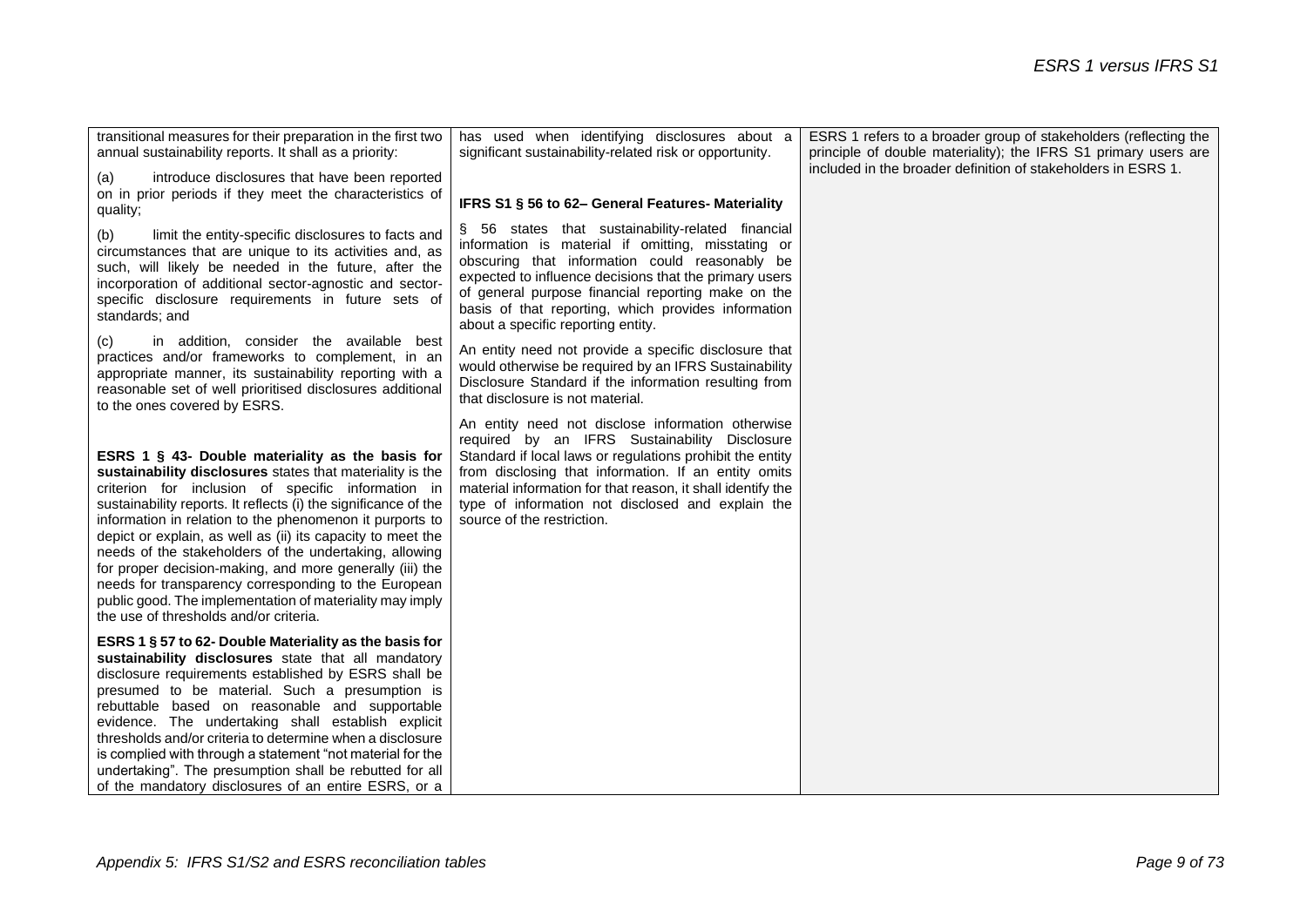| group of disclosure requirements related to a specific<br>aspect covered by an ESRS and is not applicable to the<br>disclosure requirements related to Disclosure<br>requirements ESRS 2-SBM, ESRS 2-GOV and ESRS 2-<br>IRO.                                                                                                                                                                                                                                                                                     |  |
|------------------------------------------------------------------------------------------------------------------------------------------------------------------------------------------------------------------------------------------------------------------------------------------------------------------------------------------------------------------------------------------------------------------------------------------------------------------------------------------------------------------|--|
| An individual disclosure requirement, or an individual<br>datapoint that is below materiality criteria / thresholds<br>and that is not part of an ESRS or a group of disclosure<br>requirements for which the presumption has been<br>rebutted may be omitted and therefore considered<br>implicitly disclosed as "not material for the undertaking.                                                                                                                                                             |  |
| ESRS E1 § 46 to 56- Double materiality as the basis<br>for sustainability disclosures                                                                                                                                                                                                                                                                                                                                                                                                                            |  |
| Double materiality is a concept which provides criteria for<br>determination of whether a sustainability matter has to<br>be included in the undertaking's sustainability report. A<br>sustainability matter meets the criteria of double<br>materiality if it is material from the impact perspective or<br>from the financial perspective or from both perspectives.                                                                                                                                           |  |
| A sustainability matter is material from an impact<br>perspective if the undertaking is connected to actual or<br>potential significant impacts on people or the<br>environment over the short-, medium- or long-term. This<br>includes impacts directly caused or contributed to by the<br>undertaking in its own operations, products or services<br>and impacts which are otherwise directly linked to the<br>undertaking's upstream and downstream value chain,<br>not limited to contractual relationships. |  |
| A sustainability matter is material from a financial<br>perspective if it generates or may generate significant<br>risks or opportunities that influence or are likely to<br>influence the future cash flows and therefore the<br>enterprise value of the undertaking in the short-,<br>medium- or long-term, but it is not captured or not yet<br>fully captured by financial reporting at the reporting date.                                                                                                  |  |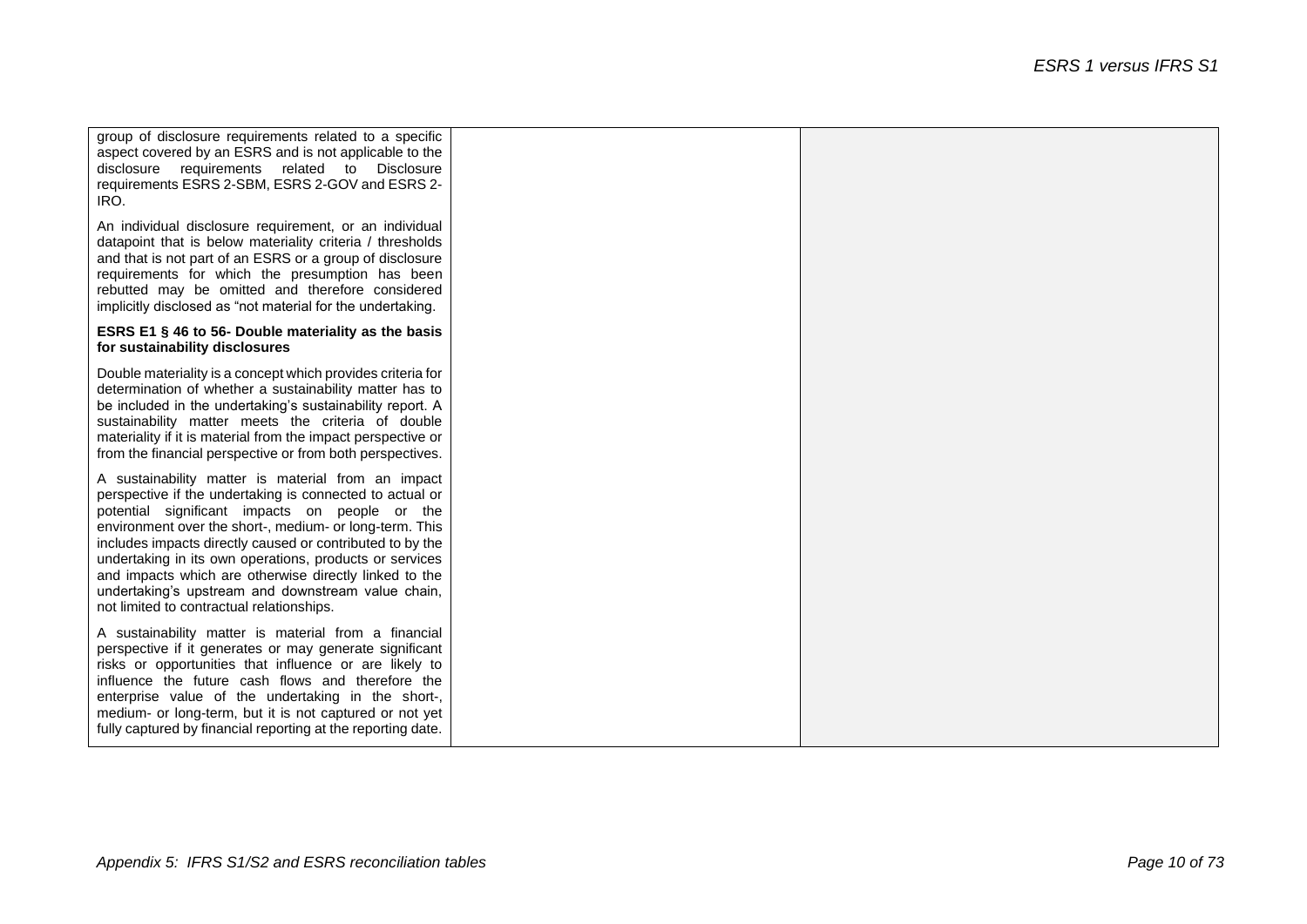| ESRS <sub>1</sub>                                                                                                                                                                                                                                                                                                                                                                                                                                                                                                                                                                                                                                                                                                                                                                                                                                                                                                                                                                                                                                                                                                                                                                                        | <b>IFRS S1</b>                                                                                                                                                                                                                                                                                                                                                                                                                                                                                                                                                                                                                                                                                                                                                                                                                                                                                                                                                                                                                                                                 | <b>Comparison ESRS 1 vs IFRS S1</b>                                                                                                                                                                                                                                                                                                                                                                                              |
|----------------------------------------------------------------------------------------------------------------------------------------------------------------------------------------------------------------------------------------------------------------------------------------------------------------------------------------------------------------------------------------------------------------------------------------------------------------------------------------------------------------------------------------------------------------------------------------------------------------------------------------------------------------------------------------------------------------------------------------------------------------------------------------------------------------------------------------------------------------------------------------------------------------------------------------------------------------------------------------------------------------------------------------------------------------------------------------------------------------------------------------------------------------------------------------------------------|--------------------------------------------------------------------------------------------------------------------------------------------------------------------------------------------------------------------------------------------------------------------------------------------------------------------------------------------------------------------------------------------------------------------------------------------------------------------------------------------------------------------------------------------------------------------------------------------------------------------------------------------------------------------------------------------------------------------------------------------------------------------------------------------------------------------------------------------------------------------------------------------------------------------------------------------------------------------------------------------------------------------------------------------------------------------------------|----------------------------------------------------------------------------------------------------------------------------------------------------------------------------------------------------------------------------------------------------------------------------------------------------------------------------------------------------------------------------------------------------------------------------------|
| <b>APPLYING CSRD PRINCIPLES- BOUNDARIES AND VALUE CHAIN UNDER ESRS 1</b>                                                                                                                                                                                                                                                                                                                                                                                                                                                                                                                                                                                                                                                                                                                                                                                                                                                                                                                                                                                                                                                                                                                                 |                                                                                                                                                                                                                                                                                                                                                                                                                                                                                                                                                                                                                                                                                                                                                                                                                                                                                                                                                                                                                                                                                |                                                                                                                                                                                                                                                                                                                                                                                                                                  |
| ESRS 1 § 63 to 71- Boundaries and value chain<br>Reporting boundary for sustainability reporting is the one<br>retained for financial statements, expanded to its<br>upstream and downstream value chain, when this is<br>necessary to allow users to understand material impacts<br>and financial effects and to produce a set of complete<br>information that meets the required qualitative<br>characteristics.<br>When collecting the information about value chain is be.<br>impracticable the undertakings should seek to<br>approximate the missing information, by using all<br>reasonable and supportable information, including<br>internal and external information, such as peer groups<br>or sector data. It shall also disclose: the relevant<br>disclosure and indicators for which an approximation<br>has been used, and the planned actions in order to<br>reduce in the missing data in the future<br>The undertaking's level of operational influence on<br>entities involved in its value chain and the level of access<br>to their sustainability-related information may vary,<br>depending on the undertaking's position in the value<br>chain and the contractual arrangements. | IFRS S1 § 37 to 41- General Features- Reporting<br>entity<br>An entity's sustainability-related financial disclosures<br>shall be for the same reporting entity as the related<br>general purpose financial statements. For example, if<br>the reporting entity is a group, the consolidated<br>financial statements will be for a parent and its<br>subsidiaries; consequently, that entity's sustainability-<br>related financial disclosures shall enable users of<br>general purpose financial reporting to assess the<br>enterprise value of the parent and its subsidiaries.<br>Significant<br>sustainability-related<br>risks<br>and<br>opportunities to which the entity is exposed relate to<br>activities, interactions and relationships and to the use<br>of resources along its value chain.<br>An entity shall disclose the financial statements to<br>which the sustainability related financial disclosures<br>relate.<br>When currency is specified as the unit of measure, the<br>entity shall use the presentation currency of its<br>financial statements. | Both standards consider the scope of financial reporting as the<br>starting point and, in addition:<br>ESRS 1 considers the boundary expanded to include<br>upstream and downstream value chain, when necessary<br>to allow understanding of material impacts, risks and<br>opportunities:<br>IFRS S1 recognises that risks and opportunities relate to<br>activities, interactions, and relationships along the value<br>chain. |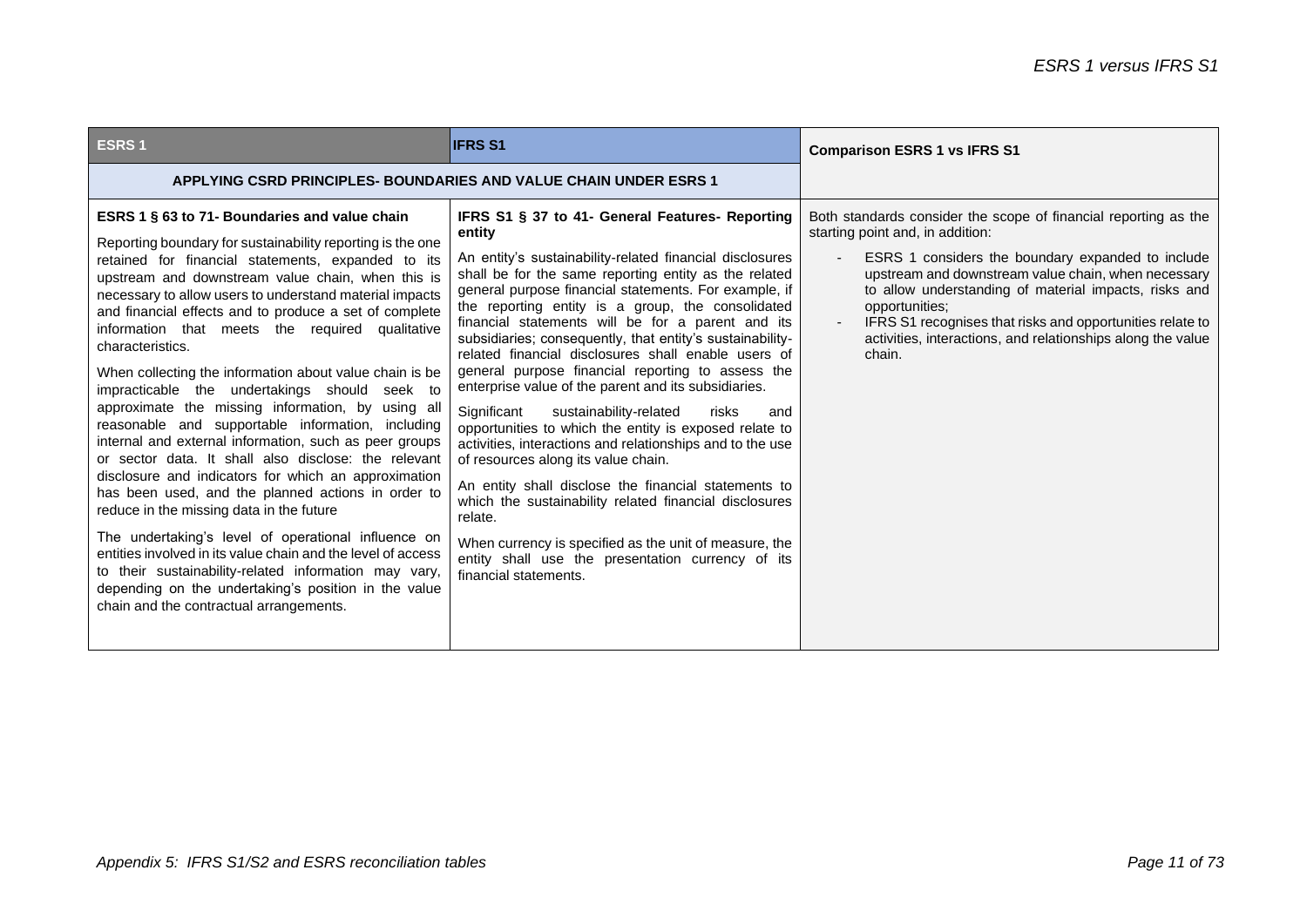| <b>ESRS1</b>                                                                                                                                                                                                                                                                                                                                                                                                                                                                                                                                                                                                                   | <b>IIFRS S1</b>                                                                                                                                                                                                                                                | <b>Comparison ESRS 1 vs IFRS S1</b>                                                         |
|--------------------------------------------------------------------------------------------------------------------------------------------------------------------------------------------------------------------------------------------------------------------------------------------------------------------------------------------------------------------------------------------------------------------------------------------------------------------------------------------------------------------------------------------------------------------------------------------------------------------------------|----------------------------------------------------------------------------------------------------------------------------------------------------------------------------------------------------------------------------------------------------------------|---------------------------------------------------------------------------------------------|
| <b>APPLYING CSRD PRINCIPLES- TIME HORIZON UNDER ESRS 1</b>                                                                                                                                                                                                                                                                                                                                                                                                                                                                                                                                                                     |                                                                                                                                                                                                                                                                |                                                                                             |
| <b>ESRS 1 § 83 and 84- Time horizon</b> define time<br>intervals: one year for short-term; two to five years for<br>medium-term; and more than five years for long-term.<br>When identifying material impacts, risks and<br>opportunities, the undertaking shall adopt time horizons<br>that reflect the expected impacts on people or the<br>environment or the expected financial effects, including<br>an additional breakdown for the long-term when<br>necessary. When defining action plans, the undertaking<br>shall adopt time horizons that reflect its strategic<br>planning horizons and resource allocation plans. | <b>IFRS S1 § 16 b and 18- Core Content- Strategy state</b><br>that an entity shall disclose how it defines short,<br>medium and long term and how these definitions are<br>linked to the entity's strategic planning horizons and<br>capital allocation plans. | Both standards provide requirements related to defining the short,<br>medium and long term. |

| <b>ESRS1</b>                                                                                                                                                                                                                                                                                                                                                                                                                                                                                                                                                                                   | <b>IFRS S1</b>                                                                                                                                                                                                                                                                                                                                                                                                     | <b>Comparison of ESRS 1 vs IFRS S1</b>                                                                                                                                      |
|------------------------------------------------------------------------------------------------------------------------------------------------------------------------------------------------------------------------------------------------------------------------------------------------------------------------------------------------------------------------------------------------------------------------------------------------------------------------------------------------------------------------------------------------------------------------------------------------|--------------------------------------------------------------------------------------------------------------------------------------------------------------------------------------------------------------------------------------------------------------------------------------------------------------------------------------------------------------------------------------------------------------------|-----------------------------------------------------------------------------------------------------------------------------------------------------------------------------|
|                                                                                                                                                                                                                                                                                                                                                                                                                                                                                                                                                                                                | APPLYING CSRD PRINCIPLES- DUE DILIGENCE UNDER THE CSRD UNDER ESRS 1                                                                                                                                                                                                                                                                                                                                                |                                                                                                                                                                             |
| ESRS 1 § 85 to 89- Due diligence under the CSRD<br>address due diligence.<br>ESRS 1 § 85- Due diligence under the CSRD<br>summarises the key elements of sustainability due<br>diligence, as they are specified in international guidance<br>and principles, to help undertakings to apply ESRS<br>disclosure requirements in relation to sustainability due<br>diligence<br><b>ESRS 1 § 86- Due diligence under the CSRD</b> states<br>that disclosure requirements concerning due diligence<br>are organised in the following categories correspond to<br>the main aspects of due diligence: | IFRS S1 § 12 and 13- Core content- Governance<br>To enable users of general purpose financial reporting<br>to understand the governance processes, controls and<br>procedures used to monitor and<br>manage<br>sustainability-related risks and opportunities.<br>An entity shall disclose information about the<br>governance body or bodies with oversight of<br>sustainability-related risks and opportunities. | ESRS 1 has explicit sustainability due diligence requirements to<br>help undertakings to apply ESRS disclosure requirements in<br>relation to sustainability due diligence. |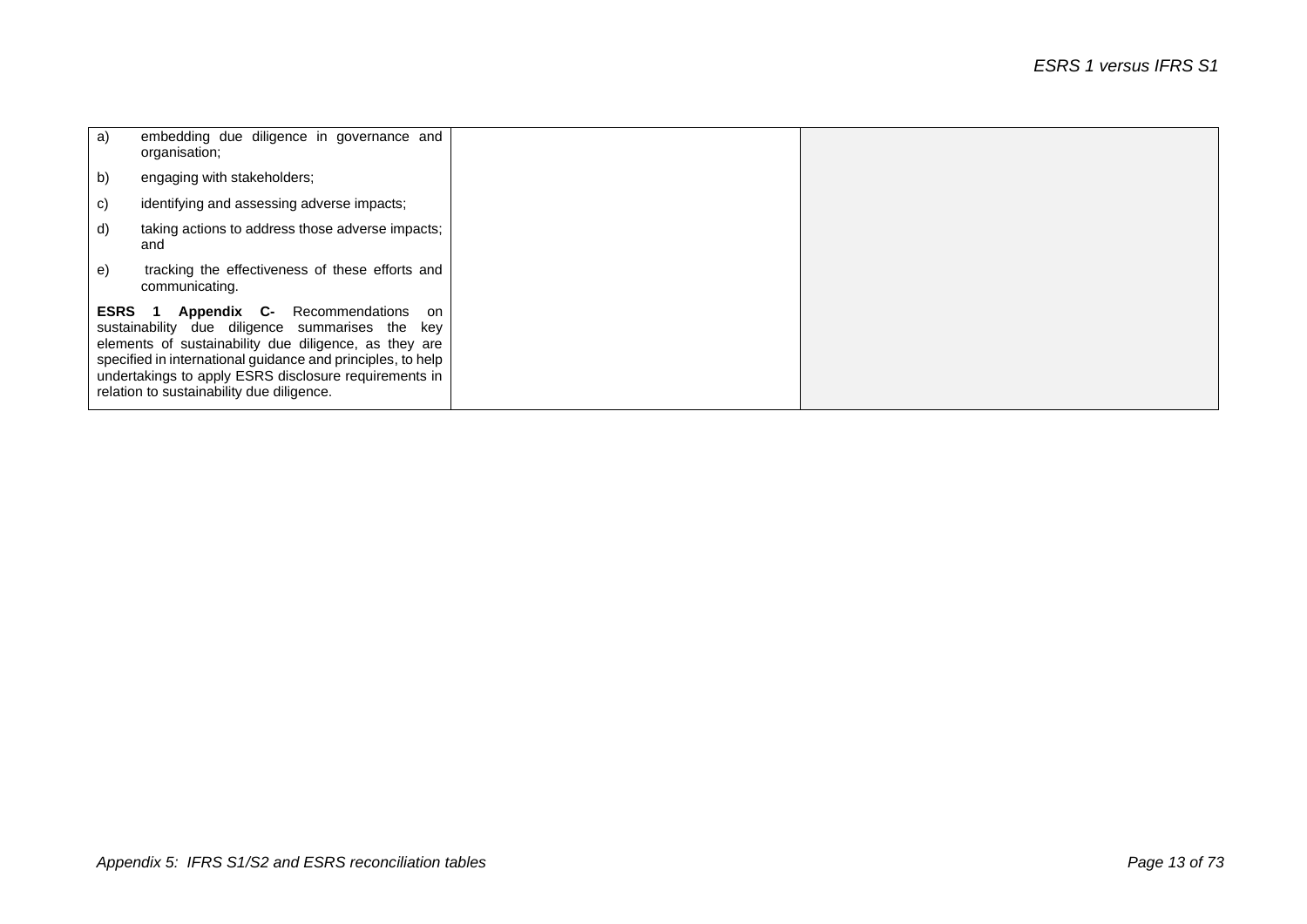| <b>ESRS1</b>                                                                                                                                                                                                                                      | <b>IFRS S1</b>                                                                                                                                                                                       | <b>Comparison of ESRS 1 vs IFRS S1</b>                                                                                                                    |
|---------------------------------------------------------------------------------------------------------------------------------------------------------------------------------------------------------------------------------------------------|------------------------------------------------------------------------------------------------------------------------------------------------------------------------------------------------------|-----------------------------------------------------------------------------------------------------------------------------------------------------------|
| <b>DISCLOSURE PRINCIPLES ON IMPLEMENTATION UNDER ESRS 1</b>                                                                                                                                                                                       |                                                                                                                                                                                                      |                                                                                                                                                           |
| ESRS 1 Chapter 3 sets Disclosure principles on<br>implementation                                                                                                                                                                                  | IFRS S1 § 27 to 35- Core content metrics and<br>targets                                                                                                                                              | Both standards provide principles for the preparation of disclosure<br>on targets and assessing performance.                                              |
| ESRS 1 § 99 to 102- Disclosure principle 1-<br>2 - On targets, progress and tracking<br>effectiveness<br>ESRS 1 § 103 to 106- Disclosure principle 1-                                                                                             | To enable users of general purpose financial reporting<br>to understand how an entity measures, monitors and<br>manages its significant sustainability-related risks and<br>opportunities.           | ESRS 2 also provides application guidance.                                                                                                                |
| 3 - Actions, action plans and resources in<br>relation to policies and targets<br>ESRS 1 § AG 10 to AG 18- Appendix B Disclosure<br>principle 1-2 has application guidance on targets,<br>progress and tracking effectiveness (§ AG 10 to AG 18). | Metrics shall include those defined in any other<br>applicable IFRS Sustainability Disclosure Standard,<br>metrics identified from the other sources and metrics<br>developed by an entity itself.   | Additional guidance on metrics and targets will be addressed<br>within sector specific standards under ESRS, which will be<br>published at a later stage. |
|                                                                                                                                                                                                                                                   | An entity shall identify metrics that apply to its activities<br>in line with its business model and in relation to specific<br>sustainability-related risks or opportunities.                       |                                                                                                                                                           |
|                                                                                                                                                                                                                                                   | § 30 and 31 provide the principles for disclosing<br>metrics.                                                                                                                                        |                                                                                                                                                           |
|                                                                                                                                                                                                                                                   | § 32 and 33 address targets. § 32 states that an entity<br>shall disclose the targets it has set to assess progress<br>towards achieving its strategic goals.                                        |                                                                                                                                                           |
|                                                                                                                                                                                                                                                   | § 33 states that an entity shall disclose:                                                                                                                                                           |                                                                                                                                                           |
|                                                                                                                                                                                                                                                   | (a) performance against its disclosed targets and<br>an analysis of trends or significant changes in<br>its performance; and<br>revisions to its targets and the explanation for<br>those revisions. |                                                                                                                                                           |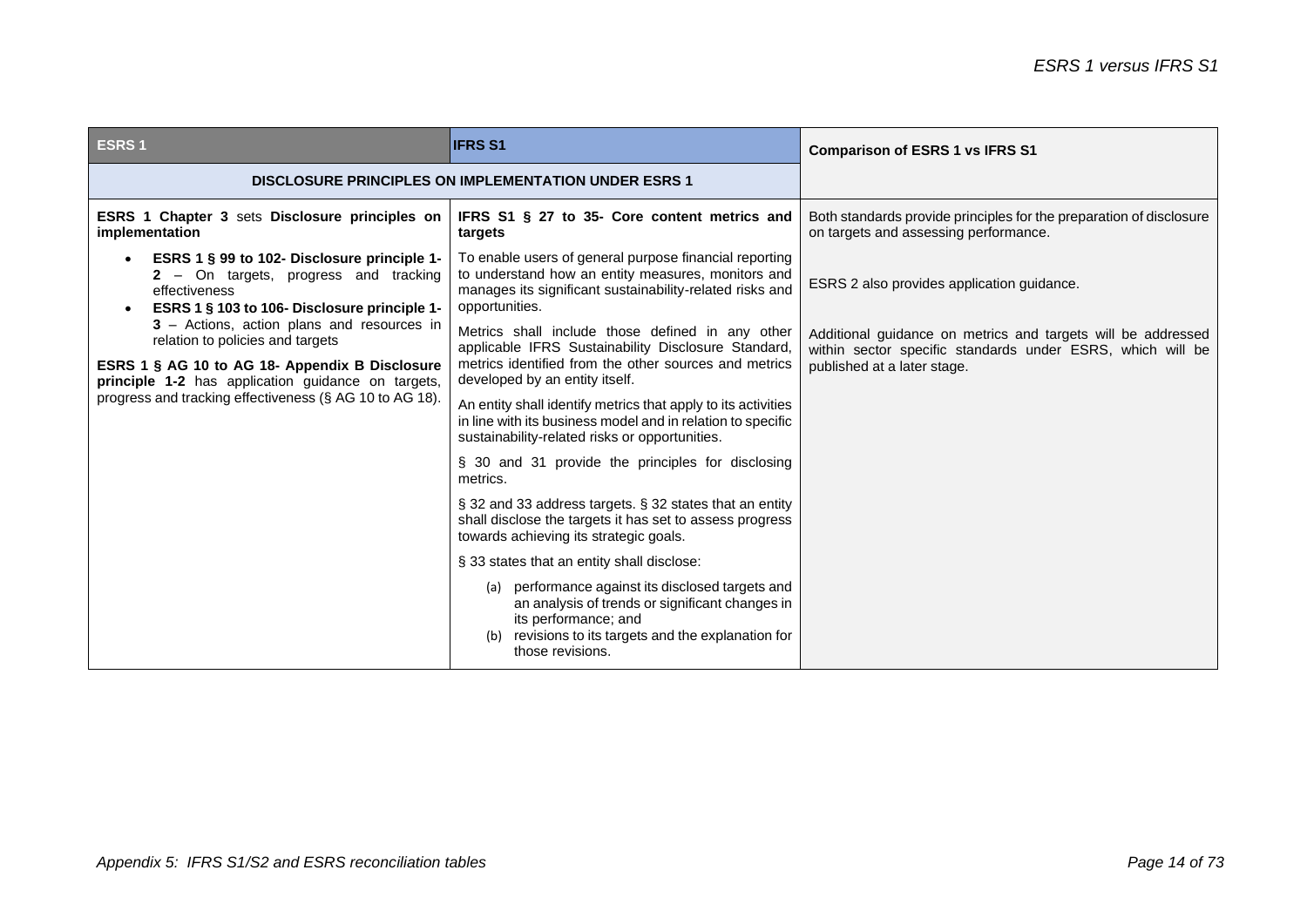| <b>ESRS1</b>                                                                                                                                                                                                                                                                                                                                                                                                                                                                                                                                                | <b>IFRS S1</b>                                                                 | <b>Comparison of ESRS 1 vs IFRS S1</b>                                                                                                                                                                                                                                                                                         |
|-------------------------------------------------------------------------------------------------------------------------------------------------------------------------------------------------------------------------------------------------------------------------------------------------------------------------------------------------------------------------------------------------------------------------------------------------------------------------------------------------------------------------------------------------------------|--------------------------------------------------------------------------------|--------------------------------------------------------------------------------------------------------------------------------------------------------------------------------------------------------------------------------------------------------------------------------------------------------------------------------|
| BASIS FOR PREPARING AND PRESENTING SUSTAINABILITY INFORMATION- GENERAL<br><b>PRESENTATION PRINCIPLES UNDER ESRS 1</b>                                                                                                                                                                                                                                                                                                                                                                                                                                       |                                                                                |                                                                                                                                                                                                                                                                                                                                |
| 108 and 109- General presentation<br>ESRS 1 §<br>principles<br>Sustainability information shall be presented:<br>in a way that allows a clear distinction between<br>a.<br>information resulting from the implementation<br>of ESRS and other information included in the<br>management report;, and<br>b. under a structure that facilitates access to and<br>understanding of the sustainability statements,<br>both in human and machine-readable formats.<br>Detailed presentation prescriptions are included in<br>chapter 6 of this standard ESRS P1. | Addressed under the General Features- Location of<br>information in § 72 to 78 | As noted in the comparison of ESRS 1 Chapter 6 structure of<br>sustainability statements- versus IFRS S1 location of information,<br>IFRS S1 requires an entity to locate the information in the general<br>purpose financial reporting without being specific on the location<br>within the general purpose financial report. |

| ESRS <sub>1</sub>                                                                                                                                                                                                                                                                                                                                              | <b>IFRS S1</b>                                                                                                                                                                                                                                                                                                                                                                                     | <b>Comparison of ESRS 1 vs IFRS S1</b>                                 |
|----------------------------------------------------------------------------------------------------------------------------------------------------------------------------------------------------------------------------------------------------------------------------------------------------------------------------------------------------------------|----------------------------------------------------------------------------------------------------------------------------------------------------------------------------------------------------------------------------------------------------------------------------------------------------------------------------------------------------------------------------------------------------|------------------------------------------------------------------------|
| <b>BASIS FOR PREPARING AND PRESENTING SUSTAINABILITY INFORMATION- PRESENTING</b><br><b>COMPARATIVE INFORMATION UNDER ESRS 1</b>                                                                                                                                                                                                                                |                                                                                                                                                                                                                                                                                                                                                                                                    |                                                                        |
| ESRS 1 § 110 and 111- Presenting comparative<br>information                                                                                                                                                                                                                                                                                                    | IFRS S1 § 63/65- General Features- Comparative<br>information                                                                                                                                                                                                                                                                                                                                      | Both standards require entities to present comparative<br>information. |
| The undertaking shall present comparative information<br>for the previous period for all amounts including metrics<br>and key performance indicators reported in the actual<br>period. Comparative information shall also be disclosed<br>for narrative and descriptive information when relevant<br>to the understanding of the current period's information. | An entity shall disclose comparative information in<br>respect of the previous period for all metrics disclosed<br>in the current period. When such information would be<br>relevant to an understanding of the current period's<br>sustainability-related financial disclosures, the entity<br>shall also disclose for narrative and descriptive<br>sustainability related financial disclosures. |                                                                        |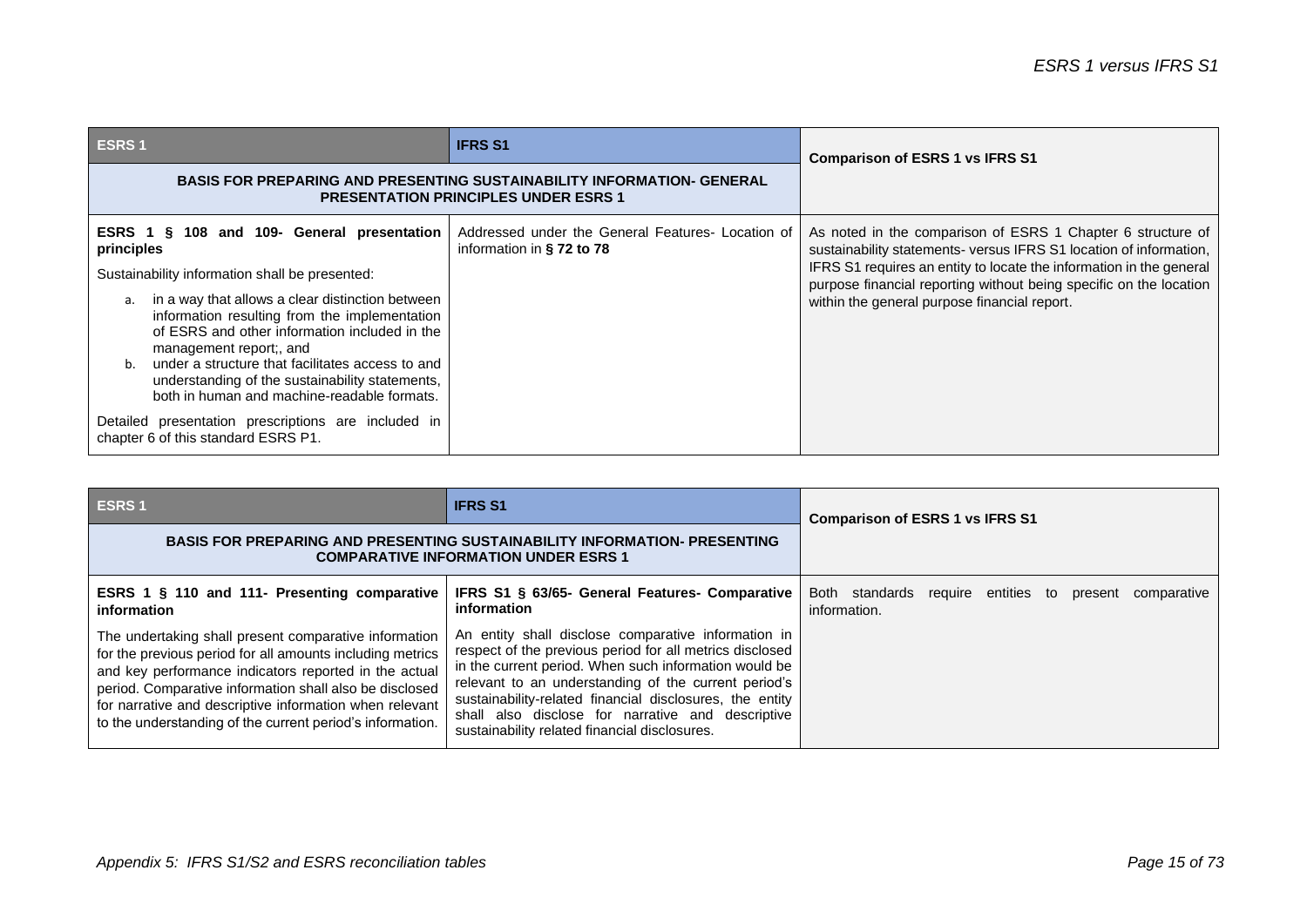| <b>BASIS FOR PREPARING AND PRESENTING SUSTAINABILITY INFORMATION- ESTIMATING</b><br>UNDER CONDITIONS OF UNCERTAINTY UNDER ESRS 1<br>IFRS S1 § 78 to 83-General Features- Sources of<br>estimation and outcome uncertainty<br>An entity shall identify metrics it has disclosed that have                    | <b>Comparison of ESRS 1 vs IFRS S1</b><br>Both standards include requirements regarding<br>estimation                                                |
|-------------------------------------------------------------------------------------------------------------------------------------------------------------------------------------------------------------------------------------------------------------------------------------------------------------|------------------------------------------------------------------------------------------------------------------------------------------------------|
|                                                                                                                                                                                                                                                                                                             |                                                                                                                                                      |
|                                                                                                                                                                                                                                                                                                             | uncertainties.                                                                                                                                       |
| significant estimation uncertainty, disclosing the<br>sources and nature of the estimation uncertainties and<br>the factors affecting the uncertainties.                                                                                                                                                    |                                                                                                                                                      |
| § 81 states that some IFRS Sustainability Disclosure<br>Standards require the disclosure of information such as<br>explanations about possible future events that have<br>uncertain outcomes. In judging whether information<br>about such possible future events is material, an entity<br>shall consider: |                                                                                                                                                      |
| the potential effects of the events on the<br>(a)<br>value, timing and certainty of the entity's<br>future cash flows, including in the long term<br>(the possible outcome); and<br>(b) the full range of possible outcomes and the                                                                         |                                                                                                                                                      |
| range.<br>§ 82 states that when considering possible outcomes,<br>an entity shall consider all relevant facts and<br>circumstances, and consider including information                                                                                                                                      |                                                                                                                                                      |
|                                                                                                                                                                                                                                                                                                             | likelihood of the possible outcomes within that<br>about low probability and high-impact outcomes, which,<br>when aggregated, could become material. |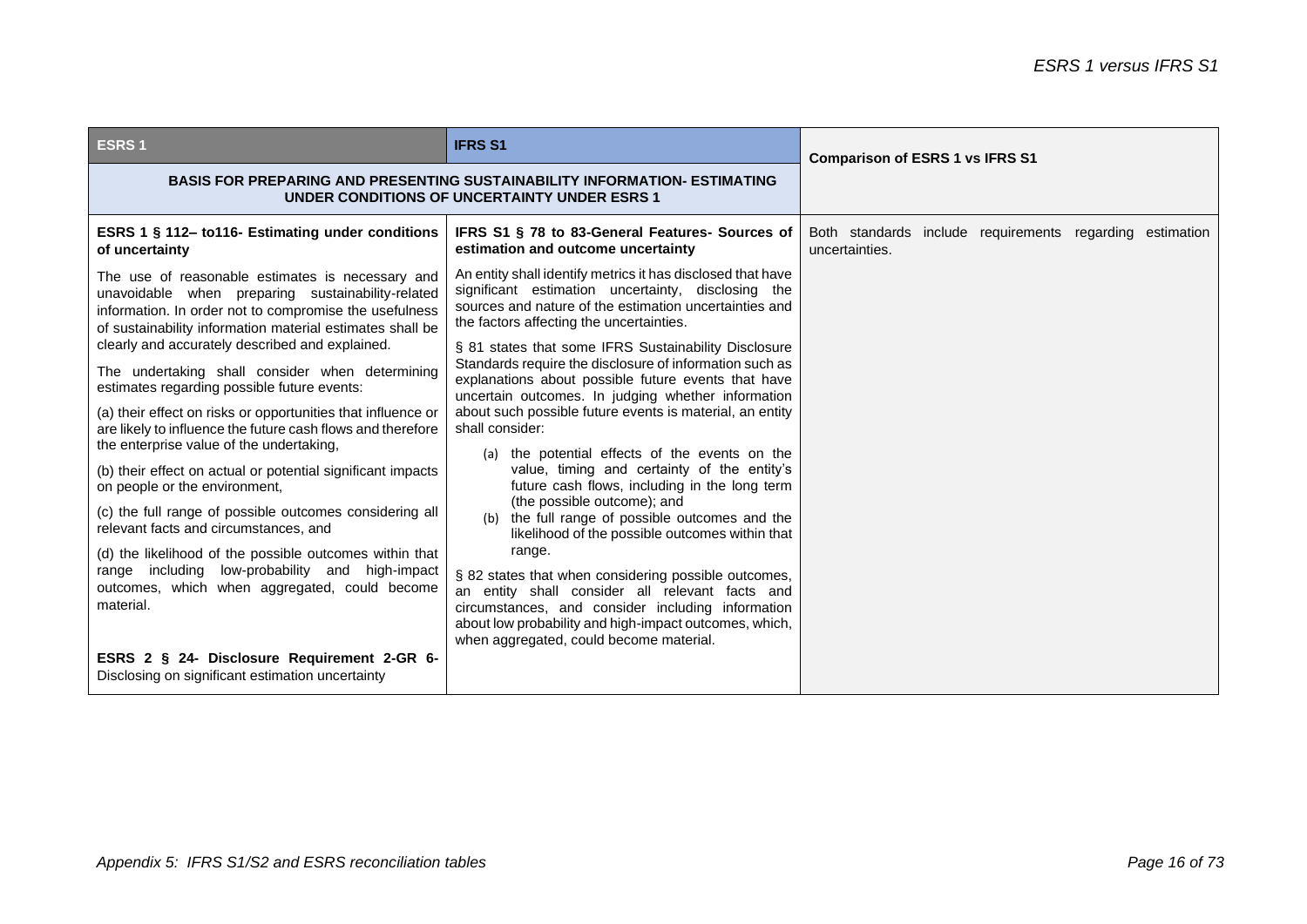| <b>ESRS1</b>                                                                                                                                                                                                   | <b>IFRS S1</b>                                                                                                                                        | <b>Comparison of ESRS 1 vs IFRS S1</b>                                        |
|----------------------------------------------------------------------------------------------------------------------------------------------------------------------------------------------------------------|-------------------------------------------------------------------------------------------------------------------------------------------------------|-------------------------------------------------------------------------------|
| <b>BASIS FOR PREPARING AND PRESENTING SUSTAINABILITY INFORMATION- UPDATING</b><br>DISCLOSURES ABOUT EVENTS AFTER THE END OF THE REPORTING PERIOD UNDER ESRS 1                                                  |                                                                                                                                                       |                                                                               |
| ESRS 1 § 114 to 116- Updating disclosures about<br>events after the end of the reporting period Updating<br>disclosures about events after the end of the reporting<br>period address the related requirements | IFRS S1 § 71- General Features- Frequency of<br>reporting addresses transactions, events and other<br>conditions that occur after the reporting date. | Both standards include requirements for events after the reporting<br>period. |

| <b>ESRS 1 and 2</b>                                                                                                                                                                                                                                                                                                                                                                                                                                                                                                                                                                                                                                                                                                                                                                                                                                                                                                                                                                                                                             | <b>IFRS S1</b>                                                                                                                                                                                                                                                                                                                                                                                                                                                                                                                                                                                                                                                                  | <b>Comparison of ESRS 1 vs IFRS S1</b>                                                                 |
|-------------------------------------------------------------------------------------------------------------------------------------------------------------------------------------------------------------------------------------------------------------------------------------------------------------------------------------------------------------------------------------------------------------------------------------------------------------------------------------------------------------------------------------------------------------------------------------------------------------------------------------------------------------------------------------------------------------------------------------------------------------------------------------------------------------------------------------------------------------------------------------------------------------------------------------------------------------------------------------------------------------------------------------------------|---------------------------------------------------------------------------------------------------------------------------------------------------------------------------------------------------------------------------------------------------------------------------------------------------------------------------------------------------------------------------------------------------------------------------------------------------------------------------------------------------------------------------------------------------------------------------------------------------------------------------------------------------------------------------------|--------------------------------------------------------------------------------------------------------|
| <b>BASIS FOR PREPARING AND PRESENTING SUSTAINABILITY INFORMATION- CHANGES IN</b><br><b>PREPARING OR PRESENTING SUSTAINABILITY INFORMATION UNDER ESRS 1</b>                                                                                                                                                                                                                                                                                                                                                                                                                                                                                                                                                                                                                                                                                                                                                                                                                                                                                      |                                                                                                                                                                                                                                                                                                                                                                                                                                                                                                                                                                                                                                                                                 |                                                                                                        |
| ESRS 1 $\S$ 117 – 122- Changes in preparing or<br>presenting sustainability information addresses<br>changes in preparing or presenting sustainability<br>information<br><b>ESRS 1 § 117 states that the undertaking shall prepare</b><br>and present sustainability information (approach,<br>method, option, metrics used to report, and disclosures<br>reported) consistently over time. Any change from one<br>year to another is expected to occur only when the new<br>preparation or presentation allows to provide more<br>useful information. When a change in preparation or<br>presentation occurs, the data related to the comparative<br>period should be restated according to the new<br>preparation or presentation.<br><b>ESRS 1 § 118 states that when an undertaking changes</b><br>the preparation or presentation, in some circumstances,<br>it might be impracticable to adjust comparative<br>information to achieve comparability with the current<br>period, in which case the undertaking shall disclose that<br>fact | IFRS S1 § 64- Comparative information states that<br>providing sustainability-related<br>financial<br>when<br>disclosures an entity shall disclose comparative<br>information that reflects updated estimates. When the<br>entity reports comparative information that differs from<br>the information reported in the previous period it shall<br>disclose:<br>The difference between the amount reported in the<br>previous period and the revised comparative amount;<br>and<br>The reasons the amounts have been revised.<br>§ 65 states that when it is impracticable to adjust<br>comparative information for one or more periods, an<br>entity shall disclose that fact. | Both standards have requirements for changes in preparing or<br>presenting sustainability information. |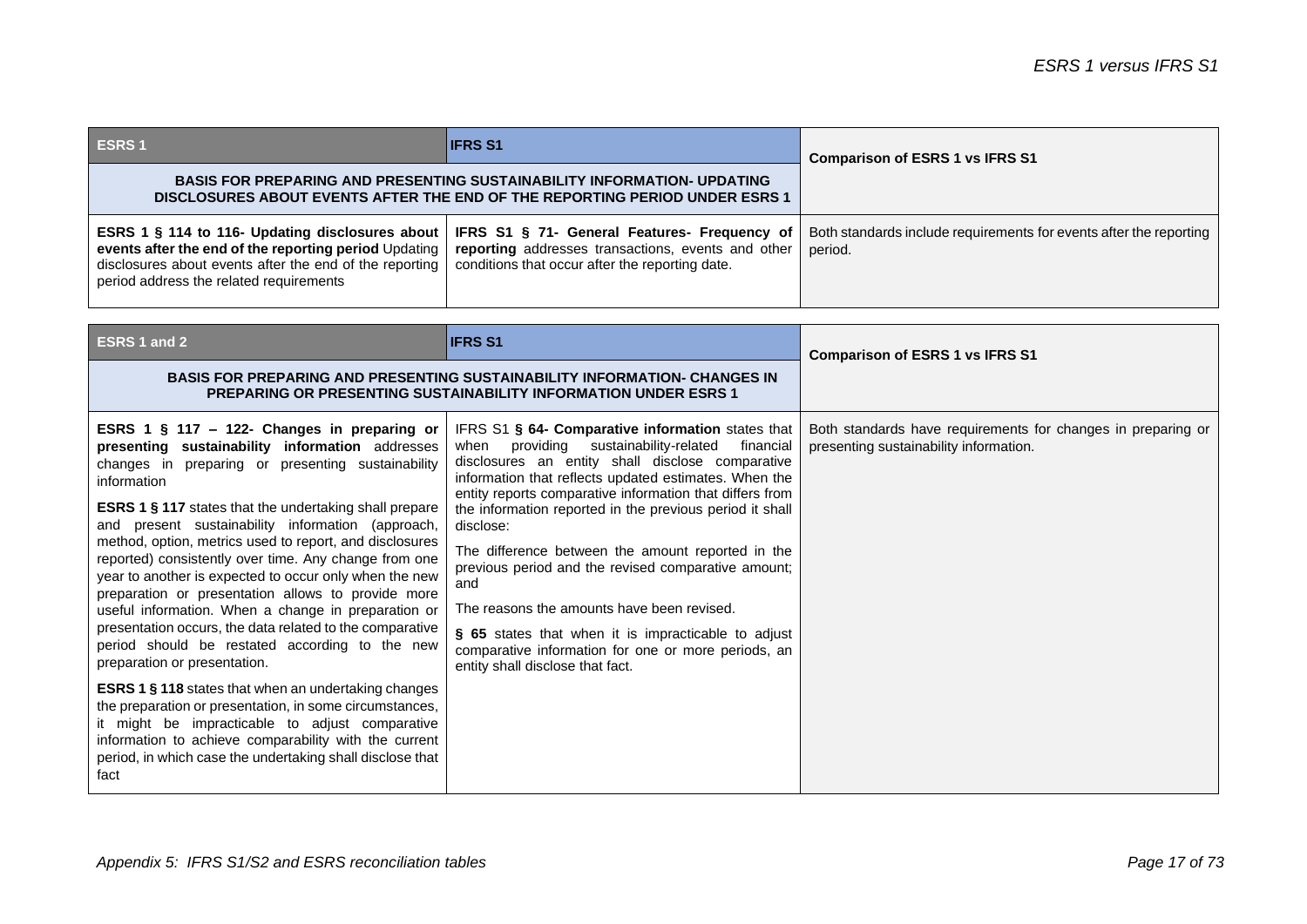| <b>ESRS</b><br>2 § 25-<br>$2-GR$<br>Reauirement<br><b>Disclosure</b> |  |
|----------------------------------------------------------------------|--|
| Changes in preparation and presentation.                             |  |

| <b>ESRS1</b>                                                                                                                                                                                                                                                                                                                                                                                                                                                                                                                                | <b>IFRS S1</b>                                                                                                                                                                                                         | <b>Comparison of ESRS 1 vs IFRS S1</b>                                                                                                                             |
|---------------------------------------------------------------------------------------------------------------------------------------------------------------------------------------------------------------------------------------------------------------------------------------------------------------------------------------------------------------------------------------------------------------------------------------------------------------------------------------------------------------------------------------------|------------------------------------------------------------------------------------------------------------------------------------------------------------------------------------------------------------------------|--------------------------------------------------------------------------------------------------------------------------------------------------------------------|
| <b>BASIS FOR PREPARING AND PRESENTING SUSTAINABILITY INFORMATION- REPORTING</b><br><b>ERRORS IN PRIOR PERIODS UNDER ESRS 1</b>                                                                                                                                                                                                                                                                                                                                                                                                              |                                                                                                                                                                                                                        |                                                                                                                                                                    |
| ESRS 1 § 119 to 124- Reporting errors in prior<br>periods address reporting errors in prior periods<br>§ 121 states that the undertaking shall correct material<br>prior period errors in the first management report<br>approved for issuance after their discovery by<br>retrospectively restating the comparative amounts for<br>the prior period(s) presented in which the error occurred<br>except to the extent that it is impracticable to determine<br>either the period-specific effects or the cumulative effect<br>of the error. | IFRS S1 § 84 to 90- General Features- Errors<br>An entity shall correct material prior period errors by<br>restating the comparative amounts for the prior<br>period(s) disclosed unless it is impracticable to do so. | Both standards include requirements regarding errors.<br>IFRS S1 contains examples of possible errors (§ 86) and<br>disclosures related to material errors (§ 90). |
| § 123 of ESRS 1 prohibits the use of hindsight.                                                                                                                                                                                                                                                                                                                                                                                                                                                                                             |                                                                                                                                                                                                                        |                                                                                                                                                                    |
| ESRS 2 § 26- Disclosure Requirements 2-GR 8- Prior<br>period errors                                                                                                                                                                                                                                                                                                                                                                                                                                                                         |                                                                                                                                                                                                                        |                                                                                                                                                                    |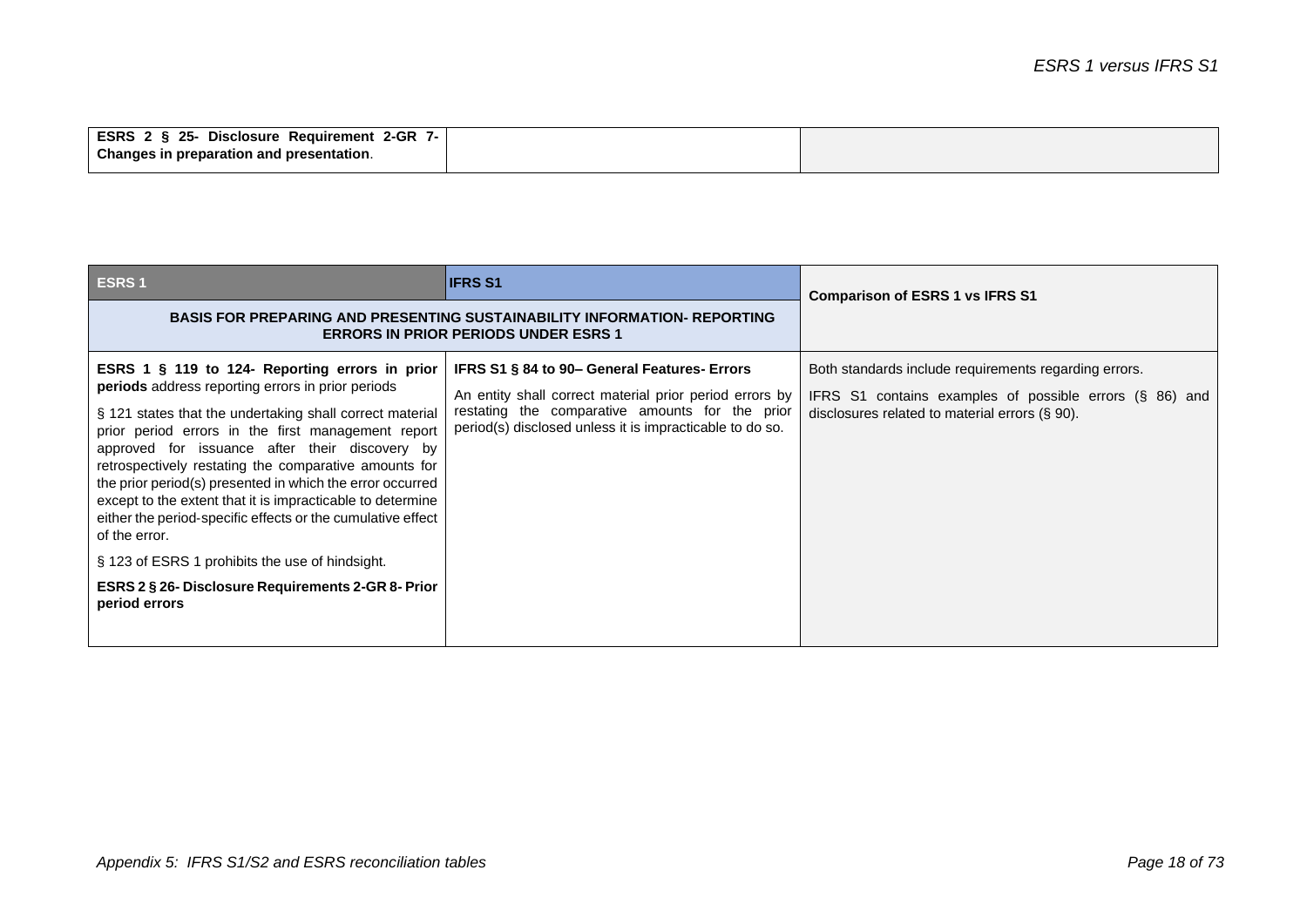| <b>ESRS1</b>                                                                                                                                                                                                                                                                                                                                                                                                                                                                                                                                                                                                                                                                                                                                                                                                                                                                                                                                                                                                                                                                                                                                                                                                                                                          | <b>IFRS S1</b>                                                                                                                                                                                                                                                                                                                                                                                                                                                                                                                                                                                                                          | <b>Comparison of ESRS 1 vs IFRS S1</b>                                                      |
|-----------------------------------------------------------------------------------------------------------------------------------------------------------------------------------------------------------------------------------------------------------------------------------------------------------------------------------------------------------------------------------------------------------------------------------------------------------------------------------------------------------------------------------------------------------------------------------------------------------------------------------------------------------------------------------------------------------------------------------------------------------------------------------------------------------------------------------------------------------------------------------------------------------------------------------------------------------------------------------------------------------------------------------------------------------------------------------------------------------------------------------------------------------------------------------------------------------------------------------------------------------------------|-----------------------------------------------------------------------------------------------------------------------------------------------------------------------------------------------------------------------------------------------------------------------------------------------------------------------------------------------------------------------------------------------------------------------------------------------------------------------------------------------------------------------------------------------------------------------------------------------------------------------------------------|---------------------------------------------------------------------------------------------|
|                                                                                                                                                                                                                                                                                                                                                                                                                                                                                                                                                                                                                                                                                                                                                                                                                                                                                                                                                                                                                                                                                                                                                                                                                                                                       | <b>BASIS FOR PREPARING AND PRESENTING SUSTAINABILITY INFORMATION- ADVERSE</b><br><b>IMPACTS AND FINANCIAL RISKS UNDER ESRS 1</b>                                                                                                                                                                                                                                                                                                                                                                                                                                                                                                        |                                                                                             |
| ESRS 1 § 125- Adverse impacts and financial risks<br>states Actions or action plans of the undertaking to<br>avoid sustainability impacts or financial risks or to<br>benefit from opportunities in relation to a sustainability<br>topic or sub-topic might have material adverse impacts<br>or cause material financial risks in relation to another<br>sustainability topic or sub-topic. For example:<br>an action plan to decarbonise production or<br>a.<br>products might have negative impacts on own<br>workforce and financial risks for redundancy<br>payments and<br>an action plan of an automotive supplier to<br>focus on the supply for e-vehicles might lead<br>to stranded assets for the production of supply<br>parts for conventional vehicles.<br>ESRS 1 § 126- Adverse impacts and financial risks<br>states that the undertaking shall:<br>mention the existence of a material adverse<br>a <sub>1</sub><br>impact or material financial risk together with<br>the actions and action plans that generate<br>them, with a cross-reference to; and<br>a description of the material adverse impact or<br>material financial risks and how they are<br>addressed under the topic or sub-topic to<br>which the adverse impact or financial risks | IFRS S1 § 26- Core content - Risk management<br>states that regarding sustainability-related risks and<br>opportunities, an entity shall disclose the processes to:<br>(a) identify them;<br>(b) identify risks for risk management purposes;<br>(c) identify, assess and prioritise opportunities;<br>(d) monitor and manage them (including policies);<br>(e) for risks, integration of their identification,<br>assessment and management into the entity's overall<br>risk management;<br>(f) for opportunities, integration of their identification,<br>assessment and management into the entity's overall<br>management process. | ESRS1 has requirements for preparing and presenting adverse<br>impacts and financial risks. |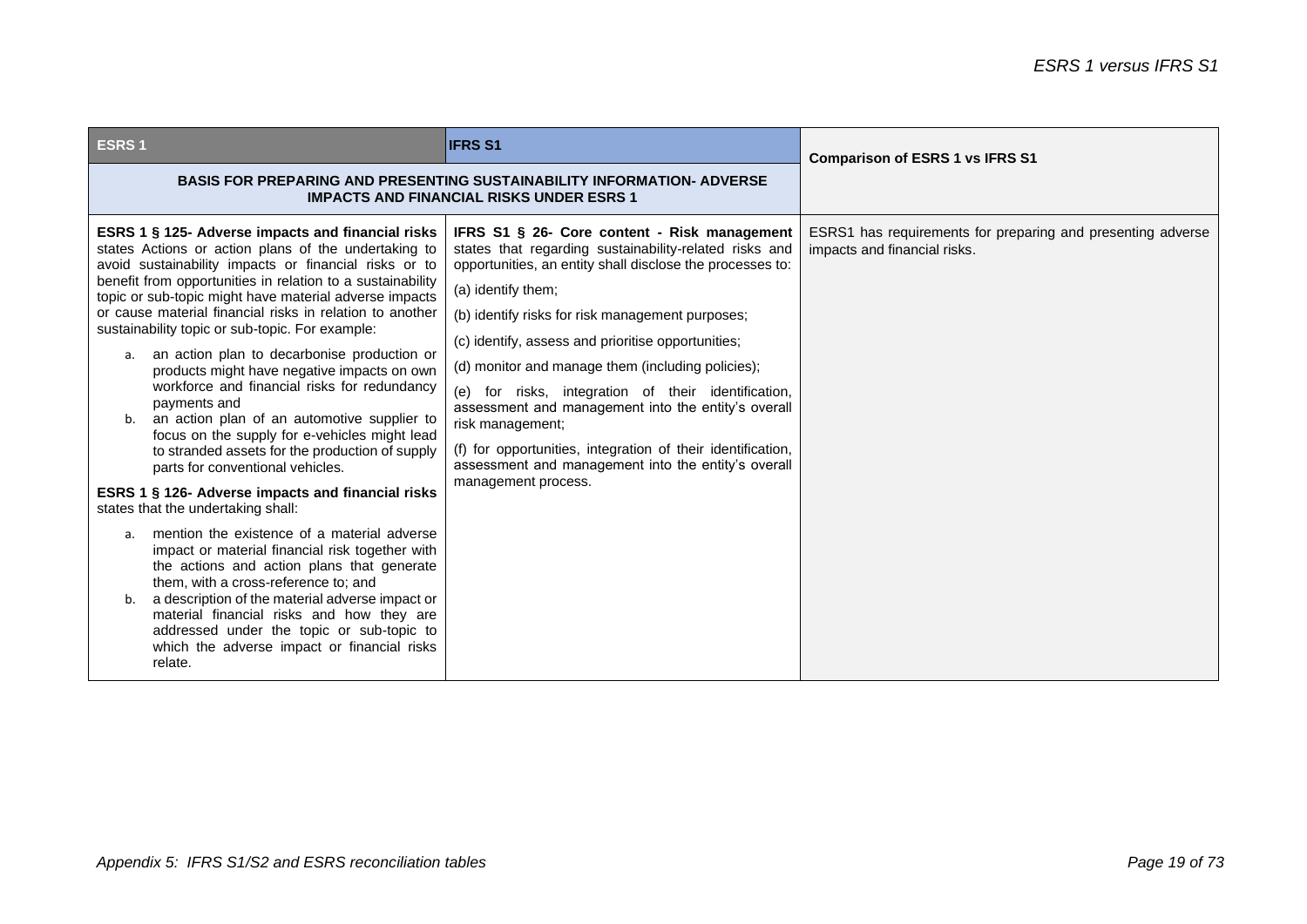| <b>ESRS1</b>                                                                                                                                                                                                                                                                                                                                                                                                                                                                                                                                      | <b>IFRS S1</b>                                 |  |
|---------------------------------------------------------------------------------------------------------------------------------------------------------------------------------------------------------------------------------------------------------------------------------------------------------------------------------------------------------------------------------------------------------------------------------------------------------------------------------------------------------------------------------------------------|------------------------------------------------|--|
| <b>BASIS FOR PREPARING AND PRESENTING SUSTAINABILITY INFORMATION- OPTIONAL</b><br>DISCLOSURES AND CONSOLIDATED REPORTING AND SUBSIDIARY EXEMPTION UNDER ESRS 1                                                                                                                                                                                                                                                                                                                                                                                    |                                                |  |
| <b>ESRS 1 § 127- Optional disclosures</b> states that the<br>ESRS may provide guidance on optional disclosures. If<br>an undertaking provides optional disclosures, it shall<br>follow the ESRS guidance;                                                                                                                                                                                                                                                                                                                                         | Optional disclosures not covered under IFRS S1 |  |
| ESRS 1 § 123- Reporting errors in prior periods<br>states that when an undertaking is reporting at<br>consolidated level and one or more of its subsidiaries is<br>using the subsidiary exemption of the CSRD, the<br>undertaking shall perform its assessment of material<br>impacts, risks and opportunities for the entire<br>consolidated group, regardless of its group structure,<br>making sure that all subsidiaries are covered in a way<br>that allows for the unbiased identification of material<br>impacts, risks and opportunities. |                                                |  |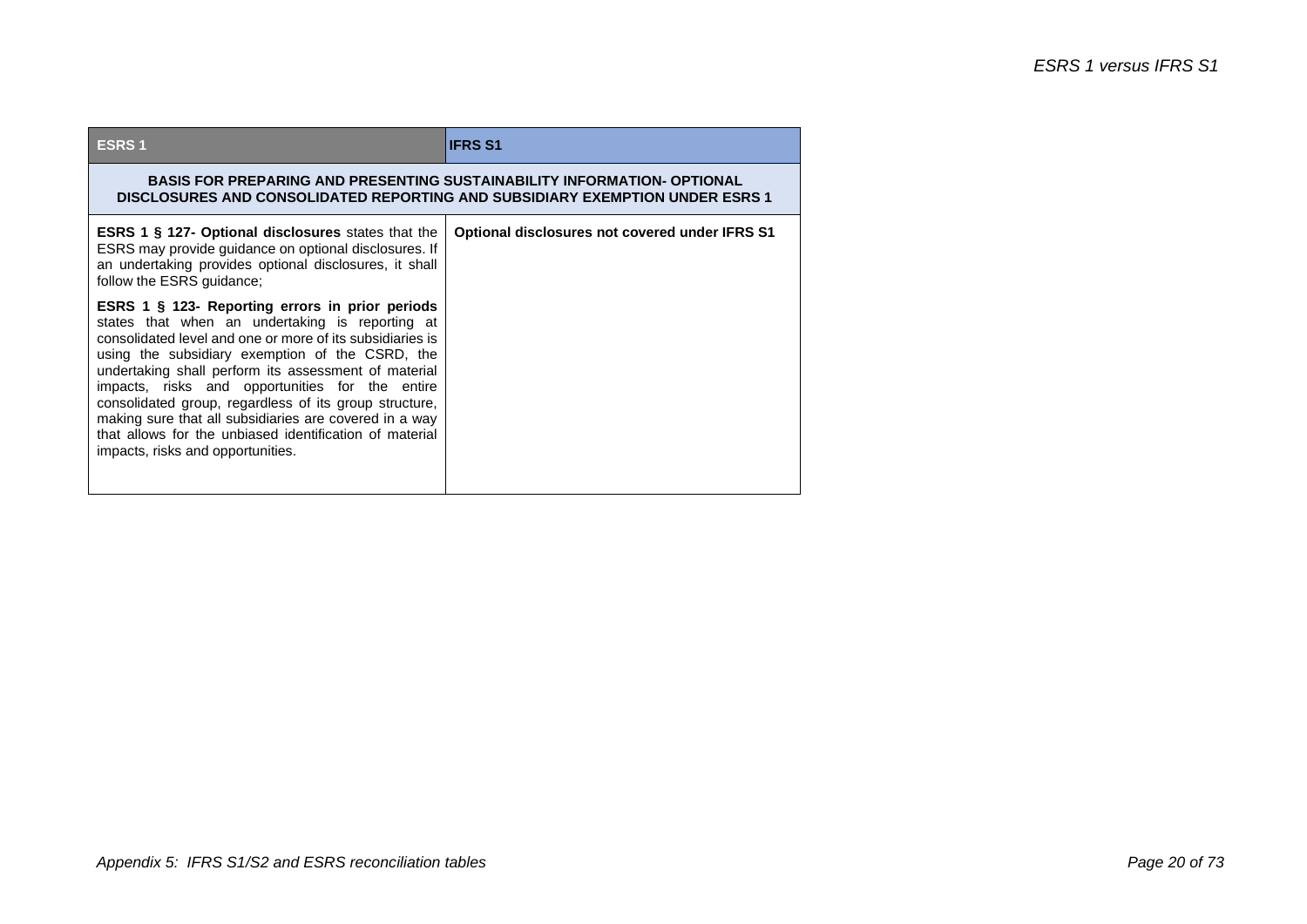| <b>ESRS1</b>                                                                                                                                                                                                                                                                                                                                                                                                                                                                                                                                                                                                                                                                                                                                                                                                                                                                                                                                                                                              | <b>IFRS S1</b>                                                                                                                                                                                                                                                                                                                                                                                                                                                                                                                                                                                                                                                                                                                                                                                                                                                                  | <b>Comparison of ESRS 1 vs IFRS S1</b>                                                                                                                                                                                                                                                                                                                                                                                                                                                                                                                                                                                                                                                                                                                    |
|-----------------------------------------------------------------------------------------------------------------------------------------------------------------------------------------------------------------------------------------------------------------------------------------------------------------------------------------------------------------------------------------------------------------------------------------------------------------------------------------------------------------------------------------------------------------------------------------------------------------------------------------------------------------------------------------------------------------------------------------------------------------------------------------------------------------------------------------------------------------------------------------------------------------------------------------------------------------------------------------------------------|---------------------------------------------------------------------------------------------------------------------------------------------------------------------------------------------------------------------------------------------------------------------------------------------------------------------------------------------------------------------------------------------------------------------------------------------------------------------------------------------------------------------------------------------------------------------------------------------------------------------------------------------------------------------------------------------------------------------------------------------------------------------------------------------------------------------------------------------------------------------------------|-----------------------------------------------------------------------------------------------------------------------------------------------------------------------------------------------------------------------------------------------------------------------------------------------------------------------------------------------------------------------------------------------------------------------------------------------------------------------------------------------------------------------------------------------------------------------------------------------------------------------------------------------------------------------------------------------------------------------------------------------------------|
| <b>BASIS FOR PREPARING AND PRESENTING SUSTAINABILITY INFORMATION- STATING RELATIONSHIP</b><br>AND COMPATIBILITY WITH OTHER SUSTAINABILITY REPORTING FRAMEWORKS UNDER ESRS 1                                                                                                                                                                                                                                                                                                                                                                                                                                                                                                                                                                                                                                                                                                                                                                                                                               |                                                                                                                                                                                                                                                                                                                                                                                                                                                                                                                                                                                                                                                                                                                                                                                                                                                                                 |                                                                                                                                                                                                                                                                                                                                                                                                                                                                                                                                                                                                                                                                                                                                                           |
| <b>ESRS</b> has mandatory Application Guidance.<br>ESRS 1 § 130, 147 and 40- Stating relationship and<br>compatibility with other sustainability reporting<br>frameworks; General cohesiveness<br>In addition to preparing its sustainability statements in<br>accordance with ESRS, the undertaking may decide to<br>report under sustainability reporting pronouncements of<br>other standard setting bodies/non-mandatory guidance<br>including sector specific.<br>The undertaking may include in its sustainability<br>statements additional disclosures (stemming from local<br>legislation, generally accepted sustainability reporting<br>pronouncements of other standard setting bodies and<br>non-mandatory guidance including sector specific),<br>provided that they avoid obscuring material information.<br>Such disclosures shall be clearly identified with an<br>appropriate reference to the related pronouncement or<br>guidance and shall complement ESRS disclosure<br>requirement. | <b>IFRS S1 has non mandatory Illustrative Guidance</b><br>sustainability-related<br>selecting<br>financial<br>covers<br>disclosures (§ IG 14 to IG 24) with subsections on:<br>Industry-based SASB<br>Standards;<br>CDSB<br>and<br>framework application guidance<br>for water-and<br>biodiversity-related disclosures.<br>Nevertheless, local laws and regulations may specify<br>requirements for the entity to provide information in the<br>general purpose financial reporting. In such<br>circumstances, providing information to meet local legal<br>or regulatory requirements is permitted by IFRS<br>Sustainability Disclosure Standards, even if that<br>information would not meet the definition of material<br>information. However, such information shall not<br>obscure information that is material according to IFRS<br>Sustainability Disclosure Standards. | IFRS S1 outlines application of industry-based SASB standards,<br>ESRS will be mapped to SASB standards in later versions of the<br>Standards. As noted, ESRS application provisions allow<br>undertaking to refer to best practices and other frameworks<br>(including sector guidance) in the entity-specific dimension for the<br>first two years.<br>The use of ESRS is mandatory for undertakings in scope of the<br>CSRD, i.e., the sustainability report has to be prepared following<br>ESRS. Information stemming from other frameworks may be<br>incorporated if clearly identified (with a reference to the relevant<br>framework) if it complements the ESRS disclosure and if it does<br>not obscure them. IFRS S1 has similar requirements. |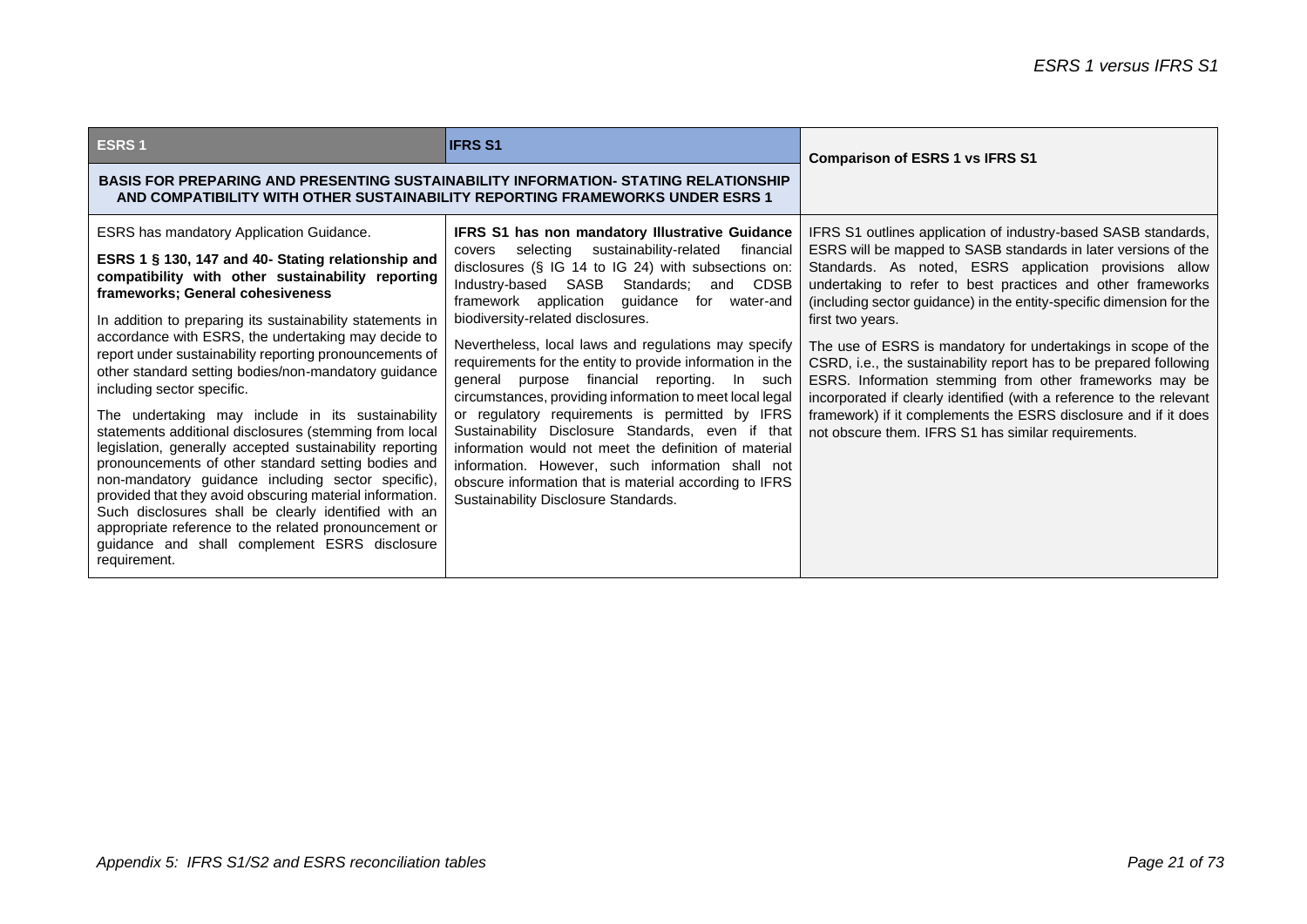| <b>ESRS1</b>                                                                                                                                                                                                                                                                                                                                                                                                                                                                                                                                                                                                                                                                                                                                                                                                                             | <b>IFRS S1</b>                                                                                                                                                                                                                                                                                                                                                             | <b>Comparison of ESRS 1 vs IFRS S1</b>                                                                                                                                       |
|------------------------------------------------------------------------------------------------------------------------------------------------------------------------------------------------------------------------------------------------------------------------------------------------------------------------------------------------------------------------------------------------------------------------------------------------------------------------------------------------------------------------------------------------------------------------------------------------------------------------------------------------------------------------------------------------------------------------------------------------------------------------------------------------------------------------------------------|----------------------------------------------------------------------------------------------------------------------------------------------------------------------------------------------------------------------------------------------------------------------------------------------------------------------------------------------------------------------------|------------------------------------------------------------------------------------------------------------------------------------------------------------------------------|
| <b>PROVIDING LINKAGE WITH OTHER PARTS OF CORPORATE REPORTING UNDER ESRS 1</b>                                                                                                                                                                                                                                                                                                                                                                                                                                                                                                                                                                                                                                                                                                                                                            |                                                                                                                                                                                                                                                                                                                                                                            |                                                                                                                                                                              |
| ESRS 1- § 131 to 136- General cohesiveness<br>Cohesiveness between sustainability report and other<br>public reports.<br>Financial data and assumptions shall be consistent with<br>the corresponding data and assumptions in the financial<br>statements.<br>When the sustainability report includes monetary<br>amounts/quantitative data points that are directly<br>presented in financial statements, the undertaking shall<br>include a reference.<br>When sustainability reporting includes monetary<br>amounts/quantitative data points that are either an<br>aggregation or a part of amounts in the financial<br>statements, the undertaking shall explain how they<br>relate to the most relevant amount(s) in the financial<br>statements, including a reference.<br>When a link cannot be made, the undertaking shall state | IFRS S1 § 42 to 44– General Features- Connected<br>information<br>An entity shall provide information that enables users to<br>assess the connections between various sustainability-<br>related risks and opportunities, and to assess how<br>information about these risks and opportunities is linked<br>to information in the general purpose financial<br>statements. | Both standards provide guidance to promote the preparation of<br>connected information, including consistency with data and<br>assumptions used in the financial statements. |
| where needed the consistency of data, assumptions<br>and qualitative information with the corresponding items<br>in the financial statements.                                                                                                                                                                                                                                                                                                                                                                                                                                                                                                                                                                                                                                                                                            |                                                                                                                                                                                                                                                                                                                                                                            |                                                                                                                                                                              |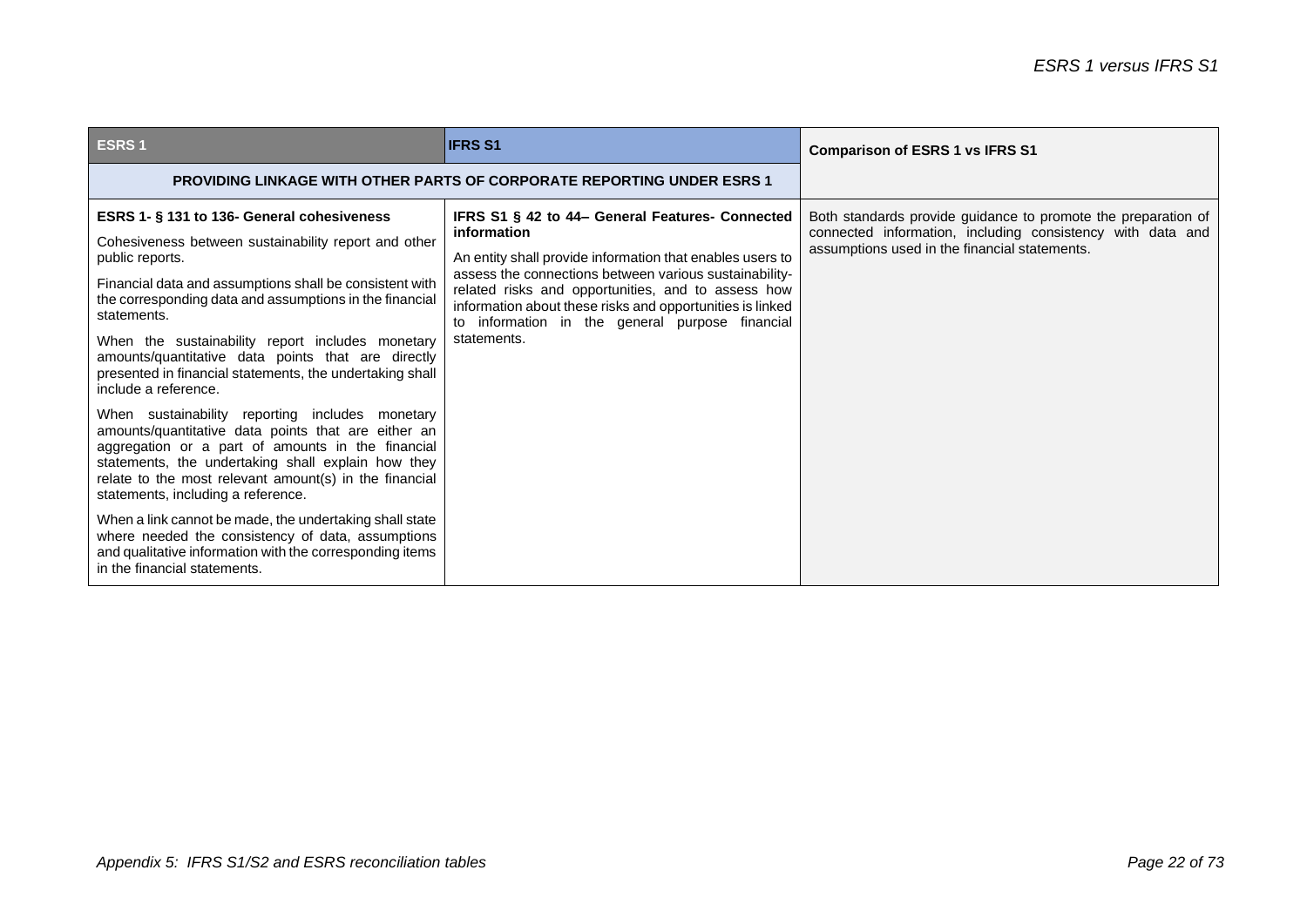| <b>ESRS1</b>                                                                                                                                                                                                                                                                                                                                                                                                                                                                                                                                                                                                                                                                                                                                                                                                                                                                                                                                                                                                                                                                                                                                                                                                                                                                                                                                                                                        | <b>IFRS S1</b>                                                                                                                                                                                                                                                                                                                                                                                                                                                                                                                                                                                                                                                                                                                                                                                                                                                                                                          | <b>Comparison of ESRS 1 vs IFRS S1</b>                                                                                                                                                                                                                                                                                                                                                                                                                                                                                                                                                                                                                                                                                                                                                                                                                                                                                                                                                                                        |
|-----------------------------------------------------------------------------------------------------------------------------------------------------------------------------------------------------------------------------------------------------------------------------------------------------------------------------------------------------------------------------------------------------------------------------------------------------------------------------------------------------------------------------------------------------------------------------------------------------------------------------------------------------------------------------------------------------------------------------------------------------------------------------------------------------------------------------------------------------------------------------------------------------------------------------------------------------------------------------------------------------------------------------------------------------------------------------------------------------------------------------------------------------------------------------------------------------------------------------------------------------------------------------------------------------------------------------------------------------------------------------------------------------|-------------------------------------------------------------------------------------------------------------------------------------------------------------------------------------------------------------------------------------------------------------------------------------------------------------------------------------------------------------------------------------------------------------------------------------------------------------------------------------------------------------------------------------------------------------------------------------------------------------------------------------------------------------------------------------------------------------------------------------------------------------------------------------------------------------------------------------------------------------------------------------------------------------------------|-------------------------------------------------------------------------------------------------------------------------------------------------------------------------------------------------------------------------------------------------------------------------------------------------------------------------------------------------------------------------------------------------------------------------------------------------------------------------------------------------------------------------------------------------------------------------------------------------------------------------------------------------------------------------------------------------------------------------------------------------------------------------------------------------------------------------------------------------------------------------------------------------------------------------------------------------------------------------------------------------------------------------------|
| <b>STRUCTURE OF THE SUSTAINABILITY STATEMENTS UNDER ESRS 1</b>                                                                                                                                                                                                                                                                                                                                                                                                                                                                                                                                                                                                                                                                                                                                                                                                                                                                                                                                                                                                                                                                                                                                                                                                                                                                                                                                      |                                                                                                                                                                                                                                                                                                                                                                                                                                                                                                                                                                                                                                                                                                                                                                                                                                                                                                                         |                                                                                                                                                                                                                                                                                                                                                                                                                                                                                                                                                                                                                                                                                                                                                                                                                                                                                                                                                                                                                               |
| ESRS 1 § 135- General cohesiveness<br>Incorporation by reference to another section of the<br>management report, provided that it is separate and<br>clearly identified as addressing the relevant ESRS<br>requirement.<br>ESRS 1 § 144 to 152, Application Guidance<br><b>Appendix E</b><br>The undertaking shall report all the applicable<br>disclosures (sector-agnostic, sector-specific and entity-<br>specific) required by ESRS within identifiable parts of<br>the management report constituting the "Sustainability<br>Statements".<br>§ 148 states that Sector-agnostic disclosures,<br>undertakings may<br>reporting the disclosures within a single<br>а.<br>separately identifiable section of<br>the<br>management report;<br>aggregating<br>the disclosures<br>into<br>four<br>separately identifiable<br>of<br>the<br>parts<br>management report:<br>general information;<br>i.<br>environmental information;<br>ii.<br>social information; and<br>iii.<br>governance information; or<br>iv.<br>aggregating the disclosures required by each<br>c.<br>ESRS and reporting them as non-separable<br>blocks in identifiable parts of the management<br>report "on a standard-by-standard basis".<br>§ 149 states that Option 148 a) is the preferred option.<br>Any undertaking that elects to apply the options laid<br>down in 147 (b) or (c) shall report a location table within | IFRS S1 § 72 to 78– General Features- Location of<br>information<br>An entity is required to disclose information required by<br>IFRS Sustainability Disclosure Standards as part of its<br>general purpose financial reporting.<br>Information required by an IFRS Sustainability<br>Disclosure Standard can be included by cross-<br>reference, provided that the information is available to<br>users of general purpose financial reporting on the<br>same terms and at the same time as the information to<br>which it is cross-referenced.<br>If information required by an IFRS Sustainability<br>Disclosure Standard is included by reference to<br>information in another location: (a) the general purpose<br>financial reporting shall identify the location of that<br>information and explain how to access it; and (b) the<br>cross-reference shall be to a precisely specified part of<br>that location. | <b>Location of presentation</b><br>IFRS S1 requires an entity to locate the information in the general<br>purpose financial reporting without being specific on the location<br>within the general purpose financial report.<br>ESRS sustainability disclosures have to be presented within an<br>identifiable part of the management report, as set by the CSRD.<br>ESRS 1 has three options for sector-agnostic disclosures with a<br>preference for reporting the disclosures within a single separately<br>identifiable section of the management report. If the other two<br>options are applied, a location table is required.<br>ESRS 1 has also application guidance on the structure of<br>sustainability statements.<br><b>Incorporation by Cross-reference</b><br>IFRS S1 allows incorporation by reference from other documents<br>available on the same time and terms of its general purpose<br>financial reporting.<br>ESRS 1 allows incorporation by reference to other sections of the<br>management report. |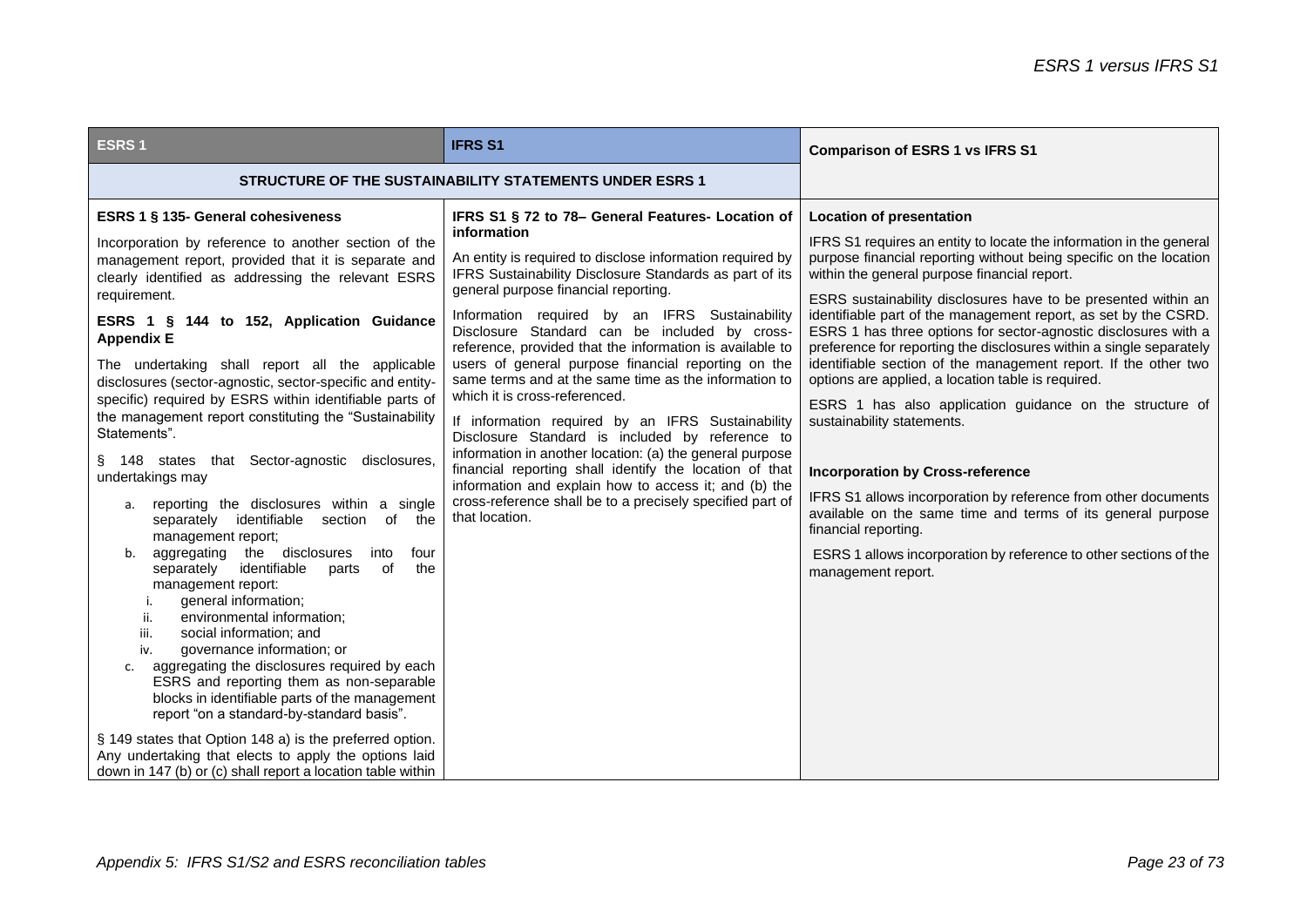| the management report using a tabular format allowing   |  |
|---------------------------------------------------------|--|
| to identify where the sector-agnostic disclosures are I |  |
| presented in the management report.                     |  |
|                                                         |  |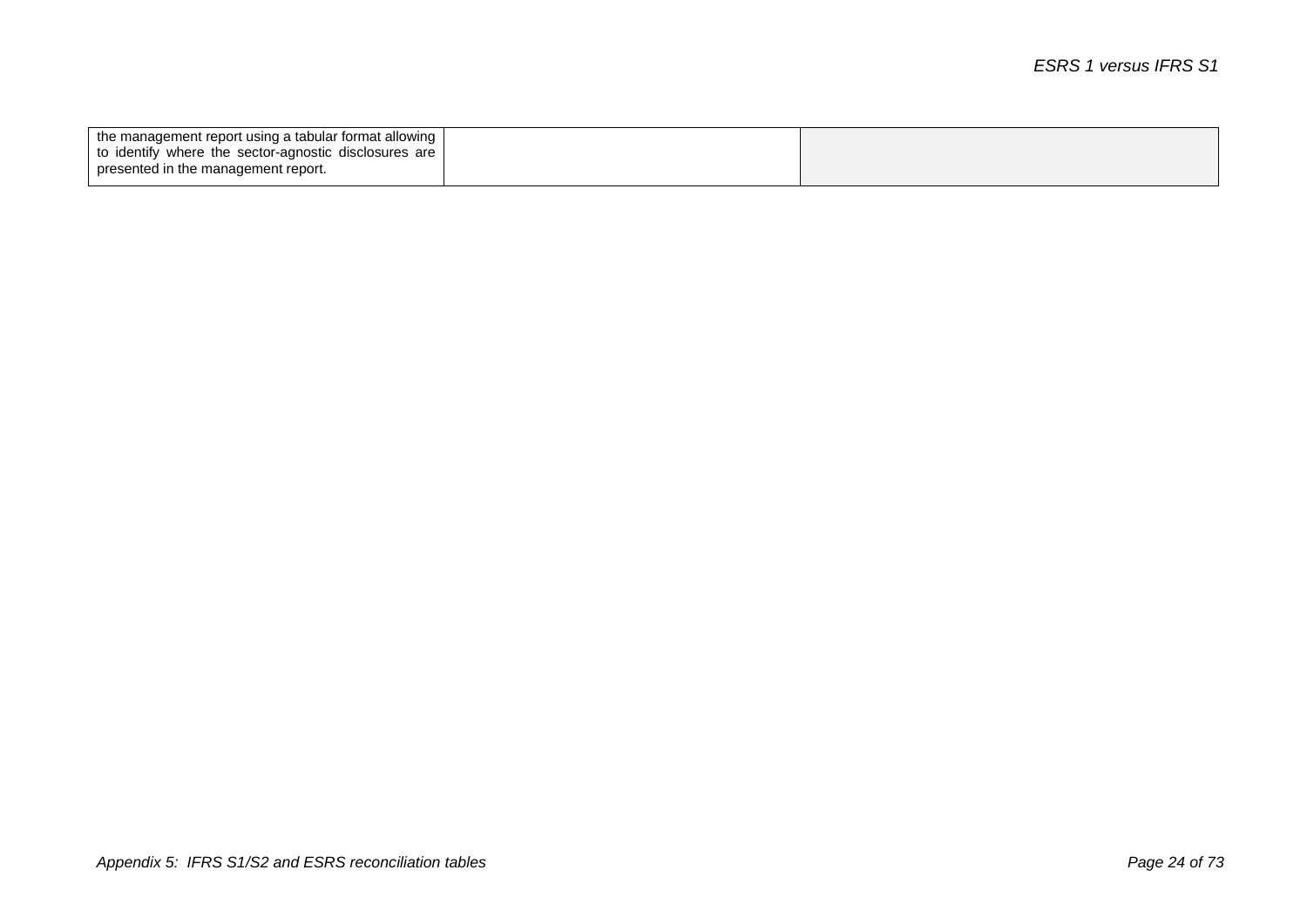| <b>ESRS1</b>                                                                                                                                                                                                                                                                                                                                                                                                                                                                                                                       | <b>IFRS S1</b>                                        |
|------------------------------------------------------------------------------------------------------------------------------------------------------------------------------------------------------------------------------------------------------------------------------------------------------------------------------------------------------------------------------------------------------------------------------------------------------------------------------------------------------------------------------------|-------------------------------------------------------|
|                                                                                                                                                                                                                                                                                                                                                                                                                                                                                                                                    | <b>APPENDIX E: ILLUSTRATIVE EXAMPLES UNDER ESRS 1</b> |
| This appendix complements the ESRS 1 [General<br>Principles]. It provides non-binding illustrations of the<br>structure of the Sustainability Statements applying the<br>three options outlined in $\S$ 147.                                                                                                                                                                                                                                                                                                                       | No illustrative examples under IFRS S1                |
| ESRS 1 § 130, 147 and 40- Stating relationship and<br>combability with other sustainability reporting<br>frameworks; General cohesiveness                                                                                                                                                                                                                                                                                                                                                                                          |                                                       |
| In addition to preparing its sustainability statements in<br>accordance with ESRS, the undertaking may decide to<br>report under sustainability reporting pronouncements of<br>other standard setting bodies/non-mandatory guidance<br>including sector specific.                                                                                                                                                                                                                                                                  |                                                       |
| The undertaking may include in its sustainability<br>statements additional disclosures (stemming from local<br>legislation, generally accepted sustainability reporting<br>pronouncements of other standard setting bodies and<br>non-mandatory guidance including sector specific),<br>provided that they avoid obscuring material information.<br>Such disclosures shall be clearly identified with an<br>appropriate reference to the related pronouncement or<br>guidance and shall complement ESRS disclosure<br>requirement. |                                                       |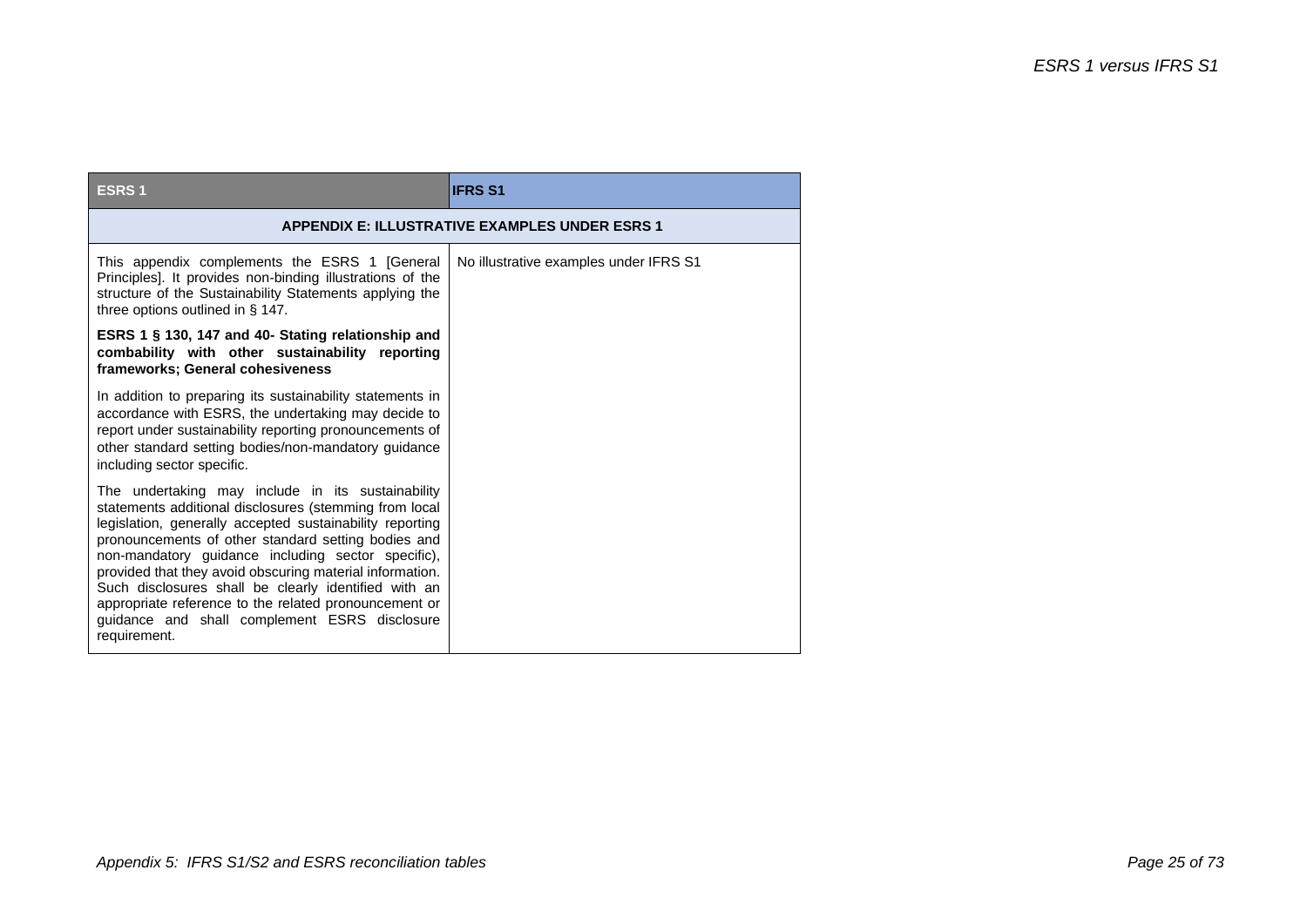### **PART 2: ESRS 2 VERSUS IFRS S1**

The following are the elements of mapping ESRS 2 to IFRS S1 based on the structure of ESRS 2:

- General statement of compliance
- Overview of business; Strategy and business model
- Governance
- Materiality assessment of sustainability impacts, risks and opportunities
- Application Guidance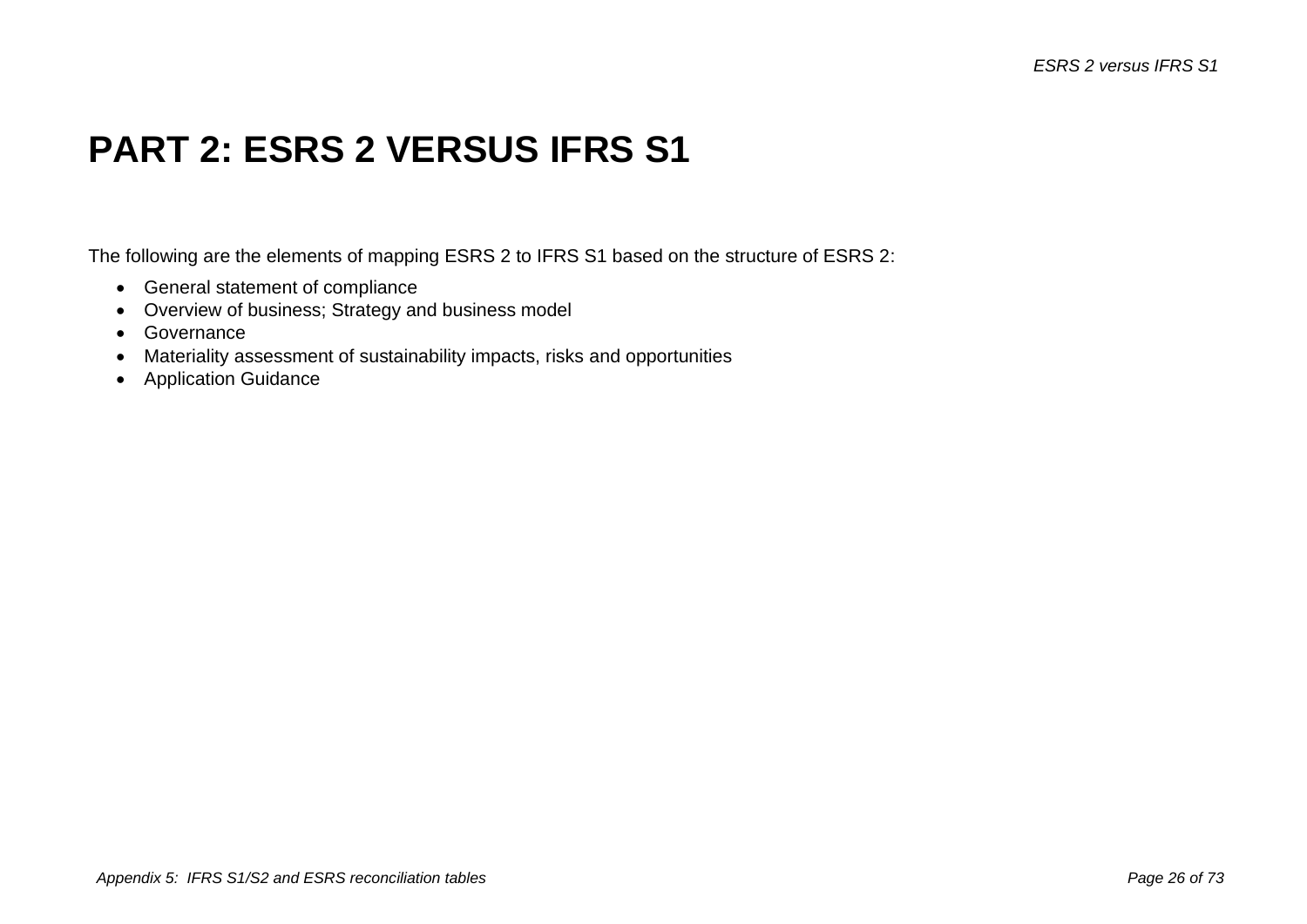| <b>ESRS 2</b>                                                                                                                                                                                                                                                                                                         | <b>IFRS S1</b>                                                                                                                                                                                                                                                                                                   | <b>Comparison of ESRS 2 vs IFRS S1</b>            |
|-----------------------------------------------------------------------------------------------------------------------------------------------------------------------------------------------------------------------------------------------------------------------------------------------------------------------|------------------------------------------------------------------------------------------------------------------------------------------------------------------------------------------------------------------------------------------------------------------------------------------------------------------|---------------------------------------------------|
| <b>GENERAL STATEMENT OF COMPLIANCE UNDER ESRS 2</b>                                                                                                                                                                                                                                                                   |                                                                                                                                                                                                                                                                                                                  |                                                   |
| ESRS 2 § 28 to 30- Disclosure Requirement 2-GR 10<br>ESRS 2 requires a statement of compliance with ESRS.<br>It shall include for entity specific disclosures an<br>acknowledgement of the characteristics of information<br>quality and a description of specific steps, if any, taken<br>to define the disclosures. | IFRS S1 § 91 and 92– General Features – Statement<br>of compliance<br>Entity<br>financial<br>sustainability-related<br>whose<br>disclosures comply with all of the relevant<br>requirements of IFRS Sustainability Disclosure<br>Standards shall include an explicit and unqualified<br>statement of compliance. | Both standards require a statement of compliance. |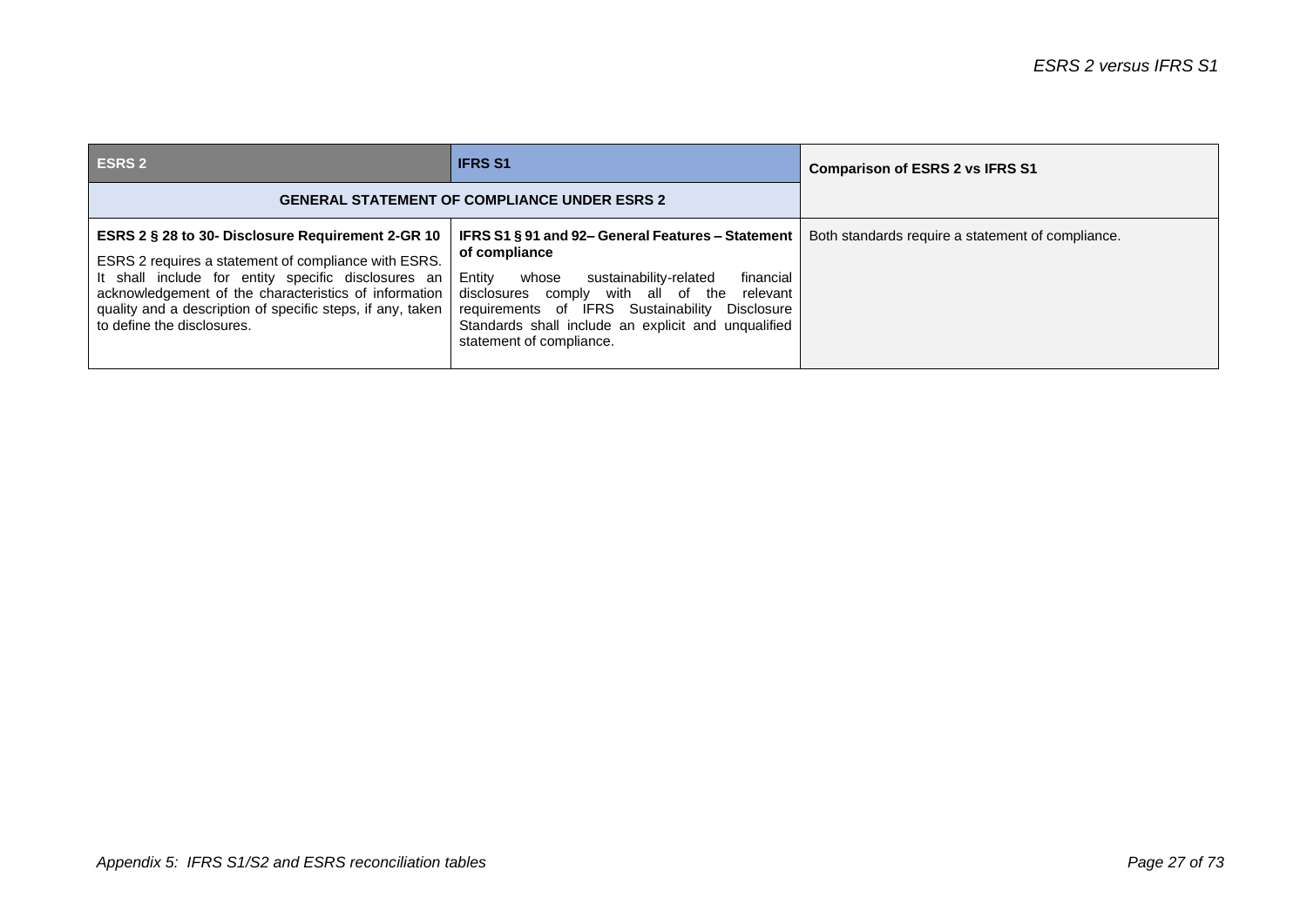| <b>ESRS 2</b>                                                                                                                                                                                                                                                                                                                                                                                                                                                                                                                                                                                                                                                                                                                                                                                                                                                                                                             | <b>IFRS S1</b>                                                                                                                                                                                                                                                                                                                                                                                                                                                                                                                                                                                                                                                                                                                                                                                                                                                                                                                                                                                                                                                                                                                                                                                                                                                                                   | <b>Comparison of ESRS 2 vs IFRS S1</b>                                                                                                                                                                                                                                                                                                                                                                                                                                                                                                                                                                                                                                                                                                                                                                                                                                                                                                                                                                                                                                                                                                                                                                                                                                                                                                                                                                   |
|---------------------------------------------------------------------------------------------------------------------------------------------------------------------------------------------------------------------------------------------------------------------------------------------------------------------------------------------------------------------------------------------------------------------------------------------------------------------------------------------------------------------------------------------------------------------------------------------------------------------------------------------------------------------------------------------------------------------------------------------------------------------------------------------------------------------------------------------------------------------------------------------------------------------------|--------------------------------------------------------------------------------------------------------------------------------------------------------------------------------------------------------------------------------------------------------------------------------------------------------------------------------------------------------------------------------------------------------------------------------------------------------------------------------------------------------------------------------------------------------------------------------------------------------------------------------------------------------------------------------------------------------------------------------------------------------------------------------------------------------------------------------------------------------------------------------------------------------------------------------------------------------------------------------------------------------------------------------------------------------------------------------------------------------------------------------------------------------------------------------------------------------------------------------------------------------------------------------------------------|----------------------------------------------------------------------------------------------------------------------------------------------------------------------------------------------------------------------------------------------------------------------------------------------------------------------------------------------------------------------------------------------------------------------------------------------------------------------------------------------------------------------------------------------------------------------------------------------------------------------------------------------------------------------------------------------------------------------------------------------------------------------------------------------------------------------------------------------------------------------------------------------------------------------------------------------------------------------------------------------------------------------------------------------------------------------------------------------------------------------------------------------------------------------------------------------------------------------------------------------------------------------------------------------------------------------------------------------------------------------------------------------------------|
| OVERVIEW OF THE UNDERTAKING'S BUSINESS IN CONTEXT OF SUSTAINABILITY REPORTING;<br><b>DISCLOSING STRATEGY AND BUSINESS MODEL UNDER ESRS 2</b>                                                                                                                                                                                                                                                                                                                                                                                                                                                                                                                                                                                                                                                                                                                                                                              |                                                                                                                                                                                                                                                                                                                                                                                                                                                                                                                                                                                                                                                                                                                                                                                                                                                                                                                                                                                                                                                                                                                                                                                                                                                                                                  |                                                                                                                                                                                                                                                                                                                                                                                                                                                                                                                                                                                                                                                                                                                                                                                                                                                                                                                                                                                                                                                                                                                                                                                                                                                                                                                                                                                                          |
| ESRS 2 § 10 to 13- Disclosure Requirement 2-GR 2 -<br>Sector(s) of activity<br>ESRS 2 § 14 to 17- Disclosure Requirement 2-GR 3-<br>Key features of the value chain<br>ESRS 2 § 18 to 21- Disclosure Requirement 2-GR 4-<br>Key drivers of the value creation- Interaction of impacts<br>and the undertaking's strategy and business model.<br>ESRS 2 § 33 to 35- Disclosure Requirement 2-SBM 1<br>- Overview of strategy and business model.<br>ESRS 2 § 36 to 38- Disclosure Requirement 2-SBM 2<br>- Views, interests and expectations of stakeholders.<br>ESRS 2 § 39 to 44- Disclosure Requirement 2-SBM 3<br>- Interaction of impacts and the undertaking's strategy<br>and business model.<br>ESRS 2 § 45 to 47- Disclosure Requirement 2-SBM 4<br>- Interaction of risks and opportunities and the<br>undertaking's strategy and business model.<br>ESRS 2 Appendix B Application Guidance, § AG 24 to<br>AG 35. | IFRS S1 § 14 and 15 - Core content - Strategy<br>To enable users of general purpose financial reporting<br>to understand an entity's strategy for addressing<br>sustainability-related<br>significant<br>risks<br>and<br>opportunities.<br>IFRS S1 § 15 Core content- Strategy requires an<br>entity to disclose:<br>(a) significant sustainability-related risks and<br>opportunities that could affect its business<br>model, strategy and cash flows, its access to<br>finance and its cost of capital, over the short,<br>medium and long-term;<br>(b) effects of sustainability-related risks and<br>opportunities on its business model and<br>value chain,<br>(c) strategy and decision-making,<br>(d) financial position, financial performance and<br>cash flows (including integration in financial<br>planning)<br>(e) the resilience of its strategy (including its<br>business model) to significant sustainability-<br>related risks.<br>IFRS S1 § 16 b and 18- Core content- Strategy state<br>that an entity shall disclose how it defines short,<br>medium and long term and how these definitions are<br>linked to the entity's strategic planning horizons and<br>capital allocation plans.<br>IFRS S1 § 17 - Core content- Strategy<br>sustainability-related<br>risks<br>An | Both standards provide disclosure requirements to cover how<br>sustainability matters are addressed at strategic level. In ESRS<br>S1 and S2 the dimension of impacts is explicit, while in IFRS S1<br>it is implicitly considered as a source of risks and opportunities.<br>ESRS 2 has application guidance related to strategy and business<br>model.<br>ESRS 1 has application guidance related to general requirements<br>that requires to provide contextual information (such as the<br>sectors of activity and the value chain) that support users'<br>understanding of the overall exposure to impacts, risks and<br>opportunities.<br>Both the standards provide requirements related to defining the<br>short, medium and long term.<br>Both standards consider impacts and dependencies, as sources<br>of risks and opportunities.<br>The role of impacts in IFRS S1 is limited to their potential financial<br>effects. As required by the CSRD, impacts are in ESRS 1 a<br>specific dimension of the materiality (impact materiality, one of the<br>two components of double materiality).<br>ESRS 1 doesn't have a provision that allows to provide qualitative<br>information if an entity is unable to provide quantitative<br>information.<br>ESRS 1 doesn't require specifically to disclose sustainability-<br>related risks and opportunities for which there is a significant risk |
|                                                                                                                                                                                                                                                                                                                                                                                                                                                                                                                                                                                                                                                                                                                                                                                                                                                                                                                           | entity's<br>and<br>opportunities arise from its dependencies on<br>resources and its impacts on resources, and from the                                                                                                                                                                                                                                                                                                                                                                                                                                                                                                                                                                                                                                                                                                                                                                                                                                                                                                                                                                                                                                                                                                                                                                          | that there will be a material adjustment to the carrying amounts of<br>assets and liabilities reported in the financial statements within the<br>next financial year.                                                                                                                                                                                                                                                                                                                                                                                                                                                                                                                                                                                                                                                                                                                                                                                                                                                                                                                                                                                                                                                                                                                                                                                                                                    |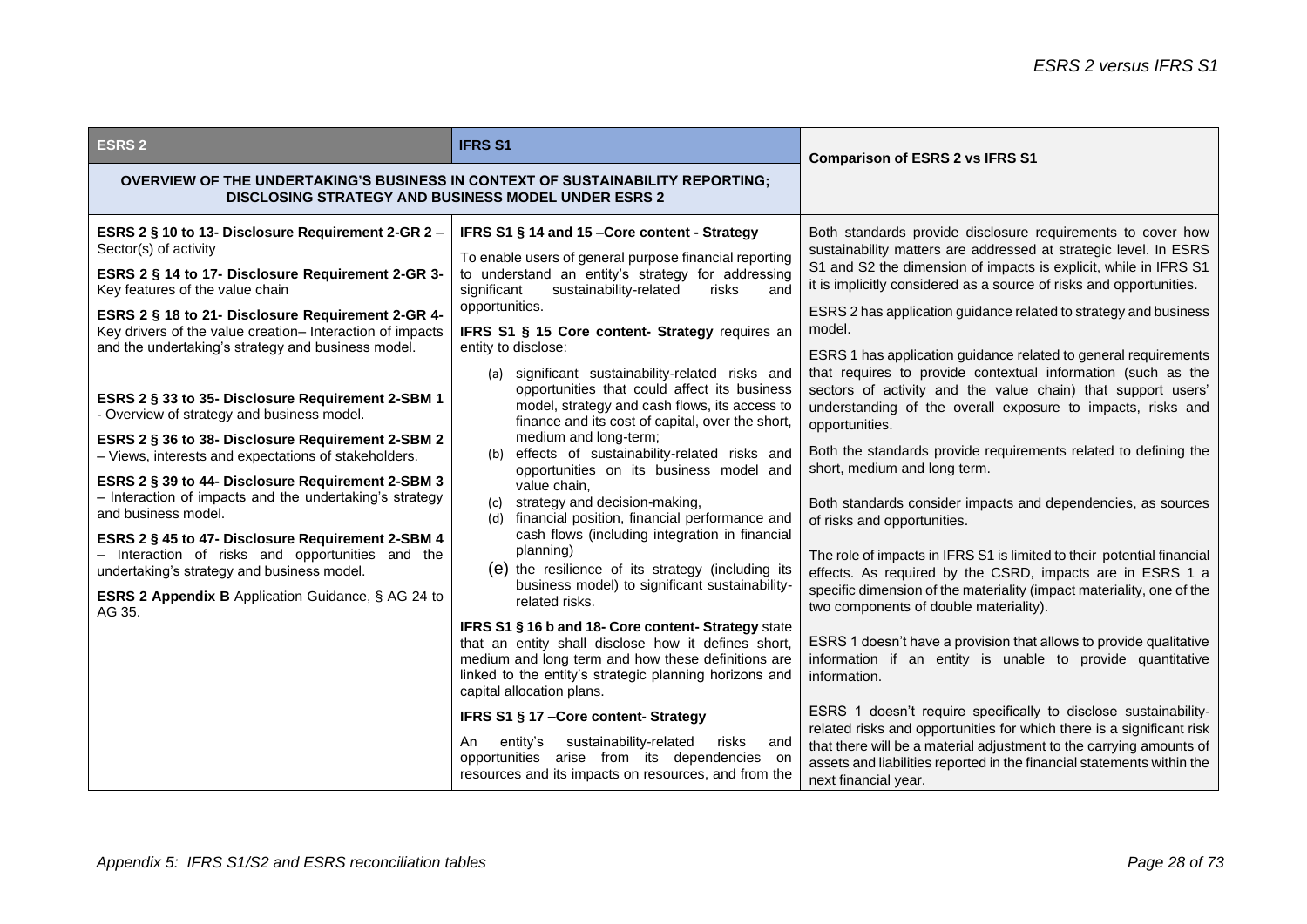| relationships it maintains that may be positively or<br>negatively affected by those impacts and<br>dependencies.                                                                                                                                                                                                                        |  |
|------------------------------------------------------------------------------------------------------------------------------------------------------------------------------------------------------------------------------------------------------------------------------------------------------------------------------------------|--|
| <b>IFRS S1 <math>\S</math> 22 – Core content- Strategy allows to</b><br>provide qualitative information if an entity is unable to<br>provide quantitative information. When providing<br>quantitative information the entity can provide a single<br>amount or a range.                                                                  |  |
| <b>IFRS S1 § 22 b – Core content- Strategy information</b><br>about the sustainability-related risks and opportunities<br>for which there is a significant risk that there will be a<br>material adjustment to the carrying amounts of assets<br>and liabilities reported in the financial statements<br>within the next financial year. |  |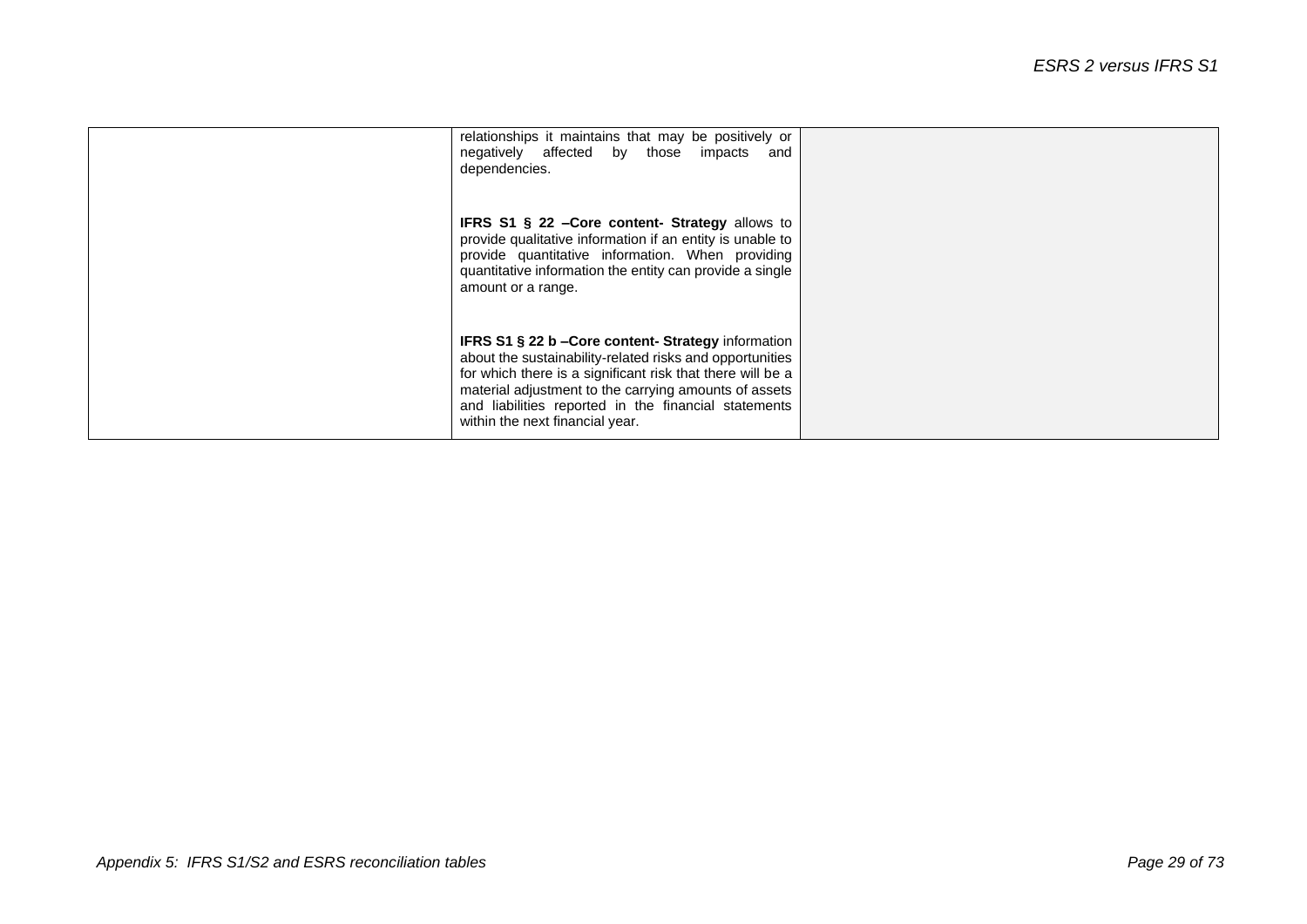| <b>ESRS 2</b>                                                                                                                                                                                                                                                                                                                                                                                                                                                                                                                                                                                                                                                                                                                                                                | <b>IFRS S1</b>                                                                                                                                                                                                                                                                                                                                                                                                            | <b>Comparison of ESRS 2 vs IFRS S1</b>                                                                                                                                                                                                                                                                                                                                                                                                                                                                                                    |
|------------------------------------------------------------------------------------------------------------------------------------------------------------------------------------------------------------------------------------------------------------------------------------------------------------------------------------------------------------------------------------------------------------------------------------------------------------------------------------------------------------------------------------------------------------------------------------------------------------------------------------------------------------------------------------------------------------------------------------------------------------------------------|---------------------------------------------------------------------------------------------------------------------------------------------------------------------------------------------------------------------------------------------------------------------------------------------------------------------------------------------------------------------------------------------------------------------------|-------------------------------------------------------------------------------------------------------------------------------------------------------------------------------------------------------------------------------------------------------------------------------------------------------------------------------------------------------------------------------------------------------------------------------------------------------------------------------------------------------------------------------------------|
| <b>DISCLOSING GOVERNANCE UNDER ESRS 2</b>                                                                                                                                                                                                                                                                                                                                                                                                                                                                                                                                                                                                                                                                                                                                    |                                                                                                                                                                                                                                                                                                                                                                                                                           |                                                                                                                                                                                                                                                                                                                                                                                                                                                                                                                                           |
| ESRS 2 § 50 to 53- Disclosure Requirement 2-GOV 1<br>Roles and responsibilities of the administrative,<br>management and supervisory bodies.<br>ESRS 2 § 54 to 57- Disclosure Requirement 2-GOV 2<br>Information of administrative, management and<br>supervisory bodies about sustainability matters.<br>ESRS 2 § 58 to 61- Disclosure Requirement 2-GOV 3<br>Sustainability matters addressed by the undertaking's<br>administrative, management and supervisory bodies.<br>ESRS 2 § 62 to 64- Disclosure Requirement 2-GOV 4<br>- Integration of sustainability strategies and performance<br>in incentive schemes.<br>ESRS 2 § 65 and 66- Disclosure Requirement 2-GOV<br>5 - Statement on due diligence.<br>ESRS 2 Appendix B Application guidance § AG 36 to<br>AG 55. | IFRS S1 § 12 and 13 - Core content- Governance<br>To enable users of general purpose financial reporting<br>to understand the governance processes, controls and<br>used to<br>monitor and<br>procedures<br>manage<br>sustainability-related risks and opportunities.<br>An entity shall disclose information about the<br>governance body or bodies with oversight of<br>sustainability-related risks and opportunities. | Both standards provide disclosure requirements to cover the<br>governance of sustainability matters in general terms, i.e.,<br>applicable to all the sustainability matters.<br>ESRS 2 has application guidance related to the governance<br>disclosures requirements.<br>ESRS 1 Appendix C summarises the key elements of<br>sustainability due diligence, as they are specified in international<br>guidance and principles, to help undertakings to apply ESRS<br>disclosure requirements in relation to sustainability due diligence. |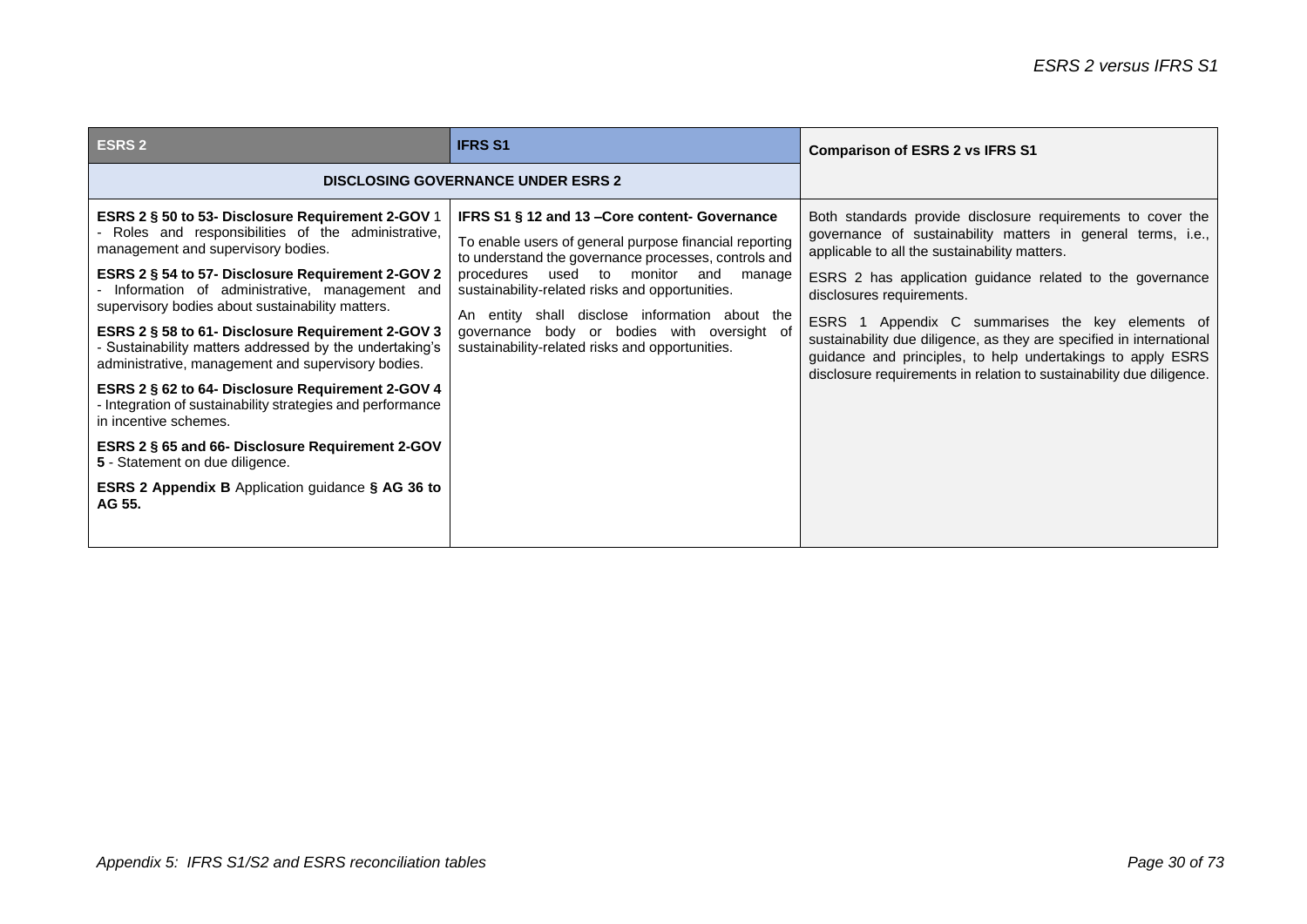| <b>ESRS 2</b>                                                                                                                                                                                                                                                                                                                                                                                                                                                                                                                                                                                                                                                                                                                                                                                                      | <b>IFRS S1</b>                                                                                                                                                                                                                                                                                                                                                                                                                                                                                                                                                                                                                                                                                                                                                                                                                                                                                                                                                                                                                                                                                                                                                                                                                                                                                                                                                                                                                                   | <b>Comparison of ESRS 2 vs IFRS S1</b>                                                                                                                                                                                                                                                                                                                                                                                                              |
|--------------------------------------------------------------------------------------------------------------------------------------------------------------------------------------------------------------------------------------------------------------------------------------------------------------------------------------------------------------------------------------------------------------------------------------------------------------------------------------------------------------------------------------------------------------------------------------------------------------------------------------------------------------------------------------------------------------------------------------------------------------------------------------------------------------------|--------------------------------------------------------------------------------------------------------------------------------------------------------------------------------------------------------------------------------------------------------------------------------------------------------------------------------------------------------------------------------------------------------------------------------------------------------------------------------------------------------------------------------------------------------------------------------------------------------------------------------------------------------------------------------------------------------------------------------------------------------------------------------------------------------------------------------------------------------------------------------------------------------------------------------------------------------------------------------------------------------------------------------------------------------------------------------------------------------------------------------------------------------------------------------------------------------------------------------------------------------------------------------------------------------------------------------------------------------------------------------------------------------------------------------------------------|-----------------------------------------------------------------------------------------------------------------------------------------------------------------------------------------------------------------------------------------------------------------------------------------------------------------------------------------------------------------------------------------------------------------------------------------------------|
| DISCLOSING MATERIAL SUSTAINABILITY IMPACTS, RISKS AND OPPORTUNITIES UNDER ESRS 2                                                                                                                                                                                                                                                                                                                                                                                                                                                                                                                                                                                                                                                                                                                                   |                                                                                                                                                                                                                                                                                                                                                                                                                                                                                                                                                                                                                                                                                                                                                                                                                                                                                                                                                                                                                                                                                                                                                                                                                                                                                                                                                                                                                                                  |                                                                                                                                                                                                                                                                                                                                                                                                                                                     |
| Disclosure Requirements IRO in ESRS 2 support<br>undertakings in identifying material sustainability<br>impacts, risks and opportunities (IRO).<br><b>ESRS 2 § 71 to 74- Disclosure Requirement</b><br>-IRO 1 - Description of the processes to identify<br>material sustainability impacts, risks and<br>opportunities (IRO).<br>ESRS 2 § 75 to 77- Disclosure Requirement<br>-IRO 2 - Outcome of the undertaking's<br>assessment of material IRO as identified by<br>reference to and in compliance with sector-<br>agnostic and sector-specific level ESRS.<br>ESRS 2 § 78 to 81- Disclosure Requirement<br>-IRO 3 - Outcome of the undertaking's<br>assessment of material IRO that are not<br>covered by an ESRS (entity-specific level).<br><b>ESRS 2 Appendix B Application Guidance</b><br>AG 56 to AG 79. | IFRS S1 § 25 - Core content - Risk management<br>To enable users to understand the processes by which<br>sustainability-related risks and opportunities are<br>identified, assessed and managed. These disclosures<br>shall enable users to assess whether those processes<br>are integrated into the entity's overall risk management<br>processes and to evaluate the entity's overall risk<br>profile and risk management processes.<br>IFRS S1 § 26 - Core content- Risk management<br>sustainability-related<br>Regarding<br>risks<br>and<br>opportunities, an entity shall disclose the processes to:<br>(a) identify them;<br>(b) identify risks for risk management purposes;<br>(c) identify, assess and prioritise opportunities;<br>(d) monitor and manage them (including policies);<br>(e) for risks, integration of their identification,<br>assessment and management into the entity's overall<br>risk management;<br>(f) for opportunities, integration of their identification,<br>assessment and management into the entity's overall<br>management process.<br>Point (b) covers the following:<br>a. how the entity assesses the likelihood and<br>effects associated with such risks (such as<br>the qualitative factors, quantitative thresholds<br>and other criteria used);<br>how it prioritises sustainability-related risks<br>b.<br>relative to other types of risks, including its<br>use of risk-assessment tools; | Both standards provide disclosure requirements to cover<br>identification, assessment and management of risks and<br>opportunities. In ESRS S1 and S2 the dimension of impacts is<br>explicit, while in IFRS S1 it is implicitly considered as a source of<br>risks and opportunities.<br>ESRS 2 has requirements for the assessment of materiality and<br>IFRS 2 has non-mandatory illustrative guidance on implementing<br>materiality judgments. |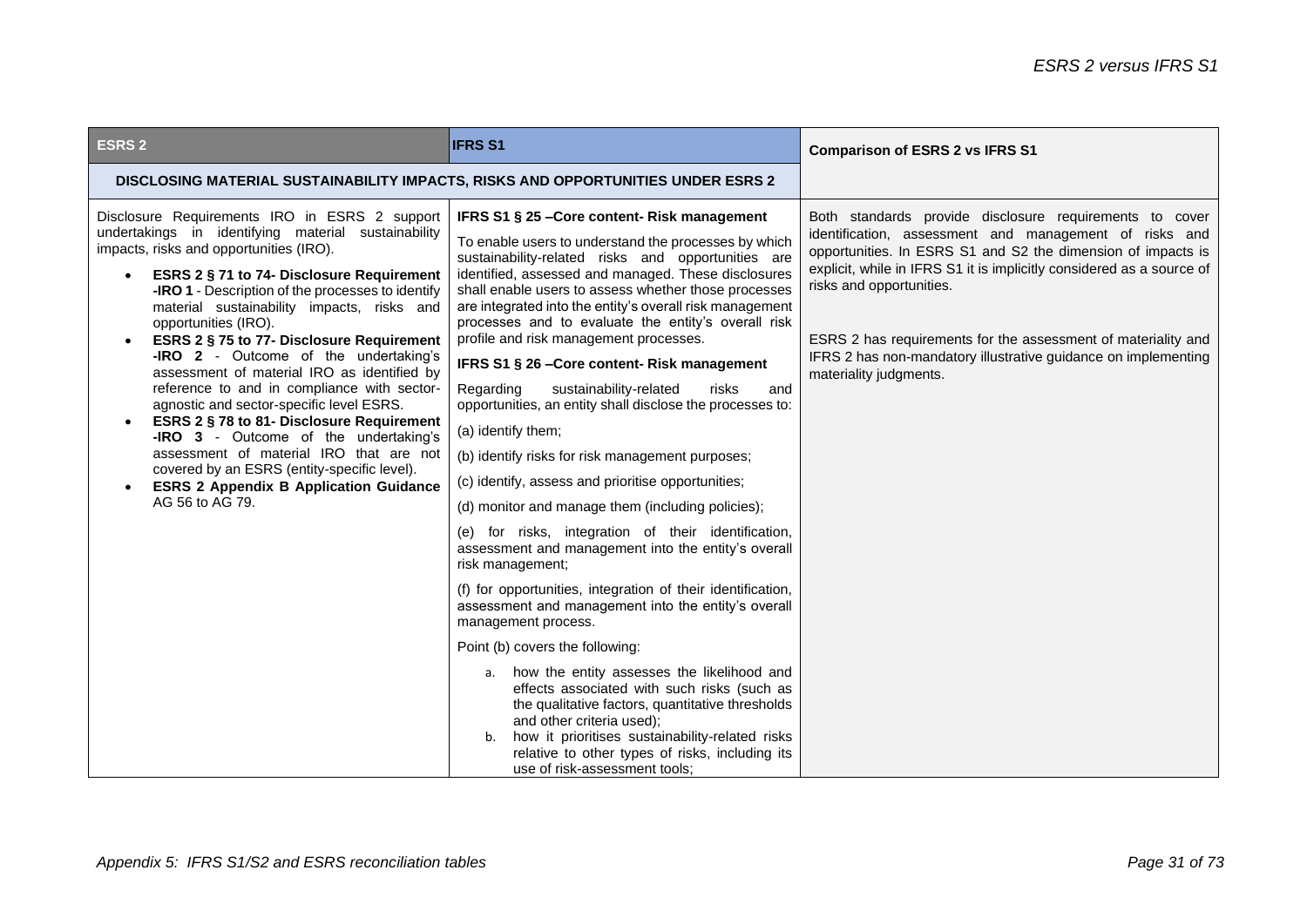| c. the input parameters it uses (for example,<br>data sources, the scope of operations<br>covered and the detail used in assumptions);<br>and<br>d. whether it has changed the processes used<br>compared to the prior reporting period.                                                                                                                 |  |
|----------------------------------------------------------------------------------------------------------------------------------------------------------------------------------------------------------------------------------------------------------------------------------------------------------------------------------------------------------|--|
| IFRS S1 non mandatory Illustrative Guidance<br>covers implementing materiality judgments (§ IG 1 to<br>IG 8) with subsections on: Meeting primary users'<br>information needs; Interaction between an entity's<br>disclosure and its materiality assessment; Use of<br>publicly available information; and Interaction with local<br>laws and regulation |  |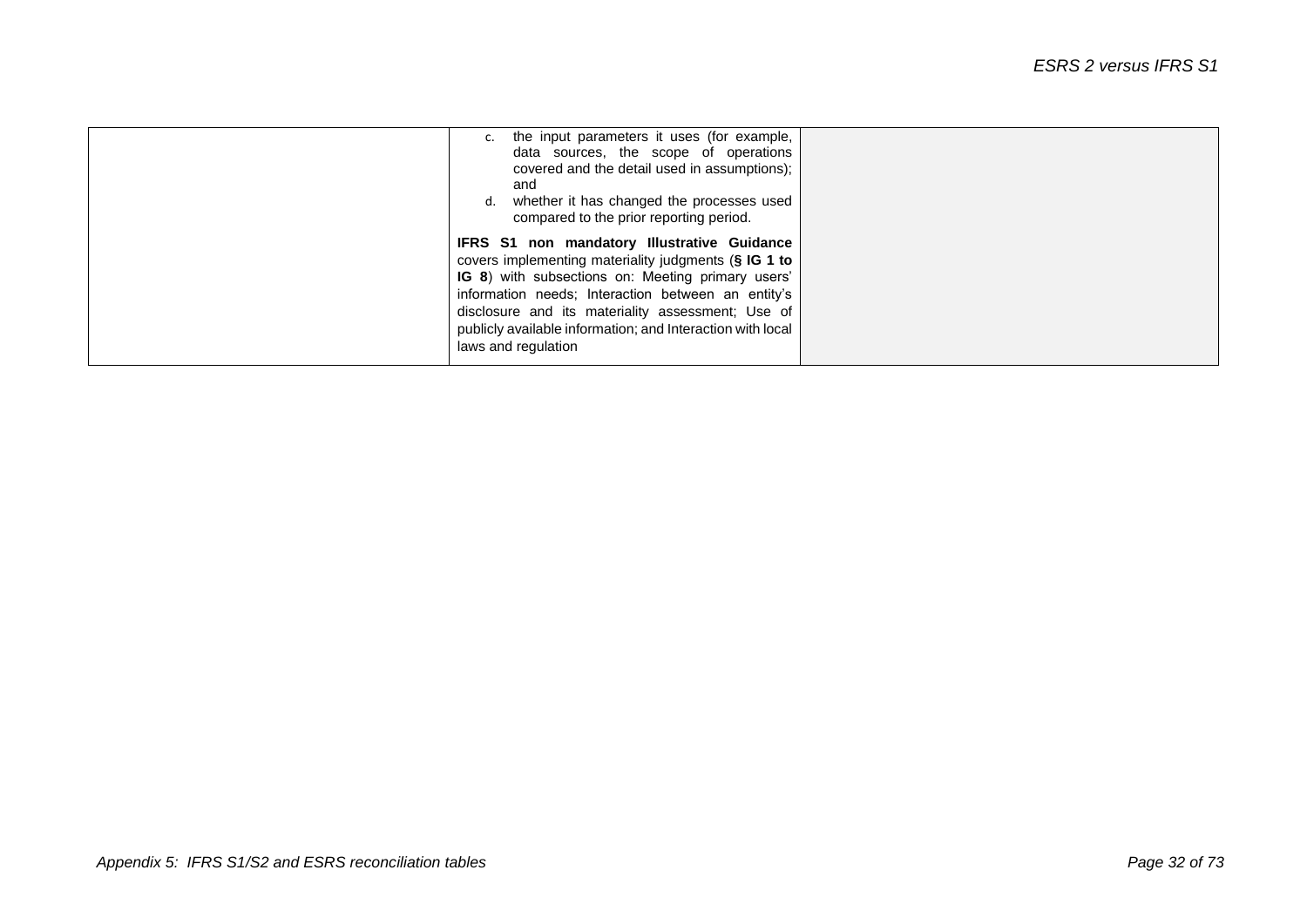| <b>ESRS 2</b>                                                                                                                                                                                                                                                                                                                                                                                                                                              | <b>IFRS S1</b>                                                                                                                                                                                                                                                                                                                                                       | <b>Comparison of ESRS 2 vs IFRS S1</b>                                                                                                                                                                                                                                                                    |
|------------------------------------------------------------------------------------------------------------------------------------------------------------------------------------------------------------------------------------------------------------------------------------------------------------------------------------------------------------------------------------------------------------------------------------------------------------|----------------------------------------------------------------------------------------------------------------------------------------------------------------------------------------------------------------------------------------------------------------------------------------------------------------------------------------------------------------------|-----------------------------------------------------------------------------------------------------------------------------------------------------------------------------------------------------------------------------------------------------------------------------------------------------------|
| <b>APPENDIX B: APPLICATION GUIDANCE UNDER ESRS 2</b>                                                                                                                                                                                                                                                                                                                                                                                                       |                                                                                                                                                                                                                                                                                                                                                                      |                                                                                                                                                                                                                                                                                                           |
| <b>ESRS 2 Appendix B Application Guidance AG 56 to</b><br>AG 79.<br>This appendix is an integral part of the proposed ESRS<br>2 [General, Strategy, Governance, and Materiality<br>Assessment Provisions]. It describes the application of<br>the requirements of chapter 1 to 4 covering: General<br>Disclosure requirements, Strategy and business model,<br>Governance and Materiality assessment of sustainability<br>impacts, risks and opportunities | <b>IFRS S1 non mandatory Illustrative Guidance is on</b><br>implementing materiality judgments $(S \nI G 1$ to IG 8)<br>with subsections on: Meeting primary users'<br>information needs: Interaction between an entity's<br>disclosure and its materiality assessment; Use of<br>publicly available information; and Interaction with<br>local laws and regulation; | ESRS 2 has mandatory application guidance covering General<br>Disclosure requirements, Strategy and business model,<br>Governance and Materiality assessment of sustainability impacts,<br>risks and opportunities.<br>IFRS S1 has non mandatory illustrative quidance<br>on<br>implementing materiality. |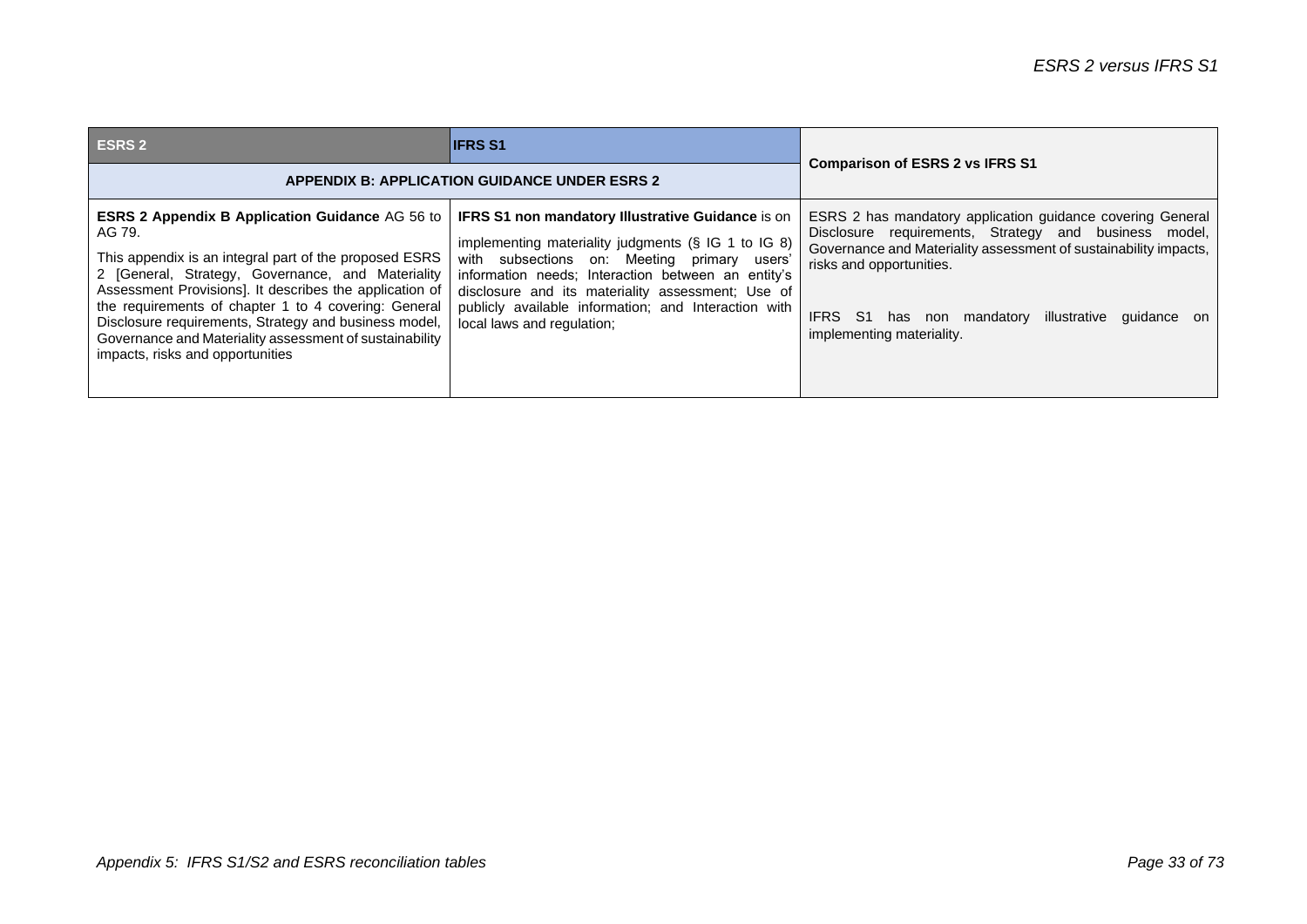#### **PART 3: IFRS S1 versus ESRS 1 and ESRS 2**

The following are the elements of mapping IFRS S1 to ESRS 1 and ESRS 2 based on the structure of IFRS S1:

- Objective
- Scope
- Core content
- General features
- Illustrative guidance
- ESRS additional information not covered under IFRS S1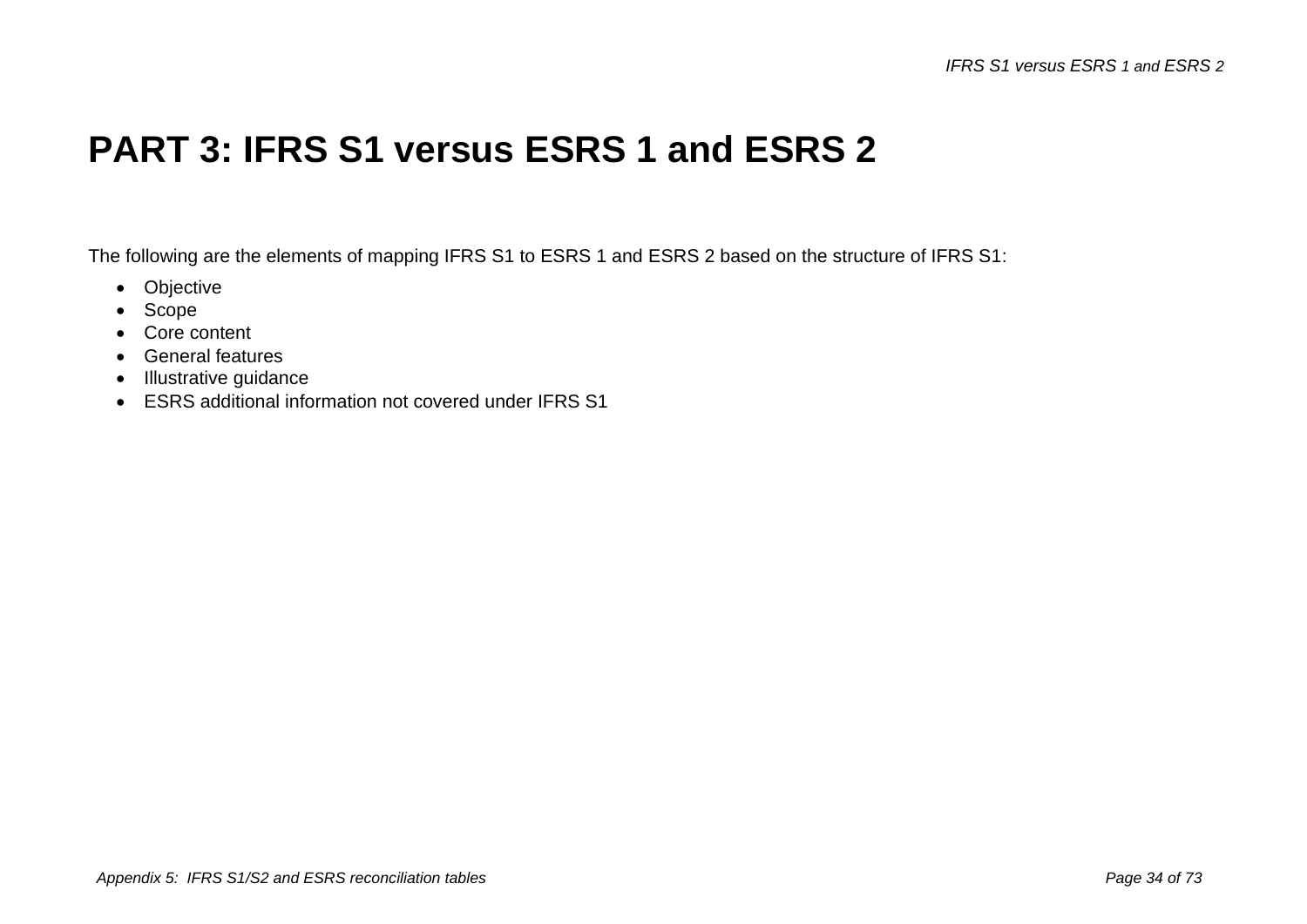| <b>IFRS S1</b>                                                                                                                                                                                                                                                                                                                                                                                                                                                                                                                                                                                                                                                                                                                                                                                                                                                                                                                                                                                                                                                                                       | ESRS 1 and 2                                                                                                                                                                                                                                                                                                                                                                                                                                                                                                                                                                                                                                                                                                                                                                                                                                                                                                                                                                                                                                                                                                                                                                                                                                                                                                                                                                                                                                                                                              | <b>Comparison IFRS S1 vs ESRS 1 and 2</b>                                                                                                                                                                                                                                                                                                                                                                                             |
|------------------------------------------------------------------------------------------------------------------------------------------------------------------------------------------------------------------------------------------------------------------------------------------------------------------------------------------------------------------------------------------------------------------------------------------------------------------------------------------------------------------------------------------------------------------------------------------------------------------------------------------------------------------------------------------------------------------------------------------------------------------------------------------------------------------------------------------------------------------------------------------------------------------------------------------------------------------------------------------------------------------------------------------------------------------------------------------------------|-----------------------------------------------------------------------------------------------------------------------------------------------------------------------------------------------------------------------------------------------------------------------------------------------------------------------------------------------------------------------------------------------------------------------------------------------------------------------------------------------------------------------------------------------------------------------------------------------------------------------------------------------------------------------------------------------------------------------------------------------------------------------------------------------------------------------------------------------------------------------------------------------------------------------------------------------------------------------------------------------------------------------------------------------------------------------------------------------------------------------------------------------------------------------------------------------------------------------------------------------------------------------------------------------------------------------------------------------------------------------------------------------------------------------------------------------------------------------------------------------------------|---------------------------------------------------------------------------------------------------------------------------------------------------------------------------------------------------------------------------------------------------------------------------------------------------------------------------------------------------------------------------------------------------------------------------------------|
|                                                                                                                                                                                                                                                                                                                                                                                                                                                                                                                                                                                                                                                                                                                                                                                                                                                                                                                                                                                                                                                                                                      | OBJECTIVE UNDER IFRS S1 (ADDRESSED UNDER ESRS 1- CHAPTER 1 OBJECTIVE AND COVERAGE OF ESRS<br><b>GENERAL PRINCIPLES)</b>                                                                                                                                                                                                                                                                                                                                                                                                                                                                                                                                                                                                                                                                                                                                                                                                                                                                                                                                                                                                                                                                                                                                                                                                                                                                                                                                                                                   |                                                                                                                                                                                                                                                                                                                                                                                                                                       |
| <b>IFRS S1 § 1 to 7</b><br>The objective of IFRS S1 is to require an entity to disclose<br>information about its significant sustainability-related risks and<br>opportunities that is useful to the primary users of general<br>purpose financial reporting when they assess enterprise value<br>and decide whether to provide resources to the entity.<br>A reporting entity shall disclose material information about all<br>of the significant sustainability-related risks and opportunities<br>to which it is exposed.<br>An entity's general purpose financial reporting shall include a<br>complete, neutral and accurate depiction of its sustainability-<br>related financial information.<br>Sustainability-related financial information is broader than<br>information reported in the financial statements.<br>IFRS S1 also prescribes the basis for disclosing sustainability-<br>related financial information that is comparable (ref. to previous<br>periods and other entities) and is connected to the other<br>information in the entity's general purpose financial reporting. | ESRS 1 § from 3 to 5 and 7 to 12<br>The undertaking shall disclose all material information on its<br>sustainability-related impacts, risks and opportunities in<br>accordance with applicable ESRS.<br>The undertaking shall perform an assessment of its risks and opportunities. In ESRS S1 and S2 the dimension<br>sustainability-related material impacts, risks and opportunities in of impacts is explicit, while in IFRS S1 it is implicitly<br>consideration of the disclosure requirements mandated by ESRS<br>as well as in consideration of the undertaking's specific facts and<br>circumstances justifying entity-specific disclosures.<br>The undertaking shall disclose sustainability-related information<br>following standardised disclosures prescribed by ESRS and<br>when relevant through entity-specific disclosures.<br><b>ESRS 1 § 44 and 45 identify the stakeholders (as a reference for</b><br>materiality assessment). These include affected stakeholders<br>and users of sustainability reporting/stakeholders with an interest<br>in the undertaking. Existing and potential investors, lenders and<br>other creditors are users.<br><b>ESRS 1 § 25</b><br>The undertaking shall apply the fundamental principles of<br>information quality (relevance and faithful representation) as well<br>as the enhancing qualities of information (comparability,<br>verifiability, and understandability).<br><b>ESRS 1 § 137 to 143</b> states principles for connectivity with | Both standards set the general principles to be followed in<br>the preparation of sustainability reports.<br>IFRS S1 and ESRS 1 both focus on sustainability-related<br>considered as a source of risks and opportunities.<br>ESRS 1 refers to a broader group of stakeholders<br>(reflecting the principle of double materiality); the IFRS S1<br>primary users are included in the broader definition of<br>stakeholders in ESRS 1. |
|                                                                                                                                                                                                                                                                                                                                                                                                                                                                                                                                                                                                                                                                                                                                                                                                                                                                                                                                                                                                                                                                                                      | financial statements.                                                                                                                                                                                                                                                                                                                                                                                                                                                                                                                                                                                                                                                                                                                                                                                                                                                                                                                                                                                                                                                                                                                                                                                                                                                                                                                                                                                                                                                                                     |                                                                                                                                                                                                                                                                                                                                                                                                                                       |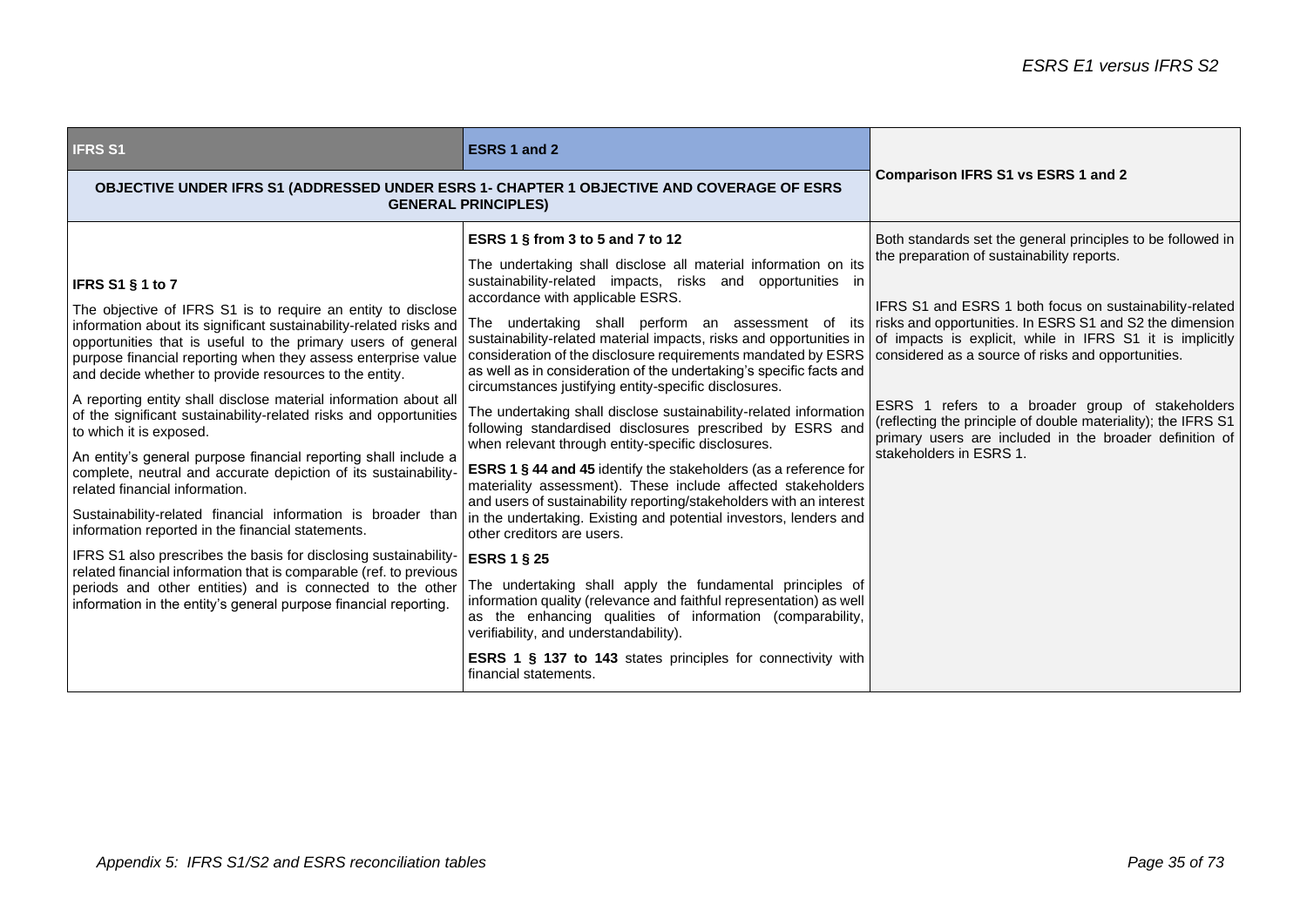| <b>IFRS S1</b>                                                                                                                                                                                                                                                                                                                                                                                                                                                                                                                                                                                                                                                                                                                                                                                                                                  | ESRS 1 and 2                                                                                                                                                                                                                                                                                                                                                                                  |                                                                                                                                                                                                                                                                                        |
|-------------------------------------------------------------------------------------------------------------------------------------------------------------------------------------------------------------------------------------------------------------------------------------------------------------------------------------------------------------------------------------------------------------------------------------------------------------------------------------------------------------------------------------------------------------------------------------------------------------------------------------------------------------------------------------------------------------------------------------------------------------------------------------------------------------------------------------------------|-----------------------------------------------------------------------------------------------------------------------------------------------------------------------------------------------------------------------------------------------------------------------------------------------------------------------------------------------------------------------------------------------|----------------------------------------------------------------------------------------------------------------------------------------------------------------------------------------------------------------------------------------------------------------------------------------|
| SCOPE UNDER IFRS S1 (ADDRESSED UNDER ESRS 1- CHAPTER 1 OBJECTIVE AND COVERAGE OF ESRS<br><b>GENERAL PRINCIPLES)</b>                                                                                                                                                                                                                                                                                                                                                                                                                                                                                                                                                                                                                                                                                                                             |                                                                                                                                                                                                                                                                                                                                                                                               | Comparison IFRS S1 vs ESRS 1 and 2                                                                                                                                                                                                                                                     |
| <b>IFRS S1 § 8 to 10</b><br>An entity shall apply this [draft] Standard in preparing and disclosing   concepts and<br>sustainability-related financial information in accordance with IFRS preparation of sustainability reporting under assess the enterprise value (see also the section on materiality below).<br><b>IFRS</b><br>Sustainability Disclosure Standards. An entity may apply<br>Sustainability Disclosure Standards when the entity's related financial Directive (CSRD).<br>statements are prepared in accordance with IFRS Accounting Standards or<br>other GAAP.<br>Sustainability-related risks and opportunities that cannot reasonably be<br>expected to affect assessments of an entity's enterprise value by primary<br>users of general purpose financial reporting are outside the scope of this<br>[draft] Standard. | ESRS 1 $\S$ 1<br>This [draft] Standard prescribes the mandatory<br>principles to<br>apply<br>the (draft) Corporate Sustainability Reporting<br><b>ESRS 1 § 6</b><br>The undertaking shall cover the following<br>sustainability topics: environmental matters;<br>social matters; and governance matters (see<br>also ESRS 1 Appendix D Classification of<br>reporting areas and sub-topics). | The scope of application of ESRS 1 is set by the April 2021 CSRD<br>proposal.<br>for IFRS S1 focuses on information necessary for its primary users to<br>ESRS 1 refers to a list of sustainability matters to be covered (the<br>matters identified in the April 2021 CSRD proposal). |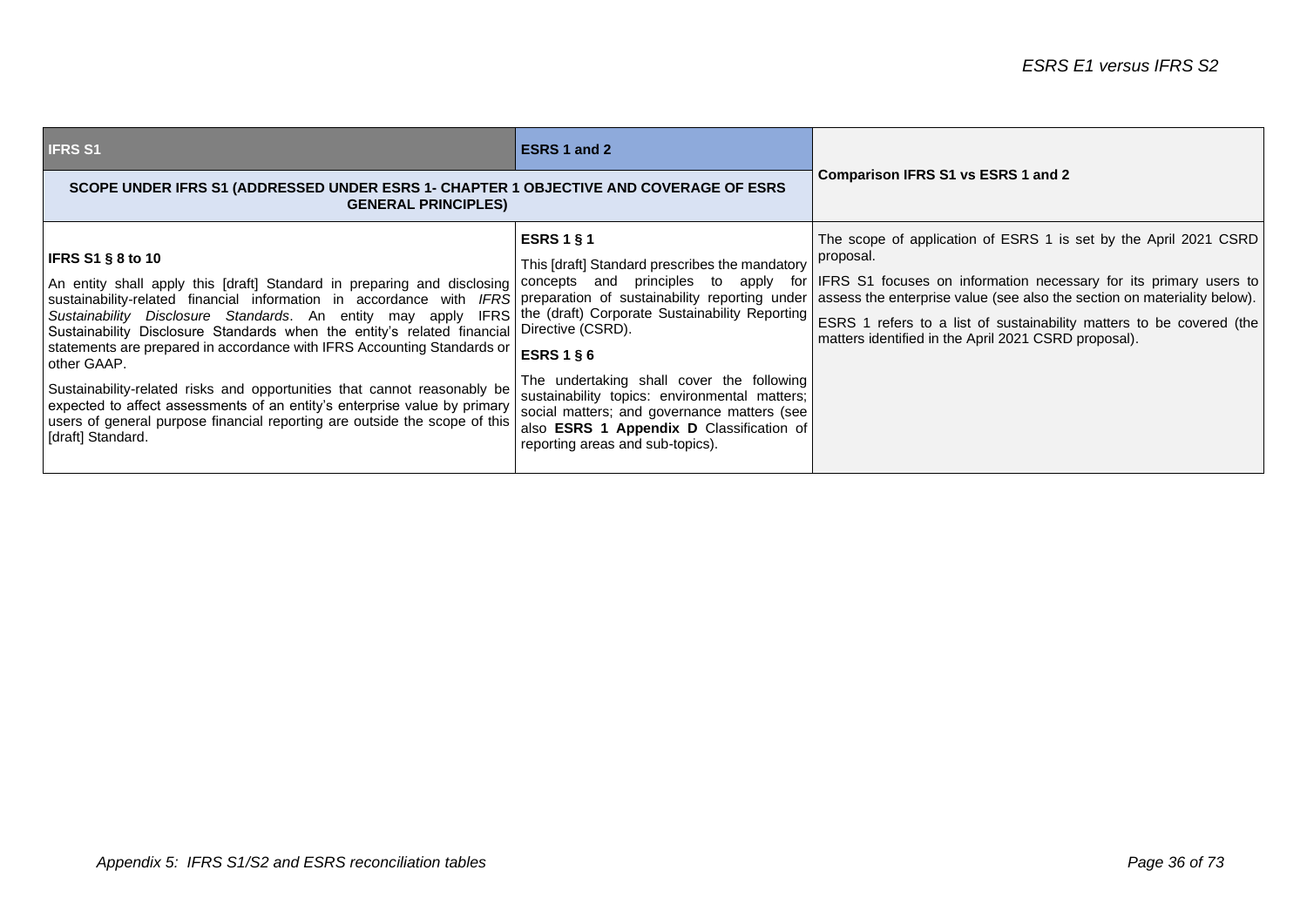| <b>IFRS S1</b>                                                                                                                                                                                                                                                                                                            | <b>ESRS 1 and 2</b>                                                                                                                                                                                                                                                                                                                                                                                                                                                                                                                                                                                                                                                                                                                                                                                                                                                                                                                    | <b>Comparison IFRS S1 vs ESRS 1 and 2</b>                                                                                                                                                                                                                                                                                                                                                                                                                                 |  |
|---------------------------------------------------------------------------------------------------------------------------------------------------------------------------------------------------------------------------------------------------------------------------------------------------------------------------|----------------------------------------------------------------------------------------------------------------------------------------------------------------------------------------------------------------------------------------------------------------------------------------------------------------------------------------------------------------------------------------------------------------------------------------------------------------------------------------------------------------------------------------------------------------------------------------------------------------------------------------------------------------------------------------------------------------------------------------------------------------------------------------------------------------------------------------------------------------------------------------------------------------------------------------|---------------------------------------------------------------------------------------------------------------------------------------------------------------------------------------------------------------------------------------------------------------------------------------------------------------------------------------------------------------------------------------------------------------------------------------------------------------------------|--|
| <b>CORE CONTENT – GOVERNANCE UNDER IFRS S1 (ADDRESSED UNDER ESRS 2 GOVERNANCE)</b>                                                                                                                                                                                                                                        |                                                                                                                                                                                                                                                                                                                                                                                                                                                                                                                                                                                                                                                                                                                                                                                                                                                                                                                                        |                                                                                                                                                                                                                                                                                                                                                                                                                                                                           |  |
| <b>IFRS S1 § 12 and 13</b><br>To enable users of general purpose<br>procedures used to monitor and<br>manage sustainability-related<br>risks<br>and opportunities.<br>An entity shall disclose information<br>about the governance body or bodies<br>with oversight of sustainability-related<br>risks and opportunities. | <b>ESRS 2 Disclosure Requirement 2-GOV 1 -</b> Roles and responsibilities of the Both standards provide disclosure requirements to cover the<br>administrative, management and supervisory bodies.<br>financial reporting to understand the <b>ESRS 2 Disclosure Requirement 2-GOV 2</b> - Information of administrative,<br>governance processes, controls and   management and supervisory bodies about sustainability matters.<br>ESRS 2 Disclosure Requirement 2-GOV 3 - Sustainability matters addressed by<br>the undertaking's administrative, management and supervisory bodies.<br>Disclosure Requirement 2-GOV 4 - Integration of sustainability strategies and<br>performance in incentive schemes.<br>ESRS 2 Disclosure Requirement 2-GOV 5 - Statement on due diligence.<br><b>ESRS 2 Appendix B</b> Application guidance § AG 36 to AG 55.<br><b>ESRS 1 Appendix C:</b> Recommendations on sustainability due diligence. | governance of sustainability matters in general terms, i.e. applicable to<br>all the sustainability matters.<br>ESRS 2 has application guidance related to the governance disclosures<br>requirements.<br>ESRS 1 Appendix C summarised the key elements of sustainability due<br>diligence, as they are specified in international guidance and principles,<br>to help undertakings to apply ESRS disclosure requirements in relation<br>to sustainability due diligence. |  |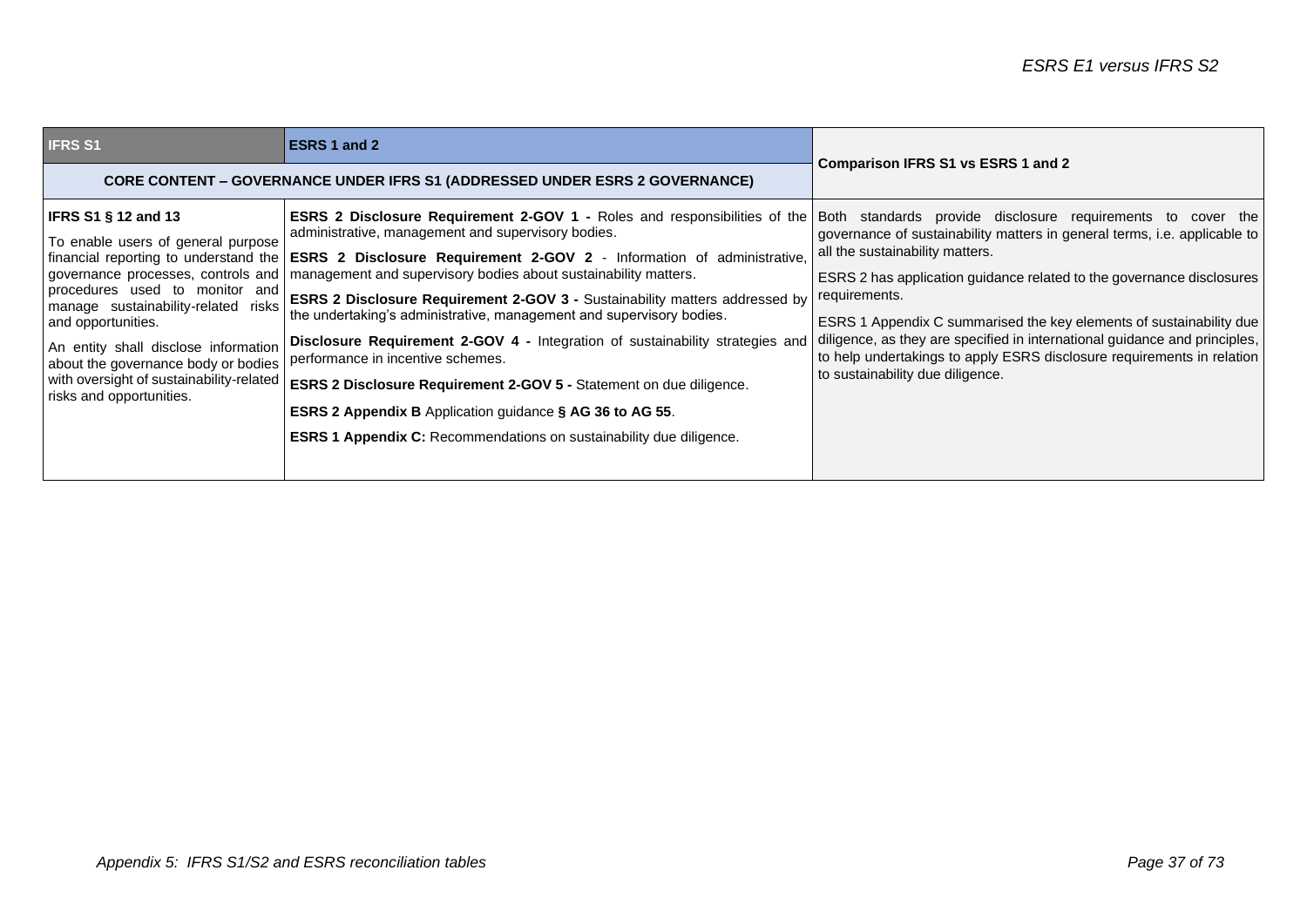| <b>IFRS S1</b>                                                                                                                                                                                                                                                                                                                                                                                                                                                                                       | ESRS 1 and 2                                                                                                                                                                                                                                                                                                                                                                                                                                                                                                                                                                                                                                                                                                                                                                                                                                                                                                                                                     | Comparison IFRS S1 vs. ESRS 1 and 2                                                                                                                                                                                                                                                                                         |
|------------------------------------------------------------------------------------------------------------------------------------------------------------------------------------------------------------------------------------------------------------------------------------------------------------------------------------------------------------------------------------------------------------------------------------------------------------------------------------------------------|------------------------------------------------------------------------------------------------------------------------------------------------------------------------------------------------------------------------------------------------------------------------------------------------------------------------------------------------------------------------------------------------------------------------------------------------------------------------------------------------------------------------------------------------------------------------------------------------------------------------------------------------------------------------------------------------------------------------------------------------------------------------------------------------------------------------------------------------------------------------------------------------------------------------------------------------------------------|-----------------------------------------------------------------------------------------------------------------------------------------------------------------------------------------------------------------------------------------------------------------------------------------------------------------------------|
| <b>CORE CONTENT - STRATEGY UNDER IFRS S1 (ADDRESSED UNDER ESRS 2 STRATEGY AND BUSINESS MODEL)</b>                                                                                                                                                                                                                                                                                                                                                                                                    |                                                                                                                                                                                                                                                                                                                                                                                                                                                                                                                                                                                                                                                                                                                                                                                                                                                                                                                                                                  |                                                                                                                                                                                                                                                                                                                             |
| <b>IFRS S1 § 14 and 15</b><br>To enable users of general purpose financial<br>reporting to understand an entity's strategy for<br>addressing significant sustainability-related risks<br>and opportunities.<br><b>IFRS S1 § 15</b> requires to disclose:                                                                                                                                                                                                                                             | <b>ESRS 1</b> has 4 disclosure requirements on strategy and business model, which objective is to<br>specify disclosure requirements for how an undertaking describes: its strategy and business<br>model(s) as a context to its sustainability reporting; and how sustainability matters are related<br>to, interact with and inform its strategy and business model(s). Topical standards may include<br>strategy-related application guidance and disclosure requirements specific to a topic which<br>shall be complied with when complying with these 4 disclosure requirements.<br><b>ESRS 2 Disclosure Requirement 2-SBM 1 - Overview of strategy and business</b>                                                                                                                                                                                                                                                                                        | Both standards provide disclosure requirements to<br>cover how sustainability matters are addressed at<br>strategic level. In ESRS S1 and S2 the dimension<br>of impacts is explicit, while in IFRS S1 it is implicitly<br>considered as a source of risks and opportunities.<br>ESRS 2 has application guidance related to |
| (a) significant sustainability-related risks<br>and opportunities that could affect its<br>business model, strategy and cash flows,<br>its access to finance and its cost of<br>capital, over the short, medium and long-<br>term;<br>effects of sustainability-related risks and<br>opportunities on its<br>(b) business model and value<br>$\circ$<br>chain,<br>(c) on strategy and decision-<br>$\circ$<br>making,<br>(d) on its financial position,<br>$\circ$<br>financial performance and cash | model.<br>ESRS 2 Disclosure Requirement 2-SBM 2 - Views, interests and expectations of<br>stakeholders.<br><b>ESRS 2 Disclosure Requirement 2-SBM 3</b> – Interaction of impacts and the activity and the value chain) that support users'<br>undertaking's strategy and business model.<br><b>ESRS 2 Disclosure Requirement 2-SBM 4</b> – Interaction of risks and opportunities<br>and the undertaking's strategy and business model.<br><b>ESRS 2 Appendix B</b> Application Guidance, § AG 24 to AG 35.<br><b>ESRS 1</b> provides disclosure requirements (as part of the General Requirements) that support<br>the provision of contextual information.                                                                                                                                                                                                                                                                                                     | strategy and business model.<br>ESRS 1 has application guidance related to<br>general requirements that requires to provide<br>contextual information (such as the sectors of<br>understanding of the overall exposure to impacts,<br>risks and opportunities.                                                              |
| flows (including integration in<br>financial planning)<br>(e) the resilience of its strategy (including<br>its business model) to significant<br>sustainability-related risks.<br>disclose how it defines short, medium and long<br>term and how these definitions are linked to the<br>entity's strategic planning horizons and capital<br>allocation plans.                                                                                                                                        | <b>ESRS 1 Disclosure Requirement 2-GR 2 - Sector(s) of activity.</b><br>ESRS 1 Disclosure Requirement 2-GR 3 - Key features of the value chain.<br>ESRS 1 Disclosure Requirement 2-GR 4 - Key drivers of the value creation.<br><b>ESRS 1 Appendix B</b> Application Guidance, § AG 2 to AG 21.<br>$\bullet$<br>IFRS S1 § 16 b and 18 state that an entity shall   ESRS 1 § 83 and 84 define time intervals: one year for short-term; two to five years for<br>medium-term; and more than five years for long-term. When identifying material impacts, risks<br>and opportunities, the undertaking shall adopt time horizons that reflect the expected impacts<br>on people or the environment or the expected financial effects, including an additional<br>breakdown for the long-term when necessary. When defining action plans, the undertaking<br>shall adopt time horizons that reflect its strategic planning horizons and resource allocation<br>plans. | Both the standards provide provisions on how to<br>define short, medium and long term.                                                                                                                                                                                                                                      |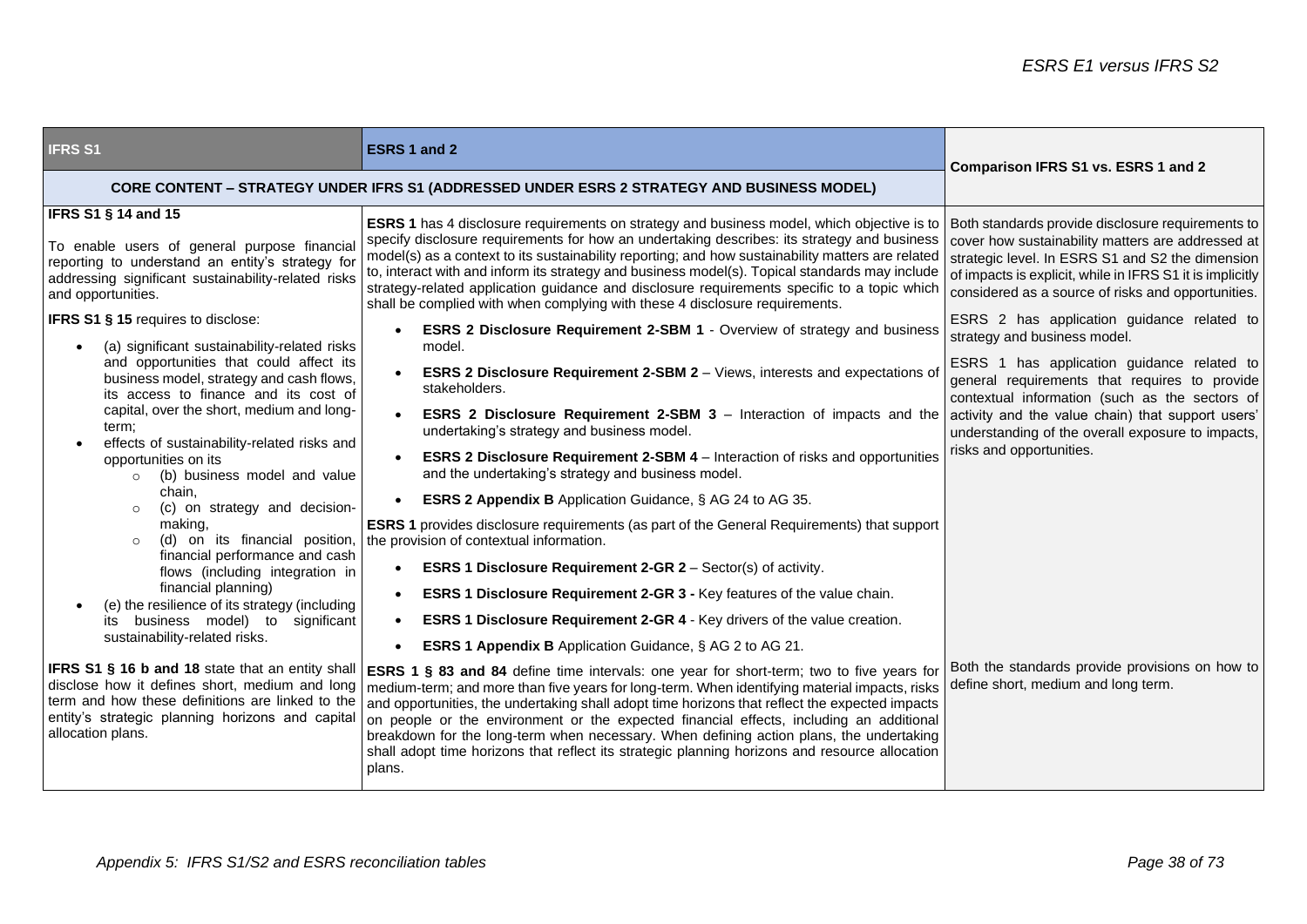| <b>IFRS S1 § 17</b>                                                                                                                                                                                                                                                                                         | <b>ESRS 1 § 55</b> addresses dependencies as part of financial materiality.                                                                   | and<br><b>Both</b><br>standards<br>consider<br>impacts                                                                                                                                                                                                                                                              |
|-------------------------------------------------------------------------------------------------------------------------------------------------------------------------------------------------------------------------------------------------------------------------------------------------------------|-----------------------------------------------------------------------------------------------------------------------------------------------|---------------------------------------------------------------------------------------------------------------------------------------------------------------------------------------------------------------------------------------------------------------------------------------------------------------------|
| An entity's sustainability-related<br>risks and<br>opportunities arise from its dependencies on<br>resources and its impacts on resources, and from                                                                                                                                                         | Impacts are an explicit dimension of the disclosure content, next to risks and opportunities,<br>due to the need to cover impact materiality. | of risks<br>dependencies,<br>and<br>as<br>sources<br>opportunities.                                                                                                                                                                                                                                                 |
| the relationships it maintains that may be positively<br>or negatively affected by those impacts and<br>dependencies.                                                                                                                                                                                       |                                                                                                                                               | The role of impacts in IFRS S1 is limited to their<br>potential financial effects. As required by the<br>CSRD, impacts are in ESRS 1 a specific                                                                                                                                                                     |
| <b>IFRS S1 § 22</b> allows to provide qualitative<br>information if an entity is unable to provide<br>When<br>information.<br>providing<br>  quantitative                                                                                                                                                   |                                                                                                                                               | dimension of the materiality (impact materiality,<br>one of the two components of double materiality).                                                                                                                                                                                                              |
| quantitative information the entity can provide a<br>single amount or a range.                                                                                                                                                                                                                              |                                                                                                                                               | ESRS 1 doesn't have a provision that allows to<br>provide qualitative information if an entity is unable<br>to provide quantitative information.                                                                                                                                                                    |
| IFRS S1 § 22 b<br>information about the<br>sustainability-related risks and opportunities for<br>which there is a significant risk that there will be a<br>material adjustment to the carrying amounts of<br>assets and liabilities reported in the financial<br>statements within the next financial year. |                                                                                                                                               | ESRS 1 doesn't require specifically to disclose<br>sustainability-related risks and opportunities for<br>which there is a significant risk that there will be a<br>material adjustment to the carrying amounts of<br>assets and liabilities reported in the financial<br>statements within the next financial year. |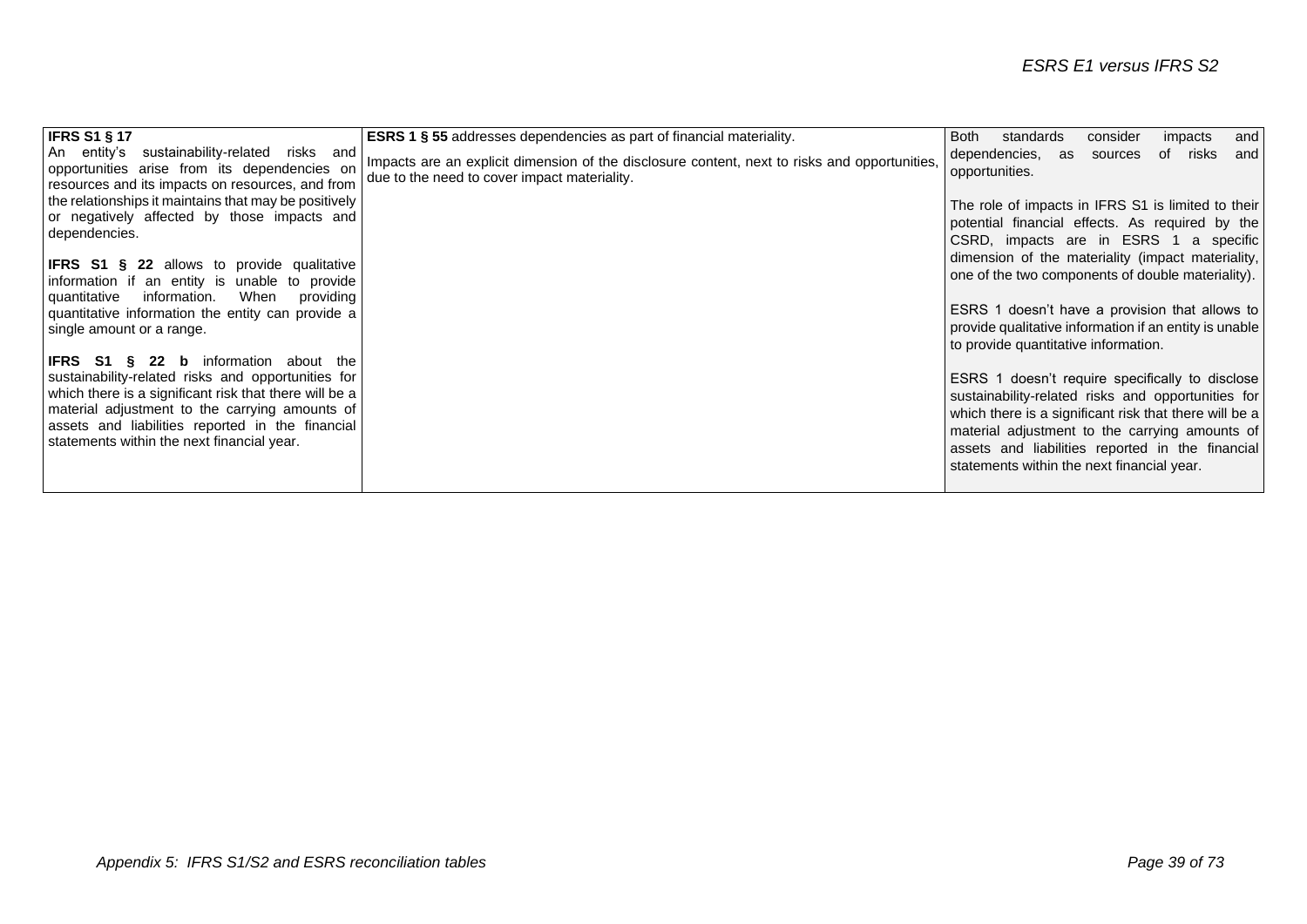| <b>IFRS S1</b>                                                                                                                                                                                                                                                                                                                                                                                                                                                                                                                                                                                                                                                                                                                                                                                                                                                                                                                                                                                                                                                                                                                                                                                                                                                                                                                                                                                                                                                                                                                                                                                                        | <b>ESRS 1 and 2</b>                                                                                                                                                                                                                                                                                                                                                                                                                                                                                                                                                                                                                                                                                                                                                                                                                                                                                                                                                                                                                                                                                                                                                                                                                                                                                                                                                                                                                                                                                                                                                                                                                                                                                                                                                                                           | Comparison IFRS S1 vs. ESRS 1                                                                                                                                                                                                                                                                   |
|-----------------------------------------------------------------------------------------------------------------------------------------------------------------------------------------------------------------------------------------------------------------------------------------------------------------------------------------------------------------------------------------------------------------------------------------------------------------------------------------------------------------------------------------------------------------------------------------------------------------------------------------------------------------------------------------------------------------------------------------------------------------------------------------------------------------------------------------------------------------------------------------------------------------------------------------------------------------------------------------------------------------------------------------------------------------------------------------------------------------------------------------------------------------------------------------------------------------------------------------------------------------------------------------------------------------------------------------------------------------------------------------------------------------------------------------------------------------------------------------------------------------------------------------------------------------------------------------------------------------------|---------------------------------------------------------------------------------------------------------------------------------------------------------------------------------------------------------------------------------------------------------------------------------------------------------------------------------------------------------------------------------------------------------------------------------------------------------------------------------------------------------------------------------------------------------------------------------------------------------------------------------------------------------------------------------------------------------------------------------------------------------------------------------------------------------------------------------------------------------------------------------------------------------------------------------------------------------------------------------------------------------------------------------------------------------------------------------------------------------------------------------------------------------------------------------------------------------------------------------------------------------------------------------------------------------------------------------------------------------------------------------------------------------------------------------------------------------------------------------------------------------------------------------------------------------------------------------------------------------------------------------------------------------------------------------------------------------------------------------------------------------------------------------------------------------------|-------------------------------------------------------------------------------------------------------------------------------------------------------------------------------------------------------------------------------------------------------------------------------------------------|
|                                                                                                                                                                                                                                                                                                                                                                                                                                                                                                                                                                                                                                                                                                                                                                                                                                                                                                                                                                                                                                                                                                                                                                                                                                                                                                                                                                                                                                                                                                                                                                                                                       | CORE CONTENT - RISK MANAGEMENT UNDER IFRS S1 (RISK MANAGEMENT ADDRESSED WITHIN ESRS 2 - DISCLOSURE REQUIREMENTS<br>IRO, ESRS 1 DISCLOSURE PRINCIPLES)                                                                                                                                                                                                                                                                                                                                                                                                                                                                                                                                                                                                                                                                                                                                                                                                                                                                                                                                                                                                                                                                                                                                                                                                                                                                                                                                                                                                                                                                                                                                                                                                                                                         | and 2                                                                                                                                                                                                                                                                                           |
| <b>IFRS S1 § 25</b><br>To enable users to understand the processes by which sustainability-<br>related risks and opportunities are identified, assessed and managed.<br>These disclosures shall enable users to assess whether those processes<br>are integrated into the entity's overall risk management processes and to<br>evaluate the entity's overall risk profile and risk management processes.<br><b>IFRS S1 § 26</b><br>Regarding sustainability-related risks and opportunities, an entity shall<br>disclose the processes to:<br>(a) identify them;<br>(b) identify risks for risk management purposes;<br>(c) identify, assess and prioritise opportunities;<br>(d) monitor and manage them (including policies);<br>(e) for risks, integration of their identification, assessment and<br>management into the entity's overall risk management;<br>(f) for opportunities, integration of their identification, assessment and<br>management into the entity's overall management process.<br>Point (b) covers the following:<br>how the entity assesses the likelihood and effects associated<br>a)<br>with such risks (such as the qualitative factors, quantitative<br>thresholds and other criteria used);<br>how it prioritises sustainability-related risks relative to other types<br>b)<br>of risks, including its use of risk-assessment tools;<br>the input parameters it uses (for example, data sources, the<br>C)<br>scope of operations covered and the detail used in assumptions);<br>and<br>whether it has changed the processes used compared to the<br>d)<br>prior reporting period. | Disclosure Requirements IRO in ESRS 2 support undertakings in identifying<br>material sustainability impacts, risks and opportunities (IRO).<br><b>ESRS 2 Disclosure Requirement -IRO 1 - Description of the processes</b><br>$\bullet$<br>to identify material sustainability impacts, risks and opportunities (IRO).<br><b>ESRS 2 Disclosure Requirement -IRO 2 - Outcome of the undertaking's</b><br>assessment of material IRO as identified by reference to and ir<br>compliance with sector-agnostic and sector-specific level ESRS.<br><b>ESRS 2 Disclosure Requirement -IRO 3 - Outcome of the undertaking's</b><br>assessment of material IRO that are not covered by an ESRS (entity-<br>specific level).<br><b>ESRS 2 Appendix B Application Guidance AG 56 to AG 79.</b><br>Reference principles for implementation of policies, targets, actions, action plans<br>and resources in ESRS 1 define the aspects that are to be described for the<br>relevant policies in respect of each material sustainability matter identified.<br><b>ESRS 1 Disclosure principle 1-1 - On policies adopted to manage</b><br>material sustainability matters<br><b>ESRS 1 Disclosure principle 1-2</b> – On targets, progress and tracking<br>effectiveness<br><b>Disclosure principle 1-3</b> – Actions, action plans and resources in relation<br>to policies and targets<br>Disclosure Requirements ESRS 1 BSM 3 and 4 require (AG32 and 34) requires to<br>describe initiatives to modify strategy and business model(s), to prevent and<br>mitigate a negative material impact/risk or enhance a positive material<br>impact/opportunity and explain how such impact have been identified out of the<br>material IRO; § 53 and 61 of ESRS 2 require to disclose governance aspects of<br>such initiatives. | Both standards provide disclosure<br>requirements to cover identification,<br>assessment and management of risks<br>and opportunities. In ESRS S1 and<br>S2 the dimension of impacts is<br>explicit, while in IFRS S1 it is implicitly<br>considered as a source of risks and<br>opportunities. |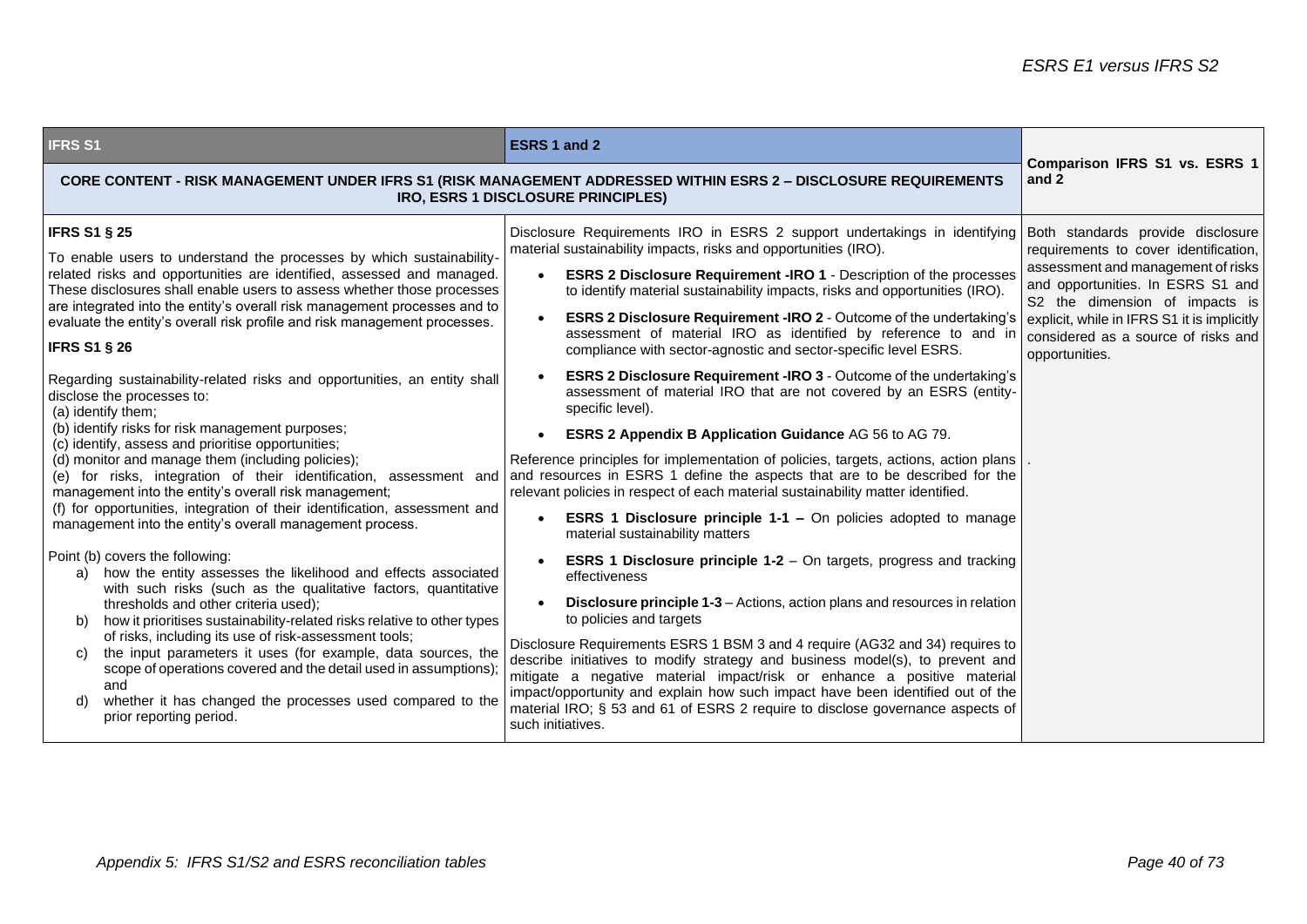| <b>IFRS S1</b>                                                                                                                                                                                                                                                                                                                                                                                                     | <b>ESRS 1 and 2</b>                                                                                                                                                                 |                                                                                                                                                           |
|--------------------------------------------------------------------------------------------------------------------------------------------------------------------------------------------------------------------------------------------------------------------------------------------------------------------------------------------------------------------------------------------------------------------|-------------------------------------------------------------------------------------------------------------------------------------------------------------------------------------|-----------------------------------------------------------------------------------------------------------------------------------------------------------|
| <b>CORE CONTENT UNDER IFRS S1 – METRICS AND TARGETS (TARGETS ARE ADDRESSED UNDER ESRS 1:</b><br>DISCLOSURE PRINCIPLE ON TARGETS, PROGRESS AND TRACKING EFFECTIVENESS; THE RELATED APPLICATION<br><b>GUIDANCE IS IN APPENDIX B)</b>                                                                                                                                                                                 |                                                                                                                                                                                     | Comparison IFRS S1 vs. ESRS 1 and 2                                                                                                                       |
| <b>IFRS S1 § 27 to 35</b>                                                                                                                                                                                                                                                                                                                                                                                          |                                                                                                                                                                                     |                                                                                                                                                           |
| To enable users of general purpose financial reporting to understand how<br>an entity measures, monitors and manages its significant sustainability-<br>related risks and opportunities.                                                                                                                                                                                                                           | Guidance on metrics and targets will be addressed<br>within the ESRS sector specific standards.                                                                                     | Both standards provide principles for the preparation of<br>disclosure on targets and assessing performance.                                              |
| Metrics shall include those defined in any other applicable IFRS<br>Sustainability Disclosure Standard, metrics identified from the other<br>sources and metrics developed by an entity itself.                                                                                                                                                                                                                    | <b>ESRS</b><br>Disclosure<br>$\blacksquare$<br>sets<br>principles<br>on<br>implementation<br><b>Disclosure principle 1-2</b> $-$ On targets,<br>progress and tracking effectiveness | ESRS 2 provides also application guidance.                                                                                                                |
| An entity shall identify metrics that apply to its activities in line with its<br>business model and in relation to specific sustainability-related risks or<br>opportunities.                                                                                                                                                                                                                                     | Disclosure principle 1-3 - Actions, action<br>plans and resources in relation to policies<br>and targets                                                                            |                                                                                                                                                           |
| § 30 and 31 provide the principles for disclosing metrics.                                                                                                                                                                                                                                                                                                                                                         |                                                                                                                                                                                     |                                                                                                                                                           |
| § 32 and 33 address targets. § 32 states that an entity shall disclose the<br>targets it has set to assess progress towards achieving its strategic goals.<br>§ 33 states that an entity shall disclose:<br>performance against its disclosed targets and an analysis of trends<br>a)<br>or significant changes in its performance; and<br>b)<br>revisions to its targets and the explanation for those revisions. | <b>ESRS 1 Appendix B Disclosure principle 1-2 has</b><br>application guidance on targets, progress and<br>tracking effectiveness (§ AG 10 to AG 18).                                | Additional guidance on metrics and targets will be addressed<br>within sector specific standards under ESRS, which will be<br>published at a later stage. |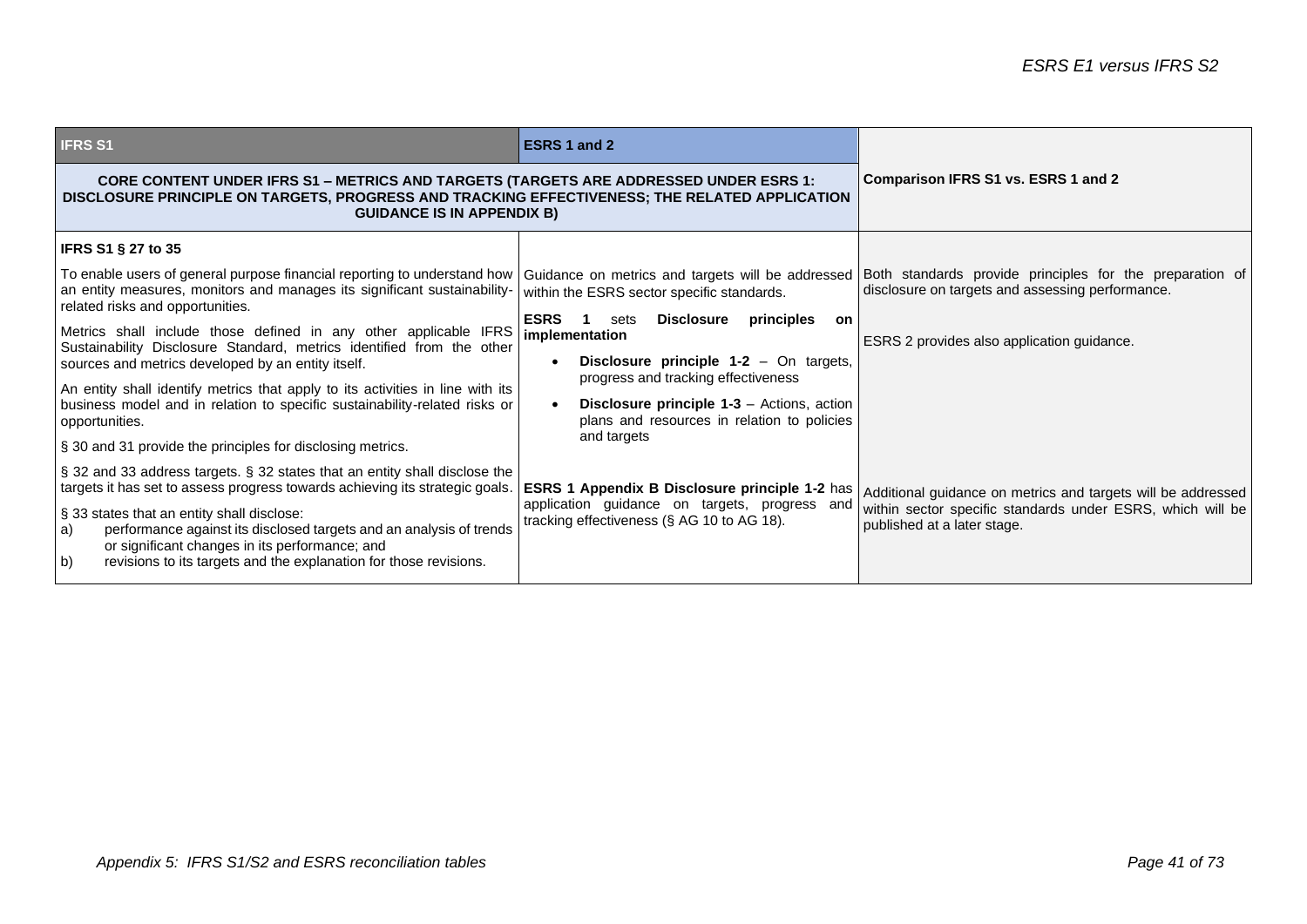| <b>IFRS S1</b>                                                                                                                                                                                                                                                                                                                                                                                                                                                                                                                                                                                                                                                                                                                                                                                                                                                                                                                                                                                                             | ESRS 1 and 2                                                                                                                                                                                                                                                                                                                                                                                                                                                                                                                                                                                                                                                                                                                                                                                                                                                                                                                                                                                                                                                                                                                                                          |                                                                                                                                                                                                                                                                                                                                                                                                                              |
|----------------------------------------------------------------------------------------------------------------------------------------------------------------------------------------------------------------------------------------------------------------------------------------------------------------------------------------------------------------------------------------------------------------------------------------------------------------------------------------------------------------------------------------------------------------------------------------------------------------------------------------------------------------------------------------------------------------------------------------------------------------------------------------------------------------------------------------------------------------------------------------------------------------------------------------------------------------------------------------------------------------------------|-----------------------------------------------------------------------------------------------------------------------------------------------------------------------------------------------------------------------------------------------------------------------------------------------------------------------------------------------------------------------------------------------------------------------------------------------------------------------------------------------------------------------------------------------------------------------------------------------------------------------------------------------------------------------------------------------------------------------------------------------------------------------------------------------------------------------------------------------------------------------------------------------------------------------------------------------------------------------------------------------------------------------------------------------------------------------------------------------------------------------------------------------------------------------|------------------------------------------------------------------------------------------------------------------------------------------------------------------------------------------------------------------------------------------------------------------------------------------------------------------------------------------------------------------------------------------------------------------------------|
| GENERAL FEATURE-REPORTING ENTITY UNDER IFRS S1 (ADDRESSED UNDER ESRS 1 APPLYING CSRD<br><b>CONCEPTS - BOUNDARIES AND VALUE CHAIN)</b>                                                                                                                                                                                                                                                                                                                                                                                                                                                                                                                                                                                                                                                                                                                                                                                                                                                                                      |                                                                                                                                                                                                                                                                                                                                                                                                                                                                                                                                                                                                                                                                                                                                                                                                                                                                                                                                                                                                                                                                                                                                                                       | Comparison IFRS S1 vs ESRS 1 and 2                                                                                                                                                                                                                                                                                                                                                                                           |
| IFRS S1 § 37 to 41<br>An entity's sustainability-related financial disclosures shall<br>be for the same reporting entity as the related general<br>purpose financial statements. For example, if the reporting<br>entity is a group, the consolidated financial statements will<br>be for a parent and its subsidiaries; consequently, that<br>entity's sustainability-related financial disclosures shall<br>enable users of general purpose financial reporting to<br>assess the enterprise value of the parent and its<br>subsidiaries.<br>Significant sustainability-related risks and opportunities to<br>which the entity is exposed relate to activities, interactions<br>and relationships and to the use of resources along its value<br>chain.<br>An entity shall disclose the financial statements to which the<br>sustainability related financial disclosures relate.<br>When currency is specified as the unit of measure, the<br>entity shall use the presentation currency of its financial<br>statements. | ESRS 1 § 63 to 71<br>Reporting boundary for sustainability reporting is the one<br>retained for financial statements, expanded to its upstream<br>and downstream value chain, when this is necessary to allow<br>users to understand material impacts and financial effects<br>and to produce a set of complete information that meets the<br>required qualitative characteristics.<br>When collecting the information about value chain is be<br>impracticable the undertakings should seek to approximate<br>the missing information, by using all reasonable and<br>supportable information, including internal and external<br>information, such as peer groups or sector data. It shall also<br>disclose: the relevant disclosure and indicators for which an<br>approximation has been used, and the planned actions in<br>order to reduce in the missing data in the future<br>The undertaking's level of operational influence on entities<br>involved in its value chain and the level of access to their<br>sustainability-related information may vary, depending on<br>the undertaking's position in the value chain and the<br>contractual arrangements. | Both standards consider the scope of financial reporting as the starting<br>point and, in addition:<br>ESRS 1 considers the boundary expanded to include<br>upstream and downstream value chain, when necessary to<br>allow understanding of material impacts, risks and<br>opportunities:<br>IFRS S1 recognises that risks and opportunities relate to<br>activities, interactions and relationships along the value chain. |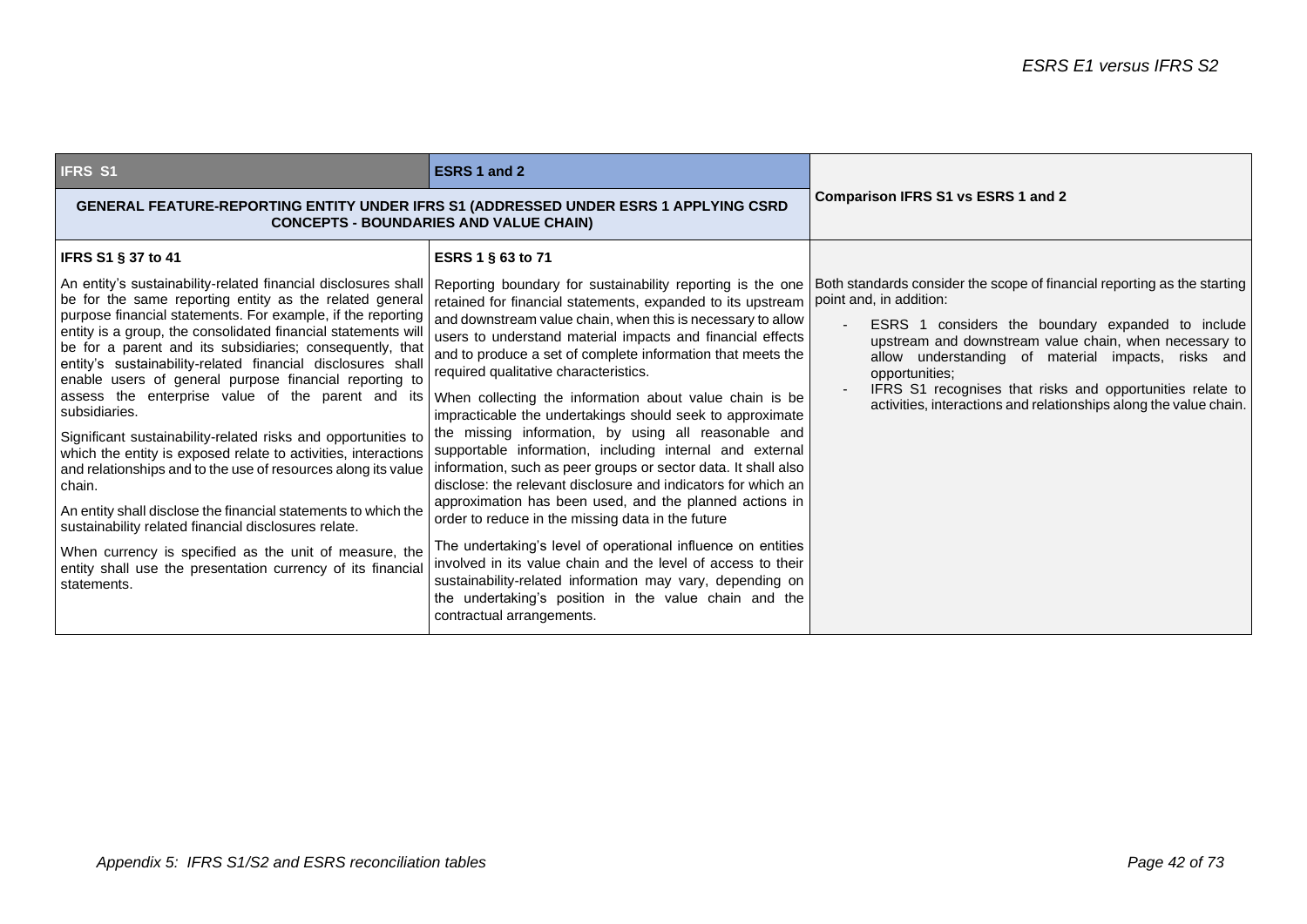| <b>IFRS S1</b>                                                                                                                                                                                                                                                                    | ESRS 1 and 2                                                                                                                                                                                                                                                                                                                                                                                                                                                                                                                                                                                                                                                                                                                                                                                                                                                                                                                                                                      |                                                                                                                                                                                 |
|-----------------------------------------------------------------------------------------------------------------------------------------------------------------------------------------------------------------------------------------------------------------------------------|-----------------------------------------------------------------------------------------------------------------------------------------------------------------------------------------------------------------------------------------------------------------------------------------------------------------------------------------------------------------------------------------------------------------------------------------------------------------------------------------------------------------------------------------------------------------------------------------------------------------------------------------------------------------------------------------------------------------------------------------------------------------------------------------------------------------------------------------------------------------------------------------------------------------------------------------------------------------------------------|---------------------------------------------------------------------------------------------------------------------------------------------------------------------------------|
| GENERAL FEATURE-CONNECTED INFORMATION UNDER IFRS S1 (ADDRESSED UNDER ESRS 1 PROVIDING LINKAGE WITH<br>OTHER PARTS OF CORPORATE REPORTING)                                                                                                                                         |                                                                                                                                                                                                                                                                                                                                                                                                                                                                                                                                                                                                                                                                                                                                                                                                                                                                                                                                                                                   | Comparison IFRS S1 vs ESRS 1 and 2                                                                                                                                              |
| <b>IFRS S1 § 42 to 44</b>                                                                                                                                                                                                                                                         | ESRS 1- § 131 to 136                                                                                                                                                                                                                                                                                                                                                                                                                                                                                                                                                                                                                                                                                                                                                                                                                                                                                                                                                              |                                                                                                                                                                                 |
| l An<br>entity<br>shall<br>provide<br>information that enables users<br>to assess the<br>connections<br>and to assess how information<br>risks<br>these<br>and<br>about<br>linked<br>opportunities<br>to<br>is.<br>information in<br>the general<br>purpose financial statements. | Cohesiveness between sustainability report and other public reports.<br>Financial data and assumptions shall be consistent with the corresponding data and assumptions in the<br>financial statements.<br>between various sustainability- When the sustainability report includes monetary amounts/quantitative data points that are directly presented<br>related risks and opportunities, in financial statements, the undertaking shall include a reference.<br>When sustainability reporting includes monetary amounts/quantitative data points that are either an<br>aggregation or a part of amounts in the financial statements, the undertaking shall explain how they relate to<br>the most relevant amount(s) in the financial statements, including a reference.<br>When a link cannot be made, the undertaking shall state where needed the consistency of data, assumptions<br>and qualitative information with the corresponding items in the financial statements. | Both standards provide guidance to promote the<br>preparation of connected information, including<br>consistency with data and assumptions used in the<br>financial statements. |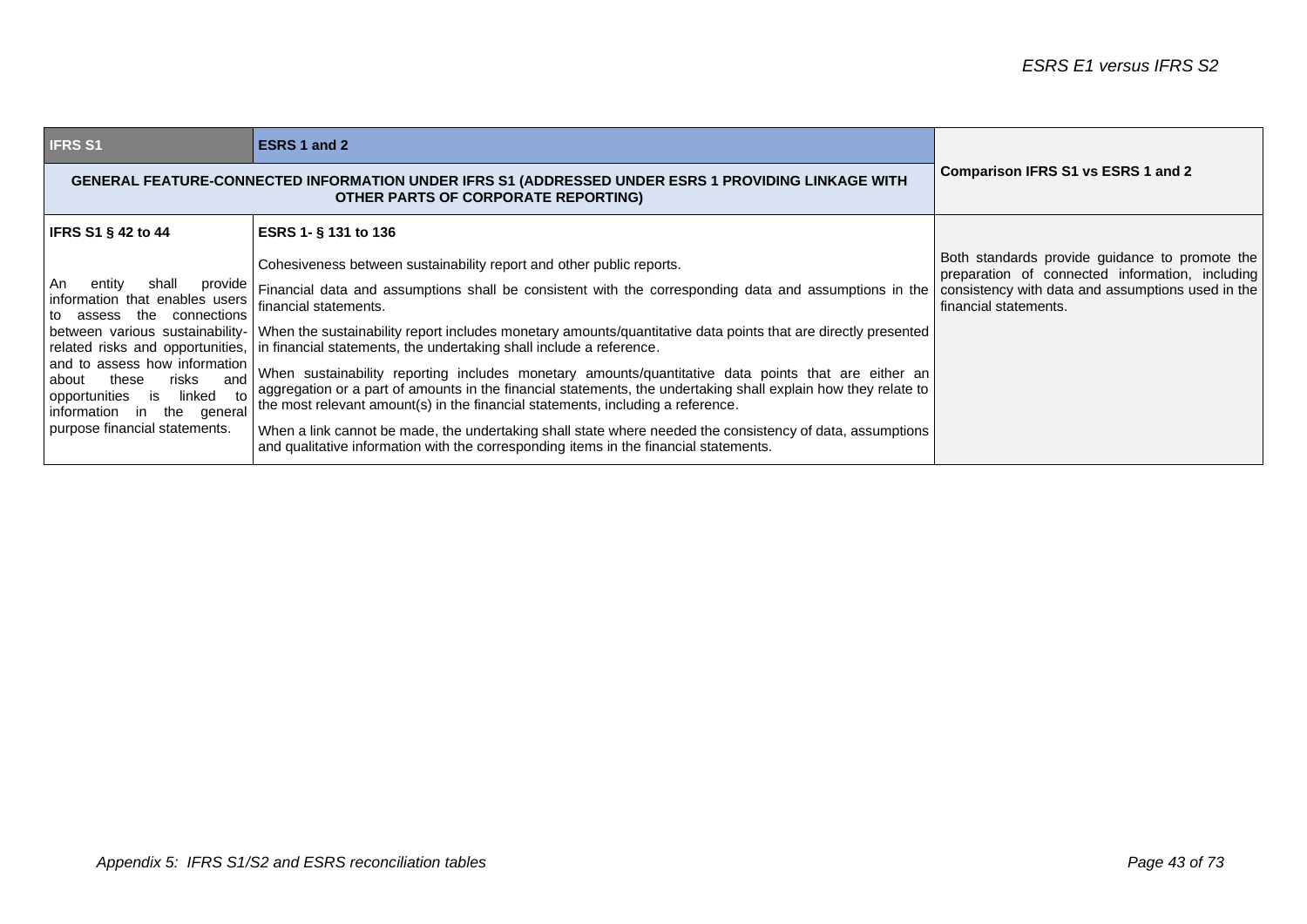| <b>IFRS S1</b>                                                                                                                                                                                                                                                                                                                                                            | <b>ESRS 1 and 2</b>                                                                                                                                                                                                                                                                                                    |                                                                                        |
|---------------------------------------------------------------------------------------------------------------------------------------------------------------------------------------------------------------------------------------------------------------------------------------------------------------------------------------------------------------------------|------------------------------------------------------------------------------------------------------------------------------------------------------------------------------------------------------------------------------------------------------------------------------------------------------------------------|----------------------------------------------------------------------------------------|
| GENERAL FEATURE-FAIR REPRESENTATION UNDER IFRS S1 (ADDRESSED UNDER APPLYING CSRD CONCEPTS IN ESRS-<br><b>CHARACTERISTICS OF INFORMATION QUALITY)</b>                                                                                                                                                                                                                      |                                                                                                                                                                                                                                                                                                                        | <b>Comparison IFRS S1 vs ESRS 1 and 2</b>                                              |
| IFRS S1 § 45 to 55                                                                                                                                                                                                                                                                                                                                                        |                                                                                                                                                                                                                                                                                                                        |                                                                                        |
| Fair presentation requires the faithful representation of sustainability-related                                                                                                                                                                                                                                                                                          | ESRS S1 § 25 to 41                                                                                                                                                                                                                                                                                                     | consider<br>relevance.<br>standards<br>faithful<br><b>Both</b>                         |
| risks and opportunities in accordance with the principles set out in this [draft]<br>Standard.                                                                                                                                                                                                                                                                            | Characteristics of information quality (relevance, faithful representation,<br>representation, comparability, verifiability and understandability). understandability as qualitative characteristics of the                                                                                                            | comparability,<br>verifiability<br>and                                                 |
| § 47 states that a fair presentation also requires an entity                                                                                                                                                                                                                                                                                                              | Faithful representation requires (i) complete, (ii) neutral and (iii)   information.<br>accurate information.                                                                                                                                                                                                          |                                                                                        |
| to disclose information that is relevant, representationally faithful,<br>a)<br>comparable, verifiable, timely and understandable;                                                                                                                                                                                                                                        | ESRS S1 § 72 to 77                                                                                                                                                                                                                                                                                                     |                                                                                        |
| to provide additional disclosures when compliance with the specific<br>b)<br>requirements with the specific IFRS Sustainability Disclosure                                                                                                                                                                                                                                | When relevant for a proper understanding of its material impacts,<br>risks and opportunities, a disaggregation shall be adopted:                                                                                                                                                                                       |                                                                                        |
| Standards is insufficient to enable users of general purpose<br>financial reporting to assess the implications of sustainability-<br>related risks and opportunities on the enterprise value.                                                                                                                                                                             | (a)<br>by country when material impacts, risks and<br>opportunities are linked to laws, regulations or prevailing<br>business practices in a country; or                                                                                                                                                               |                                                                                        |
| In addition, § 3 of the Objective section of the draft Standard states that "An<br>entity's general purpose financial reporting shall include a complete, neutral<br>and accurate depiction of its sustainability-related financial information."                                                                                                                         | in relation to a significant site or a significant asset when<br>(b)<br>relevant in relation to other EU regulations.                                                                                                                                                                                                  |                                                                                        |
| § 49 provides principles of aggregation and disaggregation of information.<br>Information shall not be aggregated if doing so would obscure information<br>that is material. Information about sustainability related risks and<br>opportunities might need to be disaggregated, such as by geographical<br>location or in consideration of the geopolitical environment. | Where data from different levels, or multiple locations within a<br>level, is aggregated, the undertaking shall ensure that this is<br>done in a way that avoids obscuring the specificity and context<br>necessary to interpret the information and that avoids<br>aggregating material items with different natures. | Both standards provide principles of aggregation and<br>disaggregation of information. |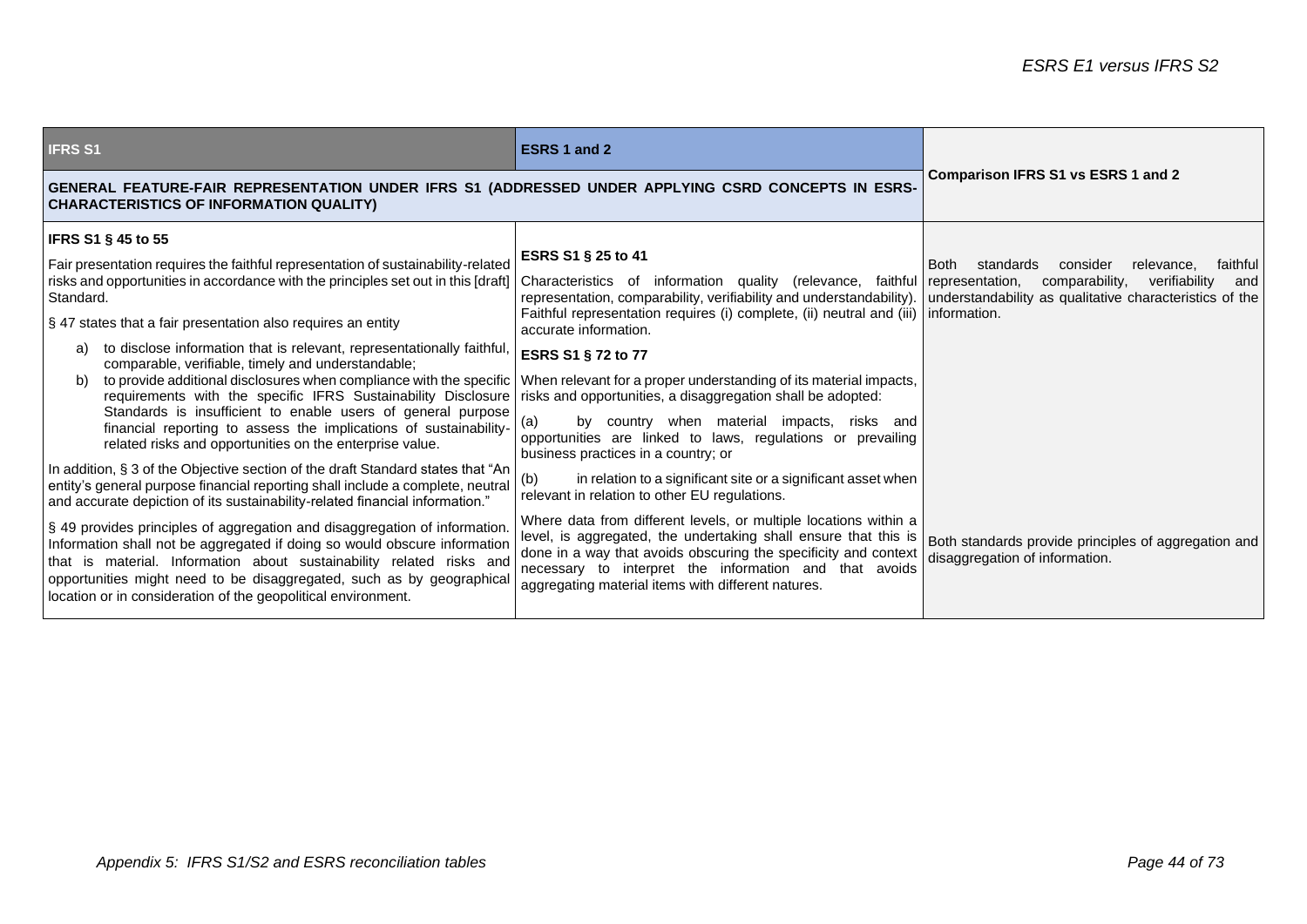| <b>IFRS S1</b>                                                                                                                                                                                                                                                                                                                      | ESRS 1 and 2                                                                                                                                                                                                                                                                                                                                                                     |                                                                                                                                                                                                                                            |  |
|-------------------------------------------------------------------------------------------------------------------------------------------------------------------------------------------------------------------------------------------------------------------------------------------------------------------------------------|----------------------------------------------------------------------------------------------------------------------------------------------------------------------------------------------------------------------------------------------------------------------------------------------------------------------------------------------------------------------------------|--------------------------------------------------------------------------------------------------------------------------------------------------------------------------------------------------------------------------------------------|--|
| GENERAL FEATURE- IDENTIFYING SUSTAINABILITY-RELATED RISKS AND OPPORTUNITIES AND DISCLOSURES AND MATERIALITY<br>UNDER IFRS S1 (ADDRESSED UNDER ESRS 1- APPLYING CSRD CONCEPTS - DOUBLE MATERIALITY AS A BASIS OF SUSTAINABILITY<br>INFORMATION AND ESRS 2 MATERIALITY ASSESSMENT OF SUSTAINABILITY IMPACTS, RISKS AND OPPORTUNITIES) |                                                                                                                                                                                                                                                                                                                                                                                  | <b>Comparison IFRS S1 vs ESRS 1 and 2</b>                                                                                                                                                                                                  |  |
| IFRS S1 § 50 to 55                                                                                                                                                                                                                                                                                                                  | ESRS 1 § 3 to 13                                                                                                                                                                                                                                                                                                                                                                 |                                                                                                                                                                                                                                            |  |
| To identify sustainability-related risks and<br>opportunities an entity shall refer to IFRS                                                                                                                                                                                                                                         | The undertaking shall disclose sustainability-related information following standardised disclosures<br>prescribed by ESRS and when relevant through entity-specific disclosures.                                                                                                                                                                                                | Both standards provide a principle for<br>information materiality assessment (i.e.                                                                                                                                                         |  |
| Sustainability Disclosure Standards. In addition an<br>entity shall consider topics in the industry-based<br>Standards; ISSB's<br>SASB<br>non-mandatory<br>guidance; pronouncements of other standard<br>setting bodies; the sustainability-related risks and                                                                       | Sector-agnostic standards define disclosures that are considered relevant across all sectors. The<br>undertaking shall also follow disclosure requirements specific to its sector mandated by sector-<br>specific standards, to address impacts, risks and opportunities not covered, or not sufficiently<br>covered, by sector-agnostic sustainability disclosure requirements. | to identify which information about a<br>material sustainability matter to be<br>included in the report) based on the<br>information<br>needs<br>οf<br>the<br>stakeholders/users.                                                          |  |
| the same industries or geographies.                                                                                                                                                                                                                                                                                                 | opportunities identified by entities that operate in   For material IRO not covered by topical standards, the undertaking shall develop entity-specific<br>disclosures that meet the characteristics of information quality.                                                                                                                                                     |                                                                                                                                                                                                                                            |  |
| To identify disclosures about a significant                                                                                                                                                                                                                                                                                         | ESRS S1 § 153 and 154                                                                                                                                                                                                                                                                                                                                                            |                                                                                                                                                                                                                                            |  |
| sustainability-related risk or opportunity, an entity<br>shall refer to the relevant IFRS Sustainability<br>Disclosure Standards. In the absence of an IFRS.                                                                                                                                                                        | Sector-specific standards will be developed in the next phase. As a result the undertaking is allowed<br>when defining its entity-specific disclosures to adopt transitional measures for their preparation in<br>the first two annual sustainability reports. It shall as a priority:                                                                                           | Both require starting from the information<br>mandated in the standards and require<br>integrating the mandated information<br>with disclosures that meet the qualitative<br>characteristics (identified in ESRS 1 as<br>entity-specific). |  |
| management shall use its judgement in identifying<br>disclosures that: are relevant; faithfully represent<br>the entity's risks and opportunities and are neutral.                                                                                                                                                                  | introduce disclosures that have been reported on in prior periods if they meet the<br>(a)<br>characteristics of quality;                                                                                                                                                                                                                                                         |                                                                                                                                                                                                                                            |  |
| An entity shall disclose the industry or industries<br>specified in the relevant IFRS Sustainability                                                                                                                                                                                                                                | limit the entity-specific disclosures to facts and circumstances that are unique to its<br>(b)<br>activities and, as such, will likely be needed in the future, after the incorporation of additional sector-<br>agnostic and sector-specific disclosure requirements in future sets of standards; and                                                                           | IFRS S1 refer to the SASB sector-<br>specific guidance; ESRS sector-specific<br>standards will be developed at a later                                                                                                                     |  |
| Disclosure Standard or industry-based SASB<br>Standards that it has used when identifying<br>disclosures about a significant sustainability-<br>related risk or opportunity.                                                                                                                                                        | in addition, consider the available best practices and/or frameworks to complement, in an<br>(c)<br>appropriate manner, its sustainability reporting with a reasonable set of well prioritised disclosures<br>additional to the ones covered by ESRS.                                                                                                                            | stage and an application provision allows<br>in the first two reporting periods to refer<br>to previous practices and available best<br>practices/frameworks (thus including<br>sector guidance).                                          |  |
|                                                                                                                                                                                                                                                                                                                                     |                                                                                                                                                                                                                                                                                                                                                                                  |                                                                                                                                                                                                                                            |  |
|                                                                                                                                                                                                                                                                                                                                     |                                                                                                                                                                                                                                                                                                                                                                                  |                                                                                                                                                                                                                                            |  |
|                                                                                                                                                                                                                                                                                                                                     |                                                                                                                                                                                                                                                                                                                                                                                  |                                                                                                                                                                                                                                            |  |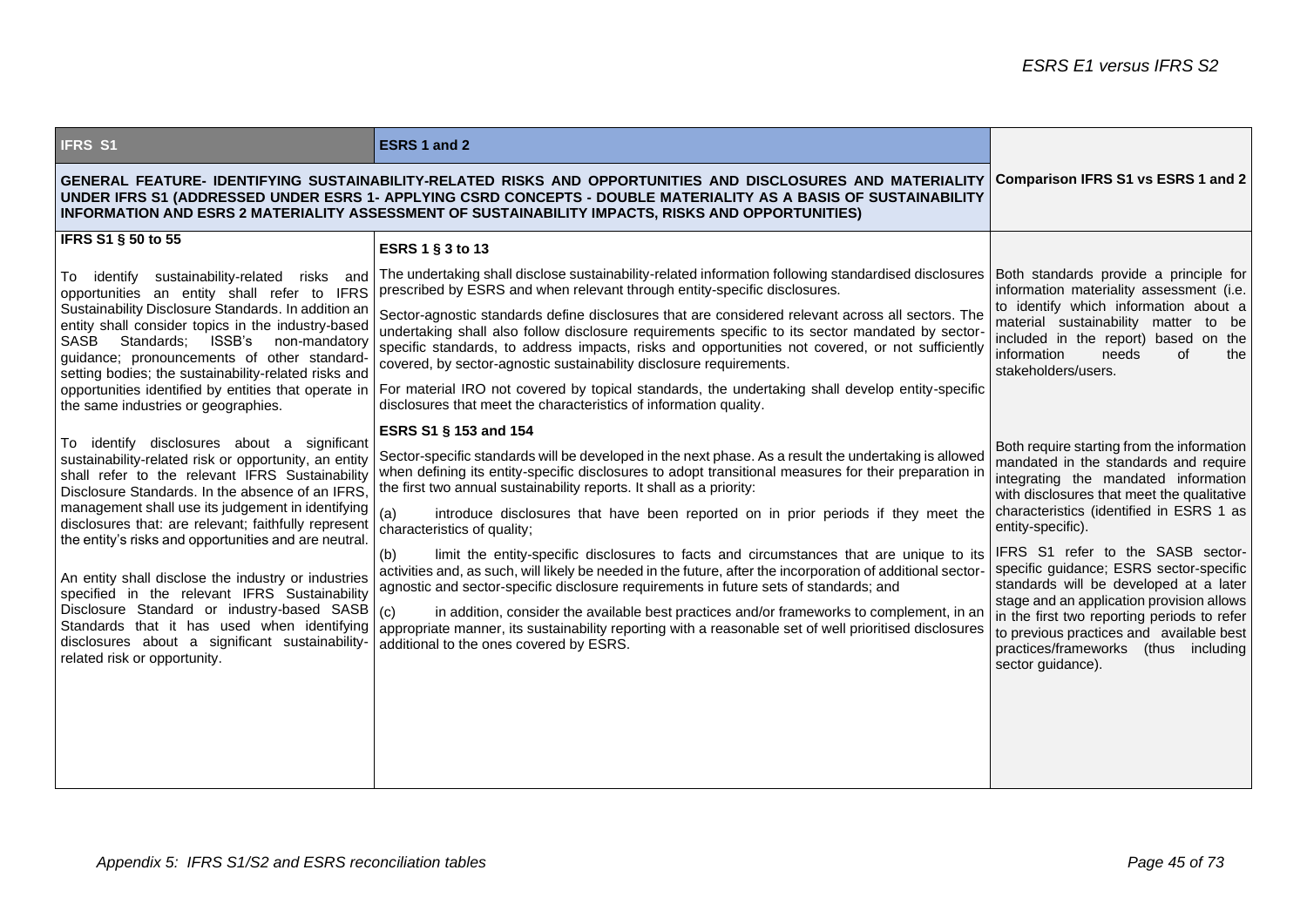| <b>IFRS S1 § 56 to 62</b>                                                                                   | ESRS 1 § 43 (information materiality) states that materiality is the criterion for inclusion of specific                                                                                                   | Both standards<br>consider<br>financial        |
|-------------------------------------------------------------------------------------------------------------|------------------------------------------------------------------------------------------------------------------------------------------------------------------------------------------------------------|------------------------------------------------|
|                                                                                                             | information in sustainability reports. It reflects (i) the significance of the information in relation to the                                                                                              | materiality.                                   |
| § 56 states that sustainability-related financial                                                           | phenomenon it purports to depict or explain, as well as (ii) its capacity to meet the needs of the<br>stakeholders of the undertaking, allowing for proper decision-making, and more generally (iii) the   | Impacts are considered in IFRS S1, as          |
| information is material if omitting, misstating or                                                          | needs for transparency corresponding to the European public good. The implementation of                                                                                                                    | source of potential financial effects.         |
| obscuring that information could reasonably be                                                              | materiality may imply the use of thresholds and/or criteria.                                                                                                                                               | <b>ESRS</b> materiality explicitly encompasses |
| expected to influence decisions that the primary                                                            |                                                                                                                                                                                                            | impact materiality next to financial           |
| users of general purpose financial reporting make                                                           | <b>ESRS 1 § 57 to 62</b> state that all mandatory disclosure requirements established by ESRS shall be                                                                                                     | materiality.                                   |
| on the basis of that reporting, which provides                                                              | presumed to be material. Such a presumption is rebuttable based on reasonable and supportable                                                                                                              |                                                |
| information about a specific reporting entity.                                                              | evidence. The undertaking shall establish explicit thresholds and/or criteria to determine when a                                                                                                          |                                                |
|                                                                                                             | disclosure is complied with through a statement "not material for the undertaking". The presumption                                                                                                        | ESRS 1 refers to a broader group of            |
| An entity need not provide a specific disclosure                                                            | shall be rebutted for all of the mandatory disclosures of an entire ESRS, or a group of disclosure                                                                                                         | stakeholders (reflecting the principle of      |
| that would otherwise be required by an IFRS                                                                 | requirements related to a specific aspect covered by an ESRS and is not applicable to the                                                                                                                  | double materiality); the IFRS S1 primary       |
| Sustainability Disclosure Standard if the                                                                   | disclosure requirements related to Disclosure requirements ESRS 2-SBM, ESRS 2-GOV and ESRS<br>$2$ -IRO.                                                                                                    | users are included in the broader              |
| information resulting from that disclosure is not                                                           |                                                                                                                                                                                                            | definition of stakeholders in ESRS 1.          |
| material.                                                                                                   | An individual disclosure requirement, or an individual datapoint that is below materiality criteria /                                                                                                      |                                                |
|                                                                                                             | thresholds and that is not part of an ESRS or a group of disclosure requirements for which the                                                                                                             |                                                |
| An entity need not disclose information otherwise                                                           | presumption has been rebutted may be omitted and therefore considered implicitly disclosed as                                                                                                              |                                                |
| required by an IFRS Sustainability Disclosure                                                               | "not material for the undertaking.                                                                                                                                                                         |                                                |
| Standard if local laws or regulations prohibit the<br>entity from disclosing that information. If an entity | ESRS E1 § 46 to 56                                                                                                                                                                                         |                                                |
| omits material information for that reason, it shall                                                        | Double materiality is a concept which provides criteria for determination of whether a sustainability                                                                                                      |                                                |
| identify the type of information not disclosed and                                                          | matter has to be included in the undertaking's sustainability report. A sustainability matter meets                                                                                                        |                                                |
| explain the source of the restriction.                                                                      | the criteria of double materiality if it is material from the impact perspective or from the financial                                                                                                     |                                                |
|                                                                                                             | perspective or from both perspectives.                                                                                                                                                                     |                                                |
|                                                                                                             |                                                                                                                                                                                                            |                                                |
|                                                                                                             | A sustainability matter is material from an impact perspective if the undertaking is connected to<br>actual or potential significant impacts on people or the environment over the short-, medium- or      |                                                |
|                                                                                                             | long-term. This includes impacts directly caused or contributed to by the undertaking in its own                                                                                                           |                                                |
|                                                                                                             | operations, products or services and impacts which are otherwise directly linked to the                                                                                                                    |                                                |
|                                                                                                             | undertaking's upstream and downstream value chain, not limited to contractual relationships.                                                                                                               |                                                |
|                                                                                                             |                                                                                                                                                                                                            |                                                |
|                                                                                                             | A sustainability matter is material from a financial perspective if it generates or may generate<br>significant risks or opportunities that influence or are likely to influence the future cash flows and |                                                |
|                                                                                                             | therefore the enterprise value of the undertaking in the short-, medium- or long-term, but it is not                                                                                                       |                                                |
|                                                                                                             | captured or not yet fully captured by financial reporting at the reporting date.                                                                                                                           |                                                |
|                                                                                                             |                                                                                                                                                                                                            |                                                |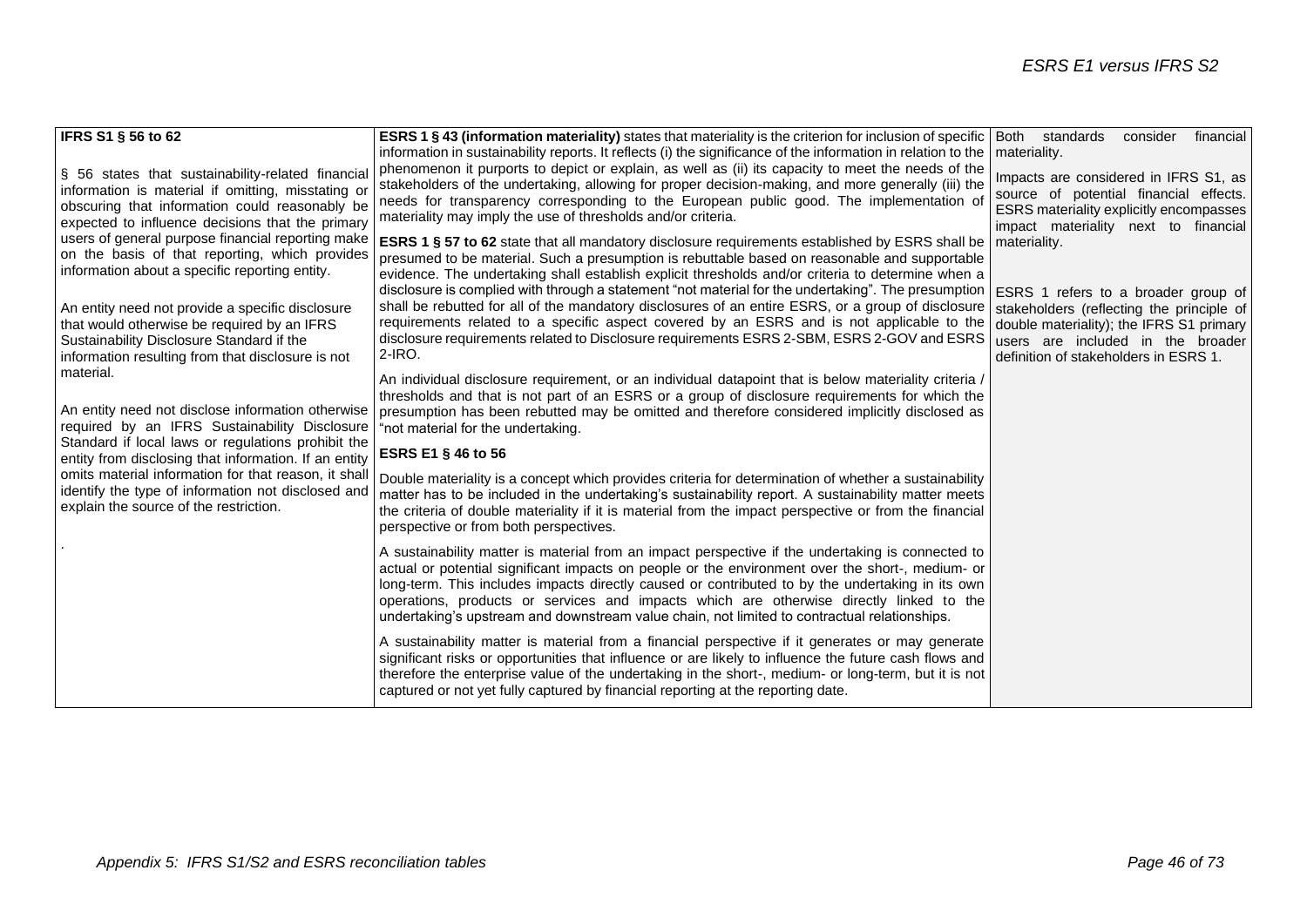| <b>IFRS S1</b>                                                                                                                                                                                                                                                                                                                                                                                  | <b>ESRS 1 and 2</b>                                                                                                                                                                                                                                                                               |                                                                                                                               |
|-------------------------------------------------------------------------------------------------------------------------------------------------------------------------------------------------------------------------------------------------------------------------------------------------------------------------------------------------------------------------------------------------|---------------------------------------------------------------------------------------------------------------------------------------------------------------------------------------------------------------------------------------------------------------------------------------------------|-------------------------------------------------------------------------------------------------------------------------------|
| <b>GENERAL FEATURE- COMPARATIVE INFORMATION UNDER IFRS S1 (ADDRESSED UNDER ESRS 1 BASIS FOR</b><br>PREPARING AND PRESENTING SUSTAINABILITY INFORMATION) AND GENERAL FEATURE-FREQUENCY OF<br><b>REPORTING UNDER IFRS S1</b>                                                                                                                                                                      |                                                                                                                                                                                                                                                                                                   | <b>Comparison IFRS S1 vs ESRS 1 and 2</b>                                                                                     |
|                                                                                                                                                                                                                                                                                                                                                                                                 | ESRS S1 § 110 and 111                                                                                                                                                                                                                                                                             |                                                                                                                               |
| <b>IFRS S1 § 63/65</b>                                                                                                                                                                                                                                                                                                                                                                          | The undertaking shall present comparative information for   Both standards require to present comparative information.                                                                                                                                                                            |                                                                                                                               |
| An entity shall disclose comparative information in respect of<br>the previous period for all metrics disclosed in the current<br>period. When such information would be relevant to an<br>understanding of the current period's sustainability-related<br>financial disclosures, the entity shall also disclose for narrative<br>and descriptive sustainability related financial disclosures. | the previous period for all amounts including metrics and<br>key performance indicators reported in the actual period.<br>Comparative information shall also be disclosed for<br>narrative and descriptive information when relevant to the<br>understanding of the current period's information. |                                                                                                                               |
| <b>IFRS S1 § 66/71</b>                                                                                                                                                                                                                                                                                                                                                                          |                                                                                                                                                                                                                                                                                                   |                                                                                                                               |
| An entity shall report its sustainability-related financial<br>disclosures at the same time as its related financial statements<br>and the sustainability-related financial disclosures shall be for<br>the same reporting period as the financial statements.                                                                                                                                  | Covered by EU regulation and not the ESRS                                                                                                                                                                                                                                                         | There are no specific requirements for the frequency of reporting in<br>ESRS, as this aspect is covered in the EU regulation. |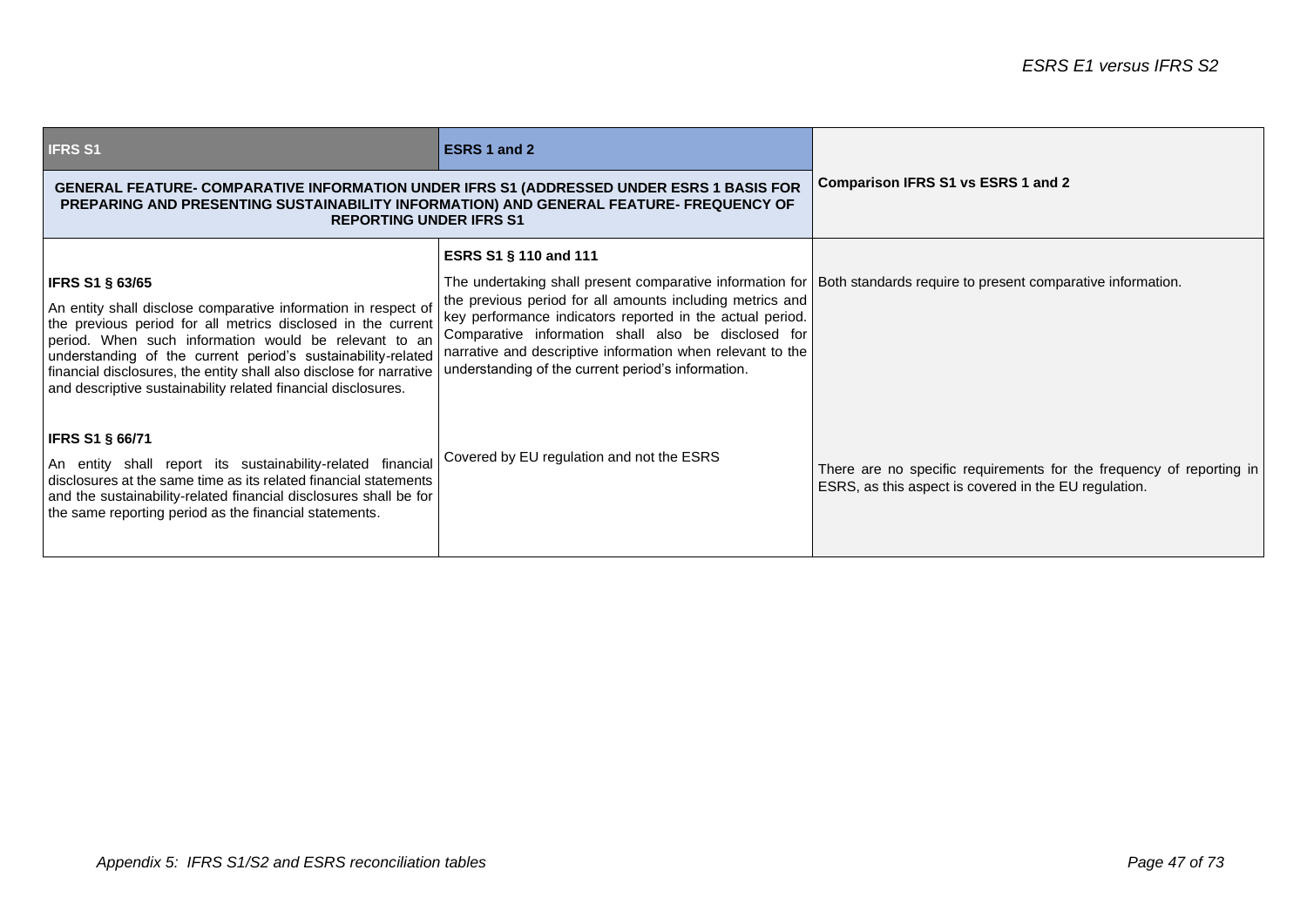| <b>IFRS S1</b>                                                                                                                                                                                                                                                                                                                                                                                                                                                                                                                                                                                                                                                                                                                                                                                                                                                                                                                            | <b>ESRS 1 and 2</b>                                                                                                                                                                                                                                                                                                                                                                                                                                                                                                                                                                                                                                                                                                                                                                                                                                                                                                                                                                                                                                                                                                                                                                                                                                                                                                                                                                                                                                   |                                                                                                                                                                                                                                                                                                                                                                                                                                                                                                                                                                                                                                                                                                                                                                                                                                                                                                                                                                               |
|-------------------------------------------------------------------------------------------------------------------------------------------------------------------------------------------------------------------------------------------------------------------------------------------------------------------------------------------------------------------------------------------------------------------------------------------------------------------------------------------------------------------------------------------------------------------------------------------------------------------------------------------------------------------------------------------------------------------------------------------------------------------------------------------------------------------------------------------------------------------------------------------------------------------------------------------|-------------------------------------------------------------------------------------------------------------------------------------------------------------------------------------------------------------------------------------------------------------------------------------------------------------------------------------------------------------------------------------------------------------------------------------------------------------------------------------------------------------------------------------------------------------------------------------------------------------------------------------------------------------------------------------------------------------------------------------------------------------------------------------------------------------------------------------------------------------------------------------------------------------------------------------------------------------------------------------------------------------------------------------------------------------------------------------------------------------------------------------------------------------------------------------------------------------------------------------------------------------------------------------------------------------------------------------------------------------------------------------------------------------------------------------------------------|-------------------------------------------------------------------------------------------------------------------------------------------------------------------------------------------------------------------------------------------------------------------------------------------------------------------------------------------------------------------------------------------------------------------------------------------------------------------------------------------------------------------------------------------------------------------------------------------------------------------------------------------------------------------------------------------------------------------------------------------------------------------------------------------------------------------------------------------------------------------------------------------------------------------------------------------------------------------------------|
| GENERAL FEATURE- LOCATION OF INFORMATION UNDER IFRS S1 (ADDRESSED UNDER ESRS 1-STRUCTURE OF SUSTAINABILITY<br><b>STATEMENTS)</b>                                                                                                                                                                                                                                                                                                                                                                                                                                                                                                                                                                                                                                                                                                                                                                                                          |                                                                                                                                                                                                                                                                                                                                                                                                                                                                                                                                                                                                                                                                                                                                                                                                                                                                                                                                                                                                                                                                                                                                                                                                                                                                                                                                                                                                                                                       | <b>Comparison IFRS S1 vs ESRS 1 and 2</b>                                                                                                                                                                                                                                                                                                                                                                                                                                                                                                                                                                                                                                                                                                                                                                                                                                                                                                                                     |
| <b>IFRS S1 § 72 to 78</b><br>An entity<br>is<br>required<br>to<br>by<br><b>IFRS</b><br>information<br>required<br>Sustainability Disclosure Standards as<br>part of its general purpose financial<br>reporting.<br><b>IFRS</b><br>Information required by an<br>Sustainability Disclosure Standard can<br>be included by cross-reference, provided<br>that the information is available to users<br>of general purpose financial reporting on<br>the same terms and at the same time as $ a\rangle$<br>the information to which it is cross-<br>referenced.<br>If information required by an IFRS<br>Sustainability Disclosure Standard is<br>included by reference to information in<br>another location: (a) the general purpose<br>financial reporting shall identify the<br>location of that information and explain<br>how to access it; and (b) the cross-<br>reference shall be to a precisely specified<br>part of that location. | disclose   ESRS 1 § 135<br>Incorporation by reference to another section of the management report, provided that it is separate and<br>clearly identified as addressing the relevant ESRS requirement.<br>ESRS 1 § 144 to 152, Application Guidance Appendix E<br>The undertaking shall report all the applicable disclosures (sector-agnostic, sector-specific and entity-<br>specific) required by ESRS within identifiable parts of the management report constituting the<br>"Sustainability Statements".<br>§ 148 states that Sector-agnostic disclosures, undertakings may<br>reporting the disclosures within a single separately identifiable section of the management report;<br>b)<br>aggregating the disclosures into four separately identifiable parts of the management report:<br>i.general information;<br>ii.environmental information;<br>iii.social information; and<br>iv.governance information; or<br>aggregating the disclosures required by each ESRS and reporting them as non-separable blocks in<br>identifiable parts of the management report "on a standard-by-standard basis".<br>§ 149 states that Option 148 a) is the preferred option. Any undertaking that elects to apply the options<br>laid down in 147 (b) or (c) shall report a location table within the management report using a tabular<br>format allowing to identify where the sector-agnostic disclosures are presented in the management<br>report. | IFRS S1 requires to locate the information in the<br>general purpose financial reporting, without<br>other specifications.<br>ESRS sustainability disclosures have to be<br>presented within an identifiable part of the<br>management report, as set by the CSRD.<br>IFRS S1 is silent regarding the presentation of<br>sustainability statements, while ESRS 1 has<br>three options for sector-agnostic disclosures with<br>a preference for reporting the disclosures within<br>a single separately identifiable section of the<br>management report. If the other two options are<br>applied, a location table is required.<br>ESRS 1 has also application guidance on the<br>structure of sustainability statements.<br>IFRS S1 allows incorporation by reference from<br>other documents available on the same time and<br>terms of its general purpose financial reporting.<br>ESRS 1 allows incorporation by reference to<br>other sections of the management report. |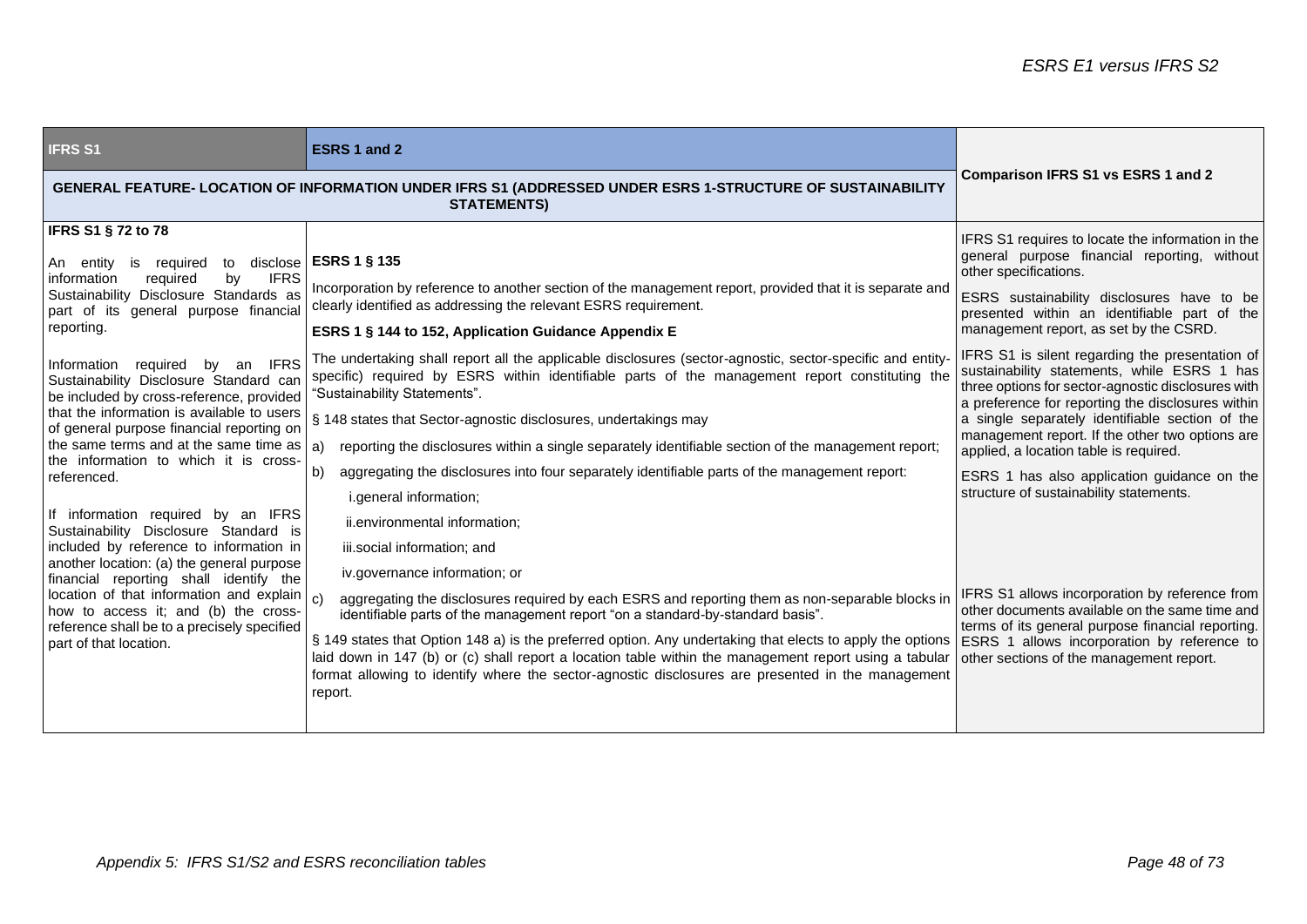| <b>IFRS S1</b>                                                                                                                                                                                                                                                                                     | <b>ESRS 1 and 2</b>                                                                                                                                                         | <b>Comparison IFRS</b>                                                   |
|----------------------------------------------------------------------------------------------------------------------------------------------------------------------------------------------------------------------------------------------------------------------------------------------------|-----------------------------------------------------------------------------------------------------------------------------------------------------------------------------|--------------------------------------------------------------------------|
| GENERAL FEATURE- SOURCES OF ESTIMATION AND OUTCOME UNCERTAINTY UNDER IFRS S1 (ADDRESSED UNDER ESRS 1- BASIS FOR PREPARING AND<br><b>PRESENTING SUSTAINABILITY INFORMATION)</b>                                                                                                                     |                                                                                                                                                                             | S1 vs ESRS 1 and                                                         |
| <b>IFRS S1 § 78 to 83</b>                                                                                                                                                                                                                                                                          | ESRS 1 § 112-116                                                                                                                                                            | <b>Both</b><br>standards                                                 |
| An entity shall identify metrics it has disclosed that have significant estimation   The use of reasonable estimates is necessary and unavoidable when preparing<br>uncertainty, disclosing the sources and nature of the estimation uncertainties and the<br>factors affecting the uncertainties. | sustainability-related information. In order not to compromise the usefulness of<br>sustainability information material estimates shall be clearly and accurately described | include<br>provisions<br>regarding<br>estimation<br>uncertainties<br>and |
| § 81 states that some IFRS Sustainability Disclosure Standards require the disclosure                                                                                                                                                                                                              | and explained.                                                                                                                                                              | events after<br>the                                                      |
| of information such as explanations about possible future events that have uncertain<br>outcomes. In judging whether information about such possible future events is material,<br>an entity shall consider:                                                                                       | The undertaking shall consider when determining estimates regarding possible future<br>events:                                                                              | reporting period.                                                        |
| (a) the potential effects of the events on the value, timing and certainty of the entity's<br>future cash flows, including in the long term (the possible outcome); and                                                                                                                            | (a) their effect on risks or opportunities that influence or are likely to influence the future<br>cash flows and therefore the enterprise value of the undertaking,        |                                                                          |
| (b) the full range of possible outcomes and the likelihood of the possible outcomes<br>within that range.                                                                                                                                                                                          | (b) their effect on actual or potential significant impacts on people or the environment,                                                                                   |                                                                          |
| § 82 states that when considering possible outcomes, an entity shall consider all relevant<br>facts and circumstances, and consider including information about low probability and                                                                                                                | (c) the full range of possible outcomes considering all relevant facts and<br>circumstances, and                                                                            |                                                                          |
| high-impact outcomes, which, when aggregated, could become material.                                                                                                                                                                                                                               | (d) the likelihood of the possible outcomes within that range including low-probability                                                                                     |                                                                          |
| §71 addresses transactions, events and other conditions that occur after the reporting                                                                                                                                                                                                             | and high-impact outcomes, which when aggregated, could become material.                                                                                                     |                                                                          |
| date.                                                                                                                                                                                                                                                                                              | § 114 to 116 Updating disclosures about events after the end of the reporting period<br>address the related requirements                                                    |                                                                          |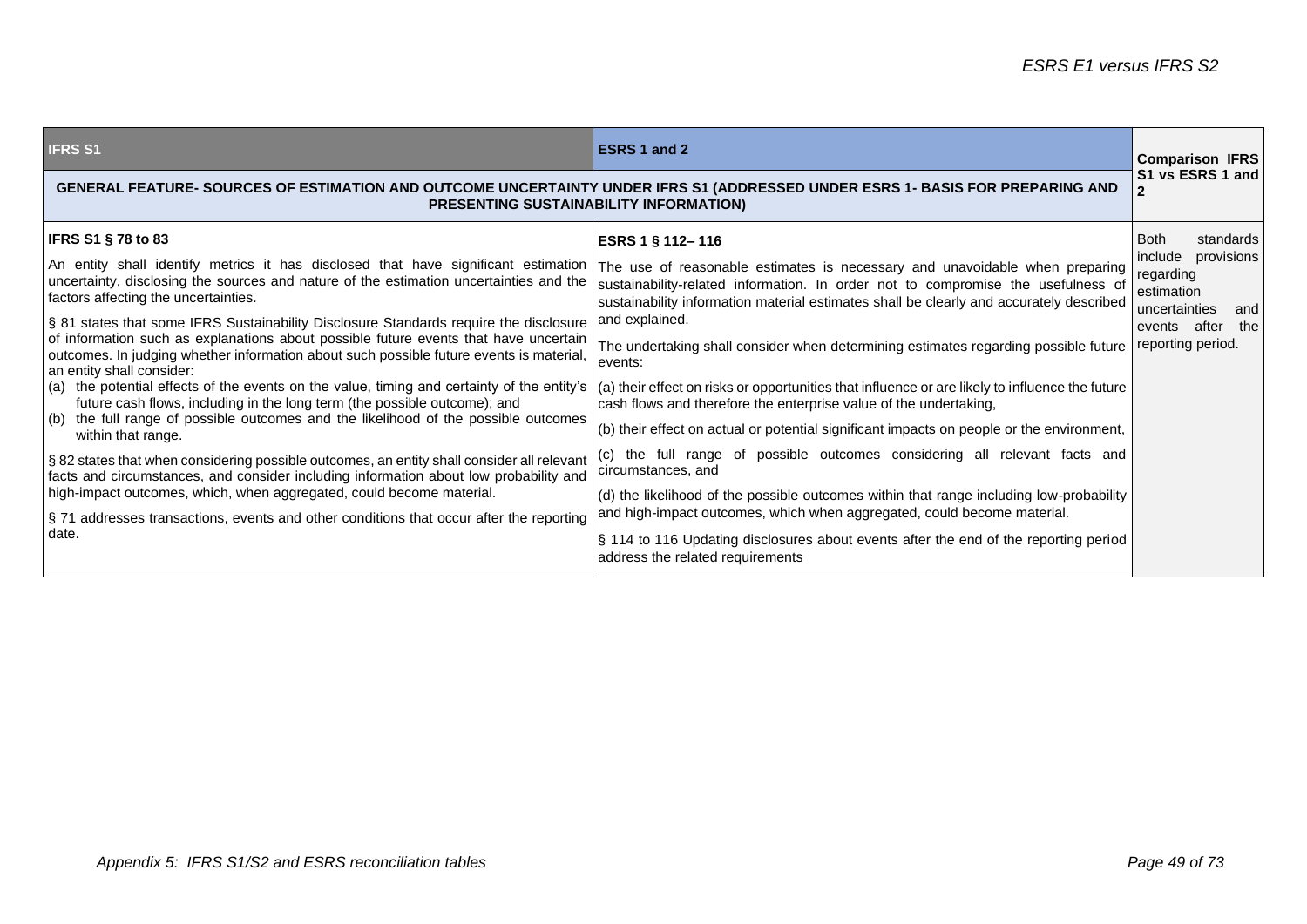| <b>IFRS</b>                                                                              | <b>ESRS</b>                                                                                                                                                                                                                                                                                                                                                                                                                                                                                                                                                                                                                                                                                               |                                                     |
|------------------------------------------------------------------------------------------|-----------------------------------------------------------------------------------------------------------------------------------------------------------------------------------------------------------------------------------------------------------------------------------------------------------------------------------------------------------------------------------------------------------------------------------------------------------------------------------------------------------------------------------------------------------------------------------------------------------------------------------------------------------------------------------------------------------|-----------------------------------------------------|
|                                                                                          | GENERAL FEATURE- ERRORS UNDER IFRS S1 (ADDRESSED UNDER ESRS 1- BASIS FOR PREPARING AND<br><b>PRESENTING SUSTAINABILITY INFORMATION)</b>                                                                                                                                                                                                                                                                                                                                                                                                                                                                                                                                                                   | <b>Comparison IFRS vs ESRS</b>                      |
| <b>IFRS S1 § 84 to 90</b><br>period(s) disclosed unless it is<br>impracticable to do so. | ESRS 1 § 117 – 122<br>The undertaking shall correct material prior period errors in the first management report   IFRS S1 contains examples of possible errors (§ 86) and disclosures  <br>An entity shall correct material prior   approved for issuance after their discovery by retrospectively restating the comparative   related to material errors (§ 90).<br>period errors by restating the amounts for the prior period(s) presented in which the error occurred except to the<br>comparative amounts for the prior extent that it is impracticable to determine either the period-specific effects or the<br>cumulative effect of the error.<br>§ 121 of ESRS 1 prohibits the use of hindsight. | Both standards include provisions regarding errors. |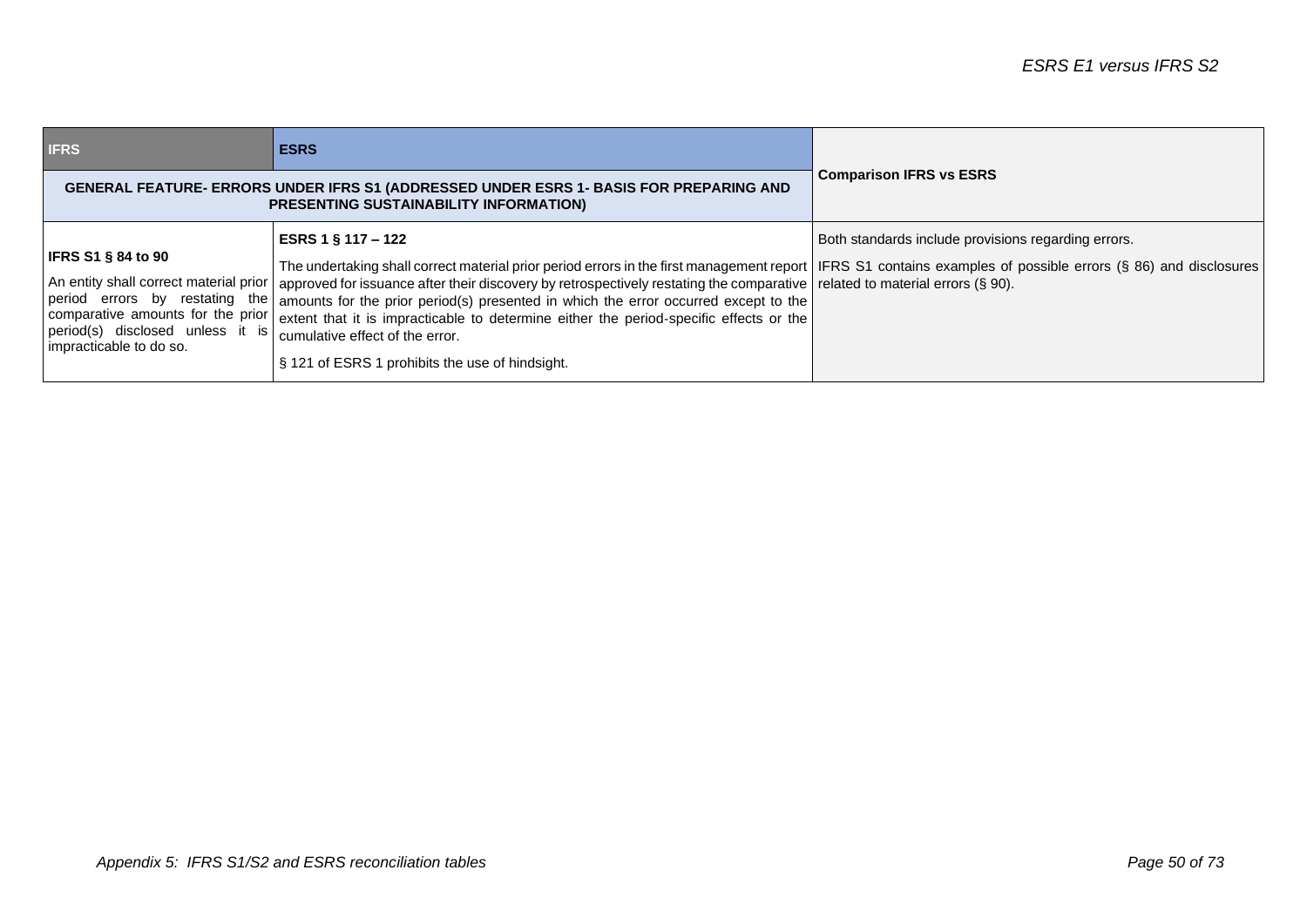| <b>IFRS S1</b>                                                                                                                                                      | ESRS 1 and 2                                                                                                                                                                                                                                                                                                                          |                                                   |
|---------------------------------------------------------------------------------------------------------------------------------------------------------------------|---------------------------------------------------------------------------------------------------------------------------------------------------------------------------------------------------------------------------------------------------------------------------------------------------------------------------------------|---------------------------------------------------|
|                                                                                                                                                                     | <b>GENERAL FEATURE- STATEMENT OF COMPLIANCE UNDER IFRS S1 (ADDRESSED UNDER ESRS 2- GENERAL</b><br><b>DISCLOSURE REQUIREMENTS)</b>                                                                                                                                                                                                     | Comparison IFRS S1 vs ESRS 1 and 2                |
| $ $ IFRS S1 § 91 and 92                                                                                                                                             | <b>ESRS 2 § 28 to 30</b>                                                                                                                                                                                                                                                                                                              | Both standards require a statement of compliance. |
| l A<br>sustainability-related<br>entity<br>whose<br>include an explicit and unqualified statement of steps, if any, taken to define the disclosures.<br>compliance. | financial   ESRS 2 requires a statement of compliance with ESRS. It shall  <br>disclosures comply with all of the relevant requirements   include for entity specific disclosures an acknowledgement of the<br>of IFRS Sustainability Disclosure Standards shall characteristics of information quality and a description of specific |                                                   |

| <b>IFRS S1</b>                                                                                                                                                                                                                                             | ESRS 1 and 2                                                                                                                                                                   |                                                                                                   |
|------------------------------------------------------------------------------------------------------------------------------------------------------------------------------------------------------------------------------------------------------------|--------------------------------------------------------------------------------------------------------------------------------------------------------------------------------|---------------------------------------------------------------------------------------------------|
| APPENDICES C- QUALITATIVE CHARACTERISTICS OF USEFUL SUSTAINABILITY-RELATED FINANCIAL INFORMATION UNDER<br>IFRS S1 (ADDRESSED UNDER ESRS 1- CHARACTERISTICS OF INFORMATION QUALITY; DOUBLE MATERIALITY AS A BASIS FOR<br><b>SUSTAINABILITY DISCLOSURES)</b> |                                                                                                                                                                                | Comparison IFRS S1 vs ESRS 1 and 2                                                                |
| Fundamental qualitative characteristics including: Relevance in § C4; principles.<br>Materiality in § C8; Faithful representation in § C9;                                                                                                                 | Information quality covered under Chapter 2 application of CSRD   Both                                                                                                         | quality<br>standards<br>refer<br>the<br>to<br>characteristics.                                    |
| Enhancing qualitative characteristics including: Comparability in § C17; (relevance, faithful representation, comparability, verifiability and<br>Verifiability in § C21; Timeliness in § C25; Understandability in § C26                                  | Section 2.1 § 25 to 41 address characteristics of information quality<br>understandability). And Section 2.2- double materiality as a basis for<br>sustainability disclosures. | Timeliness is not included in ESRS, as the timing<br>is covered by the first level of regulation. |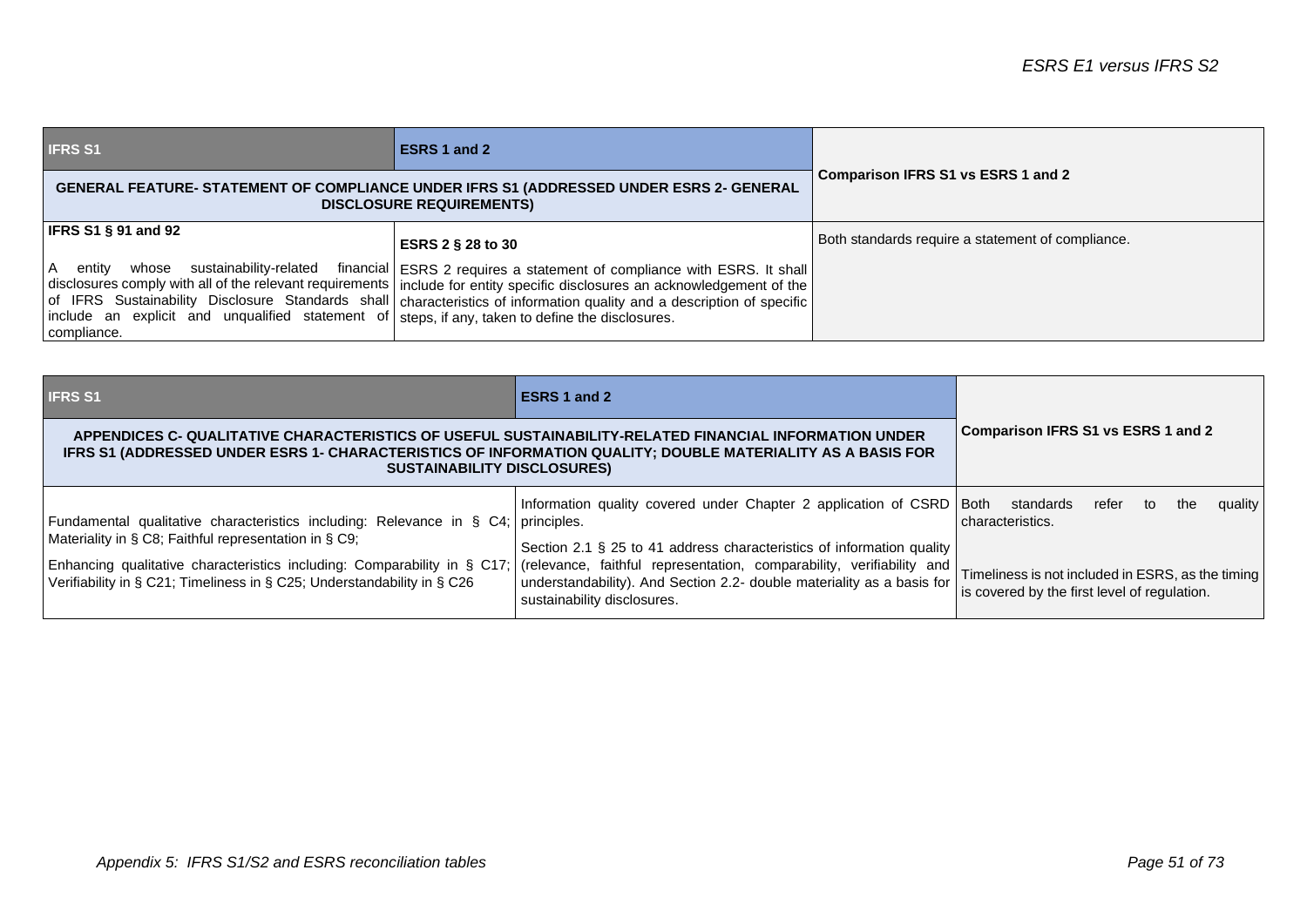| <b>IFRS S1</b>                                                                                                                                                                                                                                                                                                                                                                                                                                                                                                                                                                                                                                                                                                                                                                                                                                                                                                                                                                                                                                                                                                                                   | <b>ESRS 1 and 2</b>                                                                                                                                                                                                                                                                                                                                                                                                                                                                                                                                                                                                                                                                                                                                                                                                                                                                                                                                                                                                            |                                                                                                                                                                                                                                                                                                                                                                                                                                                                            |
|--------------------------------------------------------------------------------------------------------------------------------------------------------------------------------------------------------------------------------------------------------------------------------------------------------------------------------------------------------------------------------------------------------------------------------------------------------------------------------------------------------------------------------------------------------------------------------------------------------------------------------------------------------------------------------------------------------------------------------------------------------------------------------------------------------------------------------------------------------------------------------------------------------------------------------------------------------------------------------------------------------------------------------------------------------------------------------------------------------------------------------------------------|--------------------------------------------------------------------------------------------------------------------------------------------------------------------------------------------------------------------------------------------------------------------------------------------------------------------------------------------------------------------------------------------------------------------------------------------------------------------------------------------------------------------------------------------------------------------------------------------------------------------------------------------------------------------------------------------------------------------------------------------------------------------------------------------------------------------------------------------------------------------------------------------------------------------------------------------------------------------------------------------------------------------------------|----------------------------------------------------------------------------------------------------------------------------------------------------------------------------------------------------------------------------------------------------------------------------------------------------------------------------------------------------------------------------------------------------------------------------------------------------------------------------|
| <b>ILLUSTRATIVE GUIDANCE (IFRS S1)/APPLICATION GUIDANCE (ESRS) / INTERACTION WITH OTHER SUSTAINABILITY REPORTING</b><br><b>FRAMEWORKS</b>                                                                                                                                                                                                                                                                                                                                                                                                                                                                                                                                                                                                                                                                                                                                                                                                                                                                                                                                                                                                        |                                                                                                                                                                                                                                                                                                                                                                                                                                                                                                                                                                                                                                                                                                                                                                                                                                                                                                                                                                                                                                | <b>Comparison IFRS S1 vs ESRS 1 and 2</b>                                                                                                                                                                                                                                                                                                                                                                                                                                  |
| IFRS S1 non mandatory Illustrative Guidance is on<br>implementing materiality judgments (§ IG 1 to IG 8) with subsections on:<br>a)<br>Meeting primary users' information needs; Interaction between an entity's<br>disclosure and its materiality assessment; Use of publicly available<br>information; and Interaction with local laws and regulation; and<br>selecting sustainability-related financial disclosures (§ IG 14 to IG 24) with<br>b)<br>subsections on: Industry-based SASB Standards; and CDSB framework<br>application guidance for water-and biodiversity-related disclosures.<br>Nevertheless, local laws and regulations may specify requirements for the entity<br>to provide information in the general purpose financial reporting. In such<br>circumstances, providing information to meet local legal or regulatory<br>requirements is permitted by IFRS Sustainability Disclosure Standards, even if<br>that information would not meet the definition of material information. However,<br>such information shall not obscure information that is material according to IFRS<br>Sustainability Disclosure Standards. | ESRS do not have non-mandatory guidance. They have IFRS S1 outlines non mandatory application<br>Application Guidance (see above) which is mandatory.<br>ESRS 1 § 130, 147 and 40<br>In addition to preparing its sustainability statements in<br>accordance with ESRS, the undertaking may decide to report   to best practices and other frameworks  <br>under sustainability reporting pronouncements of other standard<br>setting bodies/non-mandatory guidance including sector specific.<br>The undertaking may include in its sustainability statements<br>additional disclosures (stemming from local legislation, generally<br>accepted sustainability reporting pronouncements of other<br>standard setting bodies and non-mandatory guidance including<br>sector specific), provided that they avoid obscuring material<br>information. Such disclosures shall be clearly identified with an<br>appropriate reference to the related pronouncement or guidance<br>and shall complement ESRS disclosure requirement. | guidance based SASB standards.<br>ESRS sector standards will be issued at a<br>later stage. As illustrated above, application<br>provisions for the first two years allow to refer<br>(including sector guidance).<br>Both standards<br>require<br>to<br>prepare<br>sustainability information according to IFRS<br>S/ESRS standards respectively. Both<br>standards allow to incorporate information<br>stemming from other frameworks, subject to<br>certain conditions. |

## **ESRS ADDITIONAL INFORMATION NOT COVERED UNDER IFRS S1**

Other ESRS 1 information not included in IFRS S1 (and not already covered above):

- Optional disclosures- § 127 states that the ESRS may provide guidance on optional disclosures. If an undertaking provides optional disclosures, it shall follow the ESRS guidance;
- Consolidated reporting and subsidiary exemption- § 123 states that when an undertaking is reporting at consolidated level and one or more of its subsidiaries is using the subsidiary exemption of the CSRD, the undertaking shall perform its assessment of material impacts, risks and opportunities for the entire consolidated group, regardless of its group structure, making sure that all subsidiaries are covered in a way that allows for the unbiased identification of material impacts, risks and opportunities.

Other ESRS 2 disclosure requirements not included in IFRS S1 (and not already covered above):

• Disclosure Requirements GR 1 and from 5 to 9, which set general requirements of disclosure;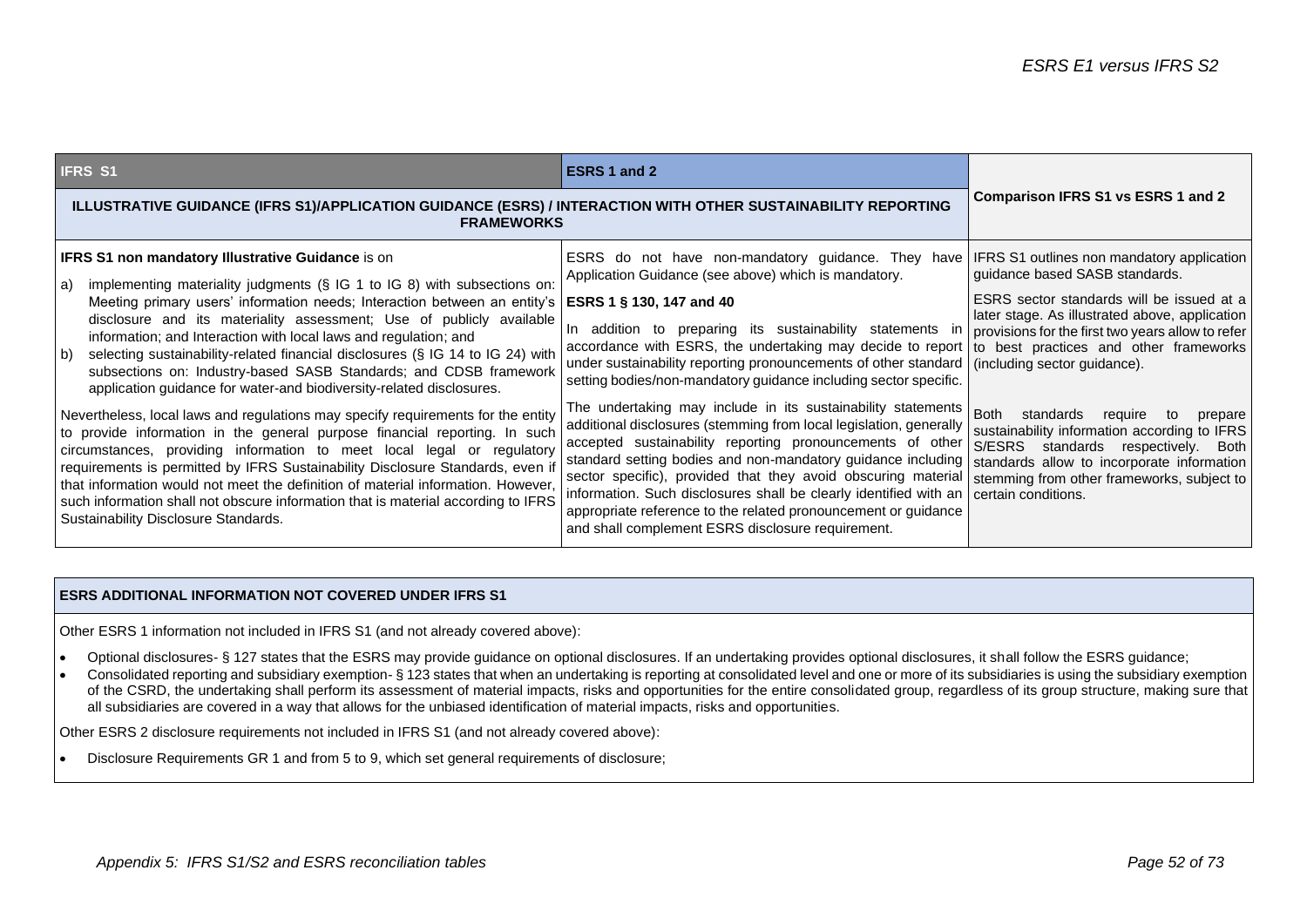## **PART 4: ESRS E1 VERSUS IFRS S2**

As noted earlier, the following are the elements of mapping ESRS E1 and IFRS S2 based on the structure of ESRS 1:

- General, strategy, governance and materiality assessment
- Policies, targets, action plans and resources
- Performance measurement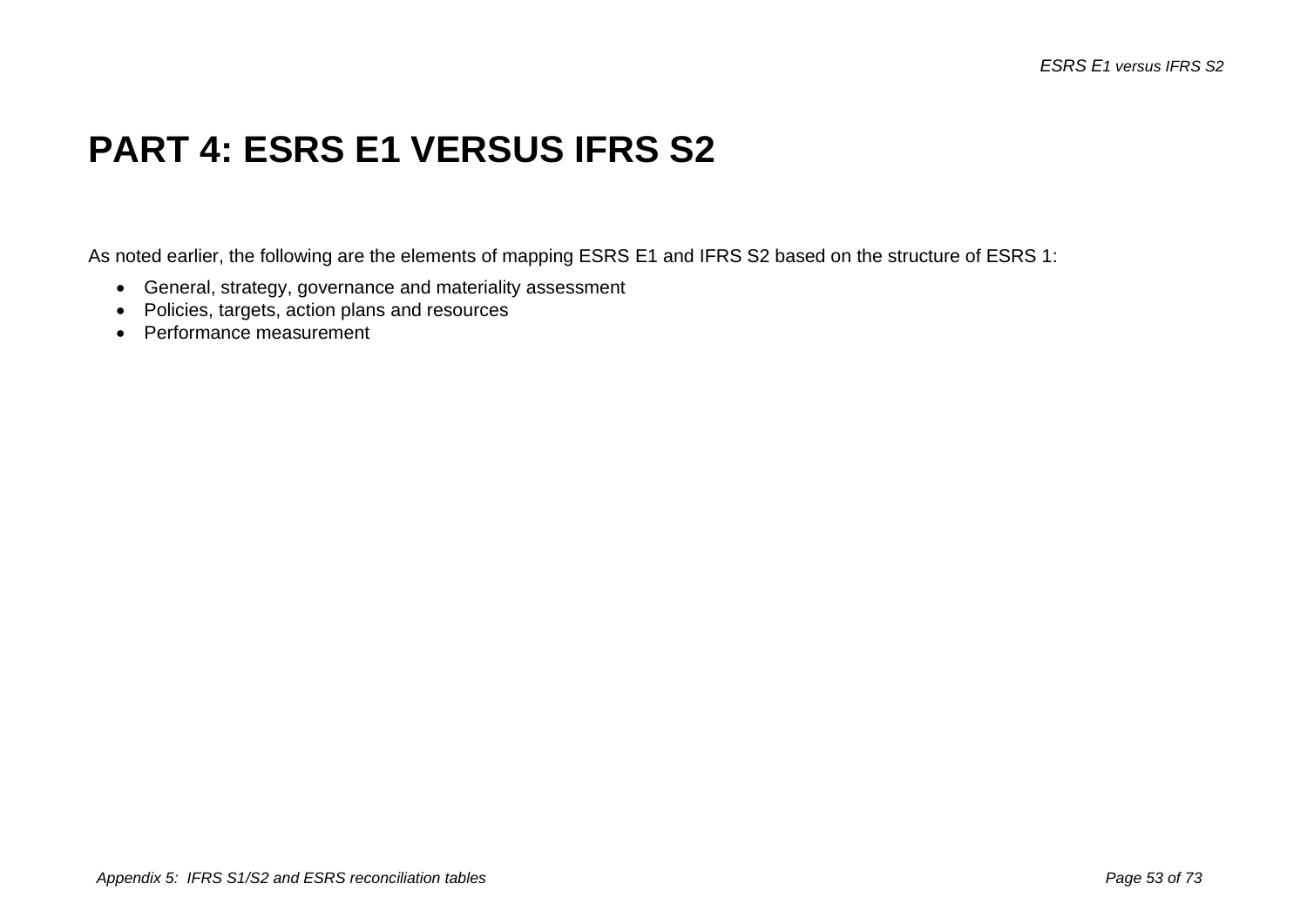| <b>EXPOSURE DRAFT ESRS E1</b>                                                                                                                          | <b>EXPOSURE DRAFT IFRS S2</b>                                                                                                                                                                                                                                                                                                                                                                                                                                                                | <b>Comparison ESRS E1 vs IFRS S2</b>                                                                                                                                                                                                                                                                                                                                                                                                                            |
|--------------------------------------------------------------------------------------------------------------------------------------------------------|----------------------------------------------------------------------------------------------------------------------------------------------------------------------------------------------------------------------------------------------------------------------------------------------------------------------------------------------------------------------------------------------------------------------------------------------------------------------------------------------|-----------------------------------------------------------------------------------------------------------------------------------------------------------------------------------------------------------------------------------------------------------------------------------------------------------------------------------------------------------------------------------------------------------------------------------------------------------------|
| GENERAL, STRATEGY, GOVERNANCE AND MATERIALITY ASSESSMENT                                                                                               |                                                                                                                                                                                                                                                                                                                                                                                                                                                                                              |                                                                                                                                                                                                                                                                                                                                                                                                                                                                 |
| DR E1-1- Transition plan for climate change mitigation<br>AG 1 to AG 6                                                                                 | $\rightarrow$ IFRS S2 §8 (c) – [Strategy] Effects of<br>significant climate-related risks and<br>opportunities on the strategy and<br>decision-making, incl. the transition<br>plans<br>$\rightarrow$ IFRS S2 §13 – [Strategy and<br>decision-making] How the entity is<br>responding to significant climate-<br>related risks and opportunities;<br>information regarding climate-related<br>targets for these plans; and<br>quantitative and qualitative<br>information about the progress | All IFRS S2 disclosures are covered in ESRS E1.<br><b>Additions in ESRS E1 are:</b><br>Clearer reference to alignment with limiting global warming to<br>$\bullet$<br>1.5°C (i.e., transition plan)<br>Locked-in emissions more developed than corresponding<br>concept of legacy assets in IFRS S2 §13 (a) and related<br>stranded assets<br><b>Taxonomy KPIs</b><br>Specific target on GHG emission reduction and remuneration<br>tied to this target in ESRS |
| Climate-related specific Application Guidance on DR ESRS 2-SBM 4 (§ 47<br>(d)) on the resilience of the strategy and business model<br>AG <sub>7</sub> | $\rightarrow$ IFRS S2 §8 (e) - [Strategy] Climate<br>resilience of the strategy (incl. the<br>business model) to significant<br>physical and transition risks<br>$\rightarrow$ IFRS S2 §15 - [Climate resilience]<br>The results of the analysis of climate<br>resilience; and how the analysis has<br>been conducted                                                                                                                                                                        | Compatibility between internal carbon prices and those used<br>in financial statements and financial planning; location<br>difference between Governance (ESRS) and Metrics (IFRS<br>S <sub>2</sub><br>Impacts taken into consideration on top of risks and<br>opportunities<br>The concept of due diligence process is further elaborated on<br>in ESRS 2                                                                                                      |
| Climate-related specific Application Guidance on DR ESRS 2-GOV 4 (§ 64<br>(a) and (b)) for climate-related remuneration<br>AG 8 to AG 9                | $\rightarrow$ IFRS S2 §5 (f) – [Governance] How<br>the body considers climate-related<br>risks and opportunities when<br>overseeing the entity's strategy,<br>decisions on major transactions, and<br>risk management policies<br>$\rightarrow$ IFRS S2 §21 (g) – [Metrics and<br>targets] Percentage of executive<br>management remuneration linked to<br>climate-related considerations                                                                                                    | More detailed Application Guidance for physical and transition<br>risks identification and assessment with the provision of<br>detailed climate scenarios §AG 17 and 18                                                                                                                                                                                                                                                                                         |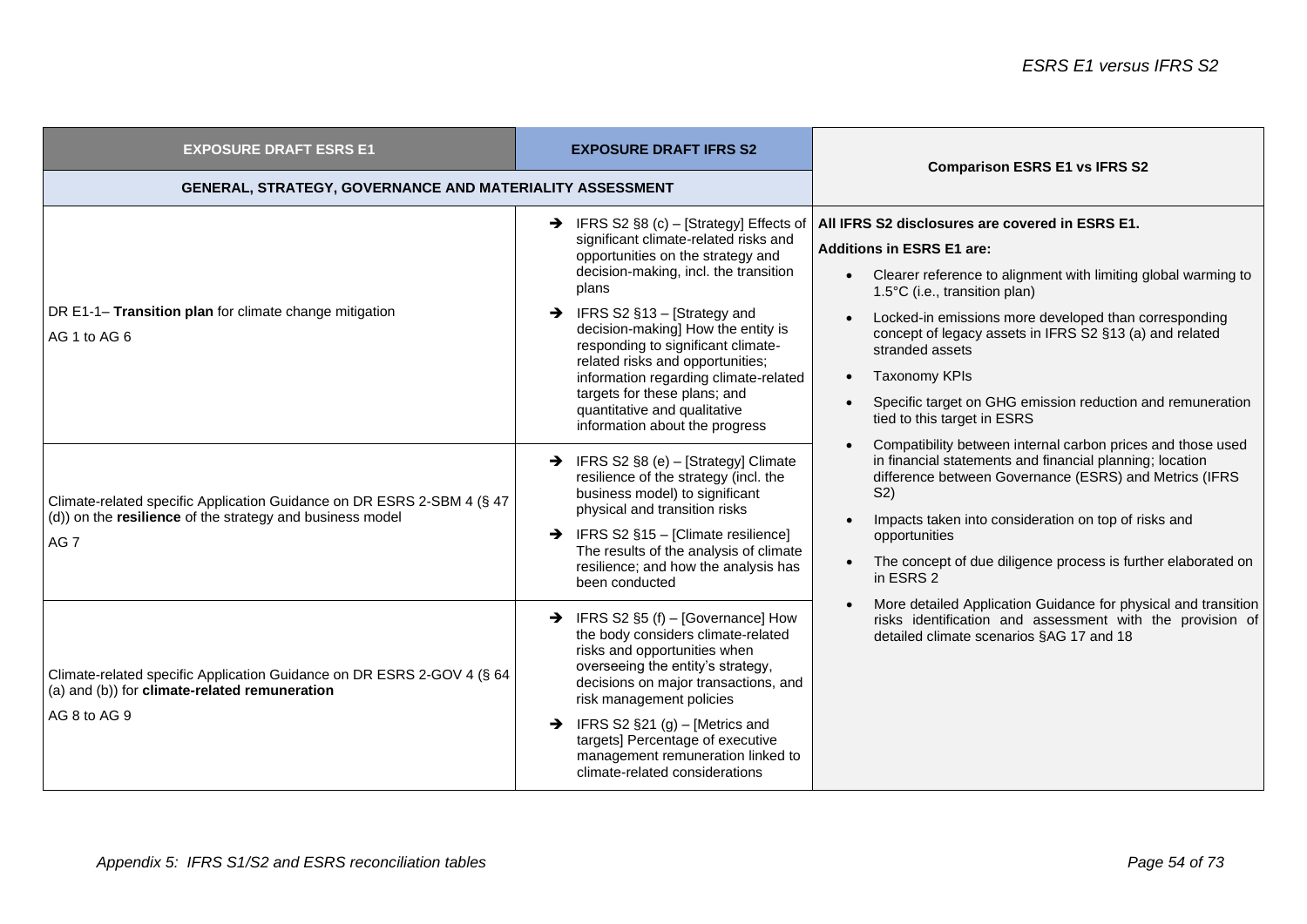| Climate-related specific Application Guidance on DR ESRS 2-GOV 4 (§ 64<br>$(c)$ for internal carbon pricing schemes<br>AG 10 to AG 13    | $\rightarrow$ IFRS S2 §21 (f) – [Metrics and<br>targets] Price for each metric tonne<br>of GHG emissions to assess the<br>costs of its emissions                                                                                                                                           |  |
|------------------------------------------------------------------------------------------------------------------------------------------|--------------------------------------------------------------------------------------------------------------------------------------------------------------------------------------------------------------------------------------------------------------------------------------------|--|
|                                                                                                                                          | $\rightarrow$ IFRS S2 §8 (a) – [Strategy]<br>Significant climate-related risks and<br>opportunities that the entity<br>reasonably expects could affect its<br>business model, strategy and cash<br>flows, access to finance and cost of<br>capital, in the future                          |  |
|                                                                                                                                          | $\rightarrow$ IFRS S2 §9 - [Climate-related risks<br>and opportunities] Description of<br>significant climate-related risks and<br>opportunities; how the entity defines<br>short, medium and long term; and<br>whether the risks identified are<br>physical or transition risks           |  |
| Climate-related specific Application Guidance on DRs ESRS 2-IRO 1 and<br><b>ESRS 2-IRO 2 on materiality assessment</b><br>AG 14 to AG 22 | IFRS S2 §12 - [Climate-related risks<br>$\rightarrow$<br>and opportunities] Description of the<br>current and anticipated effects of<br>significant climate-related risks and<br>opportunities on the value chain; and<br>description of where in the value<br>chain they are concentrated |  |
|                                                                                                                                          | → IFRS S2 §16 [Risk management]<br>Objective of climate-related financial<br>disclosures on risk management                                                                                                                                                                                |  |
|                                                                                                                                          | → IFRS S2 §17 [Risk management]<br>Process(es) to identify climate-<br>related risks and opportunities; to<br>assess and prioritise opportunities; to<br>monitor and manage risks and<br>opportunities; integration into the<br>overall management process                                 |  |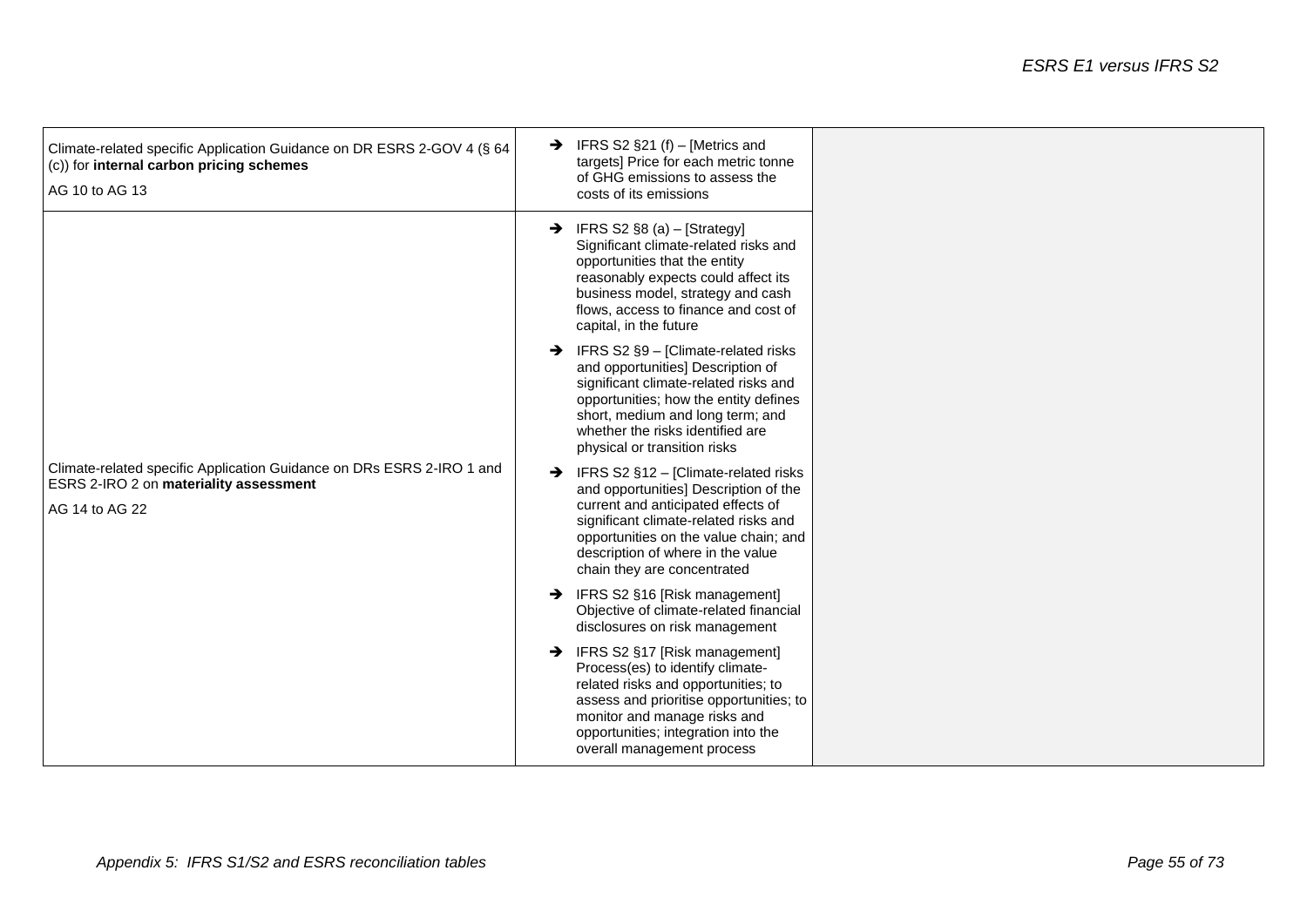| <b>EXPOSURE DRAFT ESRS E1</b>                                                                          | <b>EXPOSURE DRAFT IFRS S2</b>                                                                                                                                                                                                                                                                                                                                                                                                                                                                                                                                          | <b>Comparison ESRS E1 vs IFRS S2</b>                                                                                                                                                                                                                                                                                                                                                                                                                                                                                                                                  |
|--------------------------------------------------------------------------------------------------------|------------------------------------------------------------------------------------------------------------------------------------------------------------------------------------------------------------------------------------------------------------------------------------------------------------------------------------------------------------------------------------------------------------------------------------------------------------------------------------------------------------------------------------------------------------------------|-----------------------------------------------------------------------------------------------------------------------------------------------------------------------------------------------------------------------------------------------------------------------------------------------------------------------------------------------------------------------------------------------------------------------------------------------------------------------------------------------------------------------------------------------------------------------|
| POLICIES, TARGETS, ACTION PLANS AND RESOURCES                                                          |                                                                                                                                                                                                                                                                                                                                                                                                                                                                                                                                                                        |                                                                                                                                                                                                                                                                                                                                                                                                                                                                                                                                                                       |
| DR E1-2 – Policies implemented to manage climate change mitigation<br>and adaptation<br>AG 23 to AG 26 | $\rightarrow$ IFRS S2 §7 and 8 (c) – [Strategy]<br>Effects of significant climate-related<br>risks and opportunities on the<br>strategy and decision-making, incl.<br>the transition plans<br>$\rightarrow$ IFRS S2 §13 (a) – [Strategy and<br>decision-making] How the entity is<br>responding to significant climate<br>related risks and opportunities<br>$\rightarrow$ IFRS S2 §17 (d) – [Risk]<br>management] Process(es) the entity<br>uses to monitor and manage the<br>climate-related risks and<br>opportunities incl. related policies                       | All IFRS S2 disclosures are covered in ESRS 1.<br><b>Additions in ESRS E1 are:</b><br>ESRS uses policy rather than strategy as it covers all ESG<br>topics that are not necessarily all of strategic importance.<br>Distinction of three levels of targets: general climate-related<br>targets, GHG emission reduction targets, and net zero targets<br>and other neutrality claims<br>Scope of the target specified<br>Target values aligned with 2030 and 2050 and preferably set<br>over five years rolling periods<br>Targets presented by decarbonisation levers |
| DR E1-3 - Measurable targets for climate change mitigation and<br>adaptation<br>AG 27 to AG 31         | $\rightarrow$ IFRS S2 §13 – [Strategy and<br>decision-making] Effects of<br>significant climate-related risks and<br>opportunities on the strategy and<br>decision-making, incl. the transition<br>plans<br>$\rightarrow$ IFRS S2 §17 (d) – [Risk]<br>management] Process(es) to monitor<br>and manage the climate-related risks<br>and opportunities incl. related<br>policies<br>$\rightarrow$ IFRS S2 §20 (d) – [Metrics and<br>targets] Targets set by the entity to<br>mitigate or adapt to climate-related<br>risks or maximise climate-related<br>opportunities | Use of carbon offsets excluded from GHG emission reduction<br>targets (only included in net zero targets under specific<br>conditions)<br>Pathways to net zero presentation<br>Taxonomy-alignment ratios (Green CapEx and OpEx) and<br>consistency of resources with figures from Taxonomy<br>Regulation                                                                                                                                                                                                                                                              |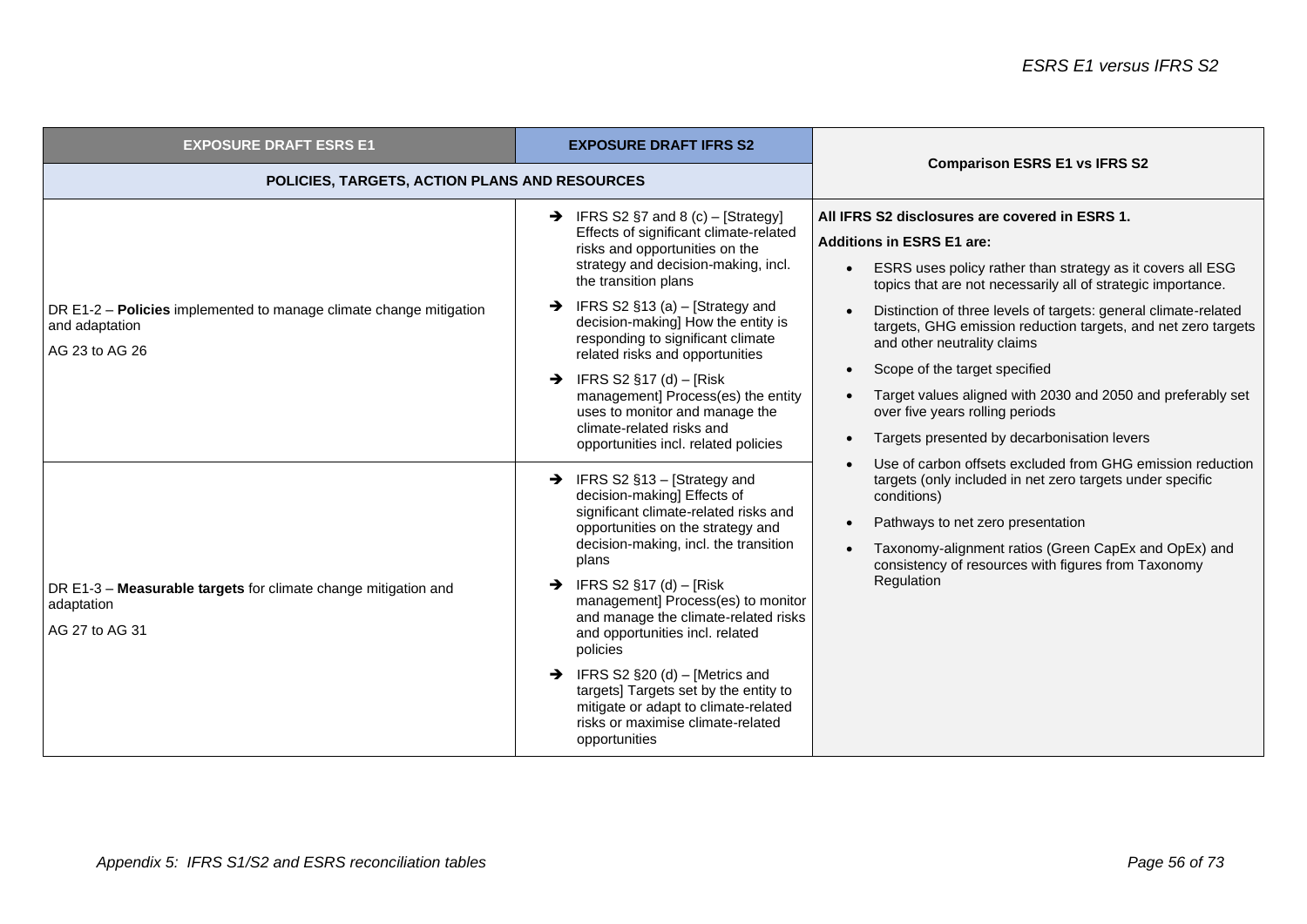|                                                                                  | IFRS S2 §23 - [Metrics and targets]<br>→<br>Details of climate-related targets                                                                                   |
|----------------------------------------------------------------------------------|------------------------------------------------------------------------------------------------------------------------------------------------------------------|
|                                                                                  | IFRS S2 $§13$ (a) – [Strategy and<br>$\rightarrow$<br>decision-making] How the entity is<br>responding to significant climate<br>related risks and opportunities |
| DR E1-4 - Climate change mitigation and adaptation action plans and<br>resources | IFRS S2 §17 (d) - [Risk<br>→<br>management] Process(es) to monitor<br>and manage the climate-related risks<br>and opportunities incl. related<br>policies        |
| AG 32 to AG 35                                                                   | IFRS S2 §21 (e) - [Metrics and<br>→<br>targets] Amount of CapEx, financing<br>or investment deployed towards<br>climate-related risks and<br>opportunities       |
|                                                                                  | IFRS S2 $\S$ 22 (b) – [Metrics and<br>→<br>targets] Relationship with financial<br>statements                                                                    |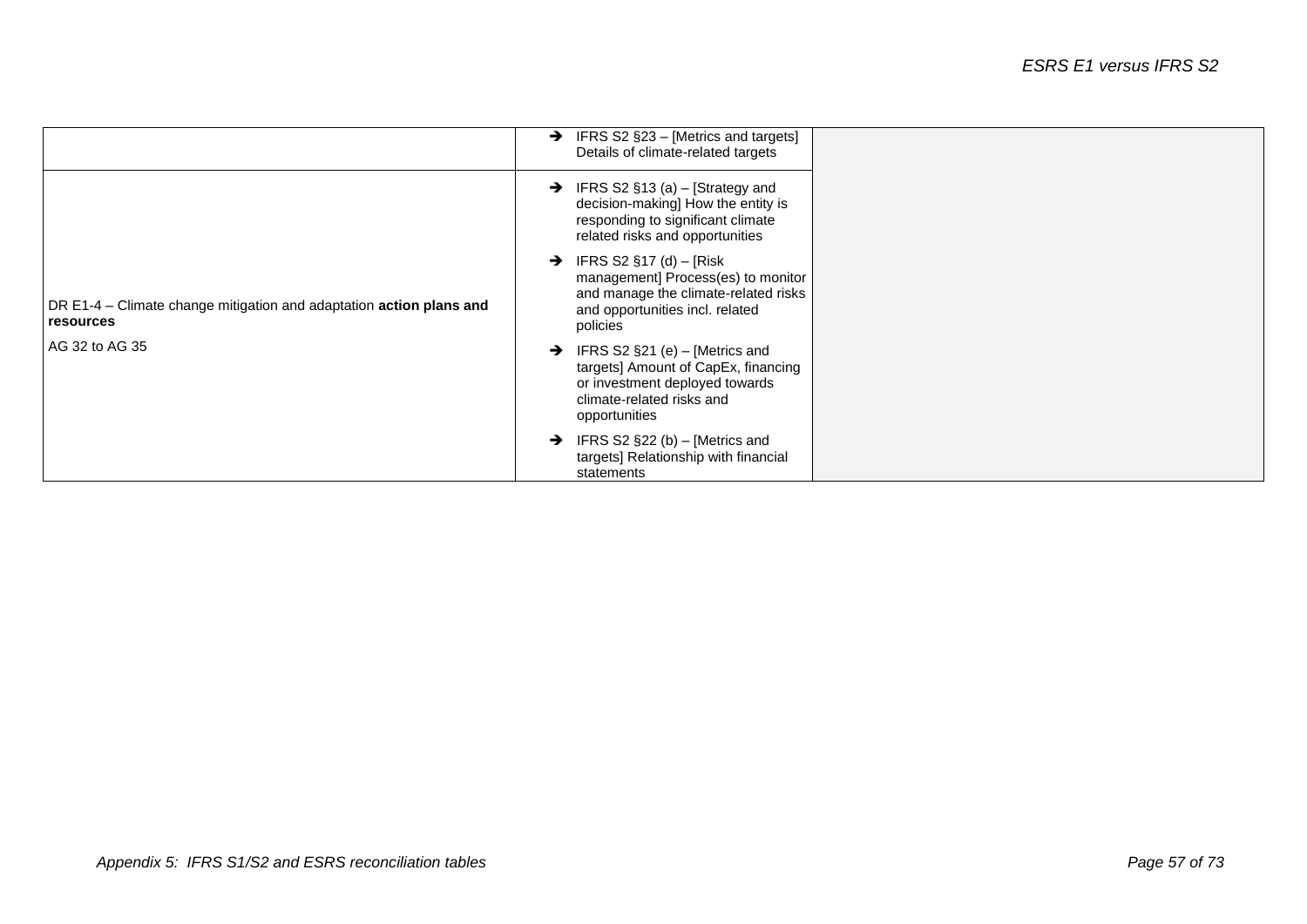| <b>EXPOSURE DRAFT ESRS E1</b>                                                                                      | <b>EXPOSURE DRAFT IFRS S2</b>                                                                                                                                                                                                        | <b>Comparison ESRS E1 vs IFRS S2</b>                                                                                                                                                                                                                                                                                                           |
|--------------------------------------------------------------------------------------------------------------------|--------------------------------------------------------------------------------------------------------------------------------------------------------------------------------------------------------------------------------------|------------------------------------------------------------------------------------------------------------------------------------------------------------------------------------------------------------------------------------------------------------------------------------------------------------------------------------------------|
| <b>PERFORMANCE MEASUREMENT</b>                                                                                     |                                                                                                                                                                                                                                      |                                                                                                                                                                                                                                                                                                                                                |
| DR E1-5 - Energy consumption & mix<br>AG 36 to AG 39                                                               | $\rightarrow$ IFRS S2 §11 - [Climate-related risks<br>and opportunities] Applicability of<br>cross-industry metric categories and<br>industry-based metrics associated<br>with disclosure topics<br>$\rightarrow$ IFRS S2 Appendix B | All IFRS S2 disclosures are covered in ESRS 1.<br>Temporary difference on sectoral approach:<br>Energy consumption and mix covered on a sectoral basis in<br><b>IFRS S2 Appendix B</b><br><b>Additions in ESRS E1 are:</b><br>Energy consumption and mix and energy intensity per                                                              |
| DR E1-6 - Energy intensity per net turnover<br>AG 40 to AG 42<br>DR E1-7 - Scope 1 GHG emissions<br>AG 43 to AG 46 | → Not covered in IFRS S2 Appendix B<br>IFRS S2 §20 (a) - [Metrics and<br>$\rightarrow$<br>targets] Information relevant to the<br>cross-industry metric categories                                                                   | revenue required by SFDR in ESRS E1<br>More details on GHG emissions (share of Scope 1 emissions<br>under EU ETS, Scope 2 emissions in market-based and<br>location-based, calculation and presentation requirements en<br>scope 3)<br>GHG intensity per revenue required by SFDR in ESRS E1                                                   |
|                                                                                                                    | IFRS S2 §21 (a) - [Metrics and<br>$\rightarrow$<br>targets] GHG emissions                                                                                                                                                            | Distinction between removals, offsets and avoided emissions<br>from products and their potential use for achieving reduction<br>targets in ESRS E1                                                                                                                                                                                             |
| DR E1-8 - Scope 2 GHG emissions<br>AG 43 to AG 44<br>AG 47                                                         | $\rightarrow$ IFRS S2 §20 (a) – [Metrics and<br>targets] Information relevant to the<br>cross-industry metric categories<br>$\rightarrow$ IFRS S2 §21 (a) – [Metrics and<br>targets] GHG emissions                                   | EU Taxonomy in ESRS E1<br>ESRS E1 considers that the effects of material climate-related<br>risks on the current financial position and performance (IFRS<br>S2 §14 (a)) should already be covered in the financial<br>statements if material and are classified under Connectivity<br>Requirements (reconciliation between sustainability and |
| DR E1-9 - Scope 3 GHG emissions<br>AG 43 to AG 44<br>AG 48<br>AG 51                                                | $\rightarrow$ IFRS S2 §20 (a) – [Metrics and<br>targets] Information relevant to the<br>cross-industry metric categories<br>IFRS S2 $\S$ 21 (a) – [Metrics and<br>targets] GHG emissions                                             | financial statements)<br>ESRS E1 requires the disclosure of the potential financial<br>effects from material gross climate-related risks over time<br>whereas IFRS S2 requires the disclosure of the effects of<br>gross climate-related risks within the next year (§14 (b)) and<br>of net climate-related risks over time (§14 (c))          |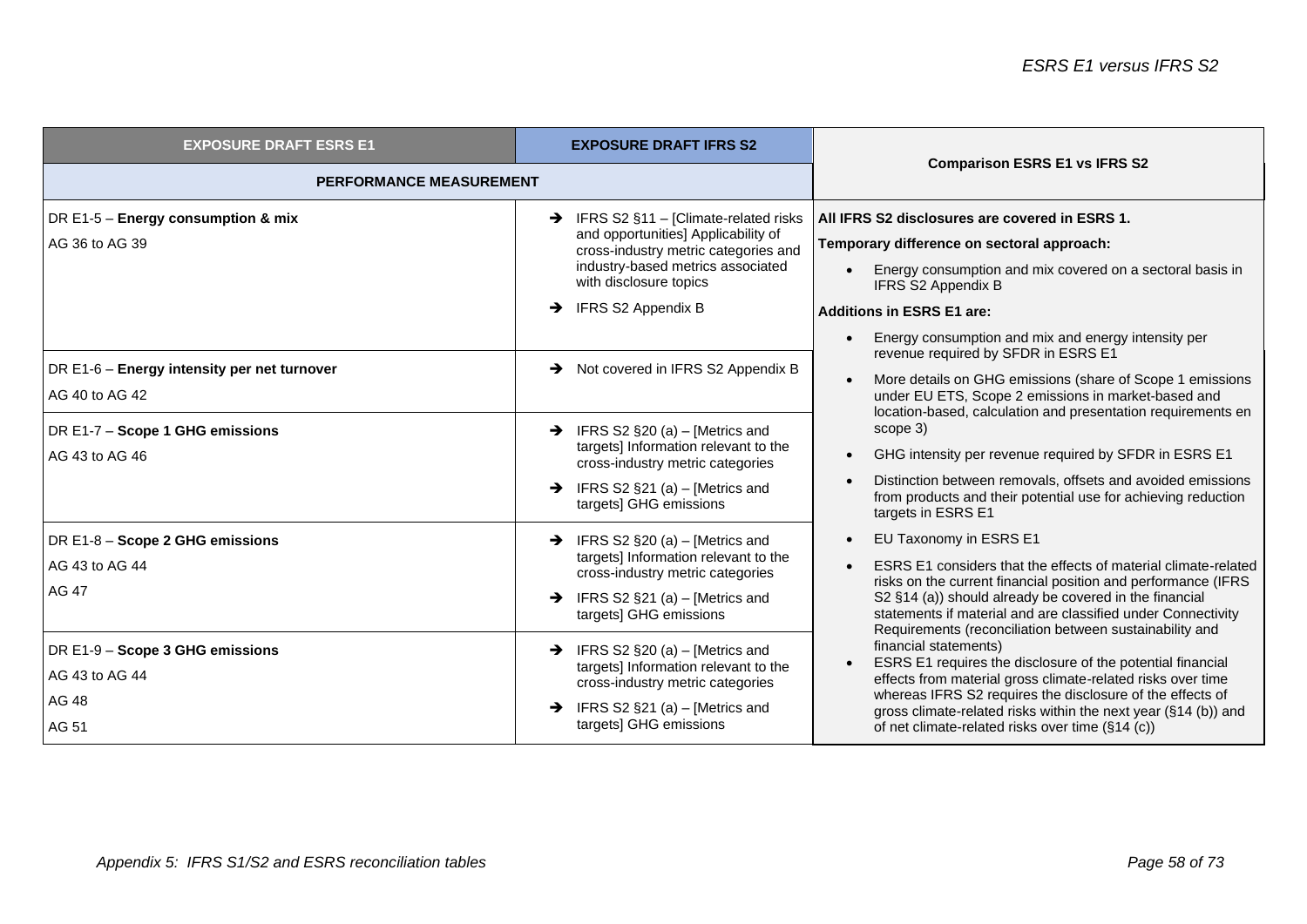| DR E1-10 - Total GHG emissions<br>AG 43 to AG 44<br>AG 49 to AG 50<br>AG 52 to AG 54 | $\rightarrow$ IFRS S2 §20 (a) – [Metrics and<br>targets] Information relevant to the<br>cross-industry metric categories<br>$\rightarrow$ IFRS S2 §21 (a) (i) – [Metrics and<br>targets] GHG emissions in absolute<br>terms for Scope 1, 2 and 3<br>$\rightarrow$ IFRS S2 §11 - [Climate-related risks<br>and opportunities] Applicability of<br>cross-industry metric categories and<br>industry-based metrics associated             | ESRS E1 provides examples of potential assets/liabilities for<br>$\bullet$<br>instance relating to stranded assets, EU ETS<br>The future potential financial effects from climate-related risks<br>cover gross risks (before mitigation/adaptation policies and<br>actions in ESRS E1) instead of net risks as in IFRS S2 §14 (c)<br>Taxonomy-alignment ratio (Green Turnover) and more details<br>on opportunities (cost savings and market size for low carbon<br>products and services) in ESRS E1 |
|--------------------------------------------------------------------------------------|----------------------------------------------------------------------------------------------------------------------------------------------------------------------------------------------------------------------------------------------------------------------------------------------------------------------------------------------------------------------------------------------------------------------------------------|-------------------------------------------------------------------------------------------------------------------------------------------------------------------------------------------------------------------------------------------------------------------------------------------------------------------------------------------------------------------------------------------------------------------------------------------------------------------------------------------------------|
| DR E1-11 - GHG intensity per net turnover<br>AG 55 to AG 57                          | $\rightarrow$ Partially covered in IFRS S2 §21 (a)<br>(ii) - [Metrics and targets] GHG<br>emissions in intensity terms ("metric<br>tonnes of CO2 equivalent per unit of<br>physical or economic output")                                                                                                                                                                                                                               |                                                                                                                                                                                                                                                                                                                                                                                                                                                                                                       |
| DR E1-12 - GHG removals in own operations and the value chain<br>AG 58 to AG 62      | Not directly covered in IFRS S2<br>→<br>IFRS S2 $§13$ (b) – [Strategy and<br>→<br>decision-making] Information<br>regarding climate-related targets for<br>these plans, incl. the intended use of<br>carbon offsets in achieving<br>emissions targets, incl. the extent to<br>which the targets rely on the use of<br>carbon offsets, whether the offsets<br>will be subject to a third-party offset,<br>and the type of carbon offset |                                                                                                                                                                                                                                                                                                                                                                                                                                                                                                       |
| DR E1-13 - GHG mitigation projects financed through carbon credits<br>AG 63 to AG 66 | Not directly covered in IFRS S2<br>→<br>IFRS S2 $§13$ (b) – [Strategy and<br>→<br>decision-making] Information<br>regarding climate-related targets for<br>these plans, incl. the intended use of<br>carbon offsets in achieving<br>emissions targets, incl. the extent to<br>which the targets rely on the use of                                                                                                                     |                                                                                                                                                                                                                                                                                                                                                                                                                                                                                                       |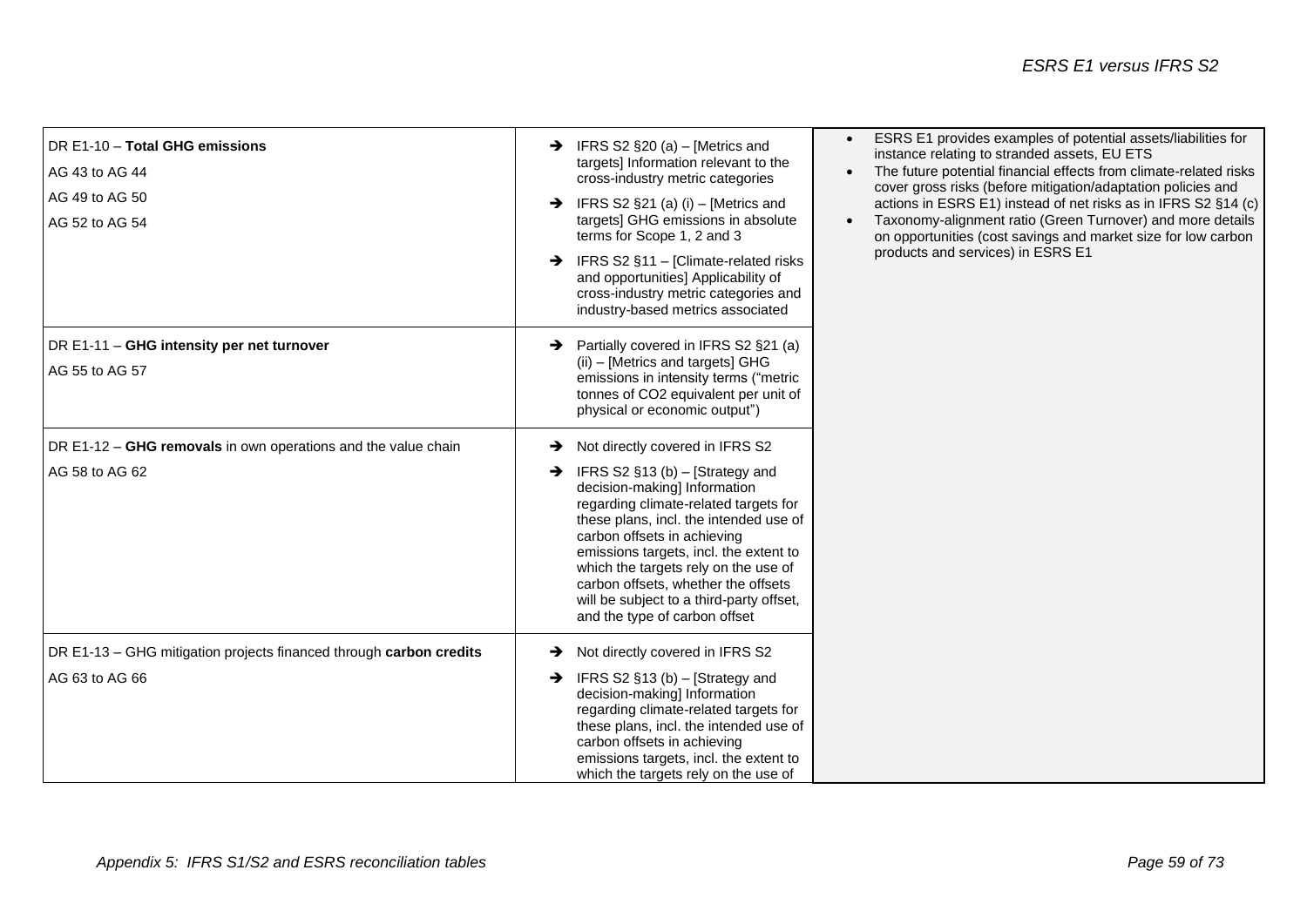|                                                                                                   | carbon offsets, whether the offsets<br>will be subject to a third-party offset,<br>and the type of carbon offset                                                                                                                                                                                                    |
|---------------------------------------------------------------------------------------------------|---------------------------------------------------------------------------------------------------------------------------------------------------------------------------------------------------------------------------------------------------------------------------------------------------------------------|
| Optional DR E1-14 - Avoided GHG emissions from products and<br>services                           | $\rightarrow$ Not covered in IFRS S2                                                                                                                                                                                                                                                                                |
| AG 67 to AG 69                                                                                    |                                                                                                                                                                                                                                                                                                                     |
| Taxonomy DRs - Taxonomy Regulation for climate change mitigation<br>and climate change adaptation | Not covered in IFRS S2, green<br>$\rightarrow$<br>CapEx partially covered under IFRS<br>S2 §21 (e) - [Metrics and targets]<br>Amount of CapEx, financing or<br>investment deployed towards<br>climate-related risks and<br>opportunities                                                                            |
| DR E1-15 - Potential financial effects from material physical risks<br>AG 70 to AG 78             | $\rightarrow$ IFRS S2 §8 (d) – [Metrics and<br>targets] Effects of significant climate-<br>related risks and opportunities on the<br>financial position, financial<br>performance and cash flows, and<br>anticipated effects in the future                                                                          |
|                                                                                                   | $\rightarrow$ IFRS S2 §14 (b), (c), (d), (e) –<br>[Financial position, financial<br>performance and cash flows]<br>Financial effects from significant<br>climate-related risks within the next<br>financial year; effects on the financial<br>position over time; effects on the<br>financial performance over time |
|                                                                                                   | IFRS S2 §20 (a) - [Metrics and<br>→<br>targets] Information relevant to the<br>cross-industry metric categories                                                                                                                                                                                                     |
|                                                                                                   | IFRS S2 §21 (c) - [Metrics and<br>$\rightarrow$<br>targets] Amount and percentage of<br>assets or business activities<br>vulnerable to physical risks                                                                                                                                                               |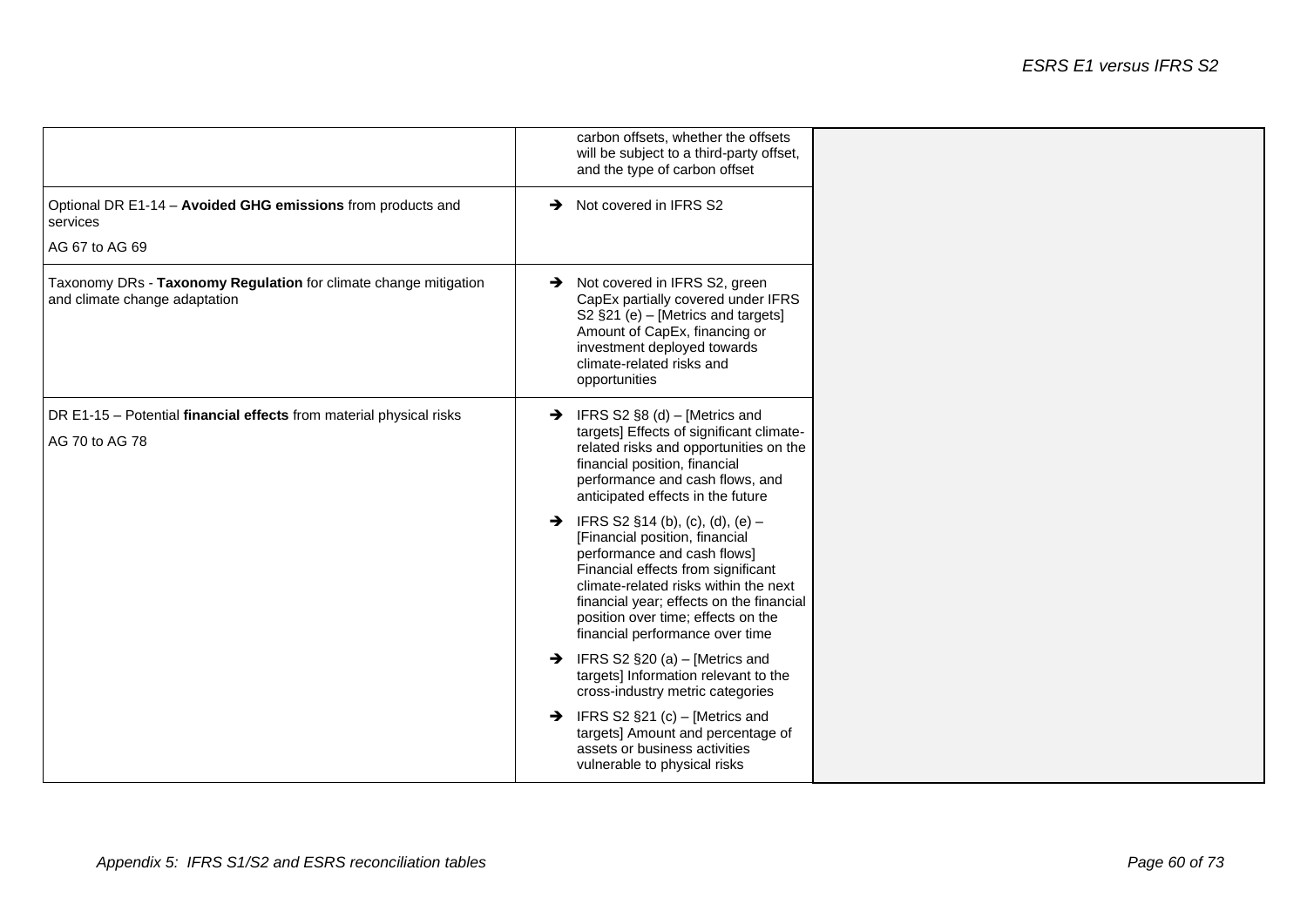| DR E1-16 – Potential financial effects from material transition risks<br>AG 79 to AG 90     | $\rightarrow$ IFRS S2 §8 (d) – [Metrics and<br>targets] Effects of significant climate-<br>related risks and opportunities on the<br>financial position, financial<br>performance and cash flows, and<br>anticipated effects over the short,<br>medium and long term                                                 |  |
|---------------------------------------------------------------------------------------------|----------------------------------------------------------------------------------------------------------------------------------------------------------------------------------------------------------------------------------------------------------------------------------------------------------------------|--|
|                                                                                             | $\rightarrow$ IFRS S2 §14 (b), (c), (d), (e)) –<br>[Financial position, financial<br>performance and cash flows]<br>Financial effects from significant<br>climate-related risks within the next<br>financial year; effects on the financial<br>position over time; effects on the<br>financial performance over time |  |
|                                                                                             | $\rightarrow$ IFRS S2 §20 (a) – [Metrics and<br>targets] Information relevant to the<br>cross-industry metric categories<br>IFRS S2 $\S$ 21 (b) – [Metrics and<br>$\rightarrow$                                                                                                                                      |  |
|                                                                                             | targets] Amount and percentage of<br>assets or business activities<br>vulnerable to transition risks                                                                                                                                                                                                                 |  |
| DR E1-17 - Potential financial effects from climate-related opportunities<br>AG 91 to AG 92 | $\rightarrow$ IFRS S2 §8 (d) – [Metrics and<br>targets] Effects of significant climate-<br>related risks and opportunities on the<br>financial position, financial<br>performance and cash flows, and<br>anticipated effects over the short,<br>medium and long term                                                 |  |
|                                                                                             | $\rightarrow$ IFRS S2 §14 (b), (c), (d), (e)) –<br>[Financial position, financial<br>performance and cash flows]<br>Financial effects from significant<br>climate-related risks within the next<br>financial year; effects on the financial                                                                          |  |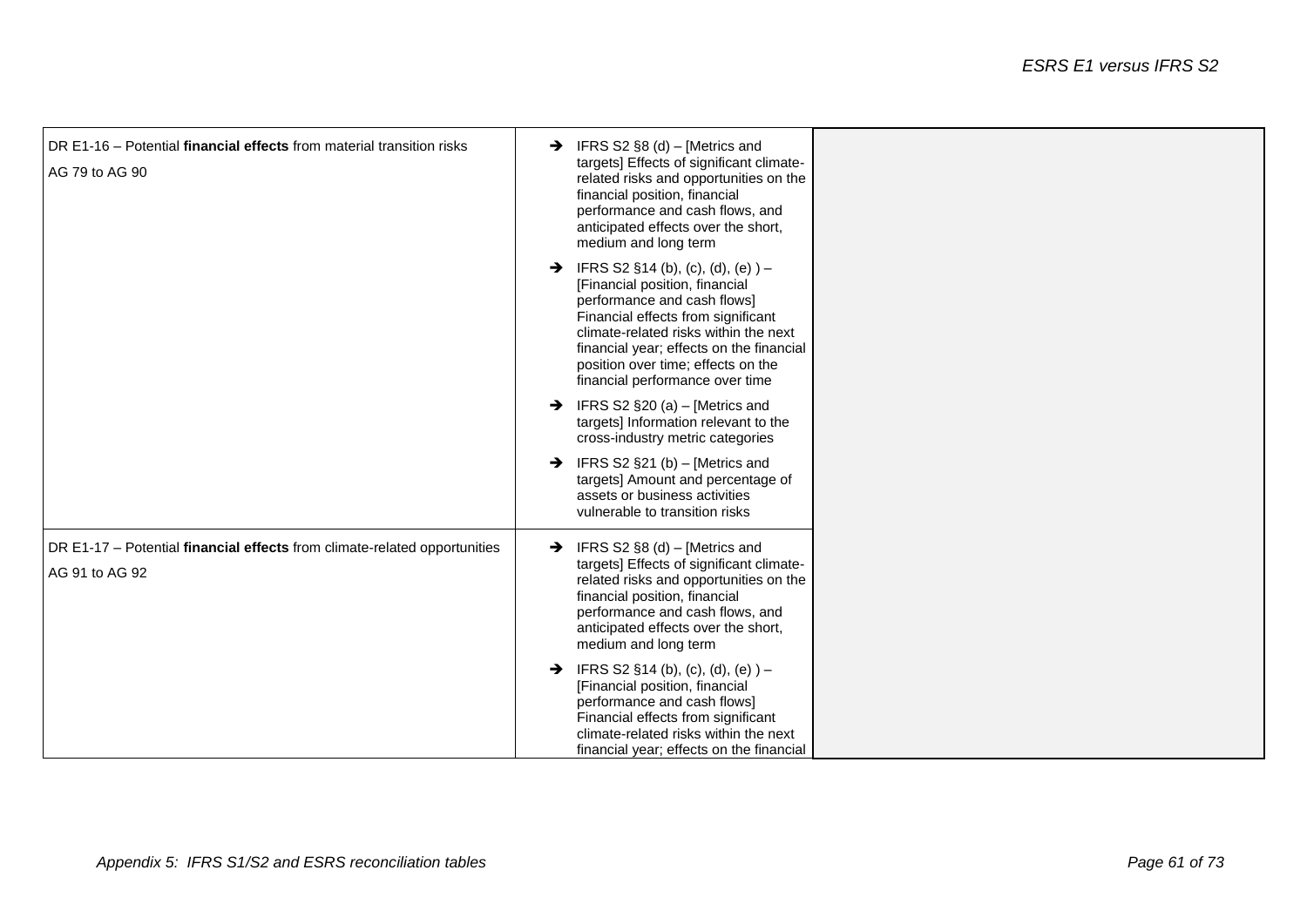| position over time; effects on the<br>financial performance over time                                                                                            |
|------------------------------------------------------------------------------------------------------------------------------------------------------------------|
| IFRS S2 $\S$ 20 (a) – [Metrics and<br>$\rightarrow$<br>targets] Information relevant to the<br>cross-industry metric categories                                  |
| $\rightarrow$ IFRS S2 §21 (d) – [Metrics and<br>targets] Amount and percentage of<br>assets or business activities aligned<br>with climate-related opportunities |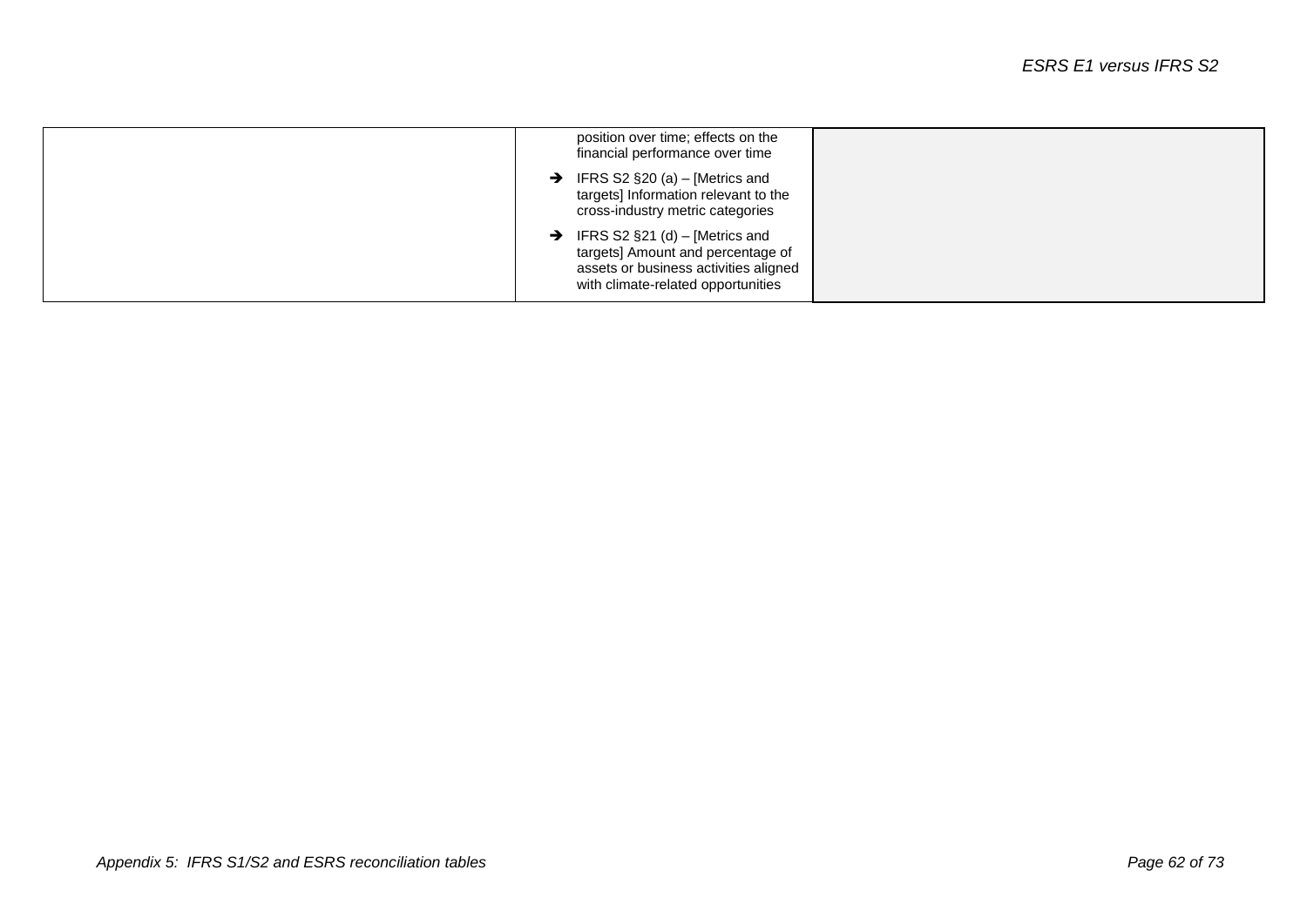## **PART 5: IFRS S2 VERSUS ESRS E1**

The following are the elements of mapping IFRS S2 and ESRS E1 based on the structure of IFRS S2:

- Governance
- Strategy
- Risk management
- Metrics and targets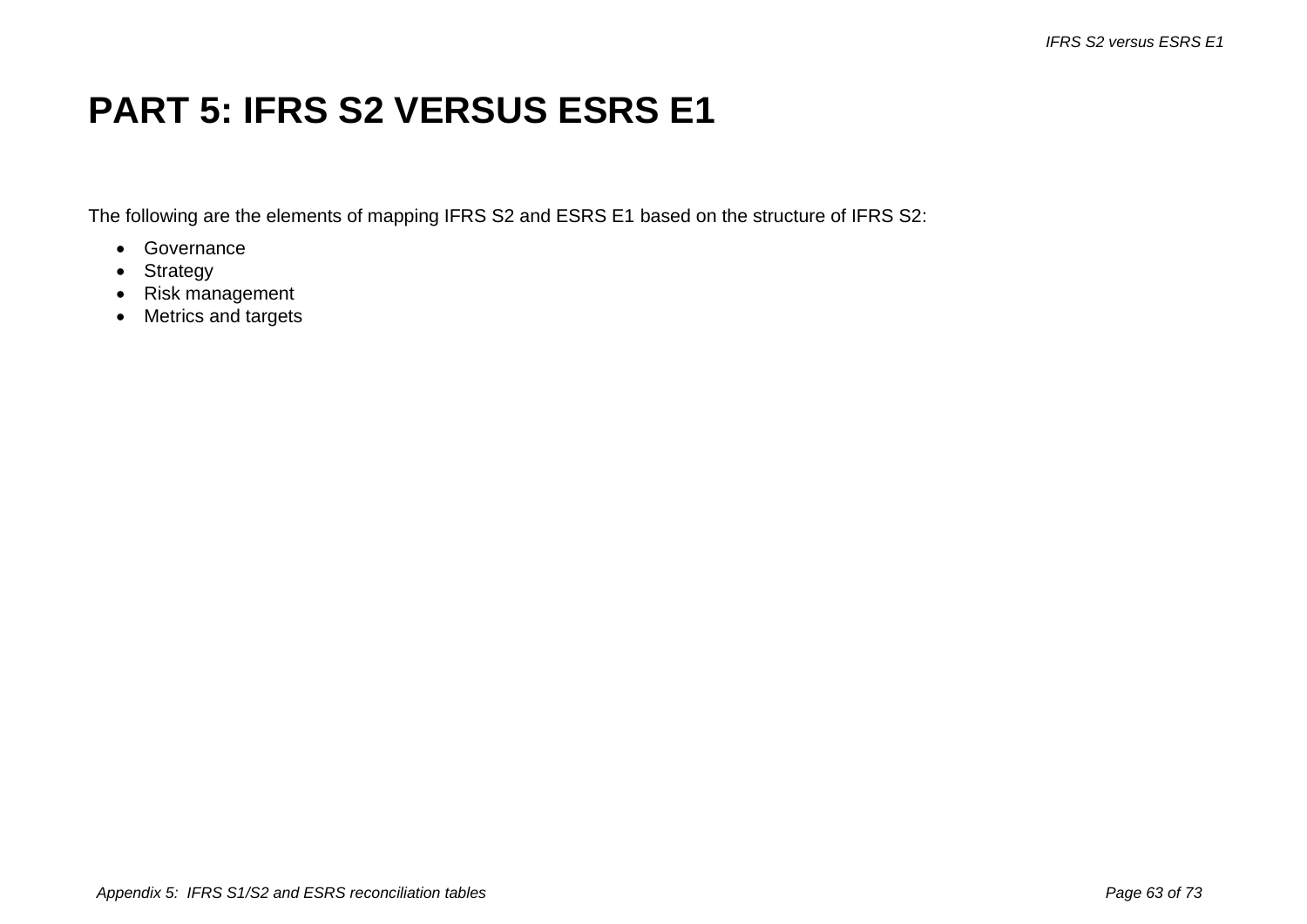| <b>ESRS E1</b><br>EXPOSURE DRAFT IFRS S2 CLIMATE-RELATED DISCLOSURES                                                                                                                                                                                                       |                                                                            | <b>Comparison ESRS E1 vs IFRS S2</b>                      |
|----------------------------------------------------------------------------------------------------------------------------------------------------------------------------------------------------------------------------------------------------------------------------|----------------------------------------------------------------------------|-----------------------------------------------------------|
| <b>GOVERNANCE</b>                                                                                                                                                                                                                                                          |                                                                            |                                                           |
| Based on Exposure Draft IFRS S2 Climate-related Disclosures §5                                                                                                                                                                                                             | SESS 2 DR 2-GOV 1, GOV 2, -GOV 4, and SBM 4<br>$\rightarrow$ ESRS 1 GP 2.1 | All IFRS S2 disclosures are covered in<br><b>ESRS E1.</b> |
| (a) [the identity of the body or individual within a body responsible for oversight of<br>climate-related risks & opportunities;                                                                                                                                           | $\rightarrow$ ESRS 2 DR GOV 1 §50                                          |                                                           |
| (b) how the body's responsibilities for climate-related risks and opportunities are<br>reflected in the entity's terms of reference, board mandates and other related<br>policies;                                                                                         | $\rightarrow$ ESRS 2 DR GOV 1 §52 (a) and (e)                              |                                                           |
| (c) how the body ensures that appropriate skills and competencies are available;                                                                                                                                                                                           | $\rightarrow$ ESRS 2 DR GOV 1 §52 (b) and (c)                              |                                                           |
| (d) how and how often the body and its committees are informed about climate-<br>related risks and opportunities;                                                                                                                                                          | $\rightarrow$ ESRS 2 DR GOV 2 §54                                          |                                                           |
| (e) how the body and its committees consider climate-related risks and<br>opportunities when overseeing the entity's strategy, its decisions on major<br>transactions, and its risk management policies;                                                                   | $\rightarrow$ ESRS 2 DR SBM 4 §47 (c), DR GOV 3 §61                        |                                                           |
| how the body and its committees oversee the setting of targets related to<br>significant climate-related risks and opportunities, and monitor progress towards<br>them;                                                                                                    | $\rightarrow$ ESRS 2 DR GOV 1 §53                                          |                                                           |
| (g) a description of management's role in assessing and managing climate-related<br>risks & opportunities, incl. whether that role is delegated to a specific<br>management-level position or committee and how oversight is exercised over<br>that position or committee] | $\rightarrow$ ESRS 2 DR GOV 1 §52 (e)                                      |                                                           |
| Based on Exposure Draft IFRS S2 Climate-related Disclosures §6                                                                                                                                                                                                             |                                                                            |                                                           |
| Avoid unnecessary duplication in accordance with [draft] IFRS S1 General Requirements<br>for Disclosure of Sustainability-related Financial Information                                                                                                                    | $\rightarrow$ ESRS 1 GP 2.1 §40                                            |                                                           |
| <b>EXPOSURE DRAFT IFRS S2 CLIMATE-RELATED DISCLOSURES</b>                                                                                                                                                                                                                  | <b>ESRS E1</b>                                                             |                                                           |
| <b>STRATEGY</b>                                                                                                                                                                                                                                                            | <b>COMPARISON EFRAG VS IFRS</b>                                            |                                                           |
| Based on Exposure Draft IFRS S2 Climate-related Disclosures §8                                                                                                                                                                                                             | $\rightarrow$ ESRS 1 GP 2.4                                                |                                                           |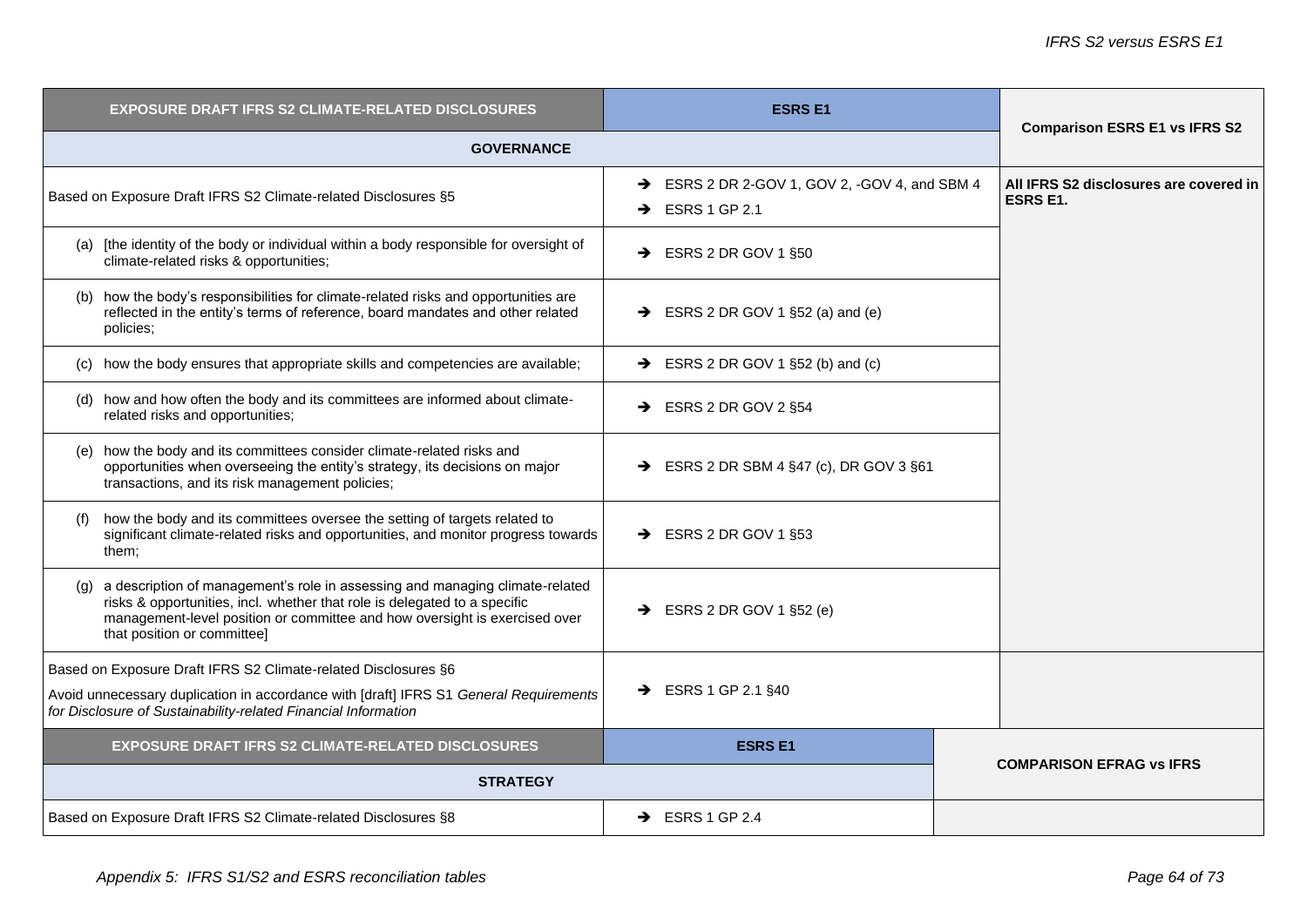|                                                                                                                                                                                                                                        | $\rightarrow$ ESRS 2 DR GR 3, DR SBM 4, DR IRO 1,<br>IRO 2 and IRO 3                                                                                                                 | All IFRS S2 disclosures are covered in ESRS<br>E1. Additions in ESRS E1 are:                                                                                                                                                            |
|----------------------------------------------------------------------------------------------------------------------------------------------------------------------------------------------------------------------------------------|--------------------------------------------------------------------------------------------------------------------------------------------------------------------------------------|-----------------------------------------------------------------------------------------------------------------------------------------------------------------------------------------------------------------------------------------|
|                                                                                                                                                                                                                                        | SRS E1, DR 1 to 17, and Climate-related<br>specific AG on DR IRO 1, IRO 2 and IRO<br>3 of ESRS 2 on materiality assessment                                                           | Clearer reference to alignment with<br>limiting global warming to 1.5°C (i.e.<br>transition plan); concept of policies more                                                                                                             |
| (a) [significant climate-related risks and opportunities that it reasonably expects<br>could affect its business model, strategy and cash flows, its access to finance<br>and its cost of capital, over the short, medium or long term | SESRS 2 DR SBM 4, and DR IRO 1, IRO 2<br>and IRO 3<br>SRS E1 Climate-related specific<br>application guidance on DR IRO 1, IRO 2<br>and IRO 3 of ESRS 2 on materiality<br>assessment | developed<br>Locked-in emissions more developed than<br>corresponding concept of legacy assets in<br>IFRS S2 §13 (a) and related stranded<br>assets<br>Taxonomy-alignment ratios (Green CapEx<br>and OpEx) and consistency of resources |
| §9 (a): a description of significant climate-related risks and opportunities and<br>$\bullet$<br>the time horizon;                                                                                                                     | $\rightarrow$ ESRS 2 DR IRO 2 §75 and 77 (a)<br>ESRS 2 DR IRO 3 §78 and 80 (a)<br>→<br>$\rightarrow$ ESRS 1 GP 2.4                                                                   | with figures from Taxonomy Regulation<br>ESRS E1 requires the disclosure of the<br>potential financial effects from material<br>gross climate-related risks over time                                                                   |
| §9 (b): how it defines short, medium and long term and how these definitions<br>are linked to the entity's strategic planning horizons and capital allocation<br>plans;                                                                | $\rightarrow$ ESRS 1 GP 2.4<br>$\rightarrow$ ESRS 2 DR SBM 4 §45 and 47 (b) and (c)                                                                                                  | whereas IFRS S2 requires the disclosure<br>of the effects of gross climate-related risks<br>within the next year (§14 (b)) and of net<br>climate-related risks over time (§14 (c))                                                      |
| §9 (c): whether the risks identified are physical risks or transition risks;                                                                                                                                                           | $\rightarrow$ ESRS E1 Climate-related specific<br>application guidance on DR IRO 1, IRO 2<br>and IRO 3 of ESRS 2 §AG 14 (b) and (c)                                                  | ESRS E1 provides examples of potential<br>assets/liabilities for instance relating to<br>stranded assets, EU ETS                                                                                                                        |
| §10: reference to the disclosure topics defined in Appendix B;<br>$\bullet$                                                                                                                                                            | $\rightarrow$ Set 2 of sector-specific standards                                                                                                                                     | The future potential financial effects from<br>climate-related risks cover gross risks<br>(before mitigation/adaptation policies and                                                                                                    |
| §11: reference and consideration of the applicability of cross-industry metric<br>$\bullet$<br>categories and the industry-based metrics associated with disclosure topics<br>as described in §20]                                     | $\rightarrow$ ESRS E1 DR 5 to 17                                                                                                                                                     | actions in ESRS E1 instead of net risks as<br>in IFRS S2 §14 (c)                                                                                                                                                                        |
| (b) [the effects of significant climate-related risks and opportunities on its business<br>model and value chain                                                                                                                       | $\rightarrow$ ESRS 2 DR IRO 2 and IRO 3<br>$\rightarrow$ ESRS E1 Climate-related specific<br>application guidance on DR IRO 1 to<br>IRO 3 of ESRS 2 on materiality<br>assessment     | More details on potential financial effects<br>and opportunities (business activities at<br>risks, market size for low carbon solutions)                                                                                                |
| §12 (a): a description of the current and anticipated effects of significant<br>$\bullet$<br>climate-related risks and opportunities on its value chain;                                                                               | SRS E1 Climate-related specific<br>application guidance on DR IRO 1 to<br>IRO 3 of ESRS 2 §AG14 (b) and (c)<br>$\rightarrow$ ESRS 2, DR 2-IRO 2 §77 and §80                          |                                                                                                                                                                                                                                         |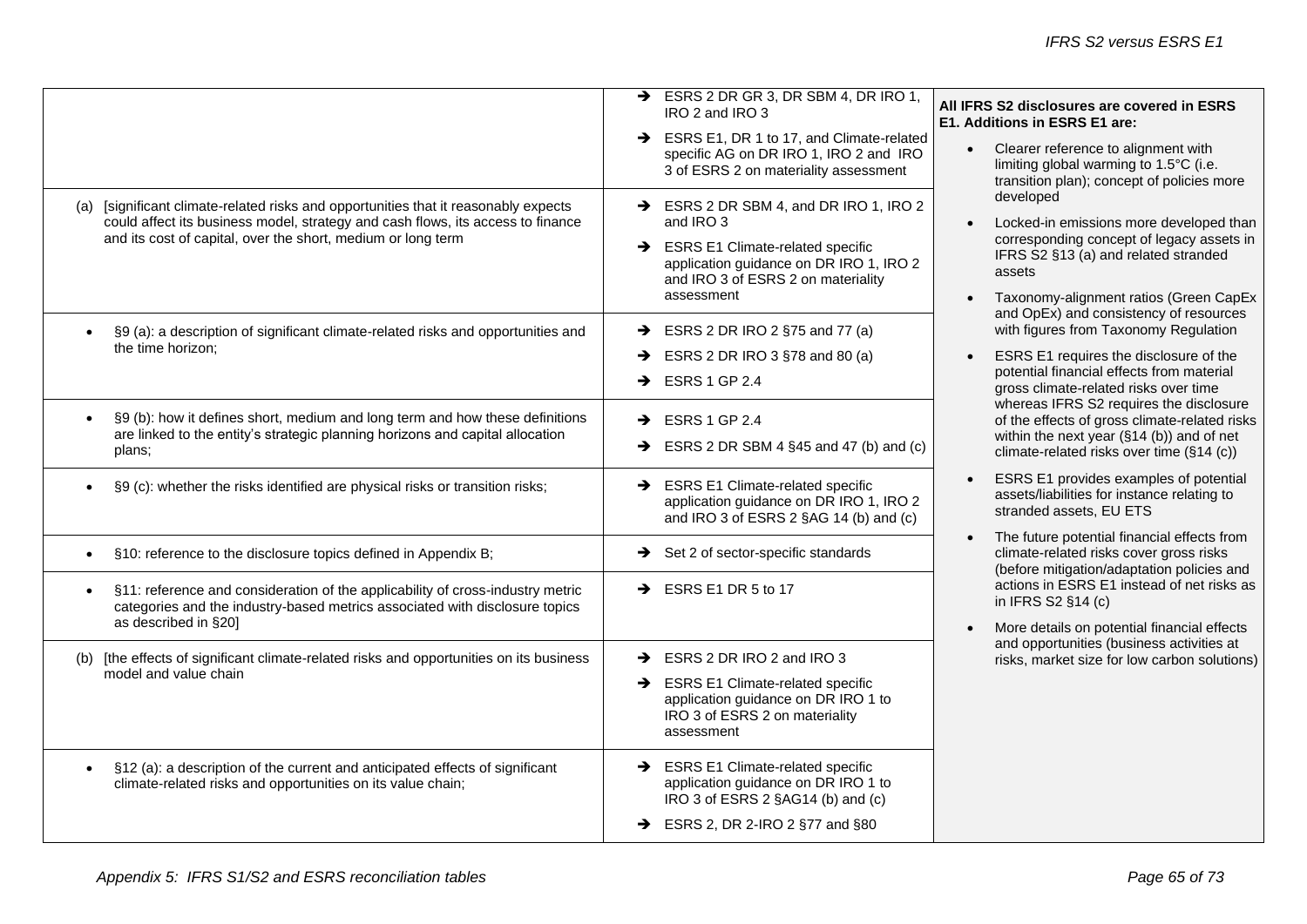┱

| §12 (b): a description of where in its value chain significant climate-related<br>risks and opportunities are concentrated]                                                                                                                                                                                                                                                                                                                                                                                                                                                                                          | → ESRS E1 Climate-related specific<br>application guidance on DR IRO 1 to<br>IRO 3 of ESRS 2 §AG22                                                 |
|----------------------------------------------------------------------------------------------------------------------------------------------------------------------------------------------------------------------------------------------------------------------------------------------------------------------------------------------------------------------------------------------------------------------------------------------------------------------------------------------------------------------------------------------------------------------------------------------------------------------|----------------------------------------------------------------------------------------------------------------------------------------------------|
| (c) [the effects of significant risks and opportunities on its strategy and decision-<br>making, including its transition plans                                                                                                                                                                                                                                                                                                                                                                                                                                                                                      | ESRS 2 DR SBM 4<br>→<br>$\rightarrow$ ESRS E1 DR 1 to 4 and 13                                                                                     |
| §13 (a): how it is responding to significant climate related risks and<br>opportunities incl. how it plans to achieve any climate-related target is has set,<br>incl.:<br>(i) information about current and anticipated changes to its business model,<br>incl. (1) changes in strategy and resource allocation (e.g., CapEx, R&D,<br>legacy assets), (2) direct adaptation and mitigation efforts, (3) indirect<br>adaptation and mitigation efforts;<br>(ii) how these plans will be resourced;                                                                                                                    | $\rightarrow$ ESRS 2 DR SBM 4 §47 (c)<br>$\rightarrow$ ESRS E1 DR 1 §13<br>ESRS E1 DR 2 §16<br>→<br>ESRS E1 DR 3 §20<br>→<br>ESRS E1 DR 4 §28<br>→ |
| §13 (b): information regarding climate-related targets for these plans incl.:<br>(i) the processes in place for review of the targets;<br>(ii) the amount of the entity's emission target to be achieved through emission<br>reductions within the entity's value chain;<br>(iii) the intended use of carbon offsets in achieving emissions targets, incl.: (1)<br>the extent to which the targets rely on the use of carbon offsets; (2) whether<br>the offsets will be subject to a third-party offset verification or certification<br>schemes; (3) the type of carbon offset; (4) any other significant factors; | $\rightarrow$ ESRS E1 DR 3 §24 (a) and (g), §25 and<br>§26<br>ESRS E1 DR 13 §56 and §58<br>→                                                       |
| §13 (c): quantitative and qualitative information about the progress of plans<br>disclosed related to $\S$ 13 (a) and (b)]                                                                                                                                                                                                                                                                                                                                                                                                                                                                                           | $\rightarrow$ ESRS E1 DR 1 §15 (g)<br>ESRS E1 DR 3 §24 (g)                                                                                         |
| (d) [the effects of significant climate-related risks and opportunities on its financial<br>position, financial performance and cash flows                                                                                                                                                                                                                                                                                                                                                                                                                                                                           | ESRS 2 DR IRO 2<br>→<br>ESRS E1 DR 15, 16 and 1 §15 (f)<br>→                                                                                       |
| §14 (a): how significant climate-related risks and opportunities have affected<br>its most recently reported financial position, financial performance and cash<br>flows:                                                                                                                                                                                                                                                                                                                                                                                                                                            | <b>Financial statements</b><br>→<br>ESRS 2 DR IRO 2 §77 (a) (ii) (1)<br>→                                                                          |
| §14 (b): information about the climate-related risks and opportunities<br>identified in § 14 (a) for which there is a significant risk that there will be a<br>material adjustment to the carrying amounts of assets and liabilities reported<br>in the financial statements within the next financial year;                                                                                                                                                                                                                                                                                                         | $\rightarrow$ ESRS 2 DR IRO 2 §77 (a) (ii) (2)<br>$\rightarrow$ ESRS E1 DR 15 §67 (a)<br>$\rightarrow$ ESRS E1 DR 16 §71 (a)                       |

 $\overline{\phantom{a}}$ 

- r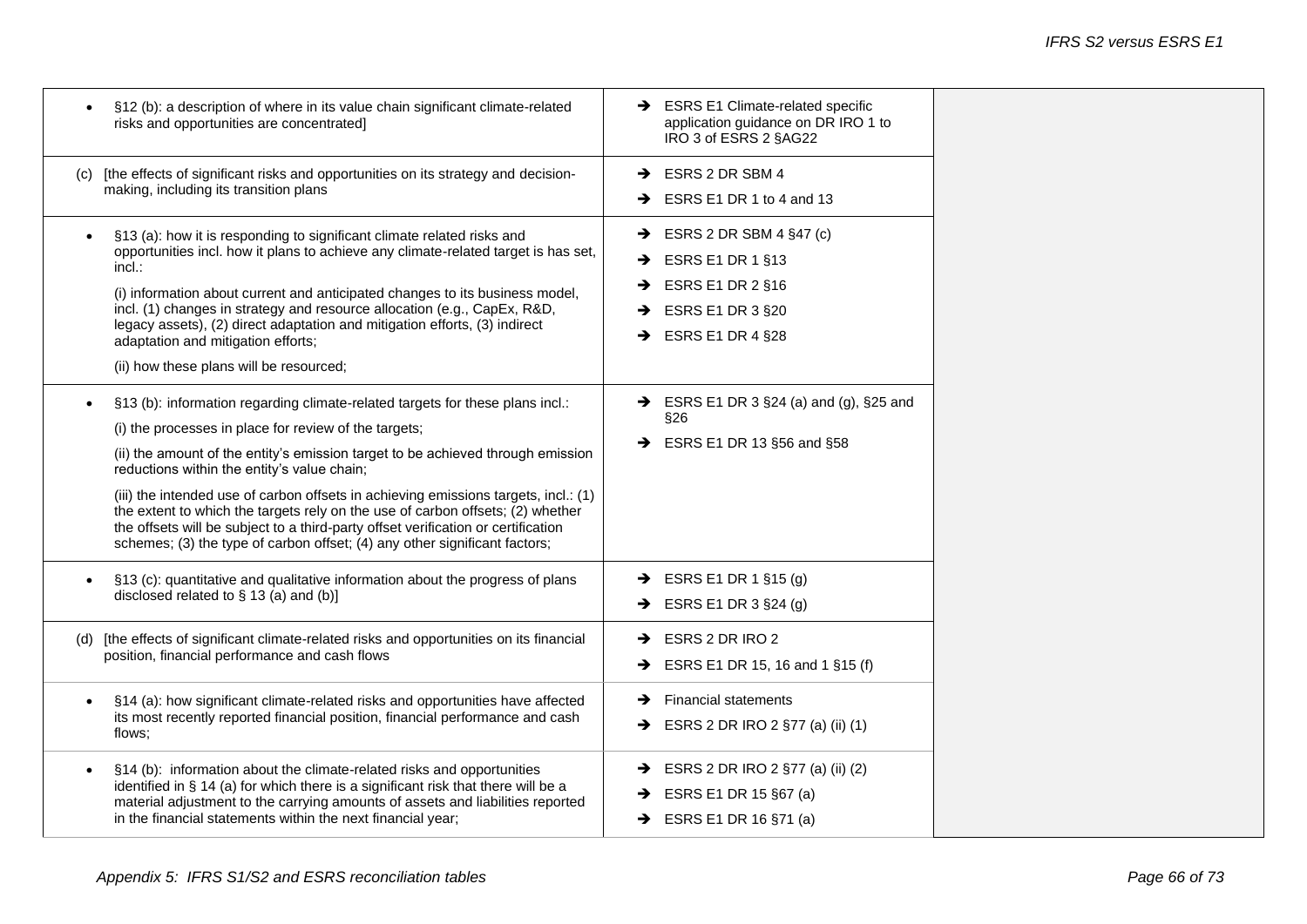| reflecting:<br>its financial position;<br>(ii) its planned sources of funding to implement its strategy;                                                                          | §14 (c): how it expects its financial position to change over time, given its<br>strategy to address significant climate-related risks and opportunities,<br>(i) its current and committed investment plans and their anticipated effects on                                                                                                                                                                                                                                                                           | $\rightarrow$<br>→             | ESRS 2 DR IRO 2 §77 (a) (ii) (2)<br>ESRS E1 DR 15 §67 (a)<br>$\rightarrow$ ESRS E1 DR 16 §71 (a)                                                                    |
|-----------------------------------------------------------------------------------------------------------------------------------------------------------------------------------|------------------------------------------------------------------------------------------------------------------------------------------------------------------------------------------------------------------------------------------------------------------------------------------------------------------------------------------------------------------------------------------------------------------------------------------------------------------------------------------------------------------------|--------------------------------|---------------------------------------------------------------------------------------------------------------------------------------------------------------------|
|                                                                                                                                                                                   | §14 (d): how it expects its financial performance to change over time, given its<br>strategy to address significant climate-related risks and opportunities;                                                                                                                                                                                                                                                                                                                                                           | $\rightarrow$<br>$\rightarrow$ | $\rightarrow$ ESRS 2 DR IRO 2 §77 (a) (ii) (2)<br>ESRS E1 DR 15 §67 (b)<br>ESRS E1 DR 16 §71 (b)                                                                    |
| (d), an explanation of why that is the case]                                                                                                                                      | $\S$ 14 (e): if the entity is unable to disclose quantitative information for $\S$ 14(a)-                                                                                                                                                                                                                                                                                                                                                                                                                              | $\rightarrow$                  | ESRS E1 DR 15 §AG 74<br>$\rightarrow$ ESRS E1 DR16 §AG 85                                                                                                           |
| (e)<br>physical and transition risks                                                                                                                                              | [the climate resilience of its strategy (incl. its business model) to significant                                                                                                                                                                                                                                                                                                                                                                                                                                      | →<br>→                         | ESRS 2 DR SBM 4<br><b>ESRS E1 Climate-related specific</b><br>application guidance on DR SBM 4 of<br>ESRS 2 on the resilience of the strategy<br>and business model |
| §15 (a): the results of the analysis of climate resilience:<br>$\bullet$                                                                                                          |                                                                                                                                                                                                                                                                                                                                                                                                                                                                                                                        | →                              | ESRS 2 DR SBM 4 §47 (d)                                                                                                                                             |
| (i) the implications of the entity's findings for its strategy;<br>(ii) the significant areas of uncertainty considered in the analysis;<br>opportunities for climate resilience; | (iii) the entity's capacity to adjust or adapt its strategy and business model over the<br>short, medium and long-term to climate developments in terms of (1) the<br>availability of, and flexibility in, existing financial resources, (2) the ability to<br>redeploy, repurpose, upgrade or decommission existing assets; (3) the effect of<br>current or planned investments in climate-related mitigation, adaptation or                                                                                          |                                | <b>ESRS E1 Climate-related specific</b><br>application guidance on DR SBM 4 of<br>ESRS 2 §AG 7 (c)                                                                  |
| §15 (b): how the analysis has been conducted, incl.:                                                                                                                              | (i) when climate-related scenario analysis is used: (1) which scenarios were used;<br>(2) whether the analysis has been conducted by comparing a diverse range of<br>scenarios; (3) whether the scenarios are associated with transition risks or<br>increased physical risks; (4) whether the entity has used a scenario aligned with<br>the latest international agreement on climate change; (5) an explanation of why the<br>entity has decided that its chosen scenarios are relevant; (6) the time horizons; (7) | $\rightarrow$                  | ESRS 2 DR SBM 4 §47 (d)<br>$\rightarrow$ ESRS E1 Climate-related specific<br>application guidance on DR SBM 4 of<br>ESRS 2 §AG 7 (b)                                |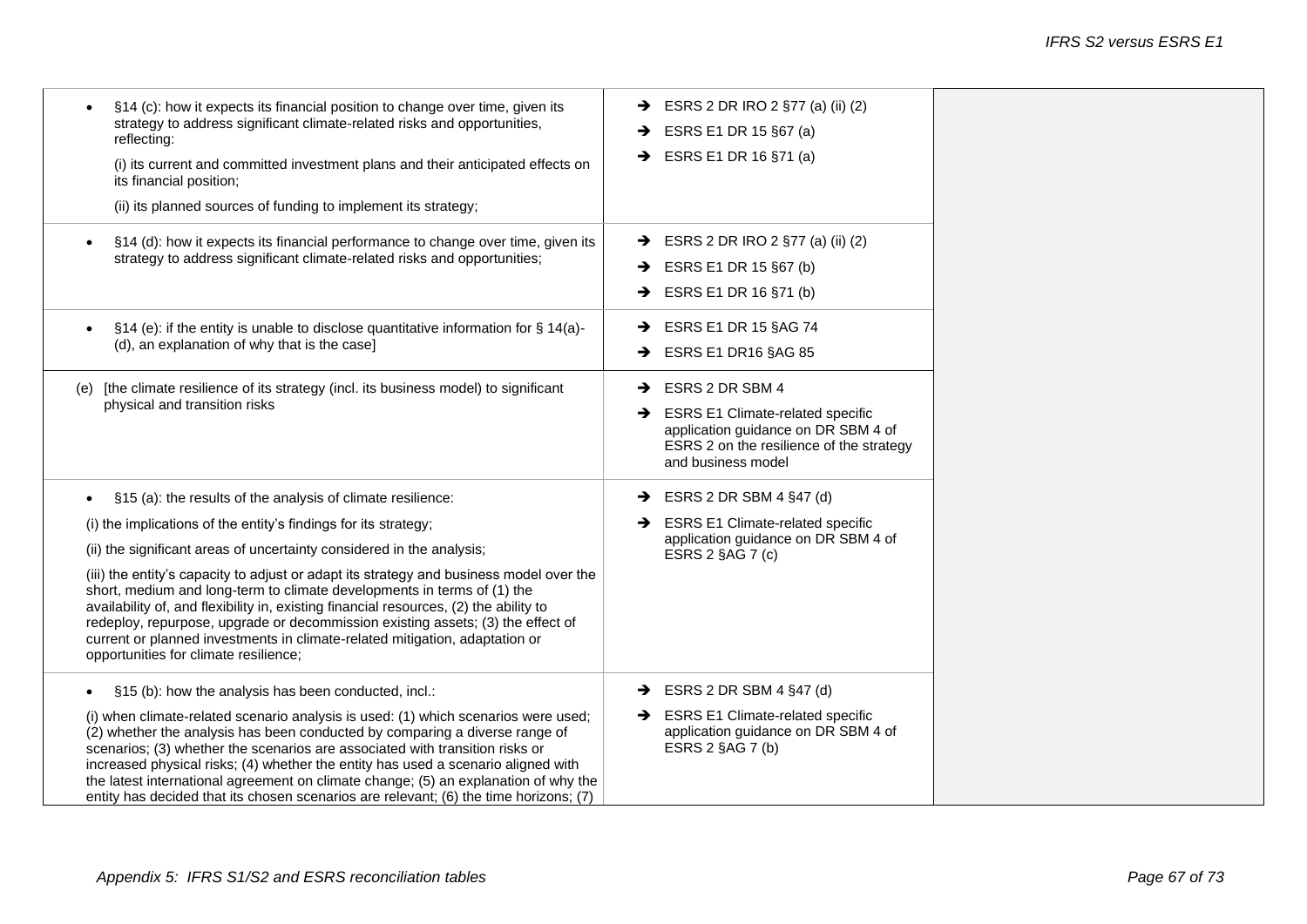| the inputs; (8) assumptions about the way the transition to a lower-carbon<br>economy will affect the entity                                                                                                                                                                                                                                                                                                                                                                                      |  |
|---------------------------------------------------------------------------------------------------------------------------------------------------------------------------------------------------------------------------------------------------------------------------------------------------------------------------------------------------------------------------------------------------------------------------------------------------------------------------------------------------|--|
| (ii) when climate-related scenario analysis is not used: (1) an explanation of the<br>methods or techniques, (2) the climate-related assumptions, (3) an explanation of<br>why the entity has decided that the climate-related assumptions are relevant; (4)<br>the time horizons; (5) the inputs; (6) assumptions about the way the transition to a<br>lower-carbon economy will affect the entity; (7) an explanation of why the entity<br>was unable to use climate-related scenario analysis] |  |

| <b>EXPOSURE DRAFT IFRS S2 CLIMATE-RELATED DISCLOSURES</b>                                                                                                                                                                                                                                                                                      | <b>ESRS E1</b>                                                                                                                                                                              |                                                                                                                                                                                                                                            |  |
|------------------------------------------------------------------------------------------------------------------------------------------------------------------------------------------------------------------------------------------------------------------------------------------------------------------------------------------------|---------------------------------------------------------------------------------------------------------------------------------------------------------------------------------------------|--------------------------------------------------------------------------------------------------------------------------------------------------------------------------------------------------------------------------------------------|--|
| <b>RISK MANAGEMENT</b>                                                                                                                                                                                                                                                                                                                         |                                                                                                                                                                                             | <b>COMPARISON EFRAG VS IFRS</b>                                                                                                                                                                                                            |  |
| Based on Exposure Draft IFRS S2 Climate-related Disclosures §17                                                                                                                                                                                                                                                                                | ESRS 2 DR IRO 1<br>→<br>ESRS E1 DR 2 to 4, and Climate-<br>$\rightarrow$<br>related specific AG on DR IRO 1 of<br>ESRS 2 on materiality assessment<br><b>ESRS 1 GP 2.1</b><br>$\rightarrow$ | All IFRS S2 disclosures are covered in ESRS E1. Additions in<br><b>ESRS E1 are:</b><br>Impacts taken into consideration on top of risks and<br>$\bullet$<br>opportunities<br>The concept of due diligence process is further elaborated on |  |
| [the process, or processes, it uses to identify climate-related:<br>(a)<br>(i) risks;<br>(ii) opportunities]                                                                                                                                                                                                                                   | ESRS 2 DR IRO 1 §71<br>→<br><b>ESRS E1 Climate-related specific</b><br>$\rightarrow$<br>AG on DR 2-IRO 1§AG 14 (b) and<br>(c)                                                               | in ESRS 2<br>More detailed application guidance for physical and transition<br>risks identification and assessment with the provision of<br>detailed climate scenarios §AG 17 and 18                                                       |  |
| (b) [the process, or processes, it uses to identify climate-related risks<br>for risk management purposes, incl.:<br>(i) how it assesses the likelihood and effects associated with such<br>risks;<br>(ii) how it prioritizes climate-related risks;<br>(iii) the input parameters it uses;<br>(iv) whether it has changed the processes used] | ESRS 2 DR IRO 1 §74 and §AG 67<br>$\rightarrow$<br>→<br><b>ESRS E1 Climate-related specific</b><br>§AG 17 and 18 on DR IRO 1 of<br>ESRS <sub>2</sub>                                        |                                                                                                                                                                                                                                            |  |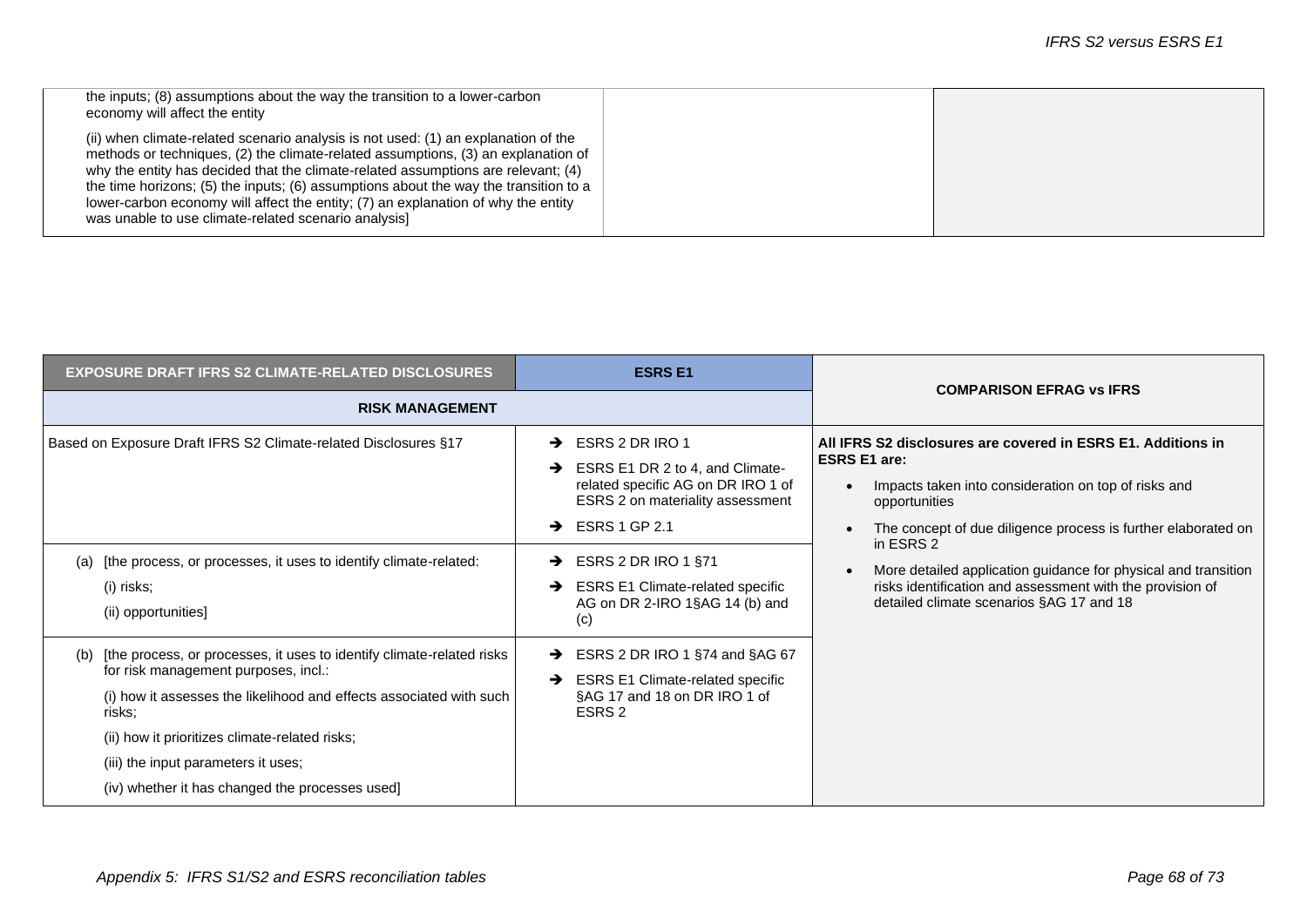| (C) | [the process, or processes, it uses to identify, assess and<br>prioritize climate-related opportunities]                                                                                                                   | $\rightarrow$<br>→ | ESRS 2 DR IRO 1 §74 and §AG 67<br><b>ESRS E1 Climate-related specific</b><br>AG on DR IRO 1 §AG 18 |  |
|-----|----------------------------------------------------------------------------------------------------------------------------------------------------------------------------------------------------------------------------|--------------------|----------------------------------------------------------------------------------------------------|--|
| (d) | [the process, or processes, it uses to monitor and manage the<br>climate-related:<br>(i) risks, incl. related policies;<br>(ii) opportunities, incl. related policies]                                                     | →<br>→<br>→        | ESRS E1 DR 2 §16<br>ESRS E1 DR 3 §20<br>ESRS E1 DR 4 $\S$ 28                                       |  |
| (e) | The extent to which and how the climate-related risk identification<br>assessment and management process, or processes, are<br>integrated into the entity's overall risk management process]                               | $\rightarrow$      | <b>ESRS G1</b>                                                                                     |  |
| (f) | [the extent to which and how the climate-related opportunity<br>identification, assessment and management process, or<br>processes, are integrated into the entity's overall management<br>process]                        | →                  | <b>ESRS G1</b>                                                                                     |  |
|     | Based on Exposure Draft IFRS S2 Climate-related Disclosures §18<br>Avoid unnecessary duplication in accordance with [draft] IFRS S1 General<br>Requirements for Disclosure of Sustainability-related Financial Information | $\rightarrow$      | ESRS 1 GP 2.1 §40                                                                                  |  |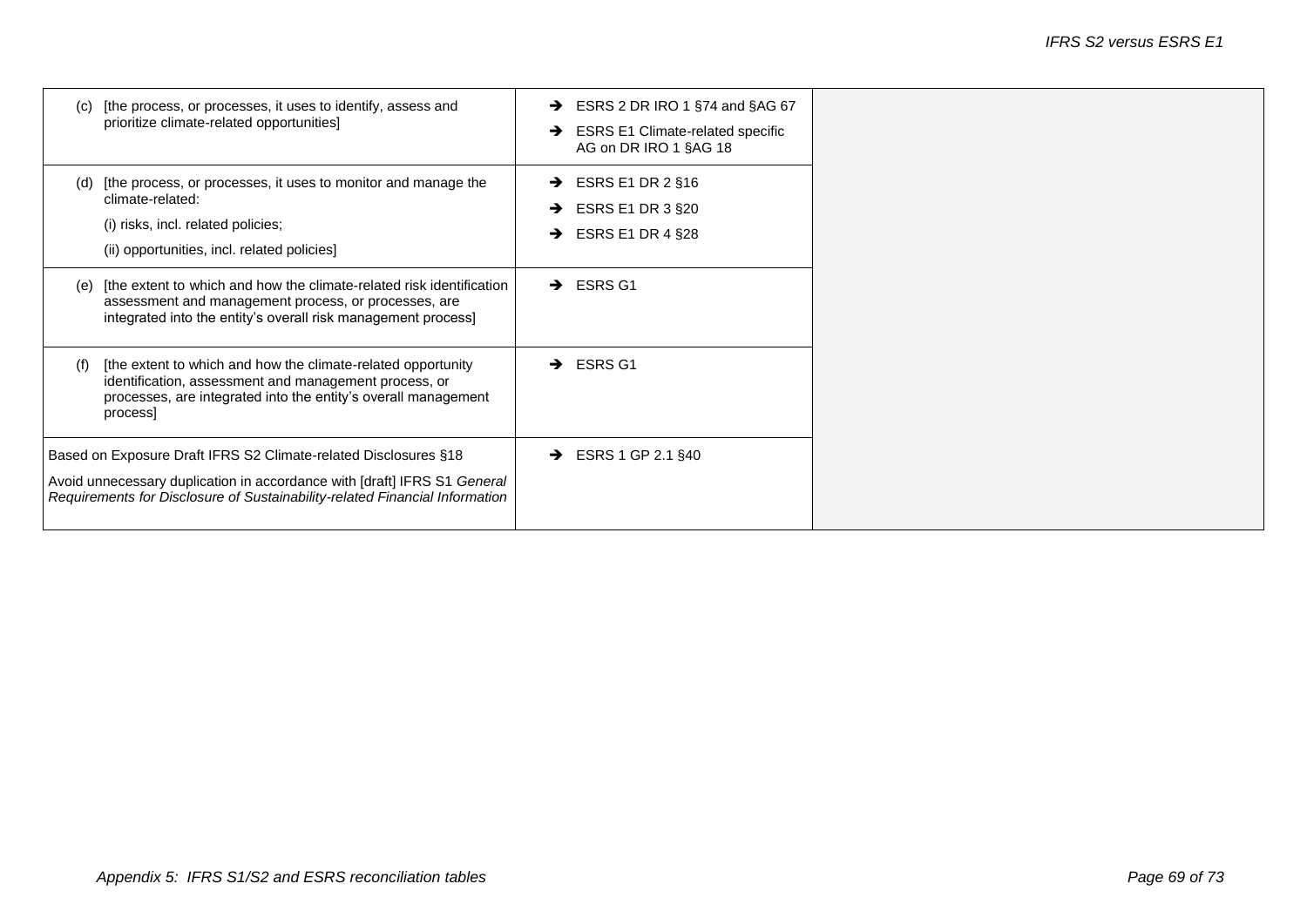| <b>EXPOSURE DRAFT IFRS S2 CLIMATE-RELATED DISCLOSURES</b>                                                                                                                                                                                                                                                                                                                                                                                                                                                                                                                                                                                                                                                                                                                                                                                                                 | <b>ESRS E1</b>                                                                                                                                                                                                                                                                                                                                                                                                                                                                                                                                                        | <b>COMPARISON EFRAG VS IFRS</b>                                                                                                                                                                                                                                                                                                                                                                                                                                                                                                                                                                                                                                                                                                                                                                                                                                                                                                                                                                                                                                                                                    |  |
|---------------------------------------------------------------------------------------------------------------------------------------------------------------------------------------------------------------------------------------------------------------------------------------------------------------------------------------------------------------------------------------------------------------------------------------------------------------------------------------------------------------------------------------------------------------------------------------------------------------------------------------------------------------------------------------------------------------------------------------------------------------------------------------------------------------------------------------------------------------------------|-----------------------------------------------------------------------------------------------------------------------------------------------------------------------------------------------------------------------------------------------------------------------------------------------------------------------------------------------------------------------------------------------------------------------------------------------------------------------------------------------------------------------------------------------------------------------|--------------------------------------------------------------------------------------------------------------------------------------------------------------------------------------------------------------------------------------------------------------------------------------------------------------------------------------------------------------------------------------------------------------------------------------------------------------------------------------------------------------------------------------------------------------------------------------------------------------------------------------------------------------------------------------------------------------------------------------------------------------------------------------------------------------------------------------------------------------------------------------------------------------------------------------------------------------------------------------------------------------------------------------------------------------------------------------------------------------------|--|
| <b>METRICS AND TARGETS</b>                                                                                                                                                                                                                                                                                                                                                                                                                                                                                                                                                                                                                                                                                                                                                                                                                                                |                                                                                                                                                                                                                                                                                                                                                                                                                                                                                                                                                                       |                                                                                                                                                                                                                                                                                                                                                                                                                                                                                                                                                                                                                                                                                                                                                                                                                                                                                                                                                                                                                                                                                                                    |  |
| Based on Exposure Draft IFRS S2 Climate-related Disclosures §20<br>(a) <b>[</b> cross-industry metrics §21<br>§21 (a): GHG emissions:<br>(i) absolute gross GHG emissions: (1) Scope 1, (2) Scope 3,<br>(3) Scope 3 emissions;<br>(ii) GHG emissions intensity for each scope in $\S 21$ (a)(i)(1)-(3)<br>(iii) for Scope 1 and Scope 2 emissions, separate disclosure<br>for: (1) the consolidated accounting group; (2) associates, joint<br>ventures, unconsolidated subsidiaries or affiliates;<br>(iv) the approach used to include emissions for the entities<br>included in $\S21$ (a)(iii)(1);<br>(v) the reason(s) for the entity's choice of approach in $\S 21$<br>(a)(iv);<br>(vi) for Scope 3 emissions disclosed in $\S 21$ (a)(i)(3): (1)<br>inclusion of upstream and downstream emissions; (2)<br>categories included; (3) when inclusion of information | $\rightarrow$ ESRS E1 DR 3, 7 to 11, 15 to 17, and<br>Climate-related specific AG on GOV 4 of<br>ESRS 2 on climate-related remuneration<br>and internal carbon pricing schemes<br>ESRS 2 DR GOV 4<br>→<br>$\rightarrow$ ESRS E1 DR 7 to 11, 15 to 17, and<br>Climate-related specific AG on DR GOV 4<br>of ESRS 2 on climate-related remuneration<br>and internal carbon pricing schemes<br>$\rightarrow$ ESRS E1 DR 7 §38<br><b>ERSR E1 DR 8 §41</b><br>→<br>ESRS E1 DR 9 §44<br>$\rightarrow$<br>$\rightarrow$ ESRS E1 DR 10 §47<br>$\rightarrow$ ESRS E1 DR 11 §50 | All IFRS S2 disclosures are covered in ESRS E1.<br>Temporary difference on sectoral approach:<br>Sector-specific standards to be developed at a later<br>stage<br><b>Additions in ESRS E1 are:</b><br>Energy consumption and mix and energy intensity<br>per revenue required by SFDR<br>More details on GHG emissions (share of Scope 1<br>emissions under EU ETS, Scope 2 emissions in<br>market-based and location-based, distinction<br>between removals, offsets and avoided emissions<br>Taxonomy-alignment ratios (Green Turnover) and<br>more details on opportunities (cost savings and<br>market size for low carbon products and services)<br>Compatibility between internal carbon prices and<br>those used in financial statements and financial<br>planning; location difference between Governance<br>(ESRS) and Metrics (IFRS S2)<br>Specific target on GHG emission reduction and<br>remuneration tied to this target in ESRS<br>Distinction of three levels of targets: general climate-<br>related targets, GHG emission reduction targets, and<br>net zero targets and other neutrality claims |  |
| provided by entities in the value chain, explanation of the<br>basis for that measurement; (4) if exclusion of those GHG<br>emissions in §21 (a)(vi)(3), reason for omitting them;                                                                                                                                                                                                                                                                                                                                                                                                                                                                                                                                                                                                                                                                                        |                                                                                                                                                                                                                                                                                                                                                                                                                                                                                                                                                                       | Scope of the target specified                                                                                                                                                                                                                                                                                                                                                                                                                                                                                                                                                                                                                                                                                                                                                                                                                                                                                                                                                                                                                                                                                      |  |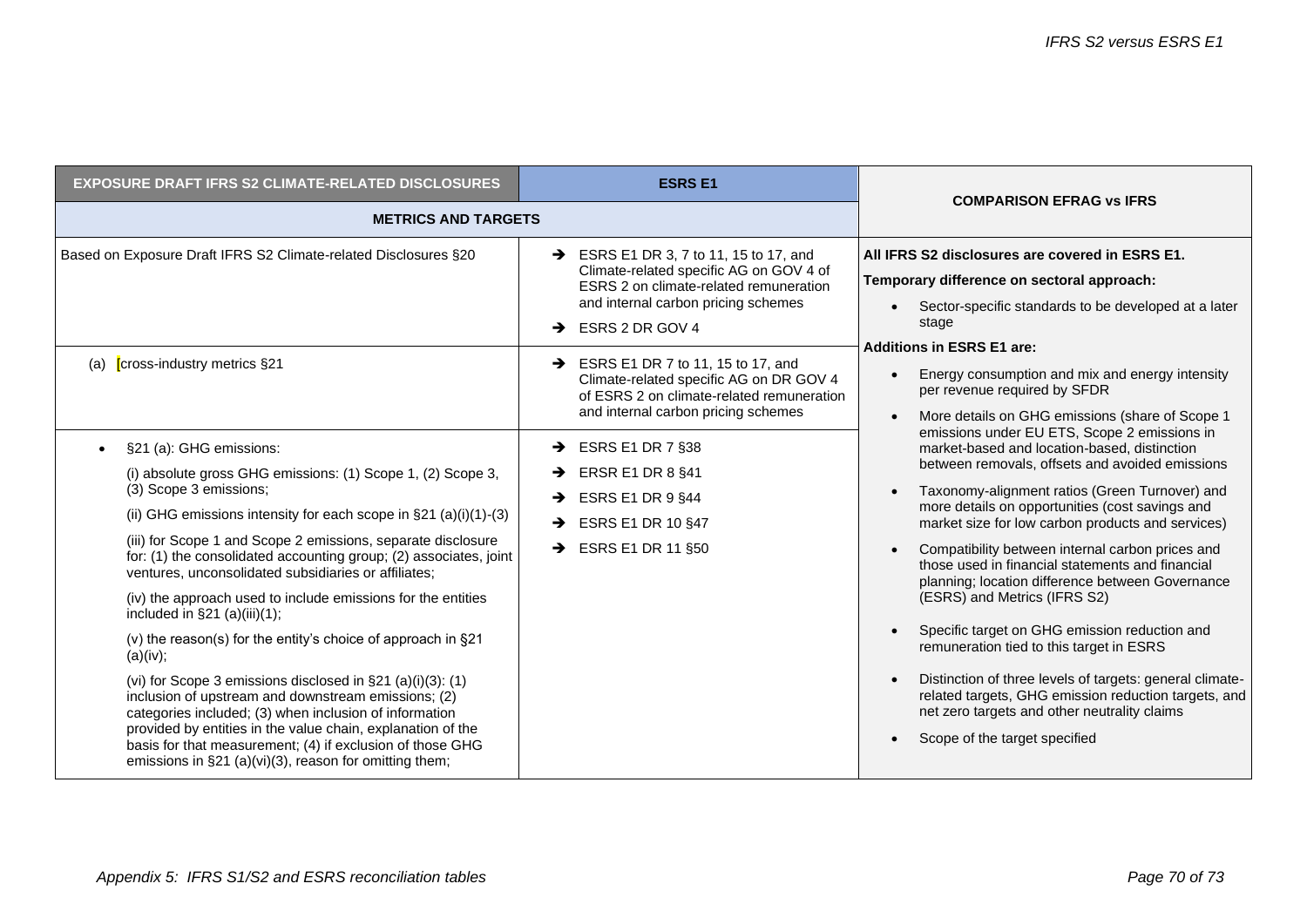| §21 (b): transition risks - the amount and percentage of<br>$\bullet$<br>assets or business activities vulnerable to transition risks;                                                                                                                                               | $\rightarrow$ ESRS E1 DR 16 §69                                                                                                                                                            | Target values aligned with 2030 and 2050 and<br>preferably set over five years rolling periods<br>Targets presented by decarbonisation levers<br>$\bullet$                               |
|--------------------------------------------------------------------------------------------------------------------------------------------------------------------------------------------------------------------------------------------------------------------------------------|--------------------------------------------------------------------------------------------------------------------------------------------------------------------------------------------|------------------------------------------------------------------------------------------------------------------------------------------------------------------------------------------|
| §21 (c): physical risks—the amount and percentage of assets<br>$\bullet$<br>or business activities vulnerable to physical risks;                                                                                                                                                     | $\rightarrow$ ESRS E1 DR 15 §65                                                                                                                                                            | Use of carbon offsets excluded from GHG emission<br>reduction targets (only included in net zero targets<br>under specific conditions)<br>Pathways to net zero presentation<br>$\bullet$ |
| §21 (d): climate-related opportunities-the amount and<br>percentage of assets or business activities aligned with<br>climate-related opportunities;                                                                                                                                  | $\rightarrow$ ESRS E1 DR 17 §73                                                                                                                                                            |                                                                                                                                                                                          |
| §21 (e): capital deployment-the amount of capital<br>$\bullet$<br>expenditure, financing or investment deployed towards<br>climate-related risks and opportunities;                                                                                                                  | SESRS E1 DR 4 §28 and Taxonomy Green<br>CapEx                                                                                                                                              |                                                                                                                                                                                          |
| §21 (f): internal carbon prices:<br>(i) the price for each metric tonne of GHG emissions that the<br>entity uses to assess the costs of its emissions;<br>(ii) an explanation of how the entity is applying the carbon<br>price in decision-making;                                  | $\rightarrow$ ESRS 2 DR GOV 4 §62<br>SRS E1 Climate-related specific AG on<br>DR GOV 4 of ESRS 2 on internal carbon<br>pricing schemes §AG 10 and 11                                       |                                                                                                                                                                                          |
| §21 (g): remuneration:<br>(i) the percentage of executive management remuneration<br>recognised in the current period that is linked to climate-<br>related considerations:<br>(ii) a description of how climate-related considerations are<br>factored into executive remuneration; | $\rightarrow$ ESRS 2 DR GOV 4 §62<br>ESRS E1 Climate-related specific AG on<br>→<br>DR GOV 4 of ESRS 2 on climate-related<br>remuneration §AG 8                                            |                                                                                                                                                                                          |
| §22 (a): in preparing disclosures in §21 (b)-(g), consideration<br>of whether industry-based metrics could be used in whole or<br>part to meet the requirements;                                                                                                                     | $\rightarrow$ Set 2 of sector-specific standards                                                                                                                                           |                                                                                                                                                                                          |
| §22 (b): in preparing disclosures in §21 (b)-(g), consideration<br>$\bullet$<br>of the relationship of these amounts with the amounts<br>recognised and disclosed in the accompanying financial<br>statements]                                                                       | ESRS E1 DR 4 §30 (b)<br>$\rightarrow$<br>ESRS E1 Climate-related specific AG on<br>→<br>DR GOV 4 of ESRS 2 on internal carbon<br>pricing schemes §AG 12<br>$\rightarrow$ ESRS E1 DR 15 §68 |                                                                                                                                                                                          |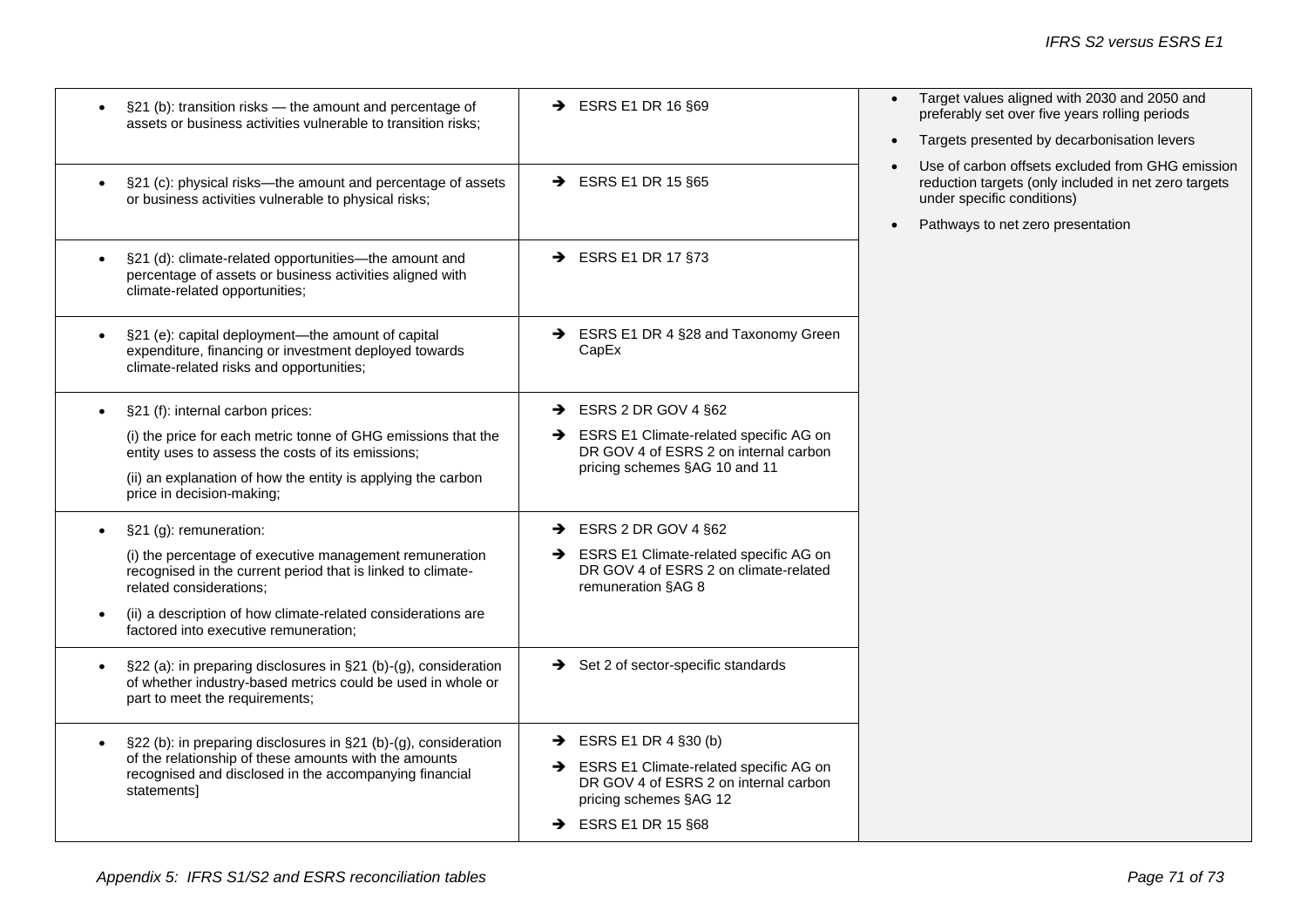| $\rightarrow$ ESRS E1 DR 16 §72<br>(b) [industry-based metrics in Appendix B]<br>$\rightarrow$ Set 2 of sector-specific standards<br>$\rightarrow$ Entity-specific layer<br>[other metrics to measure progress towards the targets<br>(c)<br>identified in §20 (d)]<br>(d) [targets §15<br>$\rightarrow$ ESRS E1 DR 3<br>$\rightarrow$ ESRS E1 DR 3 §24 (g)<br>§23 (a): metrics used to assess progress;<br>$\bullet$<br>$\rightarrow$ ESRS E1 DR 3 §24 (a)<br>§23 (b): the specific target the entity has set;<br>$\bullet$<br>$\rightarrow$ ESRS E1 DR 3 §24 (a)<br>§23 (c): whether this target is an absolute or intensity target;<br>ESRS E1 DR 3 §24 (a)<br>§23 (d): the objective of the target;<br>$\rightarrow$<br>$\rightarrow$ ESRS E1 DR 3 §24 (e)<br>§23 (e) how the target compares with those created in the<br>latest international agreement on climate change and whether<br>Covered by the mandatory assurance<br>$\rightarrow$<br>it has been validated by a third party;<br>$\rightarrow$ ESRS E1 DR 3 AG 30 (b)<br>§23 (f) whether the target was derived using a sectoral<br>decarbonization approach;<br>$\rightarrow$ ESRS E1 DR 3 §24 (d)<br>§23 (g) the period over which the target applies;<br>$\rightarrow$ ESRS E1 DR 3 §24 (c)<br>§23 (h) the base period from which progress is measured;<br>$\bullet$<br>$\rightarrow$ ESRS E1 DR 3 §24 (d)<br>§23 (i) any milestones or interim targets;<br>$\bullet$<br>$\rightarrow$ Set 2 of sector-specific standards<br>§24: in identifying, selection and disclosing the metrics<br>described in §23 (a), reference to and consideration of the<br>applicability of industry-based metrics in Appendix B] |  |  |
|------------------------------------------------------------------------------------------------------------------------------------------------------------------------------------------------------------------------------------------------------------------------------------------------------------------------------------------------------------------------------------------------------------------------------------------------------------------------------------------------------------------------------------------------------------------------------------------------------------------------------------------------------------------------------------------------------------------------------------------------------------------------------------------------------------------------------------------------------------------------------------------------------------------------------------------------------------------------------------------------------------------------------------------------------------------------------------------------------------------------------------------------------------------------------------------------------------------------------------------------------------------------------------------------------------------------------------------------------------------------------------------------------------------------------------------------------------------------------------------------------------------------------------------------------------------------------------------------------------------------------------------------------------------------------------|--|--|
|                                                                                                                                                                                                                                                                                                                                                                                                                                                                                                                                                                                                                                                                                                                                                                                                                                                                                                                                                                                                                                                                                                                                                                                                                                                                                                                                                                                                                                                                                                                                                                                                                                                                                    |  |  |
|                                                                                                                                                                                                                                                                                                                                                                                                                                                                                                                                                                                                                                                                                                                                                                                                                                                                                                                                                                                                                                                                                                                                                                                                                                                                                                                                                                                                                                                                                                                                                                                                                                                                                    |  |  |
|                                                                                                                                                                                                                                                                                                                                                                                                                                                                                                                                                                                                                                                                                                                                                                                                                                                                                                                                                                                                                                                                                                                                                                                                                                                                                                                                                                                                                                                                                                                                                                                                                                                                                    |  |  |
|                                                                                                                                                                                                                                                                                                                                                                                                                                                                                                                                                                                                                                                                                                                                                                                                                                                                                                                                                                                                                                                                                                                                                                                                                                                                                                                                                                                                                                                                                                                                                                                                                                                                                    |  |  |
|                                                                                                                                                                                                                                                                                                                                                                                                                                                                                                                                                                                                                                                                                                                                                                                                                                                                                                                                                                                                                                                                                                                                                                                                                                                                                                                                                                                                                                                                                                                                                                                                                                                                                    |  |  |
|                                                                                                                                                                                                                                                                                                                                                                                                                                                                                                                                                                                                                                                                                                                                                                                                                                                                                                                                                                                                                                                                                                                                                                                                                                                                                                                                                                                                                                                                                                                                                                                                                                                                                    |  |  |
|                                                                                                                                                                                                                                                                                                                                                                                                                                                                                                                                                                                                                                                                                                                                                                                                                                                                                                                                                                                                                                                                                                                                                                                                                                                                                                                                                                                                                                                                                                                                                                                                                                                                                    |  |  |
|                                                                                                                                                                                                                                                                                                                                                                                                                                                                                                                                                                                                                                                                                                                                                                                                                                                                                                                                                                                                                                                                                                                                                                                                                                                                                                                                                                                                                                                                                                                                                                                                                                                                                    |  |  |
|                                                                                                                                                                                                                                                                                                                                                                                                                                                                                                                                                                                                                                                                                                                                                                                                                                                                                                                                                                                                                                                                                                                                                                                                                                                                                                                                                                                                                                                                                                                                                                                                                                                                                    |  |  |
|                                                                                                                                                                                                                                                                                                                                                                                                                                                                                                                                                                                                                                                                                                                                                                                                                                                                                                                                                                                                                                                                                                                                                                                                                                                                                                                                                                                                                                                                                                                                                                                                                                                                                    |  |  |
|                                                                                                                                                                                                                                                                                                                                                                                                                                                                                                                                                                                                                                                                                                                                                                                                                                                                                                                                                                                                                                                                                                                                                                                                                                                                                                                                                                                                                                                                                                                                                                                                                                                                                    |  |  |
|                                                                                                                                                                                                                                                                                                                                                                                                                                                                                                                                                                                                                                                                                                                                                                                                                                                                                                                                                                                                                                                                                                                                                                                                                                                                                                                                                                                                                                                                                                                                                                                                                                                                                    |  |  |
|                                                                                                                                                                                                                                                                                                                                                                                                                                                                                                                                                                                                                                                                                                                                                                                                                                                                                                                                                                                                                                                                                                                                                                                                                                                                                                                                                                                                                                                                                                                                                                                                                                                                                    |  |  |
|                                                                                                                                                                                                                                                                                                                                                                                                                                                                                                                                                                                                                                                                                                                                                                                                                                                                                                                                                                                                                                                                                                                                                                                                                                                                                                                                                                                                                                                                                                                                                                                                                                                                                    |  |  |